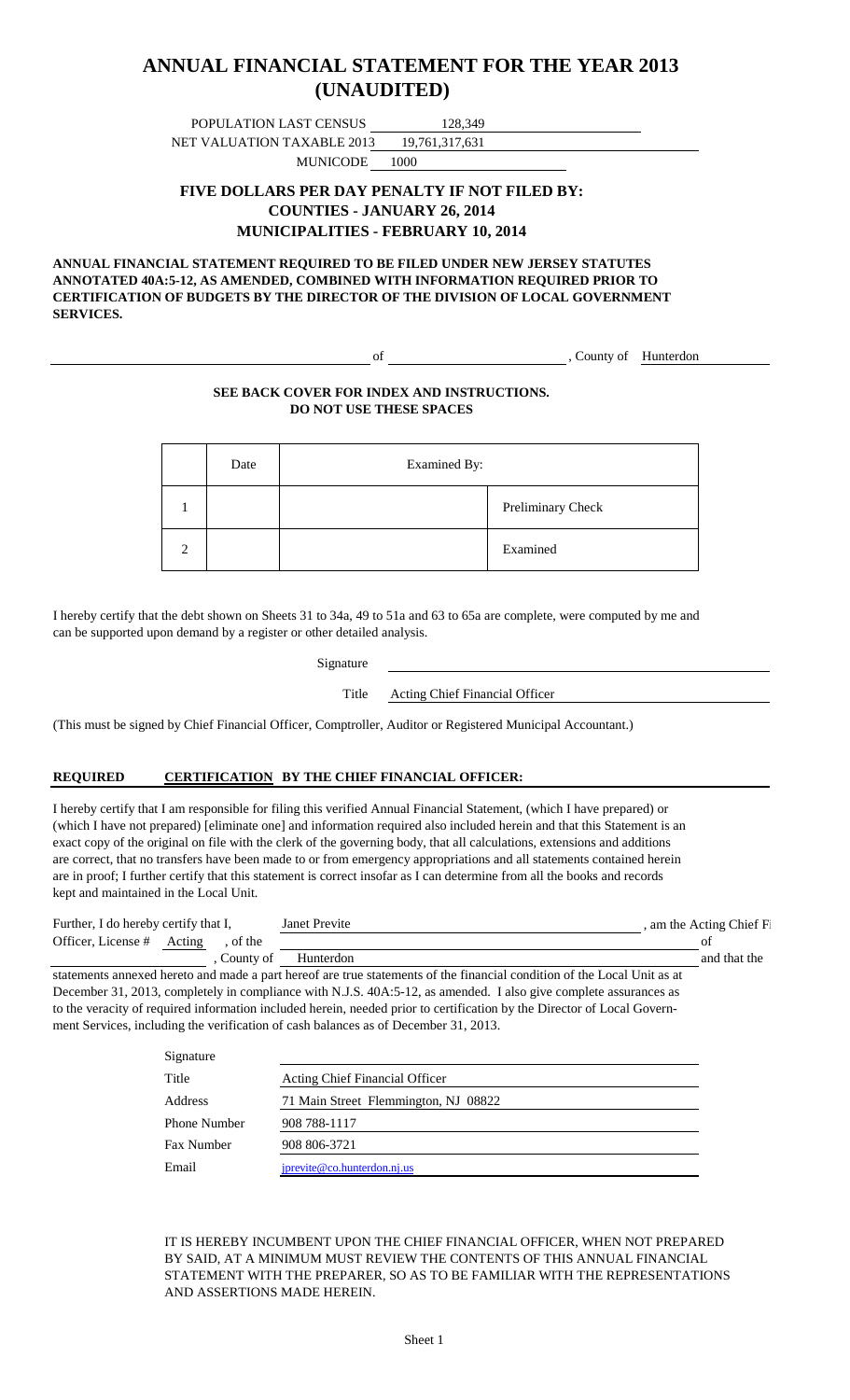inancial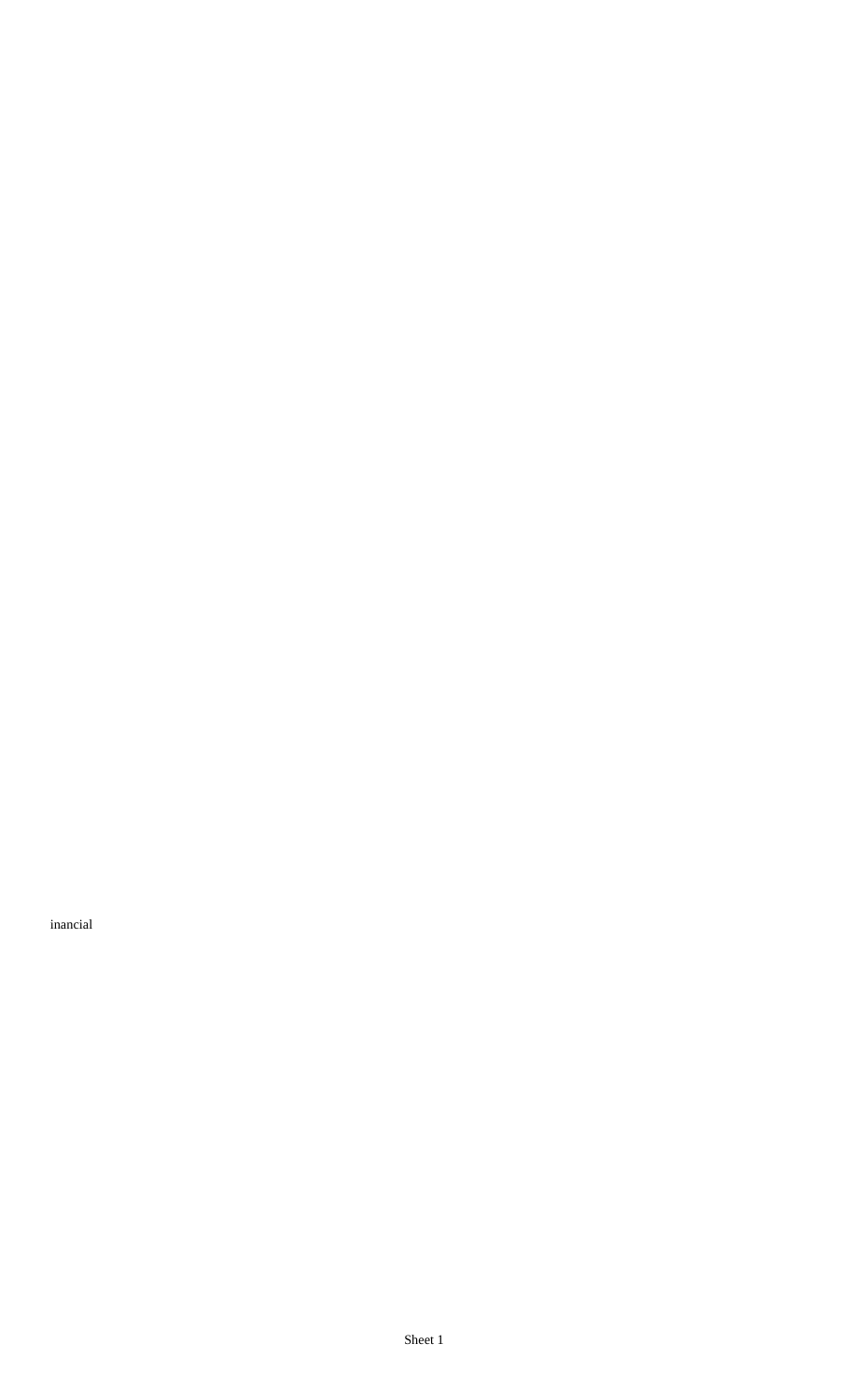#### **Preparation by Registered Municipal Accountant (Statement of Statutory Auditor Only)**

**I have prepared the post-closing trial balances, related statements and analyses included in the accompanying Annual Financial Statement from the books of account and records made available to me by the of as of December 31, 20 and have applied certain agreed-upon procedures thereon as promulgated by the Division of Local Government Services, solely to assist the Chief Financial Officer in connection with the filing of the Annual Financial Statement for the year then ended as required by N.J.S. 40A:5-12, as amended.**

**Because the agreed-upon procedures do not constitute an examination of accounts made in accordance with generally accepted auditing standards, I do not express an opinion on any of the post-closing trial balances, related statements and analyses. In connection with the agreed-upon procedures, (except for circumstances as set forth below, no matters) or (no matters) [eliminate one] came to my attention that caused me to believe that the Annual** Financial Statement for the year ended **is not in substantial compliance with the requirements of the State of New Jersey, Department of Community Affairs, Division of Local Government Services. Had I performed additional procedures or had I made an examination of the financial statements in accordance with generally accepted auditing standards, other matters might have come to my attention that would have been reported to the governing body and the Division. This Annual Financial Statement relates only to the accounts and items prescribed by the Division and does not extend to the financial statements of the municipality/county, taken as a whole.**

**Listing of agreed-upon procedures not performed and/or matters coming to my attention of which the Director should be informed:**

### NOT APPLICABLE

(Registered Municipal Accountant)

(Firm Name)

(Address)

(Address)

(Phone Number)

Certified by me

This day of , 2014

(Fax Number)

(Email)

Sheet 1a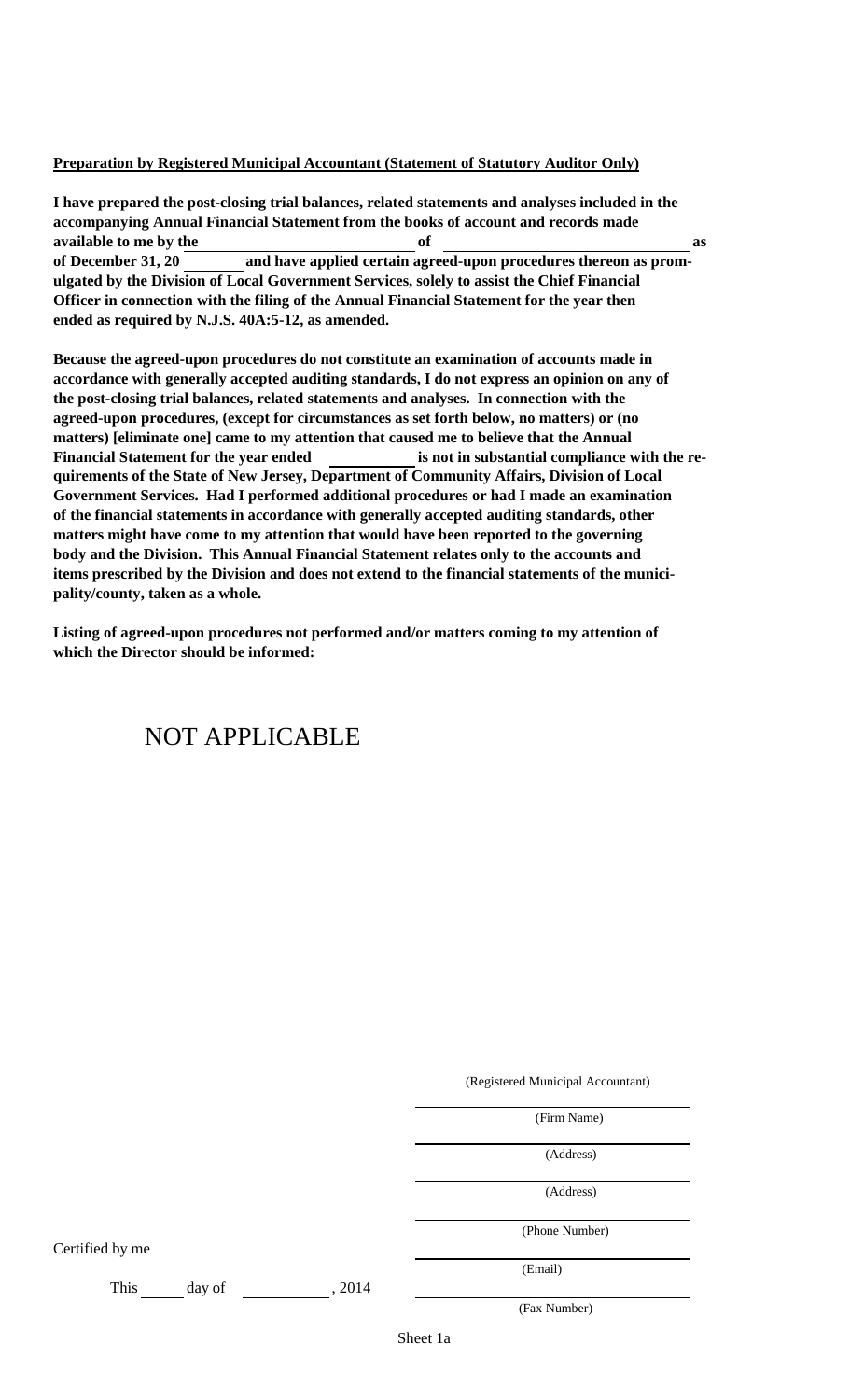| UNIFORM CONSTRUCTION CODE CERTIFICATION |
|-----------------------------------------|
| BY CONSTRUCTION CODE OFFICIAL           |

The undersigned certifies that the municipality has compiled with the regulations governing revenues generated by uniform construction code fees and expenditures for construction code operations for fiscal year 2013 as required under N.J.A.C. 5:23-4.17.

<u> 1990 - Johann Barbara, martin a</u>

| <b>Printed Name:</b> |  |
|----------------------|--|
|                      |  |

| Signature: |
|------------|
|------------|

Certificate #:

Date: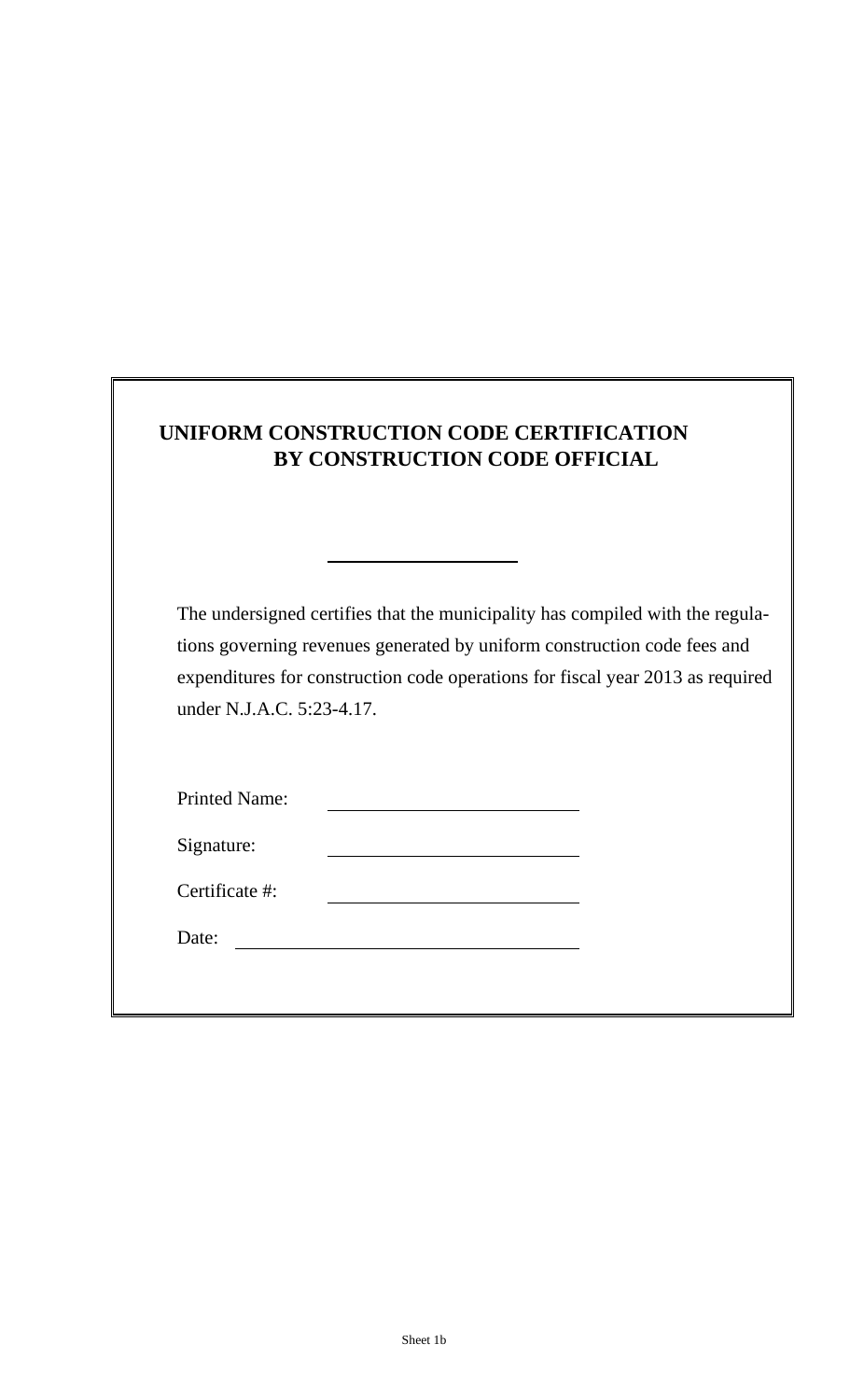#### **MUNICIPAL BUDGET LOCAL EXAMINATION QUALIFICATION CERTIFICATION BY CHIEF FINANCIAL OFFICER**

*One of the following Certifications must be signed by the Chief Financial Officer if your municipality is eligible for local examination.*

|            | <b>CERTIFICATION OF QUALIFYING MUNICIPALITY</b>                                                                                                                                                                                |
|------------|--------------------------------------------------------------------------------------------------------------------------------------------------------------------------------------------------------------------------------|
| 1.         | The outstanding indebtedness of the previous fiscal year is not in excess of 3.5%                                                                                                                                              |
| 2.         | All emergencies approved for the previous fiscal year did not exceed 3%<br>of total<br>appropriations;                                                                                                                         |
| 3.         | The tax collection rate exceeded 90%                                                                                                                                                                                           |
| 4.         | Total deferred charges did not equal or exceed 4% of the total tax levy;                                                                                                                                                       |
| 5.         | There were no "procedural deficiencies" noted<br>by the registered municipal<br>accountant on Sheet 1a of the Annual Financial Statement; and                                                                                  |
| 6.         | There was no operating deficit<br>for the previous fiscal year.                                                                                                                                                                |
| 7.         | The municipality did not conduct an accelerated tax sale for less than 3 consecutive years.                                                                                                                                    |
| 8.         | The municipality did not conduct a tax levy sale the previous fiscal year and does not plan to<br>conduct one in the current year.                                                                                             |
| 9.         | The current year budget does not contain a levy or appropriation "CAP" referendum.                                                                                                                                             |
| 10.        | The municipality will not apply for Transitional Aid for 2014.                                                                                                                                                                 |
|            | The undersigned certifies that<br>this municipality has complied in full in meeting ALL<br>of the above criteria in determining its qualification for local examination of its Budget<br>in accordance with N.J.A.C. 5:30-7.5. |
|            | Municipality:                                                                                                                                                                                                                  |
|            | <b>Chief Financial Officer:</b>                                                                                                                                                                                                |
| Signature: |                                                                                                                                                                                                                                |
|            | Certificate #:                                                                                                                                                                                                                 |
| Date:      |                                                                                                                                                                                                                                |
|            |                                                                                                                                                                                                                                |

|                                                                 | <b>CERTIFICATION OF NON-QUALIFYING MUNICIPALITY</b> |                 |
|-----------------------------------------------------------------|-----------------------------------------------------|-----------------|
| The undersigned certifies that                                  | this municipality does not meet Item(s)#            | of the criteria |
| above and therefore does not qualify<br>with N.J.A.C. 5:30-7.5. | for local examination of its Budget in accordance   |                 |
| Municipality:                                                   |                                                     |                 |
| Chief Financial Officer:                                        |                                                     |                 |
| Signature:                                                      |                                                     |                 |
| Certificate #:                                                  |                                                     |                 |
| Date:                                                           |                                                     |                 |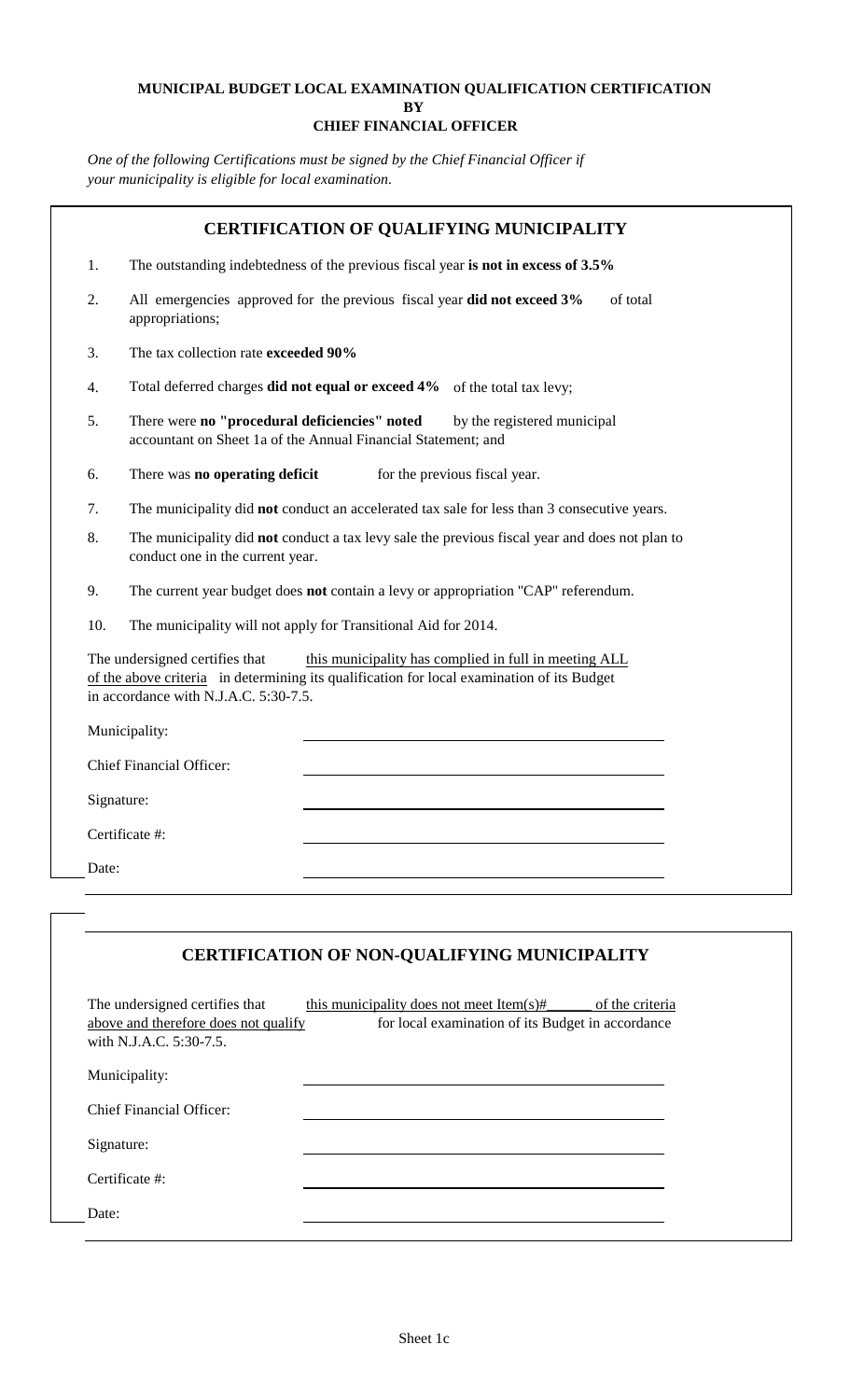Fed I.D. #

Municipality

Hunterdon

County

### **Report of Federal and State Financial Assistance Expenditures of Awards**

|       | <b>Fiscal Year Ending:</b>                                            | 12/31/2013                                                                                            |                                              |
|-------|-----------------------------------------------------------------------|-------------------------------------------------------------------------------------------------------|----------------------------------------------|
|       | (1)                                                                   | (2)                                                                                                   | (3)                                          |
|       | <b>Federal Programs</b><br>Expended<br>(administered by<br>the State) | <b>State</b><br>Programs<br>Expended                                                                  | <b>Other Federal</b><br>Programs<br>Expended |
| TOTAL | $\mathbb{S}$                                                          | \$                                                                                                    | \$                                           |
|       |                                                                       | Type of Audit required by OMB A-133 and OMB 04-04:                                                    |                                              |
|       | X                                                                     | Single Audit                                                                                          |                                              |
|       |                                                                       | Program Specific Audit                                                                                |                                              |
|       |                                                                       | Financial Statement Audit Performed in Accordance<br>With Government Auditing Standards (Yellow Book) |                                              |

Note: All local governments, who are recipients of federal and state awards (financial assistance), must report the total amount of federal and state funds expended during its fiscal year and the type of audit required to comply with OMB A-133 (Revised 6/27/03) and OMB 04-04. The single audit threshold has been increased to \$500,000 beginning with fiscal year ending 12/31/03. Expenditures are defined in Section 205 of OMB A-133.

(1) Report expenditures from federal pass-through programs received directly from state governments. Federal pass-through funds can be identified by the Catalog of Federal Domestic Assistance (CFDA) number reported in the State's grant/contract agreements.

(2) Report expenditures from state programs received directly from state government or indirectly from pass-through entities. **Exclude state aid (I.e., CMPTRA, Energy Receipts tax, etc.) since there are no compliance requirements.**

(3) Report expenditures from federal programs received directly from the federal government or indirectly from entities other than state governments.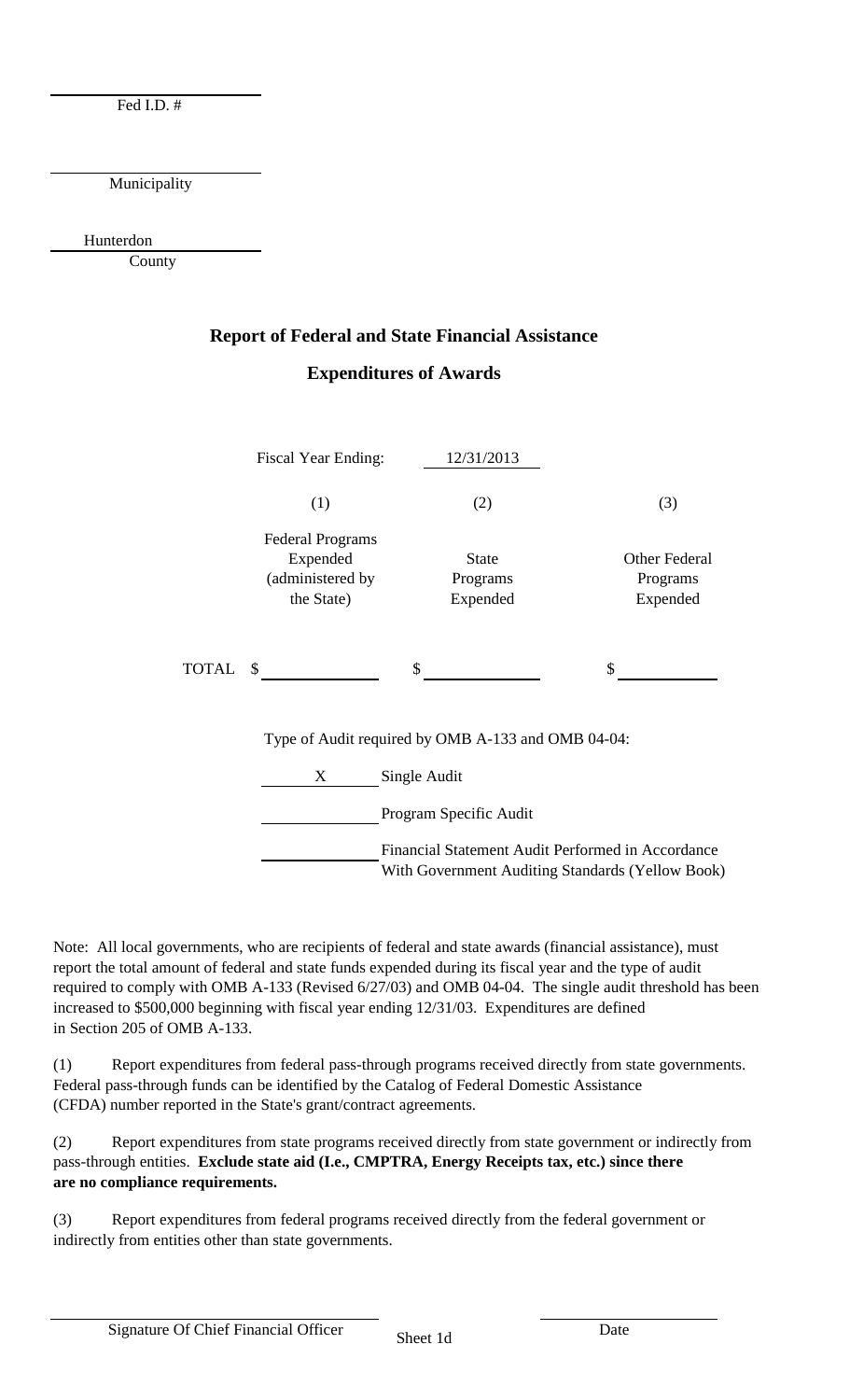# **IMPORTANT!**

# **READ INSTRUCTIONS**

### **INSTRUCTION**

The following certification is to be used ONLY in the event there is NO municipality operated utility.

If there is a utility operated by the municipality or if a "utility fund" existed on the books of account, do not sign this statement and do not remove any of the UTILITY sheets from the document.

### **CERTIFICATION**

I hereby certify that there was no "utility fund" on the books of account and there was no

utility owned and operated by the of  $\overline{\phantom{a}}$ 

County of Hunterdon during the year 2013 and that sheets 40 to 68 are unnec-

essary.

I have therefore removed from this statement the sheets pertaining only to utilities

Name

Title Chief Financial Officer

(This must be signed by the Chief Financial Officer, Comptroller, Auditor or Registered Munici-

pal Accountant.)

NOTE:

When removing the utility sheets, please be sure to refasten the "index" sheet (the last sheet

in the statement) in order to provide a protective cover sheet to the back of the document.

#### **MUNICIPAL CERTIFICATION OF TAXABLE PROPERTY AS OF OCTOBER 1, 2013**

Certification is hereby made that the Net Valuation Taxable of property liable to taxation for

the tax year 2014 and filed with the County Board of Taxation on January 10, 2014 in accordance

with the requirement of N.J.S.A. 54:4-35, was in the amount of  $\$\$$ 

SIGNATURE OF TAX ASSESSOR

**MUNICIPALITY** 

**COUNTY**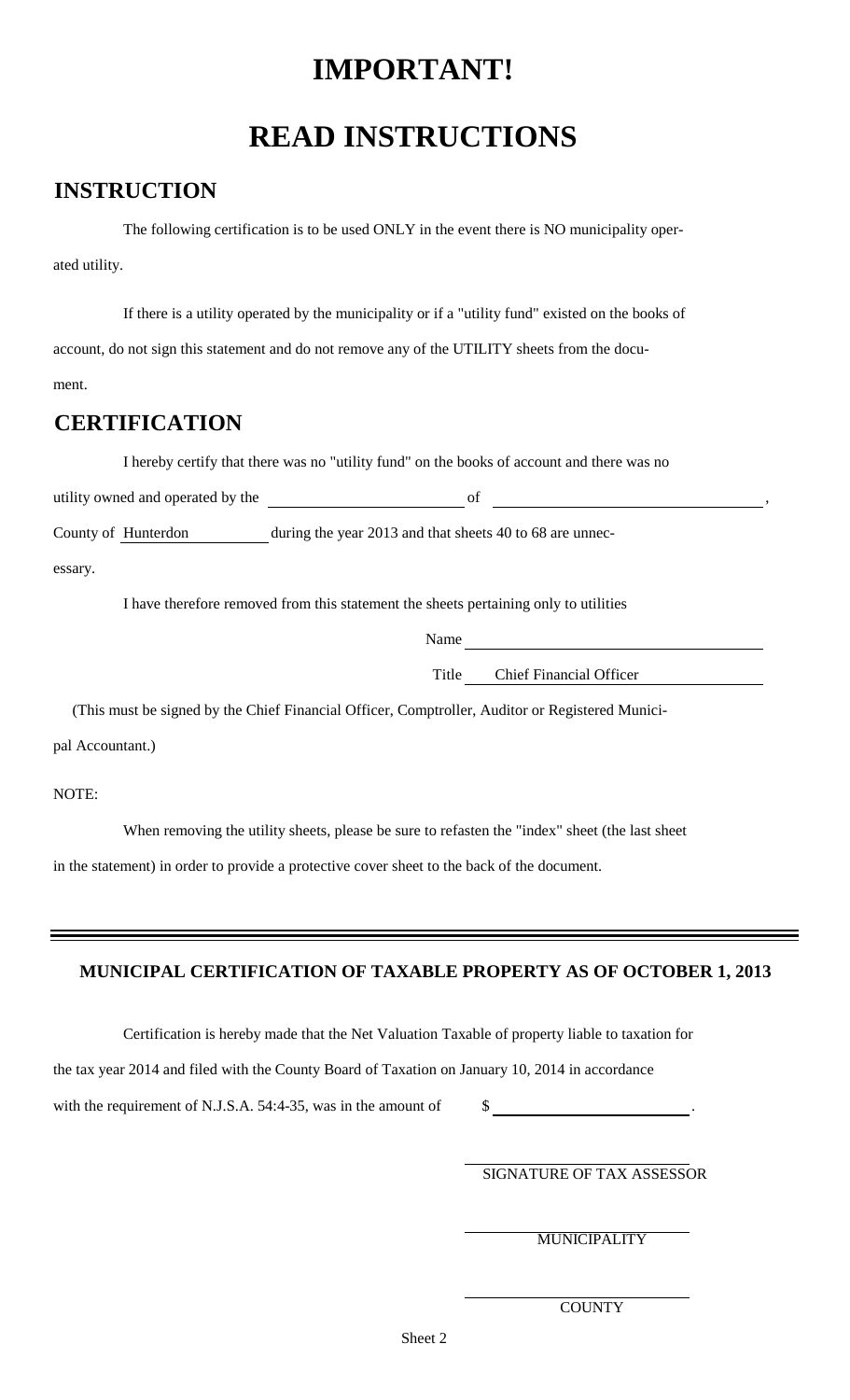### **POST CLOSING**

# **TRIAL BALANCE - CURRENT FUND**

AS AT DECEMBER 31, 2013

Cash Liabilities Must be Subtotaled and Subtotal Must be Marked With "C" - Taxes Receivable Must Be Subtotaled

| Title of Account                                              | Debit           | Credit           |
|---------------------------------------------------------------|-----------------|------------------|
| Checking - Fulton Bank of New Jersey                          | \$1,822,284.22  |                  |
| Savings TD Bank                                               | \$5,423,968.77  |                  |
| Savings - Fulton Bank of New Jersey                           | \$72,150.54     |                  |
| New Jersey Cash Management Fund                               | \$9,154,327.90  |                  |
| Golf Course - TD Bank                                         | \$4,317,356.62  |                  |
| Change Fund                                                   | \$650.00        |                  |
| <b>Total Cash</b>                                             | \$20,790,738.05 |                  |
| Deferred Charges - Overexpenditurers of Budget Appropriations | \$21,286.95     |                  |
| Added and Omitted Tax Receivable                              | \$286,401.82    |                  |
| Revenue Accounts Receivable                                   | \$19,650.45     |                  |
| Due From:                                                     |                 |                  |
| <b>General Trust</b>                                          | \$1,448.60      |                  |
| <b>PSAP</b>                                                   | \$0.05          |                  |
|                                                               |                 |                  |
| Payroll                                                       | \$22,000.00     |                  |
| <b>Appropriation Reserves</b>                                 |                 | \$3,237,542.23 c |
| <b>Encunberances Payable</b>                                  |                 | $$952,033.99$ c  |
| Due To:                                                       |                 | c                |
| Self Insurance                                                |                 | \$300,000.00 c   |
| <b>State of New Jersey Courts</b>                             |                 | $$1,556.20$ c    |
| <b>Grant Trust</b>                                            |                 | $$27,511.00$ c   |
| Solid Waste                                                   |                 | \$5,592.48 c     |
| Reserves for Expenses Payable                                 |                 | \$42,582.63 c    |
| <b>Reserve For Receivables</b>                                |                 | \$329,500.92     |
| Fund Balance                                                  |                 | \$16,245,206.47  |
| Subtotal Cash Liabilities "C" = $$4,566,818.53$               |                 |                  |
|                                                               |                 |                  |
|                                                               |                 |                  |
|                                                               |                 |                  |
|                                                               | \$21,141,525.92 | \$21,141,525.92  |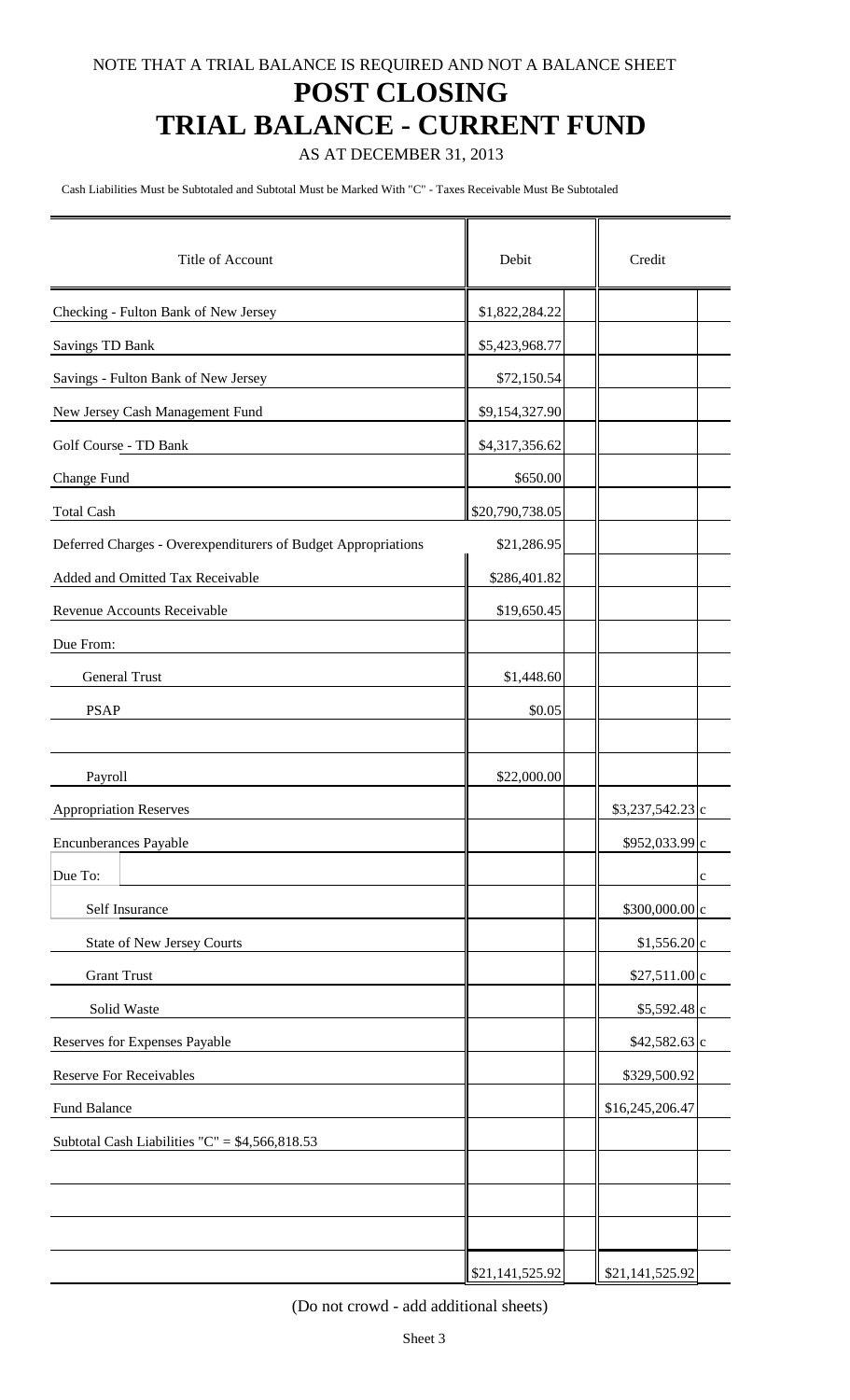### **POST CLOSING**

# **TRIAL BALANCE - CURRENT FUND (CONT'D)**

AS AT DECEMBER 31, 2013

Cash Liabilities Must be Subtotaled and Subtotal Must be Marked With "C" - Taxes Receivable Must Be Subtotaled

| Title of Account | Debit |  | $\bf Credit$ |  |
|------------------|-------|--|--------------|--|
|                  |       |  |              |  |
|                  |       |  |              |  |
|                  |       |  |              |  |
|                  |       |  |              |  |
|                  |       |  |              |  |
|                  |       |  |              |  |
|                  |       |  |              |  |
|                  |       |  |              |  |
|                  |       |  |              |  |
|                  |       |  |              |  |
|                  |       |  |              |  |
|                  |       |  |              |  |
|                  |       |  |              |  |
|                  |       |  |              |  |
|                  |       |  |              |  |
|                  |       |  |              |  |
|                  |       |  |              |  |
|                  |       |  |              |  |
|                  |       |  |              |  |
|                  |       |  |              |  |
|                  |       |  |              |  |
|                  |       |  |              |  |
|                  |       |  |              |  |
|                  |       |  |              |  |
|                  |       |  |              |  |
|                  |       |  |              |  |
|                  |       |  |              |  |
|                  |       |  |              |  |
|                  |       |  |              |  |
|                  |       |  |              |  |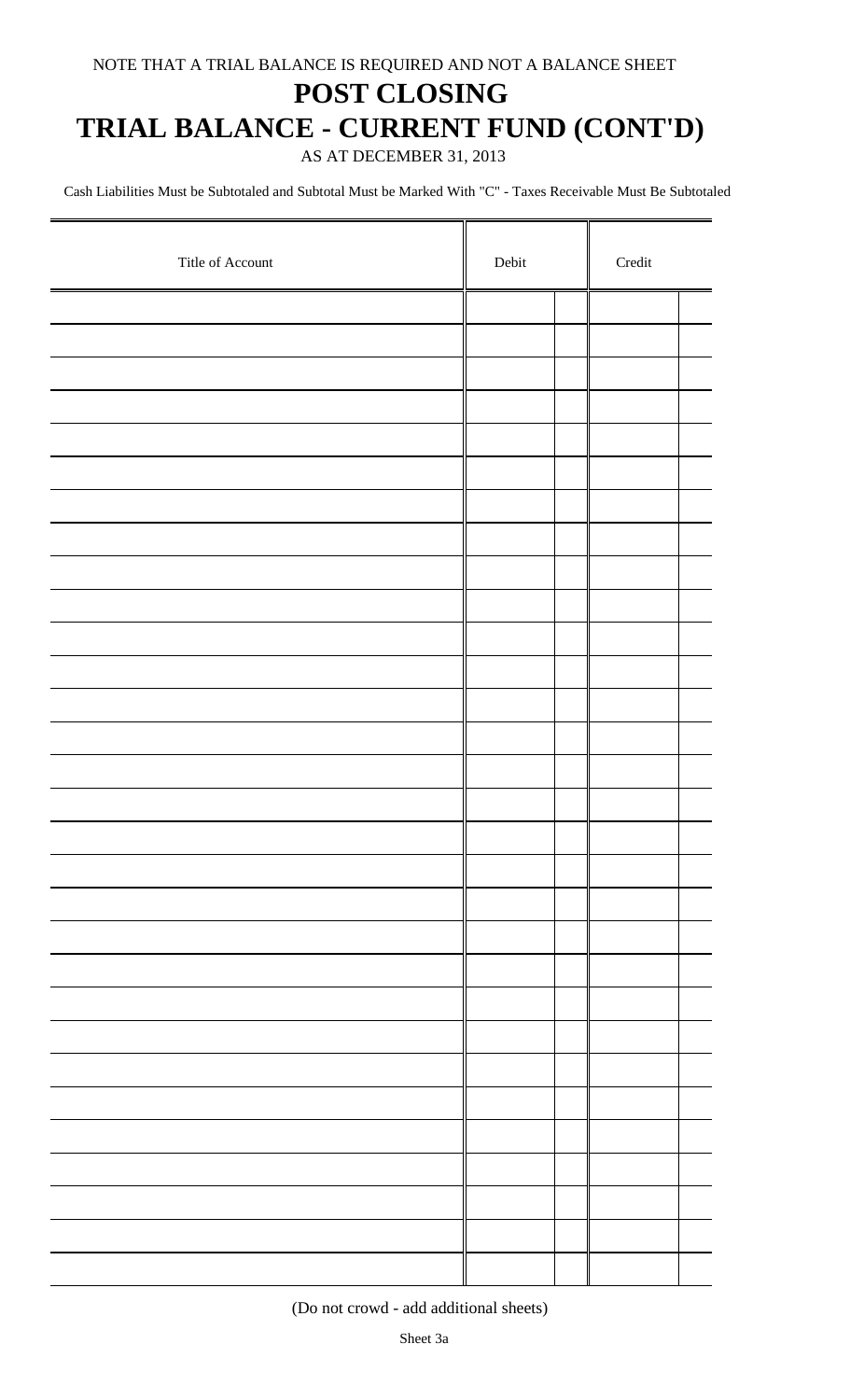## **POST CLOSING TRIAL BALANCE - PUBLIC ASSISTANCE FUND**

 Accounts #1 and #2\* AS AT DECEMBER 31, 2013

| Title of Account                  | Debit | $\bf Credit$ |  |
|-----------------------------------|-------|--------------|--|
| $\frac{\text{Cash}}{\text{Cash}}$ |       |              |  |
| <b>Grants Receivable</b>          |       |              |  |
|                                   |       |              |  |
|                                   |       |              |  |
| <b>Grants Appropriated</b>        |       |              |  |
|                                   |       |              |  |
|                                   |       |              |  |
|                                   |       |              |  |
|                                   |       |              |  |
|                                   |       |              |  |
|                                   |       |              |  |
|                                   |       |              |  |
|                                   |       |              |  |
|                                   |       |              |  |
|                                   |       |              |  |
|                                   |       |              |  |
|                                   |       |              |  |
|                                   |       |              |  |
|                                   |       |              |  |
|                                   |       |              |  |
|                                   |       |              |  |
|                                   |       |              |  |
|                                   |       |              |  |
|                                   |       |              |  |
|                                   |       |              |  |
|                                   |       |              |  |
|                                   |       |              |  |
|                                   |       |              |  |
|                                   |       |              |  |
|                                   |       |              |  |

(Do not crowd - add additional sheets)

\* To be prepared in compliance with Department of Human Services Municipal Audit Guide, Public Welfare, General Assistance Program.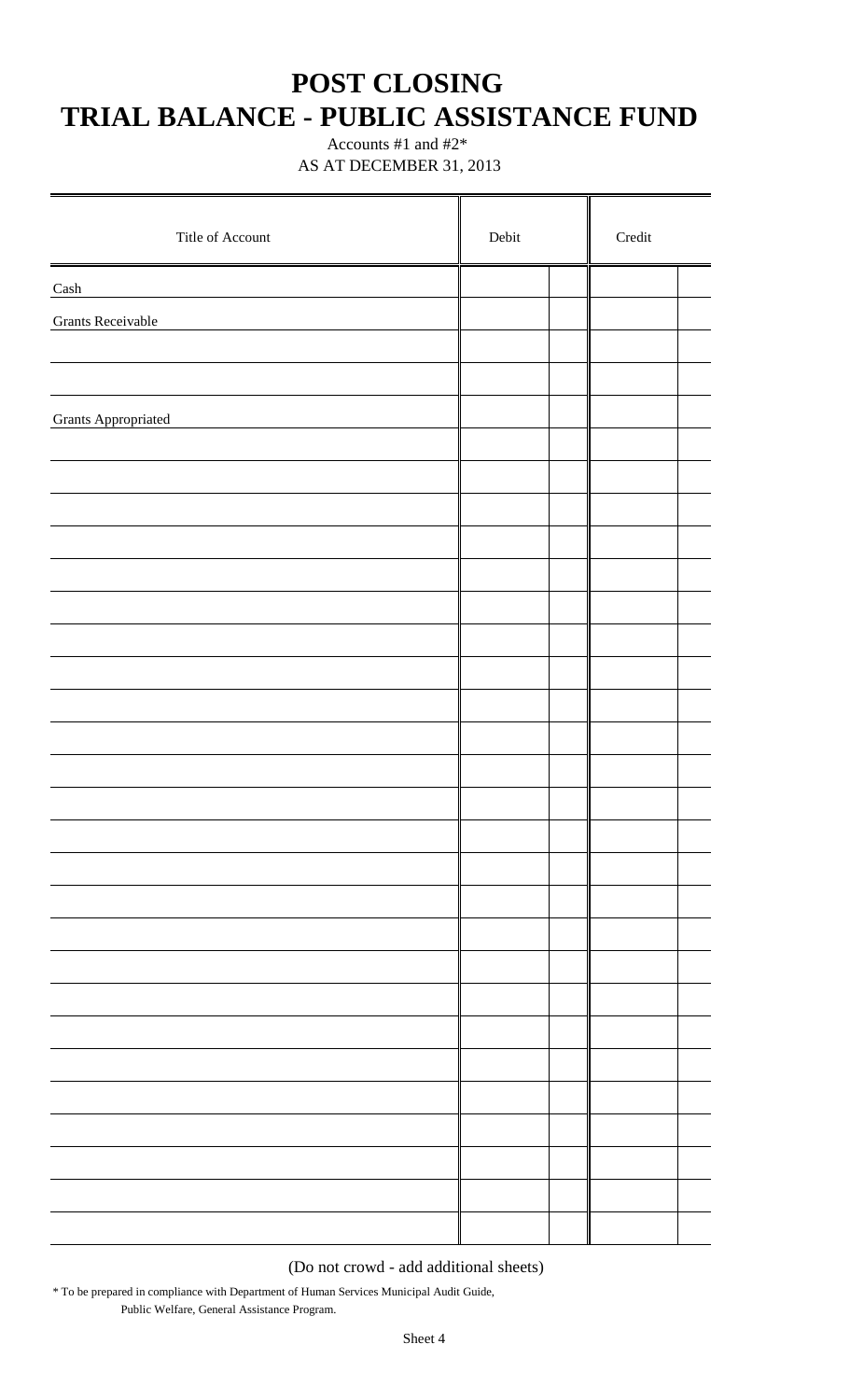# **POST CLOSING TRIAL BALANCE - FEDERAL AND STATE GRANTS**

AS AT DECEMBER 31, 2013

| Title of Account | ${\rm Debit}$ | $\bf Credit$ |  |
|------------------|---------------|--------------|--|
|                  |               |              |  |
|                  |               |              |  |
|                  |               |              |  |
|                  |               |              |  |
|                  |               |              |  |
|                  |               |              |  |
|                  |               |              |  |
|                  |               |              |  |
|                  |               |              |  |
|                  |               |              |  |
|                  |               |              |  |
|                  |               |              |  |
|                  |               |              |  |
|                  |               |              |  |
|                  |               |              |  |
|                  |               |              |  |
|                  |               |              |  |
|                  |               |              |  |
|                  |               |              |  |
|                  |               |              |  |
|                  |               |              |  |
|                  |               |              |  |
|                  |               |              |  |
|                  |               |              |  |
|                  |               |              |  |
|                  |               |              |  |
|                  |               |              |  |
|                  |               |              |  |
|                  |               |              |  |
|                  |               |              |  |
|                  |               |              |  |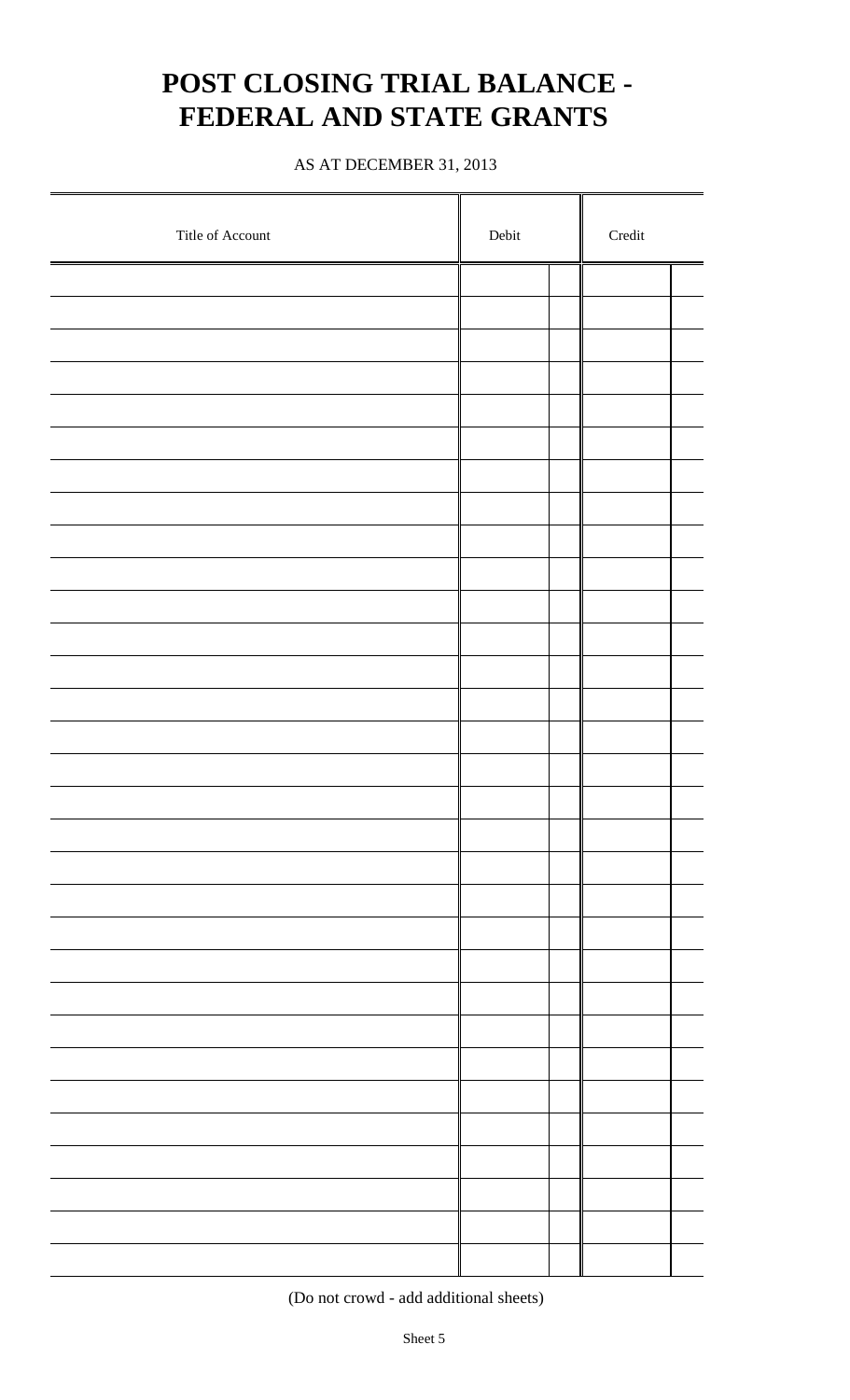(Assessment Section Must be Separately Stated) AS AT DECEMBER 31, 2012

| Title of Account                                   | Debit          | Credit         |  |
|----------------------------------------------------|----------------|----------------|--|
| <b>Prosecutor's Law Enforcement Trust Fund</b>     |                |                |  |
| Cash-Checking                                      | \$107,133.18   |                |  |
| Due to/from Prosecutor's Federal Equitable Sharing | \$2,000.00     |                |  |
| Vehicles & Property                                | \$9,920.00     |                |  |
| Reserve: Assets in Custodianship of the Prosecutor |                | \$9,920.00     |  |
| Reserve: CLETA                                     |                | \$109,133.18   |  |
| <b>Total CLETA</b>                                 | \$119,053.18   | \$119,053.18   |  |
| <b>Prosecutor's Seized Asset</b>                   |                |                |  |
| Cash-Checking                                      | \$72,652.44    |                |  |
| <b>Safety Deposit Box</b>                          | \$13,328.26    |                |  |
| Vehicles & Property                                | \$21,240.00    |                |  |
| Reserve: Assets in Custodianship of the Prosecutor |                | \$21,240.00    |  |
| Reserve: Prosecutor's Seized                       |                | \$85,980.70    |  |
| <b>Total Seized Asset</b>                          | \$107,220.70   | \$107,220.70   |  |
| Self Insur Due from Current                        | \$300,000.00   |                |  |
| Cash-Checking                                      | \$401,067.11   |                |  |
| Cash-Investments                                   | \$819,443.95   |                |  |
| Reserve: Self Insurance                            |                | \$1,520,511.06 |  |
| <b>Total Self Insurance</b>                        | \$1,520,511.06 | \$1,520,511.06 |  |
|                                                    |                |                |  |
| <b>Unemployment Compensation</b>                   |                |                |  |
| Cash-Checking                                      | \$82,591.86    |                |  |
| Cash-Investments                                   | \$346,494.06   |                |  |
| Reserve: Unemployment Compensation                 |                | \$429,085.92   |  |
| <b>Total Unemployment</b>                          | \$429,085.92   | \$429,085.92   |  |
| <b>Community Development Block Grant</b>           |                |                |  |
| Cash-Checking                                      | \$439,646.84   |                |  |
| Reserve: CDBG                                      |                | \$439,646.84   |  |
| <b>Total CDBG</b>                                  | \$439,646.84   | \$439,646.84   |  |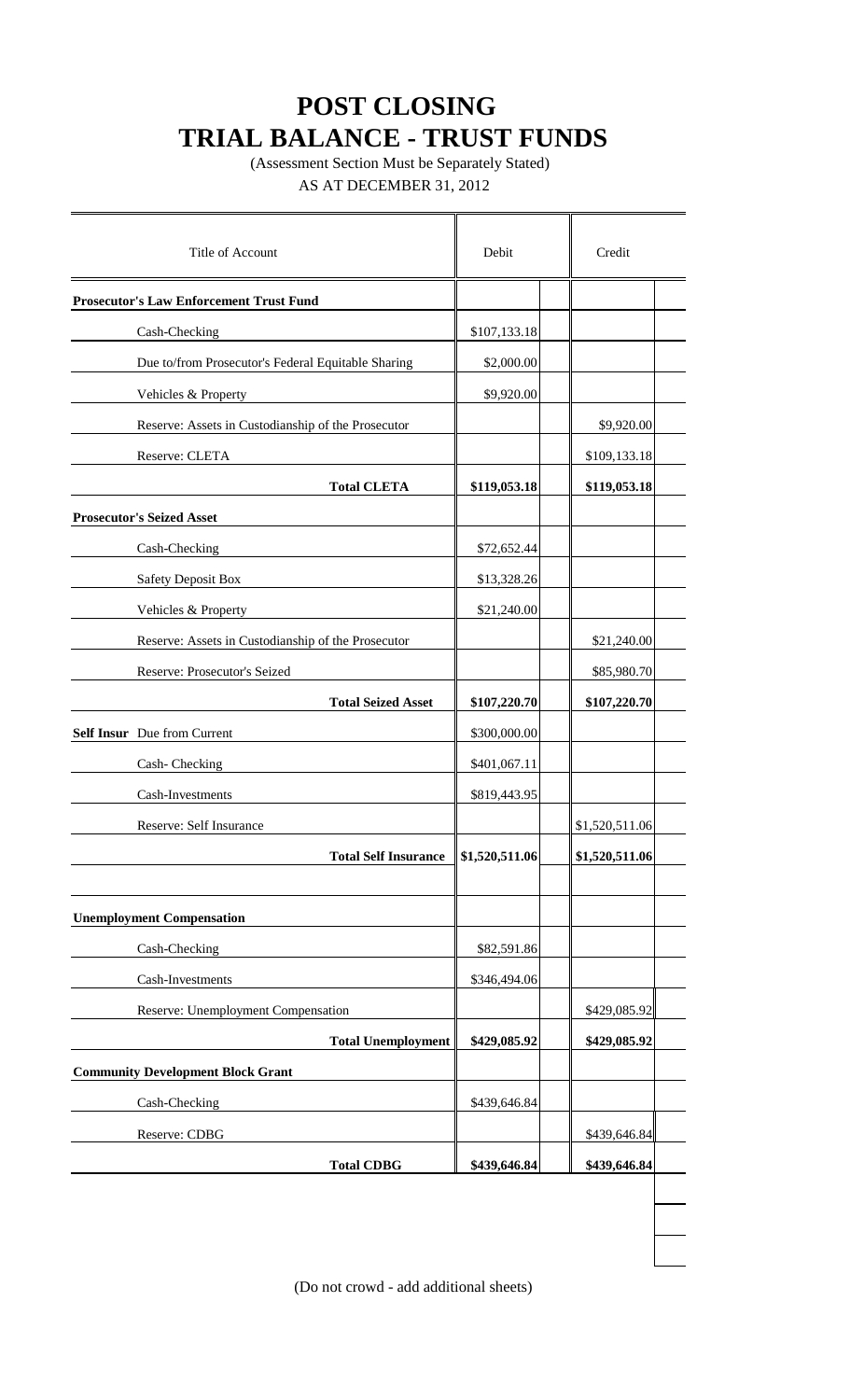(Assessment Section Must be Separately Stated) AS AT DECEMBER \$2,013.00

|                         | Title of Account                          |                           | Debit           | Credit          |  |
|-------------------------|-------------------------------------------|---------------------------|-----------------|-----------------|--|
|                         | <b>County Clerk Trust Fund</b>            |                           |                 |                 |  |
|                         | Cash-Checking                             |                           | \$0.00          |                 |  |
|                         | Reserve: Clerk Trust                      |                           |                 | \$0.00          |  |
|                         |                                           | <b>Total Clerk Trust</b>  | \$0.00          | \$0.00          |  |
|                         | Cafeteria Plan Trust (AFLAC)              |                           |                 |                 |  |
|                         | Cash-Checking                             |                           | \$3,878.78      |                 |  |
|                         | Reserve: Cafeteria Plan                   |                           |                 | \$3,878.78      |  |
|                         |                                           | <b>Total AFLAC</b>        | \$3,878.78      | \$3,878.78      |  |
|                         | <b>Board of Recreation</b>                |                           |                 |                 |  |
|                         | Cash-Checking                             |                           | \$10,828.05     |                 |  |
|                         | Reserve: Board of Recreation Trust        |                           |                 | \$10,828.05     |  |
|                         |                                           | <b>Total Bd of Rec Tr</b> | \$10,828.05     | \$10,828.05     |  |
|                         | <b>Clearing Account</b>                   |                           |                 |                 |  |
|                         | Cash-Checking                             |                           | \$18,905.00     |                 |  |
|                         | Reserve: Clearing                         |                           |                 | \$18,905.00     |  |
|                         |                                           | <b>Total Clearing</b>     | \$18,905.00     | \$18,905.00     |  |
| <b>Developers Trust</b> |                                           |                           |                 |                 |  |
|                         | Cash-Checking                             |                           | \$213,948.14    |                 |  |
|                         | Reserve: Developers Trust                 |                           |                 | \$213,948.14    |  |
|                         | <b>Total Developers Trust</b>             |                           | \$213,948.14    | \$213,948.14    |  |
|                         | <b>Open Space Trust</b>                   |                           |                 |                 |  |
|                         | Cash-Checking                             |                           | \$559,139.66    |                 |  |
|                         | Cash-Savings                              |                           | \$17,225,797.39 |                 |  |
|                         | Due to General Capital                    |                           |                 | \$2,387,000.00  |  |
|                         | Reserve: Open Space                       |                           |                 | \$15,397,937.05 |  |
|                         |                                           | <b>Total Open Space</b>   | \$17,784,937.05 | \$17,784,937.05 |  |
| <b>PASP</b>             | Due to current                            |                           |                 | \$0.05          |  |
|                         | Cash-Checking                             |                           | \$14,210.32     |                 |  |
|                         | Reserve: PASP                             |                           |                 | \$14,210.27     |  |
|                         |                                           | <b>Total PASP</b>         | \$14,210.32     | \$14,210.32     |  |
|                         | <b>Planning Board Developers Escrow</b>   |                           |                 |                 |  |
|                         | Cash-Checking                             |                           | \$5,147.38      |                 |  |
|                         | Reserve: Planning Board Developers Escrow |                           |                 | \$5,147.38      |  |
|                         |                                           | <b>Total Planning Dev</b> | \$5,147.38      | \$5,147.38      |  |

(Do not crowd - add additional sheets)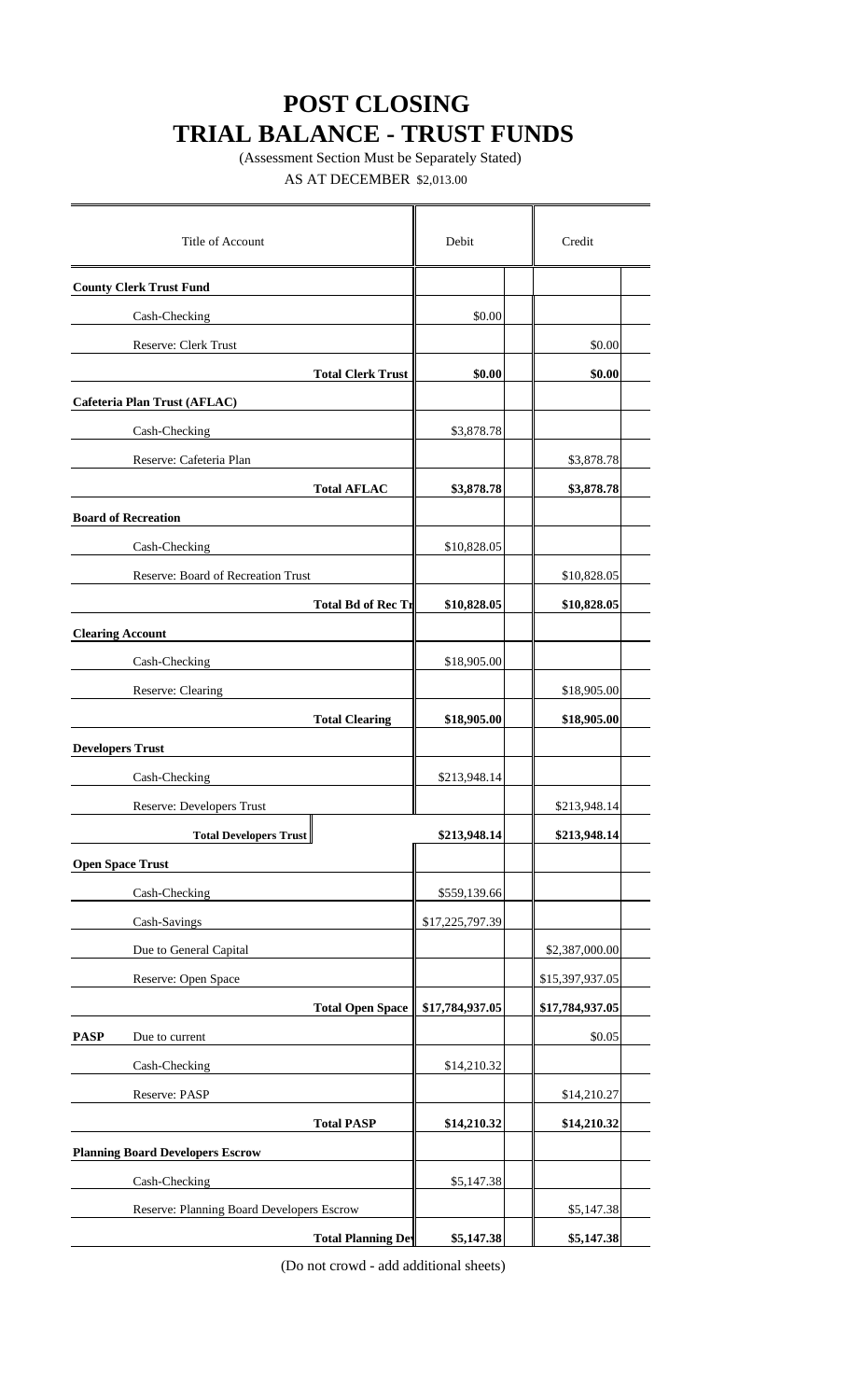(Assessment Section Must be Separately Stated) AS AT DECEMBER 31, 2013

| Title of Account                                      | Debit        | Credit       |
|-------------------------------------------------------|--------------|--------------|
| Payroll                                               |              |              |
| Cash - checking                                       | \$627,169.12 |              |
| Due to Current                                        |              | \$22,000.00  |
| Suspence                                              |              | \$605,169.12 |
| <b>Total Payroll</b>                                  | \$627,169.12 | \$627,169.12 |
|                                                       |              |              |
|                                                       |              |              |
|                                                       |              |              |
|                                                       |              |              |
|                                                       |              |              |
|                                                       |              |              |
|                                                       |              |              |
|                                                       |              |              |
|                                                       |              |              |
|                                                       |              |              |
|                                                       |              |              |
|                                                       |              |              |
|                                                       |              |              |
|                                                       |              |              |
|                                                       |              |              |
|                                                       |              |              |
| <b>Prosecutor's Asset Maintenance</b>                 |              |              |
| Cash-Checking                                         | \$7,338.70   |              |
| Reserve: PAMA                                         |              | \$7,338.70   |
| <b>Total PAMA</b>                                     | \$7,338.70   | \$7,338.70   |
| <b>Prosecutor's Federal Equitable Sharing Program</b> |              |              |
| Cash-Checking                                         | \$390,853.16 |              |
| Due to/From PLETF                                     |              | \$2,000.00   |
| Reserve: PFES                                         |              | \$388,853.16 |
| <b>Total PFES</b>                                     | \$390,853.16 | \$390,853.16 |
|                                                       |              |              |
|                                                       |              |              |
| ** corrected January 2013                             |              |              |

(Do not crowd - add additional sheets)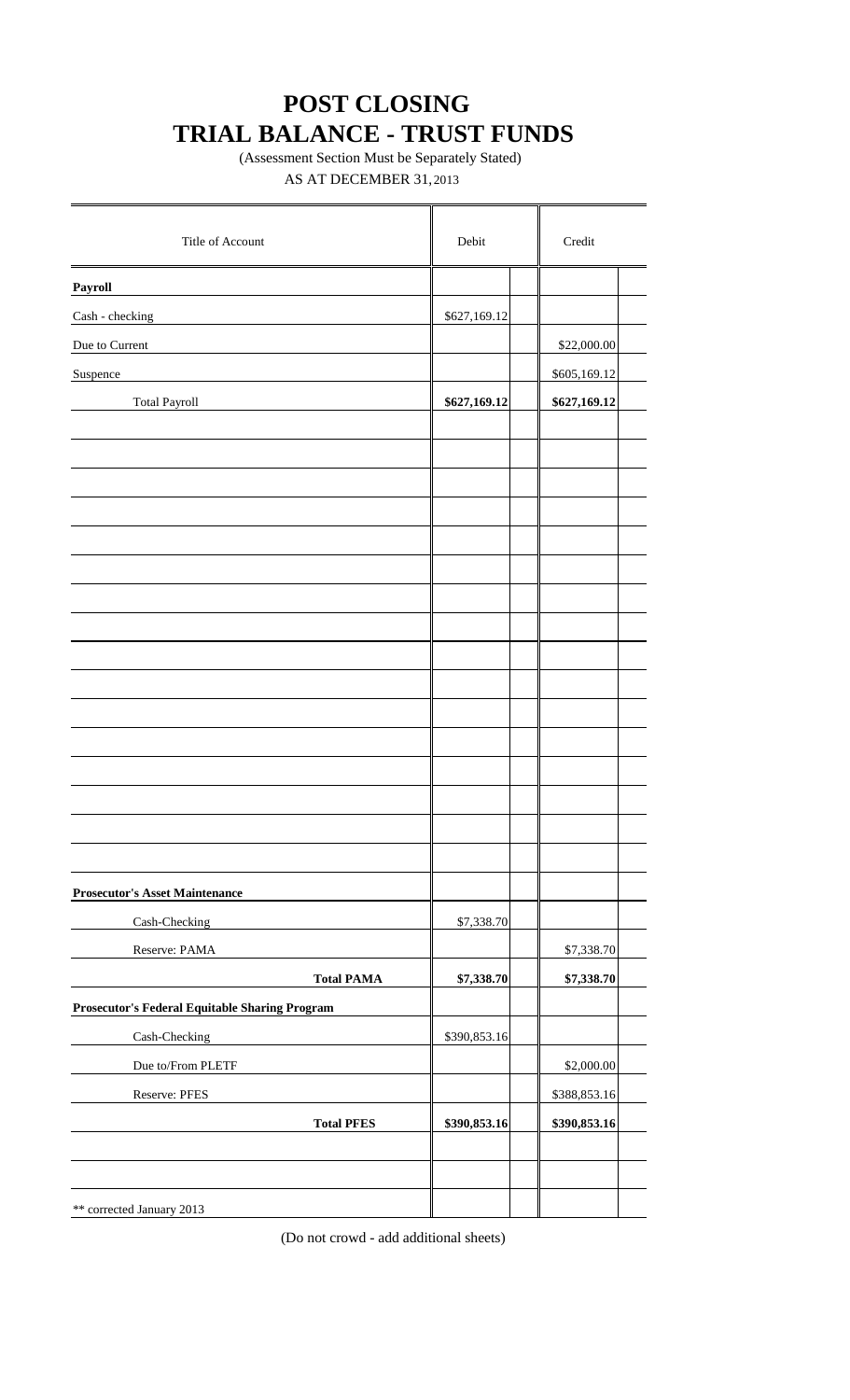#### **POST CLOSING TRIAL BALANCE - TRUST FUNDS** (Assessment Section Must be Separately Stated)

AS AT DECEMBER 31, 2013

| Title of Account                             | Debit        | Credit       |
|----------------------------------------------|--------------|--------------|
| <b>County Library Fund</b>                   |              |              |
| Cash-Checking                                | 3,442,376.85 |              |
| Cash-Savings                                 | 554,167.36   |              |
| Cash-Investments                             | 3,419,201.24 |              |
| Cash-Change Fund                             | 225.00       |              |
| <b>Total Cash</b>                            | 7,415,970.45 |              |
| Appropriation Reserve                        |              | 1,256,198.55 |
| Due to Current Fund                          |              | 750,000.00   |
| Added & Omitted Taxes Receivable             |              |              |
| <b>Accounts Payable</b>                      |              | 71,717.13    |
| Reserve: Added and Omitted Taxes Receivable  |              |              |
| Bookmobile & Library Development<br>Reserve: |              | 1,286,104.46 |
| Stefani Donation<br>Reserve:                 |              | 880,592.09   |
| Reserve:<br>Donations                        |              | 14,401.06    |
| Reserve:<br>Holland Township Library         |              | 50,078.44    |
| Tewksbury Township Library<br>Reserve:       |              | 29,426.82    |
| High Bridge Library<br>Reserve:              |              | 4,174.54     |
| Frenchtown Library<br>Reserve:               |              | 1,702.22     |
| Reserve:<br>Computer Equipment               |              |              |
| Reserve:<br>South County Branch              |              | 58,332.50    |
| Reserve:<br>Added & Omitted Taxes            |              | 16,821.12    |
| Reserve:<br>North County Branch              |              | 393,666.07   |
| Three Bridges<br>Reserve:                    |              | 6,323.81     |
| Readington Township<br>Reserve:              |              | 54,225.33    |
| Reserve:<br>Bunnvale                         |              | 33,750.47    |
| Reserve:<br>NJSCA Partnership                |              |              |
| Reserve:<br>Gifts From Friends of Library    |              | 13,675.47    |
| Reserve:<br><b>Copier Monies</b>             |              | 23,738.56    |
| Fund Balance                                 |              | 2,471,041.81 |
|                                              |              |              |
| <b>Totals</b>                                | 7,415,970.45 | 7,415,970.45 |
|                                              |              |              |
|                                              |              |              |
|                                              |              |              |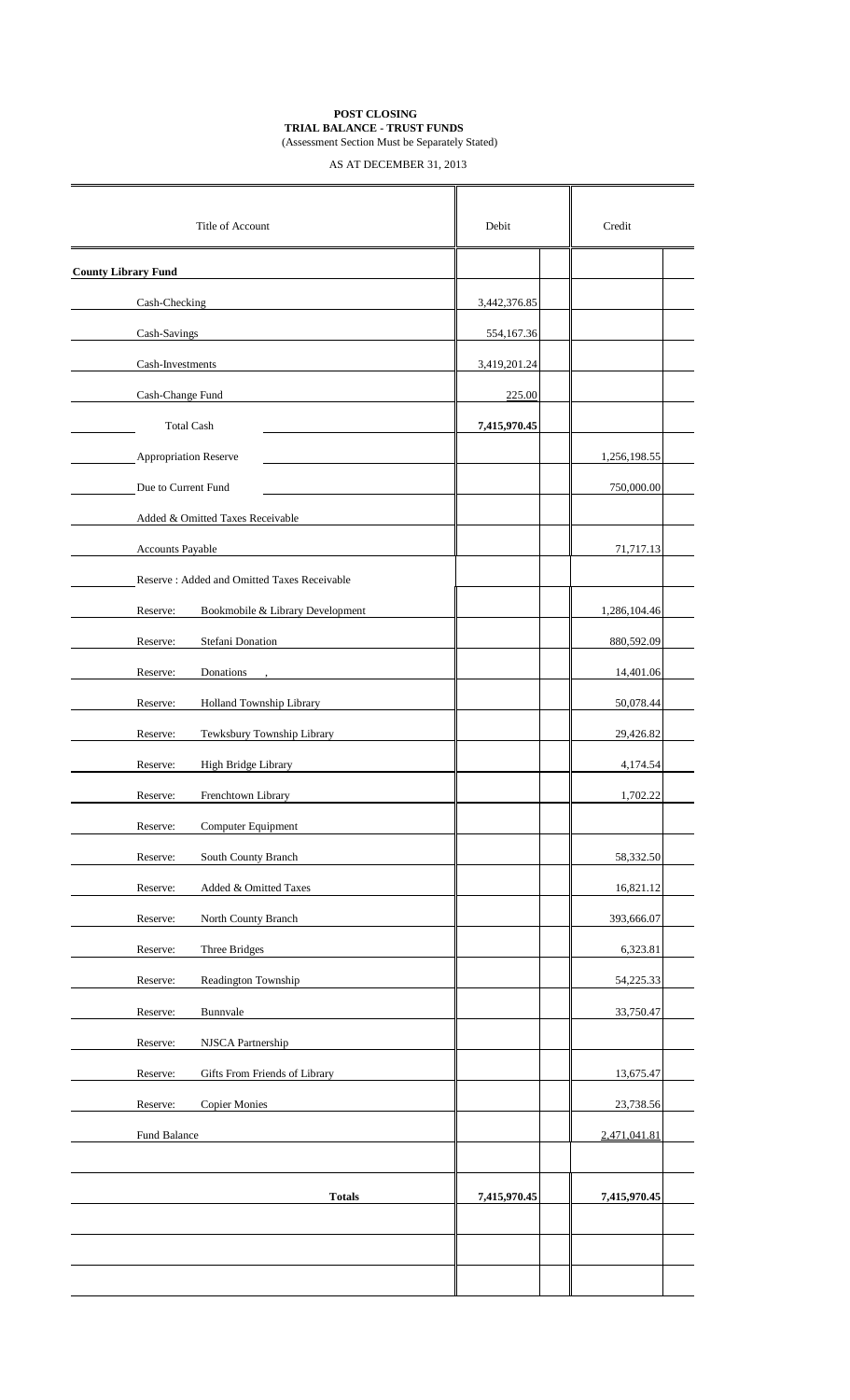```
 (Do not crowd - add additional sheets)
```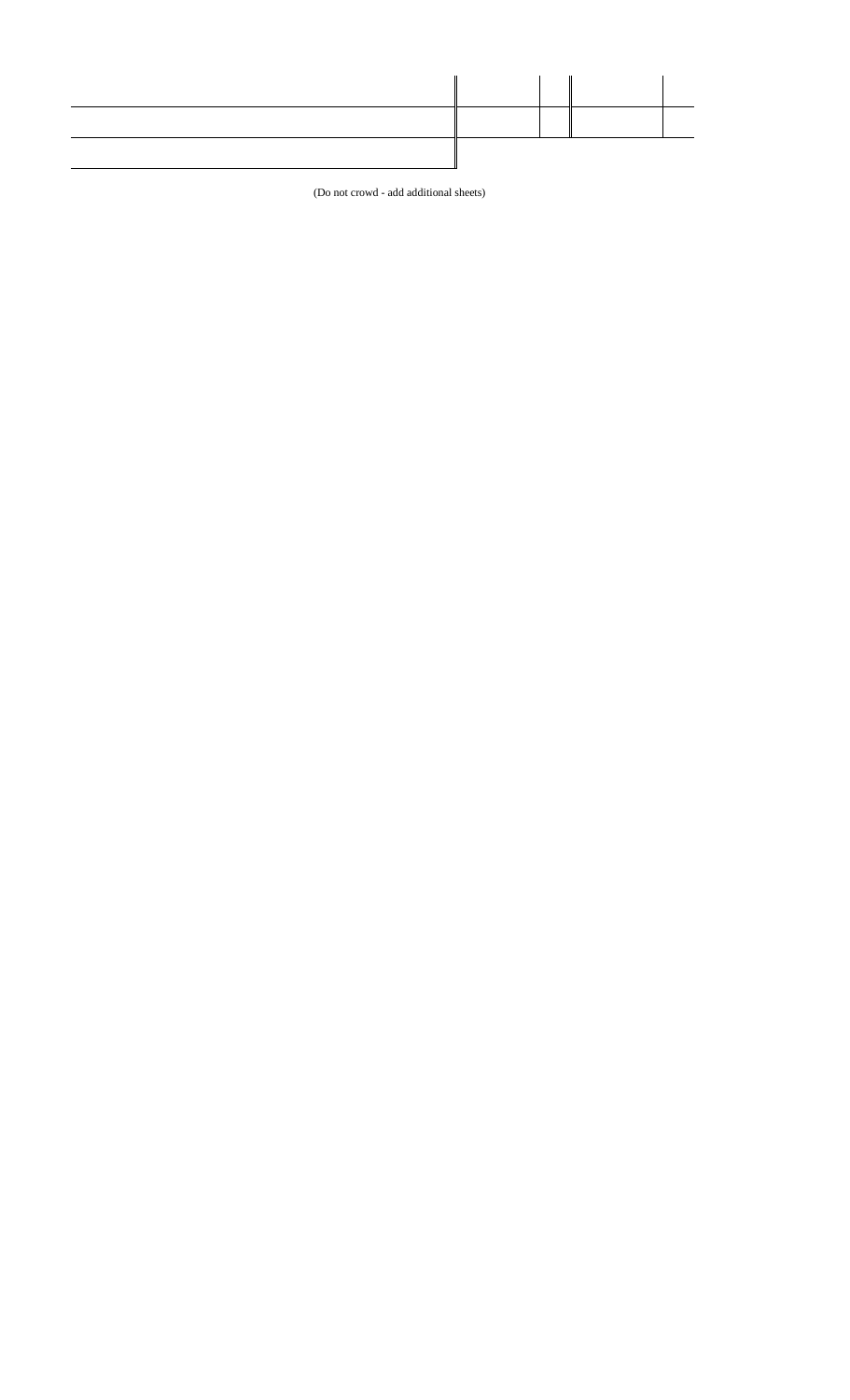(Assessment Section Must be Separately Stated) AS AT DECEMBER 31, 2013

| Title of Account                         | Debit | Credit         |                |  |
|------------------------------------------|-------|----------------|----------------|--|
| <b>Trust General</b>                     |       |                |                |  |
| Cash-Checking                            |       | \$716,938.25   |                |  |
| Cash-Savings                             |       | \$153,644.89   |                |  |
| Cash-Investments                         |       | \$2,580,913.10 |                |  |
| <b>Due from Current</b>                  |       | \$5,592.48     |                |  |
| Due to current fund                      |       |                | \$1,448.60     |  |
| Road Opening Deposits                    |       |                | \$105,979.57   |  |
| Motor Vehicle Fines                      |       |                | \$694,709.77   |  |
| Road Department Performance Bonds        |       |                | \$267,149.13   |  |
| Driveway Performance Bonds               |       |                | \$95,500.00    |  |
| <b>Board of Taxation Apeal Fees</b>      |       |                | \$279,924.02   |  |
| Cultural & Heritage                      |       |                | \$16,780.51    |  |
| Recreational/Memorial Gift Fund          |       |                | \$10,255.99    |  |
| Environmental Quality & Enforcement Fund |       |                | \$107,861.42   |  |
| Special Activities Senior Services       |       |                | \$342,955.20   |  |
| Sheriff Project Lifesaver Program        |       |                | \$6,455.60     |  |
| <b>Special Recreation Trust</b>          |       |                | \$928,871.93   |  |
| Refundable Bids                          |       |                | \$2,510.60     |  |
| Document Fee Surrogate                   |       |                | \$31,135.31    |  |
| Weights & Measures                       |       |                | \$99,995.12    |  |
| Senior Health Services                   |       |                | \$155,246.75   |  |
| Sheriff's Trust (DARE)                   |       |                | \$23,993.42    |  |
| Attorney ID Program                      |       |                | \$1,100.00     |  |
| Snow Removal                             |       |                | \$279,623.30   |  |
| Solid Waste                              |       |                | \$5,592.48     |  |
|                                          |       |                |                |  |
|                                          |       |                |                |  |
|                                          |       |                |                |  |
|                                          |       |                |                |  |
|                                          |       |                |                |  |
|                                          |       |                |                |  |
|                                          |       |                |                |  |
|                                          |       |                |                |  |
|                                          |       | \$3,457,088.72 | \$3,457,088.72 |  |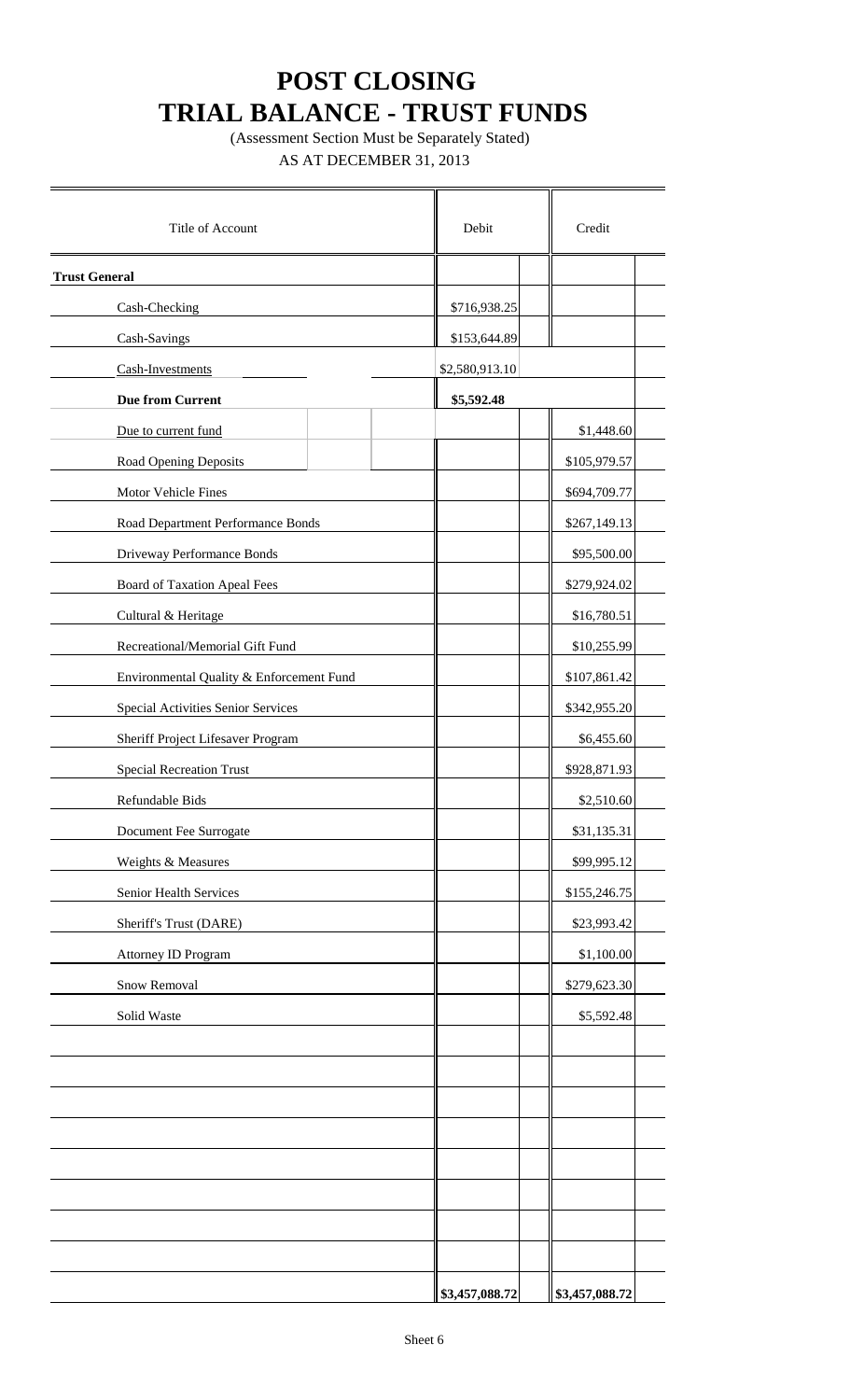#### (Do not crowd - add additional sheets)

Sheet 6-1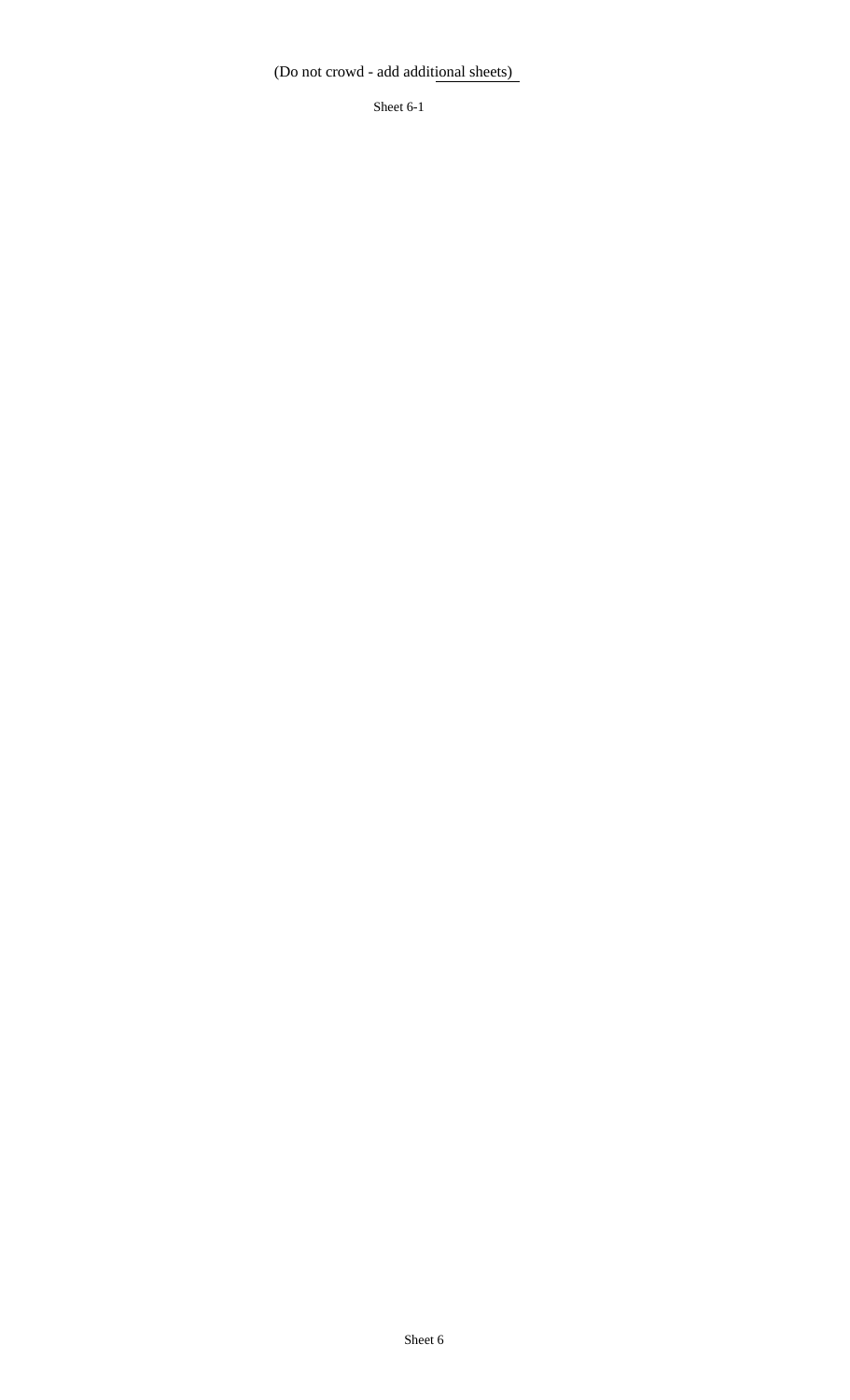### MUNICIPAL PUBLIC DEFENDER

### **CERTIFICATION**

Public Law 1998, C. 256

|                                                                                                                                                                                                                                                                                                                                                                                                                                                                    |                |                                 |                                                                                                            | (1) | \$ |     |
|--------------------------------------------------------------------------------------------------------------------------------------------------------------------------------------------------------------------------------------------------------------------------------------------------------------------------------------------------------------------------------------------------------------------------------------------------------------------|----------------|---------------------------------|------------------------------------------------------------------------------------------------------------|-----|----|-----|
|                                                                                                                                                                                                                                                                                                                                                                                                                                                                    |                |                                 |                                                                                                            | (2) | \$ | 25% |
|                                                                                                                                                                                                                                                                                                                                                                                                                                                                    |                |                                 |                                                                                                            |     |    |     |
| Municipal Public Defender Trust Cash Balance December 31, 2013:                                                                                                                                                                                                                                                                                                                                                                                                    |                |                                 |                                                                                                            | (3) | S  |     |
| Note: If the amount of money in a dedicated fund established pursuant to this section exceeds by more than 25%<br>the amount which the municipality expended during the prior year providing the services of a municipal public<br>defender, the amount in excess of the amount expended shall be forwarded to the Criminal Disposition and<br>Review Collection Fund administered by the Victims of Crime Compensation Board (P.O. Box 084, Trenton, N.J. 08625). |                |                                 |                                                                                                            |     |    |     |
|                                                                                                                                                                                                                                                                                                                                                                                                                                                                    |                |                                 |                                                                                                            |     |    |     |
| with the regulations governing Municipal Public Defender                                                                                                                                                                                                                                                                                                                                                                                                           |                |                                 | The undersigned certifies that the municipality has complied<br>as required under Public Law 1998, C. 256. |     |    |     |
|                                                                                                                                                                                                                                                                                                                                                                                                                                                                    |                | <b>Chief Financial Officer:</b> |                                                                                                            |     |    |     |
|                                                                                                                                                                                                                                                                                                                                                                                                                                                                    | Signature:     |                                 |                                                                                                            |     |    |     |
|                                                                                                                                                                                                                                                                                                                                                                                                                                                                    | Certificate #: |                                 |                                                                                                            |     |    |     |
|                                                                                                                                                                                                                                                                                                                                                                                                                                                                    | Date:          |                                 |                                                                                                            |     |    |     |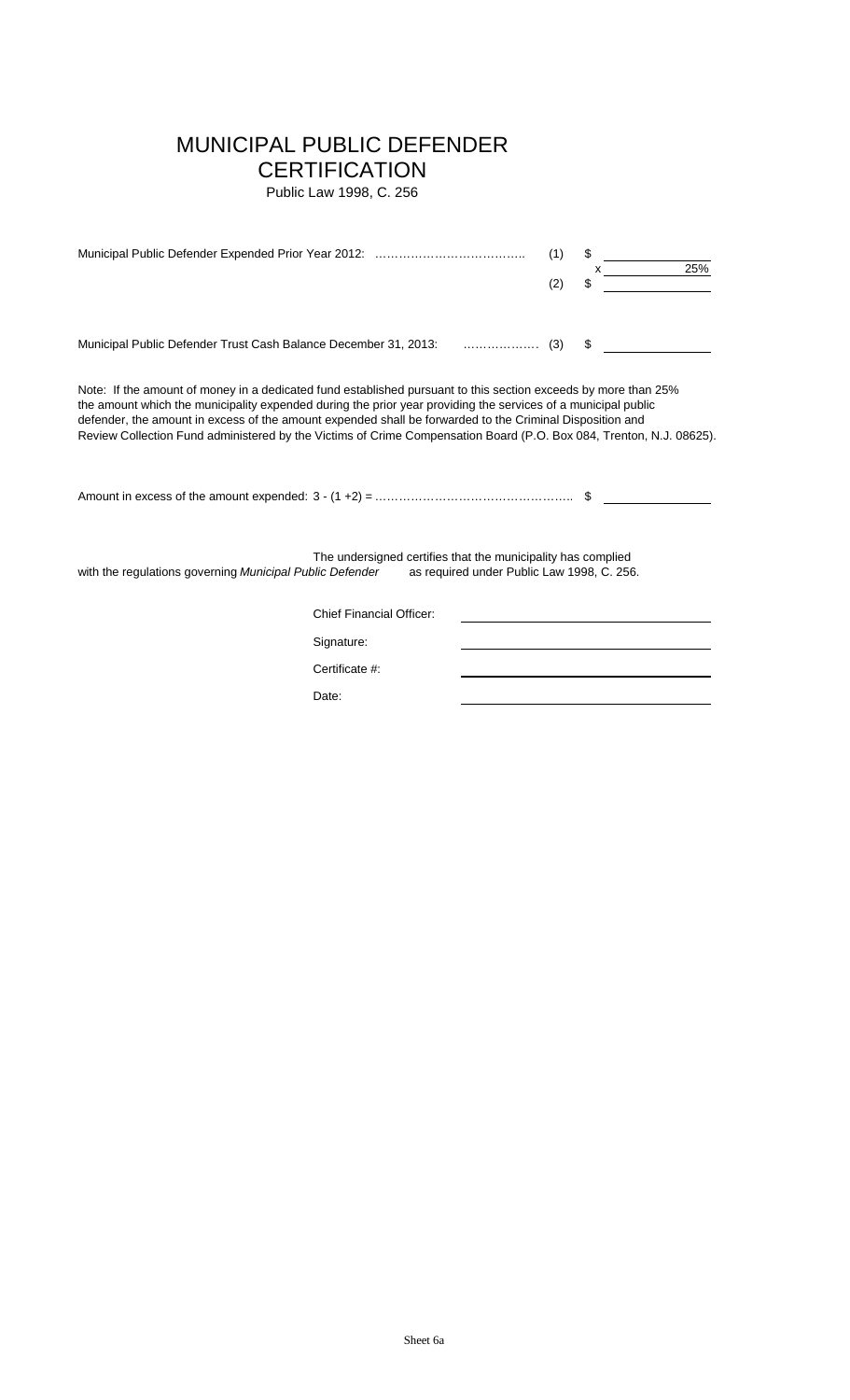|     | Purpose                                                                                                              |              | Amount<br>Dec. 31, 2012<br>per Audit<br>Report |                           | Receipts        |                           | Disbursements                      |                           | <b>Balance</b><br>as at<br>Dec. 31, 2013 |
|-----|----------------------------------------------------------------------------------------------------------------------|--------------|------------------------------------------------|---------------------------|-----------------|---------------------------|------------------------------------|---------------------------|------------------------------------------|
| 1.  | <b>General Trust</b>                                                                                                 | $\mathbb{S}$ | \$2,915,751.78 \$ \$1,549,793.55               |                           |                 | $\mathbb{S}$              | 1,014,049.09<br>$\mathbb{S}$       | $\mathcal{S}$             | 3,451,496.24                             |
| 2.  | Planning Bd Developers \$                                                                                            |              | 5,147.38                                       |                           |                 |                           |                                    | \$                        | 5,147.38                                 |
| 3.  | Employee Tax Ded.                                                                                                    |              | $\boldsymbol{\mathsf{S}}$<br>265, 617. 74      |                           | \$16,357,520.23 |                           | \$16,623,137.97                    | $\$\,$                    |                                          |
| 4.  | Self Insurance                                                                                                       |              | \$1,202,549.53                                 | $\boldsymbol{\mathsf{S}}$ | 384,504.55      | $\boldsymbol{\mathsf{S}}$ | 66,543.02                          | \$                        | 1,520,511.06                             |
| 5.  | Open Space Trust                                                                                                     |              | \$13,261,818.68                                |                           | \$11,357,593.78 | $\mathbb{S}$              | 9,221,475.41                       |                           | \$15,397,937.05                          |
| 6.  | <b>Unemployment Trust</b>                                                                                            |              | \$<br>371,493.39                               | $\boldsymbol{\mathsf{S}}$ | 135,952.36      | \$                        | 78,359.83                          | \$                        | 429,085.92                               |
| 7.  | <b>Siezed Assets</b>                                                                                                 |              | $\boldsymbol{\mathsf{S}}$<br>98,441.51         |                           |                 | \$                        | 12,460.81                          | $\boldsymbol{\mathsf{S}}$ | 85,980.70                                |
| 8.  | Law Enforcement                                                                                                      |              | $\boldsymbol{\mathsf{S}}$<br>112,161.04        |                           |                 | $\boldsymbol{\$}$         | 3,027.86                           | $\boldsymbol{\mathsf{S}}$ | 109,133.18                               |
| 9.  | <b>Asset Maintenance</b>                                                                                             |              | $\boldsymbol{\mathsf{S}}$<br>7,332.40          | $\boldsymbol{\mathsf{S}}$ | 6.30            |                           |                                    | \$                        | 7,338.70                                 |
| 10. | Federal Equitable Sh                                                                                                 |              | $\$\,$<br>457,075.86                           |                           |                 | \$                        | 66,222.70                          | $\$\,$                    | 390,853.16                               |
| 11. | <b>CDBG</b>                                                                                                          |              | $\boldsymbol{\mathsf{S}}$<br>436,186.31        | $\boldsymbol{\mathsf{S}}$ | 10,560.92       | \$                        | 7,100.39                           | $\boldsymbol{\mathsf{S}}$ | 439,646.84                               |
|     | 12. Developers Trust                                                                                                 |              | $\boldsymbol{\mathsf{S}}$<br>213,877.00        | $\boldsymbol{\mathsf{S}}$ | 71.14           |                           |                                    | $\boldsymbol{\mathsf{S}}$ | 213,948.14                               |
| 13. | <b>Board Of Recreation</b>                                                                                           |              | $\boldsymbol{\mathsf{S}}$<br>10,825.90         | $\boldsymbol{\mathsf{S}}$ | 2.15            |                           |                                    | $\boldsymbol{\mathsf{S}}$ | 10,828.05                                |
|     | 14. PSAP                                                                                                             |              | $\boldsymbol{\mathsf{S}}$<br>14,196.08         | $\boldsymbol{\mathsf{S}}$ | 14.24           | $\mathbb{S}$              | 0.05                               | $\boldsymbol{\mathsf{S}}$ | 14,210.27                                |
|     | 15. Sutton Escrow                                                                                                    |              | $\mathcal{S}$<br>14,900.58                     |                           |                 | \$                        | 14,900.58                          | \$                        |                                          |
|     | 16. AFLAC                                                                                                            |              | $\boldsymbol{\mathsf{S}}$<br>23,395.35         |                           |                 | \$                        | 19,526.57                          | \$                        | 3,868.78                                 |
| 17. | <b>County Clerk Trust</b>                                                                                            |              | $\boldsymbol{\mathsf{S}}$<br>415,998.59        |                           |                 | \$                        | 415,998.59                         | $\$\,$                    |                                          |
| 18. |                                                                                                                      |              |                                                |                           |                 |                           |                                    |                           |                                          |
| 19. |                                                                                                                      |              |                                                |                           |                 |                           |                                    |                           |                                          |
| 20. |                                                                                                                      |              |                                                |                           |                 |                           |                                    |                           |                                          |
| 21. | <u> 2000 - 2000 - 2000 - 2000 - 2000 - 2000 - 2000 - 2000 - 2000 - 2000 - 2000 - 2000 - 2000 - 2000 - 2000 - 200</u> |              |                                                |                           |                 |                           |                                    |                           |                                          |
| 22. |                                                                                                                      |              |                                                |                           |                 |                           |                                    |                           |                                          |
| 23. | <u> 1990 - Jan James James Barbara, politik eta idazlearia (h. 1905).</u>                                            |              |                                                |                           |                 |                           |                                    |                           |                                          |
|     |                                                                                                                      |              |                                                |                           |                 |                           |                                    |                           |                                          |
| 25. |                                                                                                                      |              |                                                |                           |                 |                           |                                    |                           |                                          |
| 26. |                                                                                                                      |              |                                                |                           |                 |                           |                                    |                           |                                          |
| 28. |                                                                                                                      |              |                                                |                           |                 |                           |                                    |                           |                                          |
| 29. |                                                                                                                      |              |                                                |                           |                 |                           |                                    |                           |                                          |
| 30. |                                                                                                                      |              |                                                |                           |                 |                           |                                    |                           |                                          |
|     | Totals:                                                                                                              |              | \$19,826,769.12                                |                           | \$29,796,019.22 |                           | \$27,542,802.87 \$ \$22,079,985.47 |                           |                                          |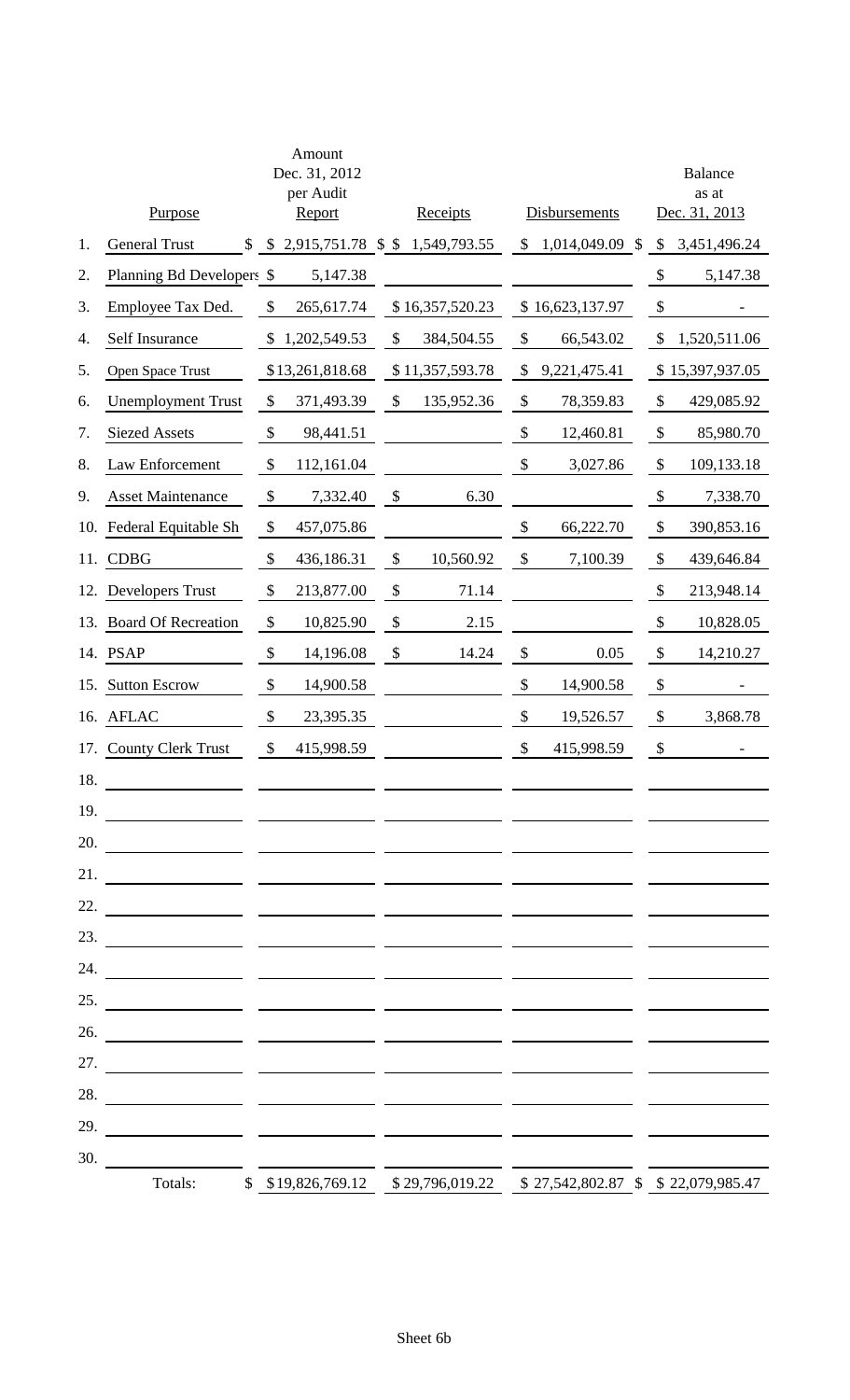### **ANALYSIS OF TRUST ASSESSMENT CASH AND INVESTMENTS PLEDGED TO LIABILITIES AND SURPLUS**

|                                           | Audit         |                        |              |                        |               |    | <b>RECEIPTS</b> |               |              |                         |              |         |               |    |              |    |
|-------------------------------------------|---------------|------------------------|--------------|------------------------|---------------|----|-----------------|---------------|--------------|-------------------------|--------------|---------|---------------|----|--------------|----|
| Title of Liability to which Cash          | Balance       |                        |              | Current<br>Assessments |               |    |                 |               |              | Disbursements           |              | Balance |               |    |              |    |
| and Investments are Pledged               | Dec. 31, 2012 |                        | and Liens    |                        | <b>Budget</b> |    |                 |               |              |                         |              |         | Dec. 31, 2013 |    |              |    |
| Assessment Serial Bond Issues:            | <b>XXXXX</b>  | XX                     | <b>XXXXX</b> | XX                     | <b>XXXXX</b>  | XX | <b>XXXXX</b>    | XX            | <b>XXXXX</b> | XX                      | <b>XXXXX</b> | XX      | <b>XXXXX</b>  | XX | <b>XXXXX</b> | XX |
|                                           |               |                        |              |                        |               |    |                 |               |              |                         |              |         |               |    |              |    |
|                                           |               |                        |              |                        |               |    |                 |               |              |                         |              |         |               |    |              |    |
|                                           |               |                        |              |                        |               |    |                 |               |              |                         |              |         |               |    |              |    |
|                                           |               |                        |              |                        |               |    |                 |               |              |                         |              |         |               |    |              |    |
|                                           |               |                        |              |                        |               |    |                 |               |              |                         |              |         |               |    |              |    |
| Assessment Bond Anticipation Note Issues: | <b>XXXXX</b>  | $\mathbf{X}\mathbf{X}$ | <b>XXXXX</b> | XX                     | <b>XXXXX</b>  | XX | <b>XXXXX</b>    | $\mathbf{XX}$ | <b>XXXXX</b> | $\mathbf{X} \mathbf{X}$ | <b>XXXXX</b> | XX      | <b>XXXXX</b>  | XX | <b>XXXXX</b> | XX |
|                                           |               |                        |              |                        |               |    |                 |               |              |                         |              |         |               |    |              |    |
|                                           |               |                        |              |                        |               |    |                 |               |              |                         |              |         |               |    |              |    |
|                                           |               |                        |              |                        |               |    |                 |               |              |                         |              |         |               |    |              |    |
|                                           |               |                        |              |                        |               |    |                 |               |              |                         |              |         |               |    |              |    |
| Other Liabilities                         |               |                        |              |                        |               |    |                 |               |              |                         |              |         |               |    |              |    |
| <b>Trust Surplus</b>                      |               |                        |              |                        |               |    |                 |               |              |                         |              |         |               |    |              |    |
| Less Assets "Unfinanced"                  | <b>XXXXX</b>  | XX                     | <b>XXXXX</b> | XX                     | <b>XXXXX</b>  | XX | <b>XXXXX</b>    | XX            | <b>XXXXX</b> | $\mathbf{X} \mathbf{X}$ | <b>XXXXX</b> | XX      | <b>XXXXX</b>  | XX | <b>XXXXX</b> | XX |
|                                           |               |                        |              |                        |               |    |                 |               |              |                         |              |         |               |    |              |    |
|                                           |               |                        |              |                        |               |    |                 |               |              |                         |              |         |               |    |              |    |
|                                           |               |                        |              |                        |               |    |                 |               |              |                         |              |         |               |    |              |    |
|                                           |               |                        |              |                        |               |    |                 |               |              |                         |              |         |               |    |              |    |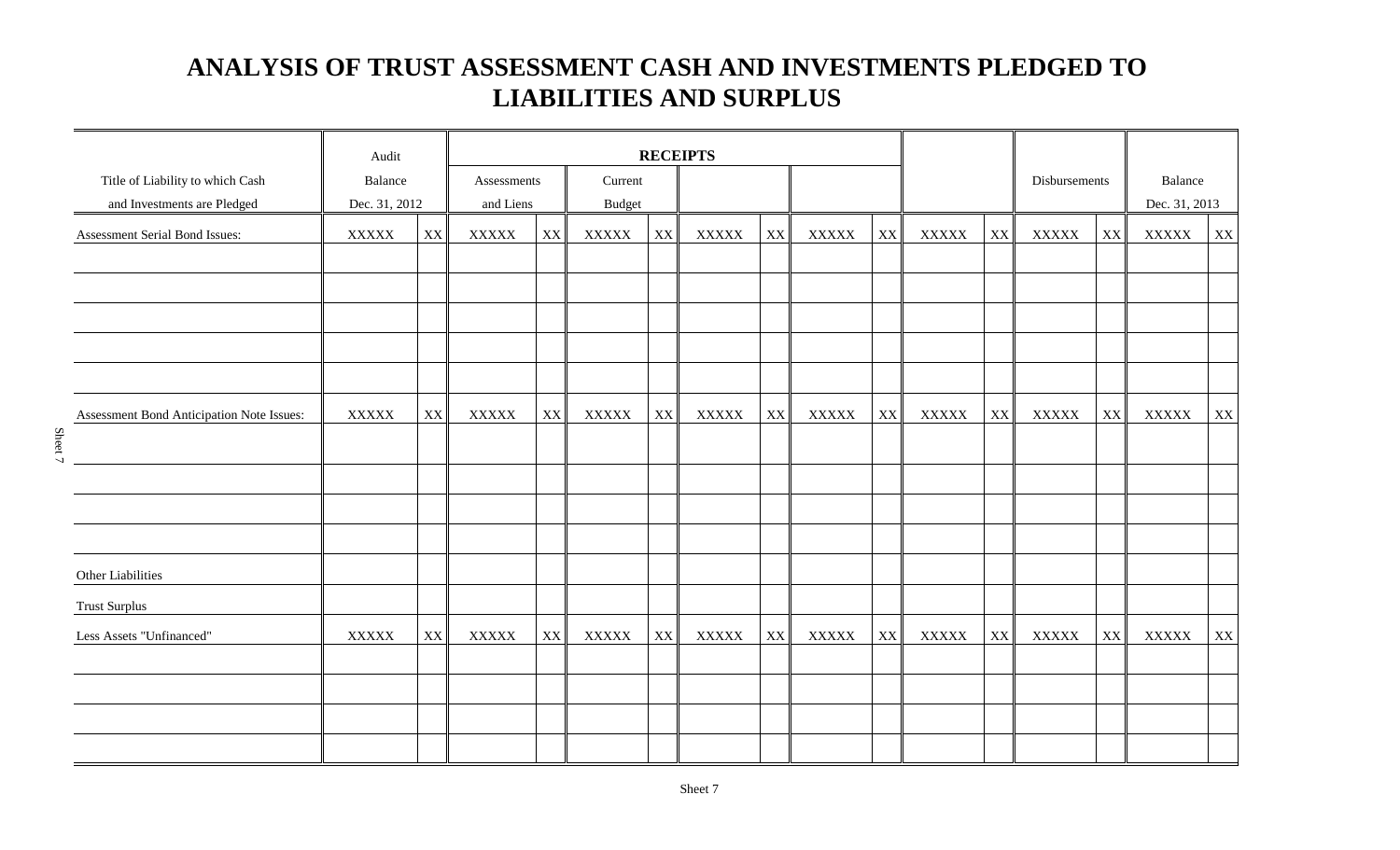## **POST CLOSING TRIAL BALANCE - GENERAL CAPITAL FUND**

#### AS AT DECEMBER 31, 2013

| Title of Account                          | Debit               | Credit                    |                  |                 |    |
|-------------------------------------------|---------------------|---------------------------|------------------|-----------------|----|
| Est. Proceeds Bonds and Notes Authorized  | \$<br>66,289,671.77 |                           |                  | XXXXXXXX        | XX |
| Bonds and Notes Authorized but Not Issued | XXXXXXXX            |                           | XX               | \$66,289,671.77 |    |
| Cash - Fulton checking                    | \$<br>29,162,160.70 |                           |                  |                 |    |
| <b>NJCMF</b>                              | \$<br>56,796.42     |                           |                  |                 |    |
| State road aid receivable                 | \$<br>5,469,800.00  |                           |                  |                 |    |
| Deferred charges funded - 2006            | \$<br>690,000.00    |                           |                  |                 |    |
| Deferred charges - 2010                   | \$<br>2,535,000.00  |                           |                  |                 |    |
| Deferred charges unfunded                 | \$<br>66,289,671.77 |                           |                  |                 |    |
| Due to current                            |                     | $\$\,$                    | 31.89            |                 |    |
| Capital improvement fund                  |                     | $\boldsymbol{\mathsf{S}}$ | 2,628,821.82     |                 |    |
| Improvement authorizations                |                     | \$                        | 90,526,426.52    |                 |    |
| Improvement Aauthorizations - Ref. Bonds  |                     | \$                        | 60,873.90        |                 |    |
| Preliminary costs - county city parks     |                     | \$                        | 3,635.50         |                 |    |
| Preliminary costs - open space            |                     | \$                        | 104,641.59       |                 |    |
| Suspense                                  |                     | \$                        | 874.00           |                 |    |
| Overexpended improvement authorizations   | \$<br>53,640.76     |                           |                  |                 |    |
| Retained percentage due contractors       |                     | \$                        | 272,428.79       |                 |    |
| Due from openspace trust                  | \$<br>2,387,000.00  |                           |                  |                 |    |
| Reserve for fire school                   |                     | \$                        | 293,475.00       |                 |    |
| Reserve for acquisition of parkland       |                     | \$                        | 6,000.00         |                 |    |
| Reserve fir state road aid receivable     |                     | \$                        | 5,469,800.00     |                 |    |
| Refunding bonds payable - 2006            |                     | \$                        | 690,000.00       |                 |    |
| Refunding bonds payable - 2010            |                     | \$                        | 2,535,000.00     |                 |    |
| Payment in lieu of improvements           |                     | \$                        | 1,164,996.46     |                 |    |
| Fund balance                              |                     | \$                        | 2,887,064.18     |                 |    |
|                                           | \$106,644,069.65    |                           | \$106,644,069.65 |                 |    |
|                                           |                     |                           |                  |                 |    |
|                                           |                     |                           |                  |                 |    |
|                                           |                     |                           |                  |                 |    |

(Do not crowd - add additional sheets)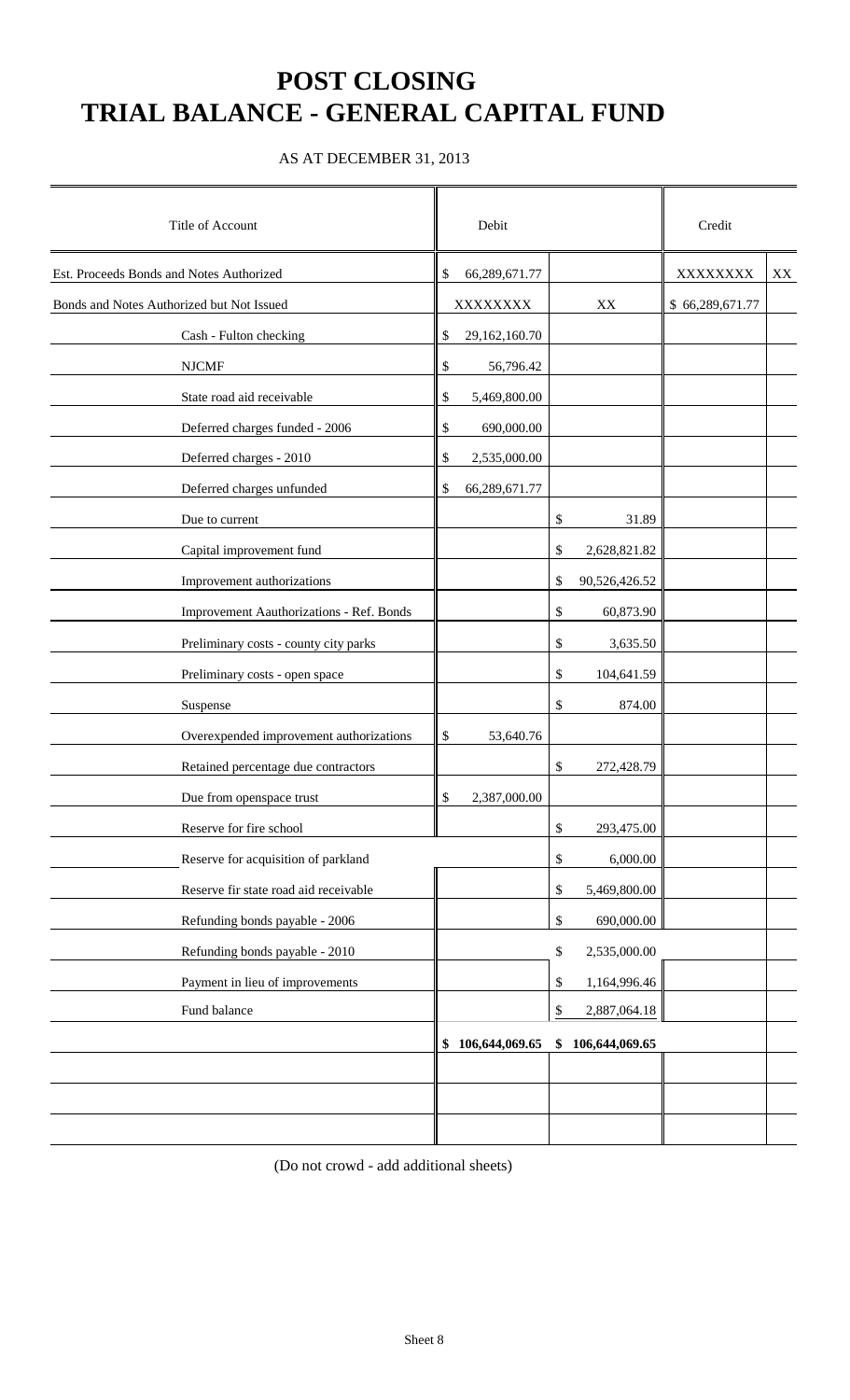#### **CASH RECONCILIATION DECEMBER 31, 2013 (cont'd.**

#### **LIST BANKS AND AMOUNTS SUPPORTING "CASH ON DEPOSIT"**

| <b>Fulton Bank</b>                     |                           |               |
|----------------------------------------|---------------------------|---------------|
| Current                                | \$                        | 7,341,568.53  |
| Trust                                  | \$                        | 876,667.64    |
| Capital                                | \$                        | 29,324,562.53 |
| Prosecutor's Federal Equitable Sharing | \$                        | 395,853.16    |
| Prosecutors Asset Maintenance          | \$                        | 7,338.70      |
| Prosecutors Siezed Asset               | \$                        | 72,652.44     |
| Prosecutors Law Enforcement            | \$                        | 109,302.64    |
| <b>Clearing Account</b>                | \$                        | 18,905.00     |
| <b>Employee Tax Deduction</b>          |                           | \$0.00        |
| CDBG                                   | \$                        | 439,646.84    |
| Payroll                                | \$                        | 660,854.51    |
| Planning Board Developers Trust        | \$                        | 5,147.38      |
| <b>Unemployment Compensation</b>       | \$                        | 82,591.86     |
| <b>Federal and State Grants</b>        | \$                        | 4,458,899.02  |
| Library                                | \$                        | 554,167.36    |
| <b>New Jersey Cash Management Fund</b> |                           |               |
| Trust                                  | \$                        | 2,580,913.10  |
| Current                                | \$                        | 9,154,327.96  |
| Capital                                | \$                        | 56,796.42     |
| Library                                | \$                        | 3,419,201.24  |
| <b>Unemployment Compensation</b>       | $\$\,$                    | 346,494.06    |
| Self Insurance Trust                   | \$                        | 819,443.95    |
| <b>TD Bank</b>                         |                           |               |
| <b>Current Trust</b>                   | \$                        | 5,423,968.77  |
| Self Insurance Trust                   | \$                        | 404,128.19    |
| Library                                | \$                        | 3,477,303.11  |
| PSAP                                   | $\boldsymbol{\mathsf{S}}$ | 14,210.32     |
| Open Space                             |                           | 17,789,937.05 |
|                                        | \$                        |               |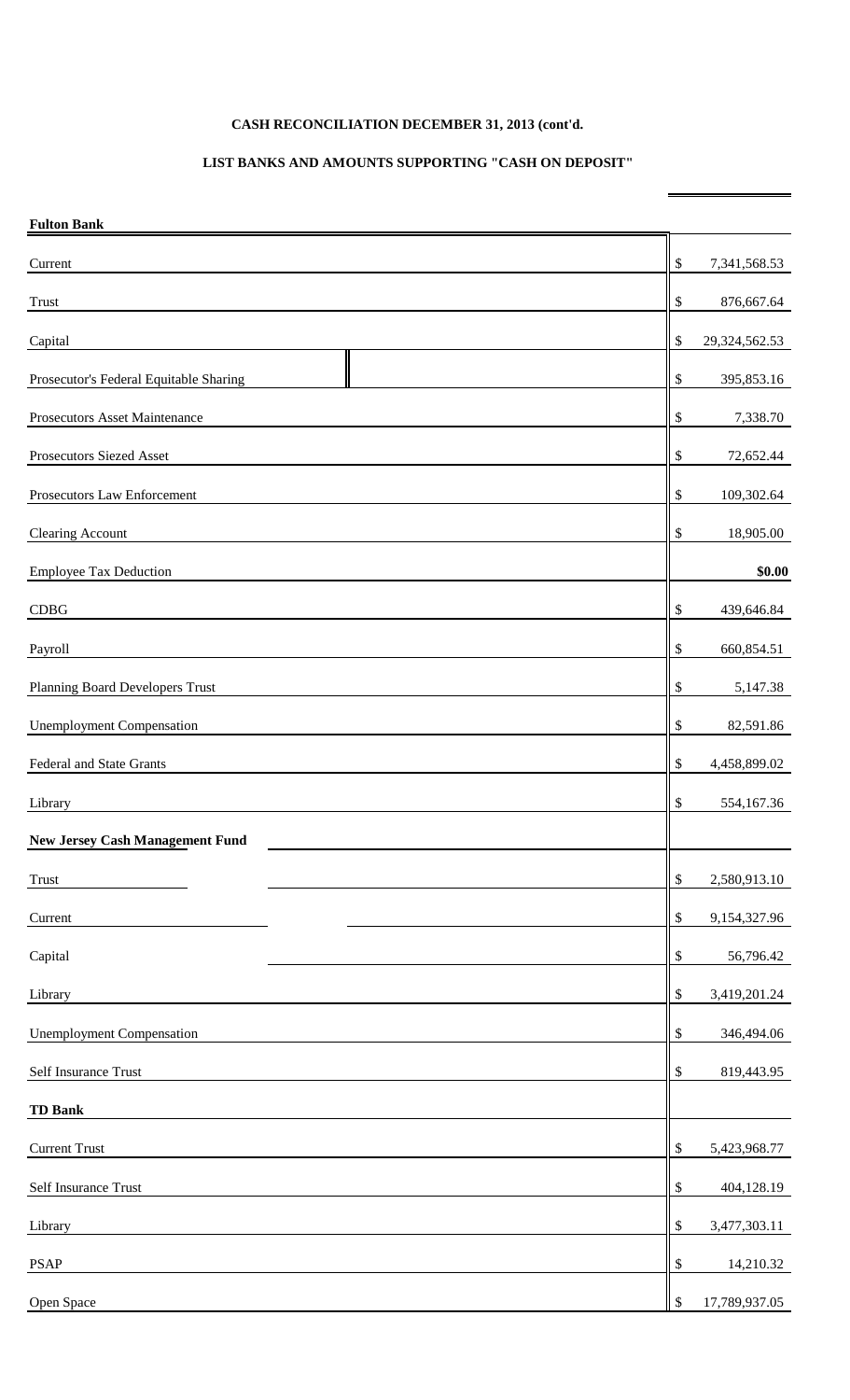| <b>AFLAC</b>                                   | S  | 6,423.05      |
|------------------------------------------------|----|---------------|
|                                                |    |               |
| <b>Bank of America</b>                         |    |               |
|                                                |    |               |
| <b>Recreation Trust</b>                        | \$ | 10,828.05     |
|                                                |    |               |
| Developers Trust                               | J  | 213,954.74    |
|                                                |    |               |
| <b>Team Capital</b>                            |    |               |
|                                                |    |               |
| <b>County Clerk</b>                            | \$ | 436,384.56    |
|                                                |    |               |
| TD Bank - Utility Fund Solid Waste & Recycling |    | 1,080,735.94  |
|                                                |    |               |
| <b>Total</b>                                   | \$ | 89,583,208.12 |

Note: Sections N.J.S. 40A:4-61, 40A:4-62 and 40A:4-63 of the Local Budget Law require that separate bank accounts be maintained for each allocated fund.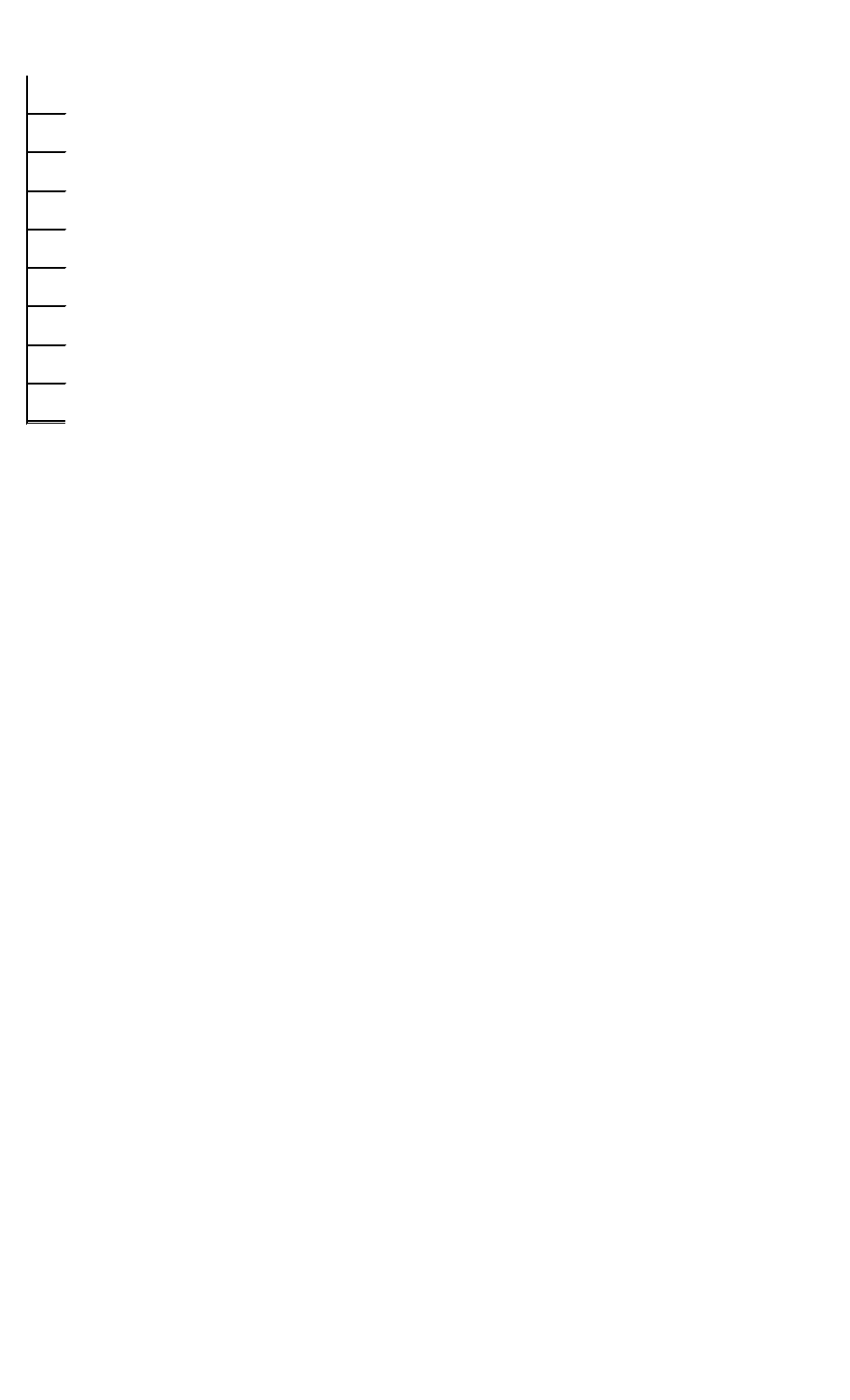# **CASH RECONCILIATION DECEMBER 31, 2013**

|                                      | *On Hand       | Cash<br>On Deposit |            | Less Checks<br>Outstanding | Cash Book<br><b>Balance</b> |
|--------------------------------------|----------------|--------------------|------------|----------------------------|-----------------------------|
| Current (inc. \$650. petty cash)     | \$1,005,643.13 | \$21,919,865.26    |            | \$2,134,770.34             | \$20,790,738.05             |
| Open Space                           |                | \$17,789,937.05    |            | \$5,000.00                 | \$17,784,937.05             |
| General Capital                      |                | \$29,381,358.95    |            | \$162,401.83               | \$29,218,957.12             |
| Trust - General                      |                | \$3,457,580.74     |            | \$6,084.50                 | \$3,451,496.24              |
| Federal & State Grants               |                | \$4,458,899.02     |            | \$11,189.75                | \$4,447,709.27              |
| Library (inc. \$225.00 Change Fun    | \$96,784.03    | \$7,450,671.71     |            | \$131,485.29               | \$7,415,970.45              |
| Prosecutor's Asset Maint             |                |                    | \$7,338.70 |                            | \$7,338.70                  |
| Prosecutor's Seized Assets           |                | \$72,652.44        |            |                            | \$72,652.44                 |
| Prosecutor's Federal Equity          |                | \$395,853.16       |            | \$5,000.00                 | \$390,853.16                |
| Prosecutor's Law Enforcement         |                | \$109,302.64       |            | \$2,169.46                 | \$107,133.18                |
| <b>Utility Solid Waste Recycling</b> |                | \$1,080,735.94     |            |                            | \$1,080,735.94              |
| <b>Unemployment Compensation</b>     |                | \$429,085.92       |            |                            | \$429,085.92                |
| Self Insurance                       |                | \$1,223,572.14     |            | \$3,061.08                 | \$1,220,511.06              |
| <b>PSAP</b>                          |                | \$14,210.32        |            |                            | \$14,210.32                 |
| Developer's Trust                    |                | \$213,954.74       |            |                            | \$213,954.74                |
| <b>Sutton Escrow</b>                 |                |                    | \$0.00     |                            | \$0.00                      |
| <b>Recreation Trust</b>              |                | \$10,828.05        |            |                            | \$10,828.05                 |
| <b>CDBG</b>                          |                | \$439,646.84       |            |                            | \$439,646.84                |
| Payroll                              |                | \$660,854.51       |            | \$33,685.39                | \$627,169.12                |
| AFLAC                                |                |                    | \$6,423.05 | \$2,544.27                 | \$3,878.78                  |
| Planning Board Dev Trust             |                |                    | \$5,147.38 |                            | \$5,147.38                  |
| Clearing                             |                | \$18,905.00        |            |                            | \$18,905.00                 |
| <b>County Clerk Trust</b>            |                | \$436,384.56       |            |                            | \$436,384.56                |
|                                      |                |                    |            |                            |                             |
|                                      |                |                    |            |                            |                             |
|                                      |                |                    |            |                            |                             |
| Total                                | \$1,102,427.16 | \$89,583,208.12    |            | \$2,497,391.91             | \$88,188,243.37             |

\* - Include Deposits In Transit

\*\* - Be sure to include a Public Assistance reconciliation and trial balance if the municipality maintains such a bank account **REQUIRED CERTIFICATION**

 I hereby certify that all amounts shown in the "Cash on Deposit" column on Sheet 9 and 9(a) have been verified with the applicable bank statements, certificates, agreements or passbooks at December 31, 2013.

 I also certify that all amounts, if any, shown for Investments in Savings and Loan Associations on any trial balance have been verified with the applicable passbooks at December 31, 2013.

 All "Certificates of Deposit", "Repurchase Agreements" and other investments must be reported as cash and included in this certification.

(THIS MUST BE SIGNED BY THE REGISTERED MUNICIPAL ACCOUNTANT (STATUTORY AUDITOR) OR

CHIEF FINANCIAL OFFICER) depending on who prepared this Annual Financial Statement as certified to on Sheet 1 or 1(a).

Signature: Title: Acting Chief Financial Officer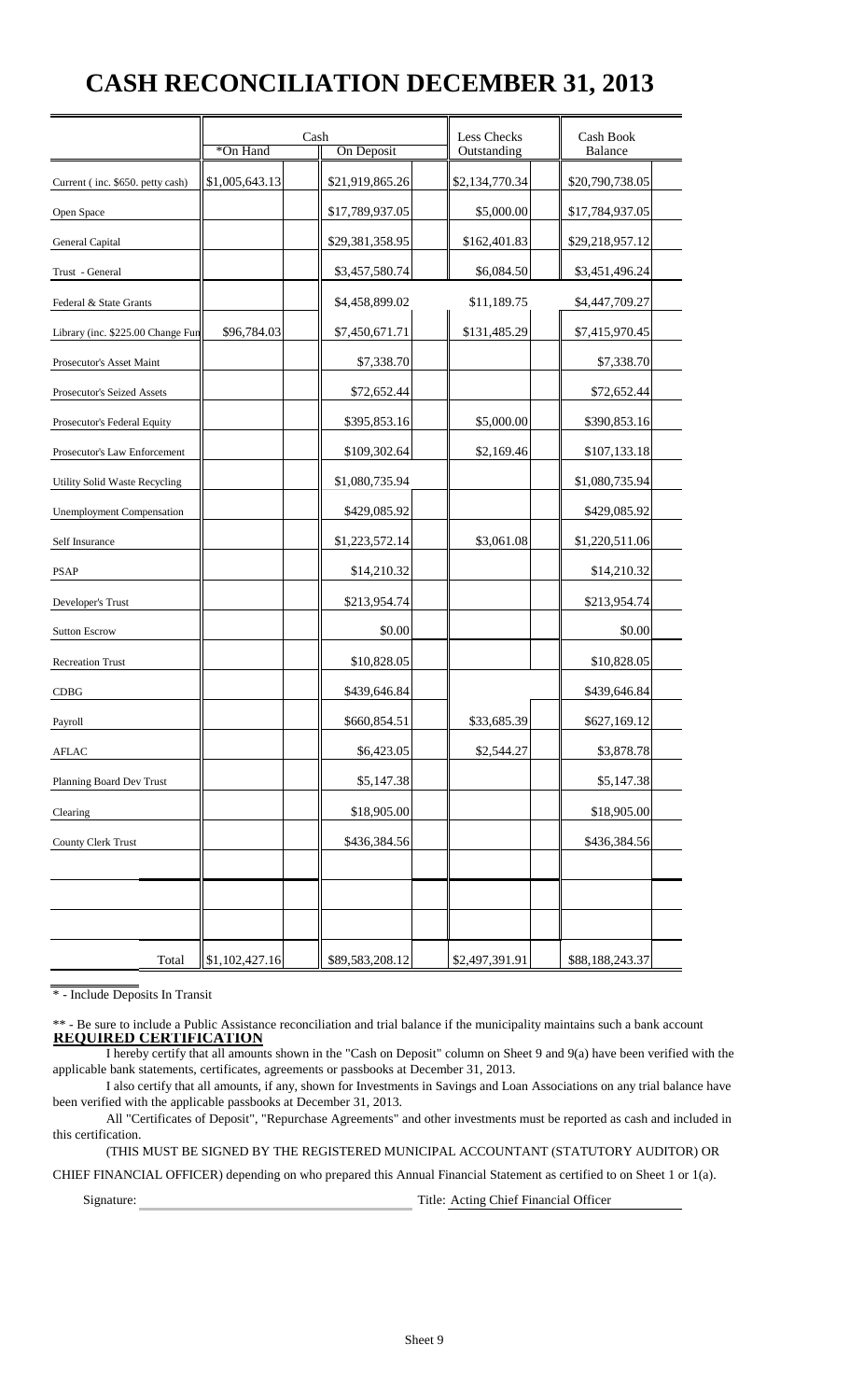Sheet 9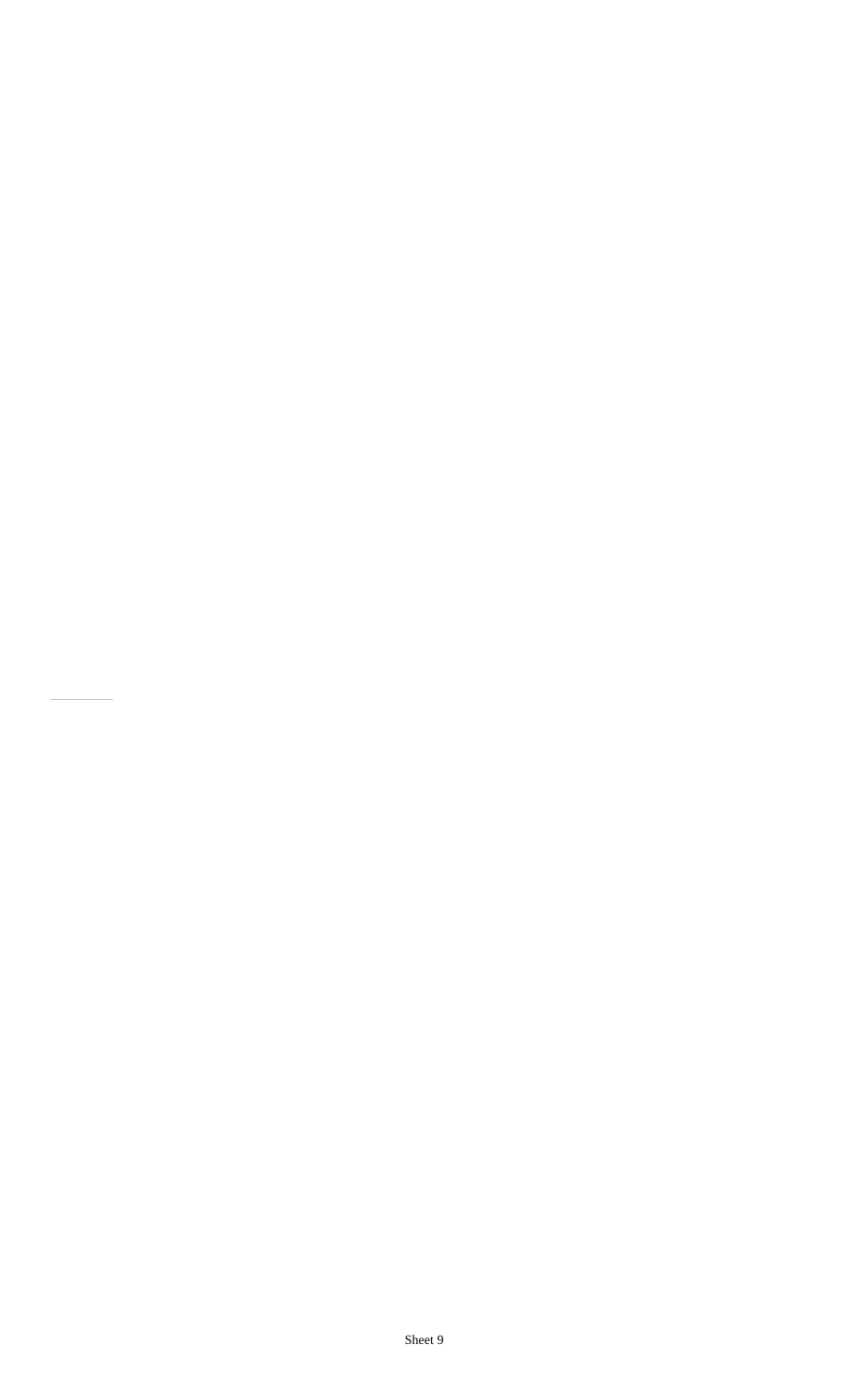### **MUNICIPALITIES AND COUNTIES FEDERAL AND STATE GRANTS RECEIVABLE**

| Grant                                        | Balance<br>Jan. 1, 2013 |  | $2013$ Budget<br>Revenue<br>Realized |  | Received |  |  |  | Balance<br>Dec. 31, 2013 |  |
|----------------------------------------------|-------------------------|--|--------------------------------------|--|----------|--|--|--|--------------------------|--|
|                                              |                         |  |                                      |  |          |  |  |  |                          |  |
|                                              |                         |  |                                      |  |          |  |  |  |                          |  |
|                                              |                         |  |                                      |  |          |  |  |  |                          |  |
|                                              |                         |  |                                      |  |          |  |  |  |                          |  |
|                                              |                         |  |                                      |  |          |  |  |  |                          |  |
|                                              |                         |  |                                      |  |          |  |  |  |                          |  |
|                                              |                         |  |                                      |  |          |  |  |  |                          |  |
|                                              |                         |  |                                      |  |          |  |  |  |                          |  |
|                                              |                         |  |                                      |  |          |  |  |  |                          |  |
|                                              |                         |  |                                      |  |          |  |  |  |                          |  |
|                                              |                         |  |                                      |  |          |  |  |  |                          |  |
|                                              |                         |  |                                      |  |          |  |  |  |                          |  |
|                                              |                         |  |                                      |  |          |  |  |  |                          |  |
|                                              |                         |  |                                      |  |          |  |  |  |                          |  |
|                                              |                         |  |                                      |  |          |  |  |  |                          |  |
|                                              |                         |  |                                      |  |          |  |  |  |                          |  |
|                                              |                         |  |                                      |  |          |  |  |  |                          |  |
|                                              |                         |  |                                      |  |          |  |  |  |                          |  |
|                                              |                         |  |                                      |  |          |  |  |  |                          |  |
| $\operatorname{\textsf{Totals}}$<br>$\equiv$ |                         |  |                                      |  |          |  |  |  |                          |  |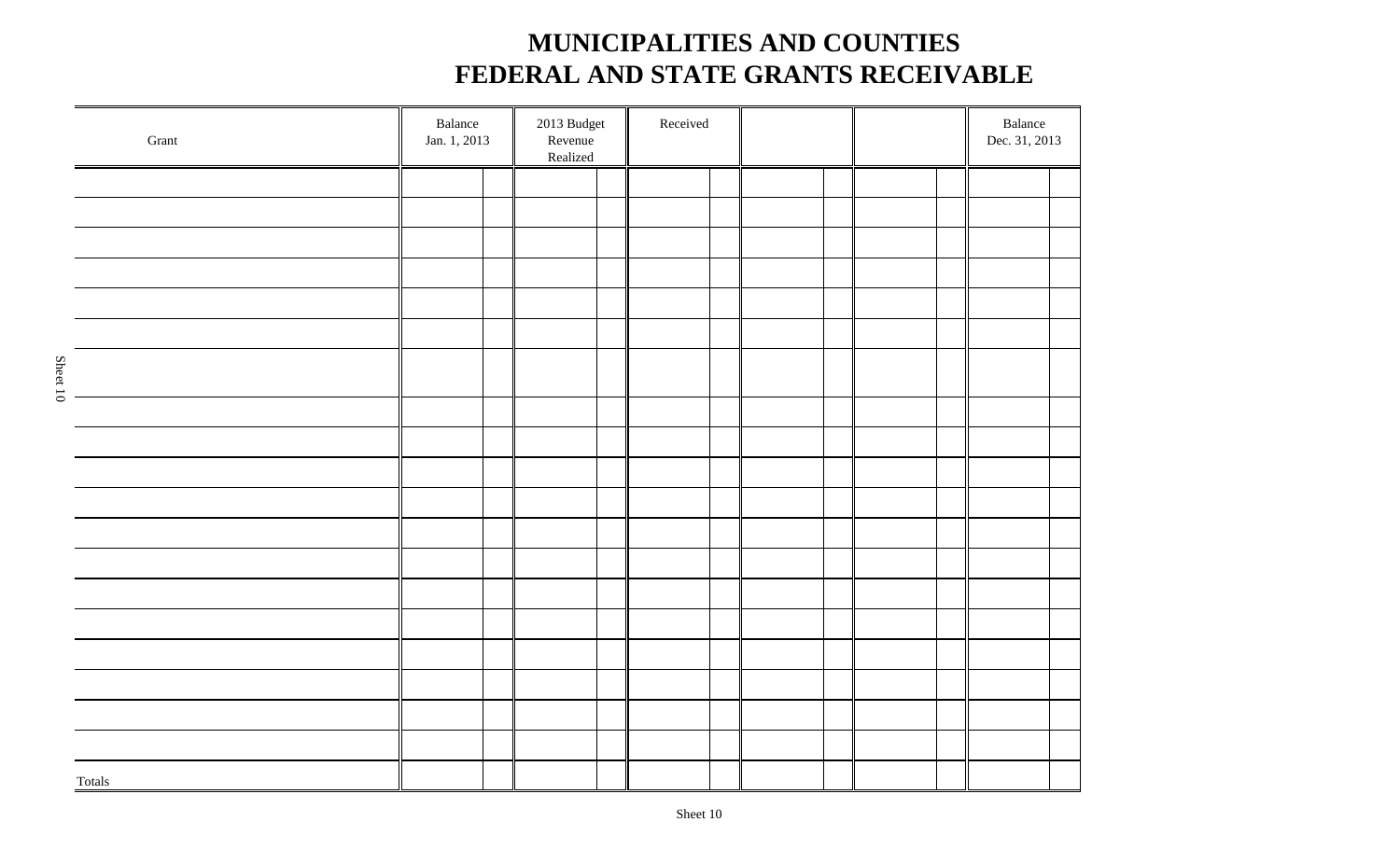# **SCHEDULE OF APPROPRIATED RESERVES FOR FEDERAL AND STATE GRANTS**

| Grant | Balance<br>Jan. 1, 2013 | Budget |  | Transferred from 2013 |  | <b>Budget Appropriations</b><br>Appropriation<br>By 40A:4-87 |  |  |  |  |  |  |  |  |  | Expended |  |  |  |  |  | Balance<br>Dec. 31, 2013 |  |
|-------|-------------------------|--------|--|-----------------------|--|--------------------------------------------------------------|--|--|--|--|--|--|--|--|--|----------|--|--|--|--|--|--------------------------|--|
|       |                         |        |  |                       |  |                                                              |  |  |  |  |  |  |  |  |  |          |  |  |  |  |  |                          |  |
|       |                         |        |  |                       |  |                                                              |  |  |  |  |  |  |  |  |  |          |  |  |  |  |  |                          |  |
|       |                         |        |  |                       |  |                                                              |  |  |  |  |  |  |  |  |  |          |  |  |  |  |  |                          |  |
|       |                         |        |  |                       |  |                                                              |  |  |  |  |  |  |  |  |  |          |  |  |  |  |  |                          |  |
|       |                         |        |  |                       |  |                                                              |  |  |  |  |  |  |  |  |  |          |  |  |  |  |  |                          |  |
|       |                         |        |  |                       |  |                                                              |  |  |  |  |  |  |  |  |  |          |  |  |  |  |  |                          |  |
|       |                         |        |  |                       |  |                                                              |  |  |  |  |  |  |  |  |  |          |  |  |  |  |  |                          |  |
|       |                         |        |  |                       |  |                                                              |  |  |  |  |  |  |  |  |  |          |  |  |  |  |  |                          |  |
|       |                         |        |  |                       |  |                                                              |  |  |  |  |  |  |  |  |  |          |  |  |  |  |  |                          |  |
|       |                         |        |  |                       |  |                                                              |  |  |  |  |  |  |  |  |  |          |  |  |  |  |  |                          |  |
|       |                         |        |  |                       |  |                                                              |  |  |  |  |  |  |  |  |  |          |  |  |  |  |  |                          |  |
|       |                         |        |  |                       |  |                                                              |  |  |  |  |  |  |  |  |  |          |  |  |  |  |  |                          |  |
|       |                         |        |  |                       |  |                                                              |  |  |  |  |  |  |  |  |  |          |  |  |  |  |  |                          |  |
|       |                         |        |  |                       |  |                                                              |  |  |  |  |  |  |  |  |  |          |  |  |  |  |  |                          |  |
|       |                         |        |  |                       |  |                                                              |  |  |  |  |  |  |  |  |  |          |  |  |  |  |  |                          |  |
|       |                         |        |  |                       |  |                                                              |  |  |  |  |  |  |  |  |  |          |  |  |  |  |  |                          |  |
|       |                         |        |  |                       |  |                                                              |  |  |  |  |  |  |  |  |  |          |  |  |  |  |  |                          |  |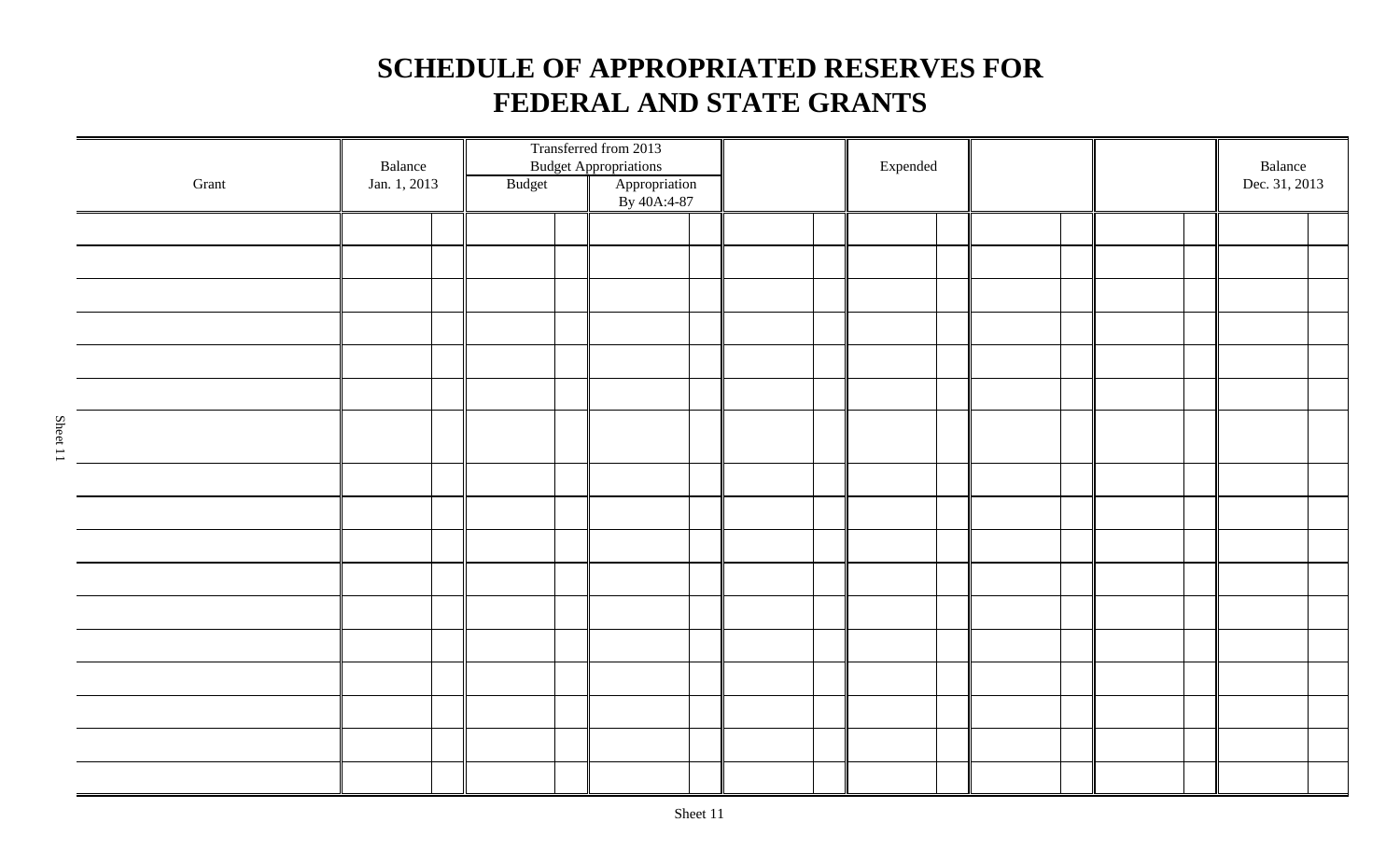## **SCHEDULE OF APPROPRIATED RESERVES FOR FEDERAL AND STATE GRANTS (cont.)**

| Grant  | Balance<br>Jan. 1, 2013 |  | <b>Budget Appropriations</b><br>Budget |  | Appropriation<br>By 40A:4-87 |  |  |  | Transferred from 2013 |  |  | Expended |  |  | Balance<br>Dec. 31, 2013 |  |
|--------|-------------------------|--|----------------------------------------|--|------------------------------|--|--|--|-----------------------|--|--|----------|--|--|--------------------------|--|
|        |                         |  |                                        |  |                              |  |  |  |                       |  |  |          |  |  |                          |  |
|        |                         |  |                                        |  |                              |  |  |  |                       |  |  |          |  |  |                          |  |
|        |                         |  |                                        |  |                              |  |  |  |                       |  |  |          |  |  |                          |  |
|        |                         |  |                                        |  |                              |  |  |  |                       |  |  |          |  |  |                          |  |
|        |                         |  |                                        |  |                              |  |  |  |                       |  |  |          |  |  |                          |  |
|        |                         |  |                                        |  |                              |  |  |  |                       |  |  |          |  |  |                          |  |
|        |                         |  |                                        |  |                              |  |  |  |                       |  |  |          |  |  |                          |  |
|        |                         |  |                                        |  |                              |  |  |  |                       |  |  |          |  |  |                          |  |
|        |                         |  |                                        |  |                              |  |  |  |                       |  |  |          |  |  |                          |  |
|        |                         |  |                                        |  |                              |  |  |  |                       |  |  |          |  |  |                          |  |
|        |                         |  |                                        |  |                              |  |  |  |                       |  |  |          |  |  |                          |  |
|        |                         |  |                                        |  |                              |  |  |  |                       |  |  |          |  |  |                          |  |
|        |                         |  |                                        |  |                              |  |  |  |                       |  |  |          |  |  |                          |  |
|        |                         |  |                                        |  |                              |  |  |  |                       |  |  |          |  |  |                          |  |
|        |                         |  |                                        |  |                              |  |  |  |                       |  |  |          |  |  |                          |  |
|        |                         |  |                                        |  |                              |  |  |  |                       |  |  |          |  |  |                          |  |
|        |                         |  |                                        |  |                              |  |  |  |                       |  |  |          |  |  |                          |  |
|        |                         |  |                                        |  |                              |  |  |  |                       |  |  |          |  |  |                          |  |
| Totals |                         |  |                                        |  |                              |  |  |  |                       |  |  |          |  |  |                          |  |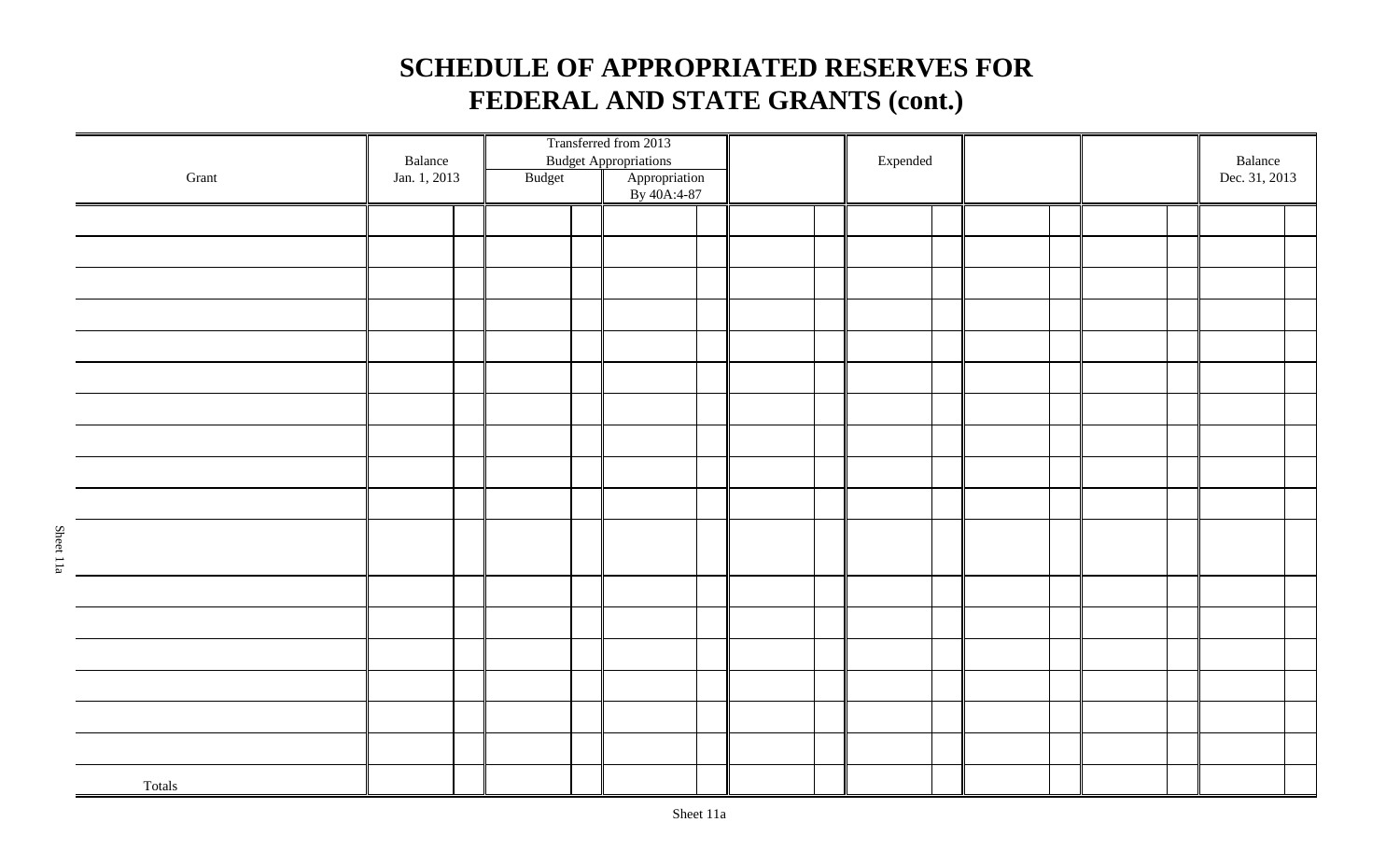# **SCHEDULE OF UNAPPROPRIATED RESERVES FOR FEDERAL AND STATE GRANTS**

| Grant  | Balance<br>Jan. 1, 2013 | Budget | Transferred from 2013<br><b>Budget Appropriations</b><br>Appropriation<br>By 40A:4-87 |  |  |  |  |  |  |  | Expended |  |  |  |  |  | Balance<br>Dec. 31, 2013 |  |
|--------|-------------------------|--------|---------------------------------------------------------------------------------------|--|--|--|--|--|--|--|----------|--|--|--|--|--|--------------------------|--|
|        |                         |        |                                                                                       |  |  |  |  |  |  |  |          |  |  |  |  |  |                          |  |
|        |                         |        |                                                                                       |  |  |  |  |  |  |  |          |  |  |  |  |  |                          |  |
|        |                         |        |                                                                                       |  |  |  |  |  |  |  |          |  |  |  |  |  |                          |  |
|        |                         |        |                                                                                       |  |  |  |  |  |  |  |          |  |  |  |  |  |                          |  |
|        |                         |        |                                                                                       |  |  |  |  |  |  |  |          |  |  |  |  |  |                          |  |
|        |                         |        |                                                                                       |  |  |  |  |  |  |  |          |  |  |  |  |  |                          |  |
|        |                         |        |                                                                                       |  |  |  |  |  |  |  |          |  |  |  |  |  |                          |  |
|        |                         |        |                                                                                       |  |  |  |  |  |  |  |          |  |  |  |  |  |                          |  |
|        |                         |        |                                                                                       |  |  |  |  |  |  |  |          |  |  |  |  |  |                          |  |
|        |                         |        |                                                                                       |  |  |  |  |  |  |  |          |  |  |  |  |  |                          |  |
|        |                         |        |                                                                                       |  |  |  |  |  |  |  |          |  |  |  |  |  |                          |  |
|        |                         |        |                                                                                       |  |  |  |  |  |  |  |          |  |  |  |  |  |                          |  |
|        |                         |        |                                                                                       |  |  |  |  |  |  |  |          |  |  |  |  |  |                          |  |
|        |                         |        |                                                                                       |  |  |  |  |  |  |  |          |  |  |  |  |  |                          |  |
|        |                         |        |                                                                                       |  |  |  |  |  |  |  |          |  |  |  |  |  |                          |  |
|        |                         |        |                                                                                       |  |  |  |  |  |  |  |          |  |  |  |  |  |                          |  |
| Totals |                         |        |                                                                                       |  |  |  |  |  |  |  |          |  |  |  |  |  |                          |  |

Sheet 12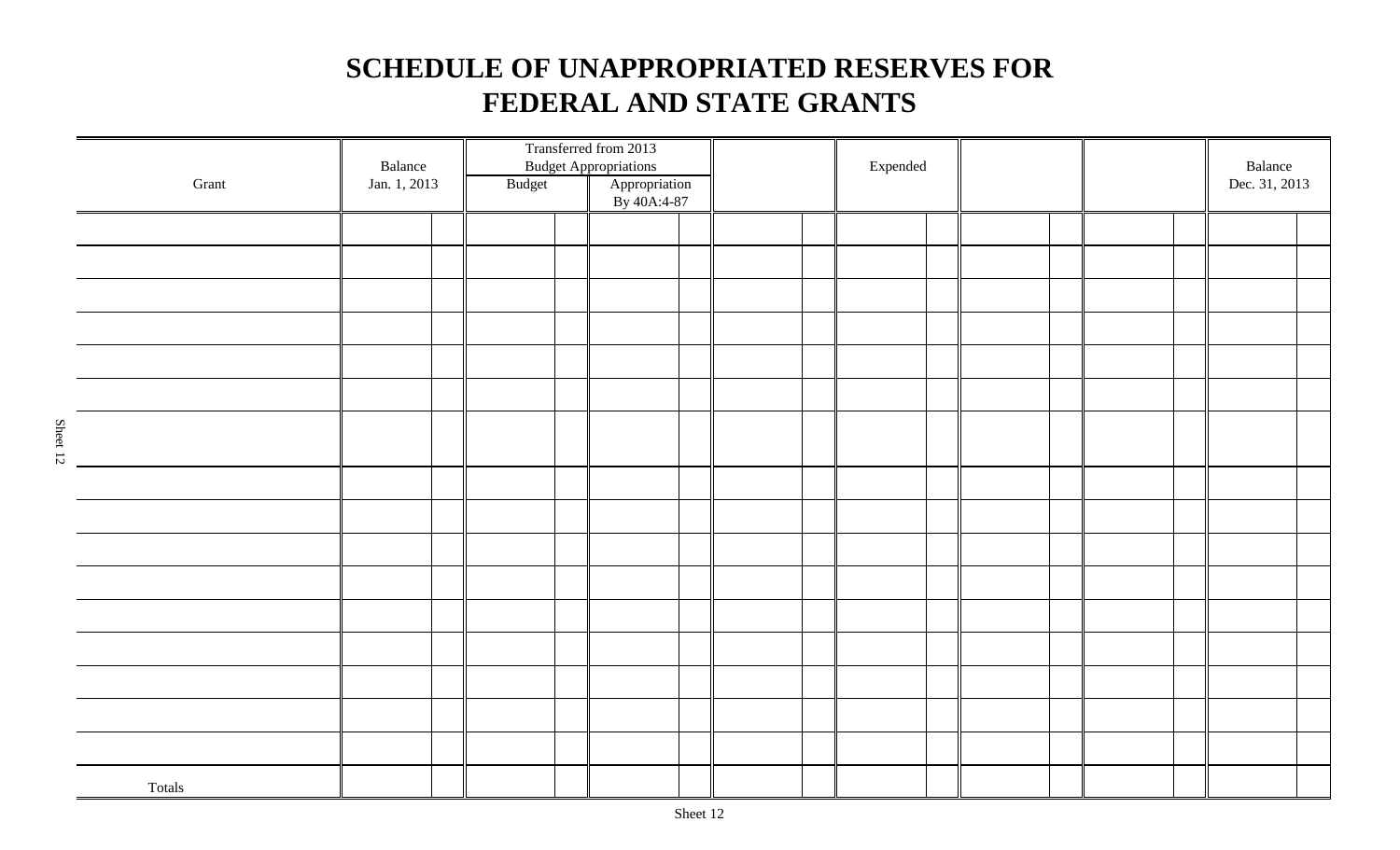# **\*LOCAL DISTRICT SCHOOL TAX**

|                                                                                         |          | Debit    |    | Credit          |    |
|-----------------------------------------------------------------------------------------|----------|----------|----|-----------------|----|
| Balance January 1, 2013                                                                 |          | XXXXXXXX | XX | XXXXXXXX        | XX |
| School Tax Payable #                                                                    | 85001-00 | XXXXXXXX | XX |                 |    |
| <b>School Tax Deferred</b><br>(Not in excess of 50% of Levy - 2012 - 2013)              | 85002-00 | XXXXXXXX | XX |                 |    |
| Levy School Year July 1, 2013 - June 30, 2014                                           |          | XXXXXXXX | XX |                 |    |
| Levy Calendar Year 2013                                                                 |          | XXXXXXXX | XX |                 |    |
| Paid                                                                                    |          |          |    | XXXXXXXX        | XX |
| Balance December 31, 2013                                                               |          | XXXXXXXX | XX | XXXXXXXX        | XX |
| School Tax Payable #                                                                    | 85003-00 |          |    | XXXXXXXX        | XX |
| <b>School Tax Deferred</b><br>(Not in excess of 50% of Levy - 2013 - 2014)              | 85004-00 |          |    | <b>XXXXXXXX</b> | XX |
| * Not including Type 1 school debt service emergency authorizations schools transfer to |          |          |    |                 |    |

Not including Type 1 school debt service, emergency authorizations-schools, transfer to

Board of Education for use of local schools

# Must include unpaid requisitions

# **MUNICIPAL OPEN SPACE TAX**

|                           |          | Debit           |    | Credit          |    |
|---------------------------|----------|-----------------|----|-----------------|----|
| Balance January 1, 2013   | 85045-00 | XXXXXXXX        | XX | \$13,261,818.68 |    |
|                           |          |                 |    |                 |    |
| 2013 Levy                 | 85105-00 | <b>XXXXXXXX</b> | XX | \$6,385,030.20  |    |
| Added and Ommitted        |          |                 |    | \$29,422.54     |    |
| <b>Interest Earned</b>    |          | XXXXXXXX        | XX | \$40,658.76     |    |
|                           |          |                 |    |                 |    |
| Expenditures              |          | \$1,931,993.13  |    | XXXXXXXX        | XX |
|                           |          |                 |    |                 |    |
| Balance December 31, 2013 | 85046-00 | \$17,784,937.05 |    | XXXXXXXX        | XX |
|                           |          | \$19,716,930.18 |    | \$19,716,930.18 |    |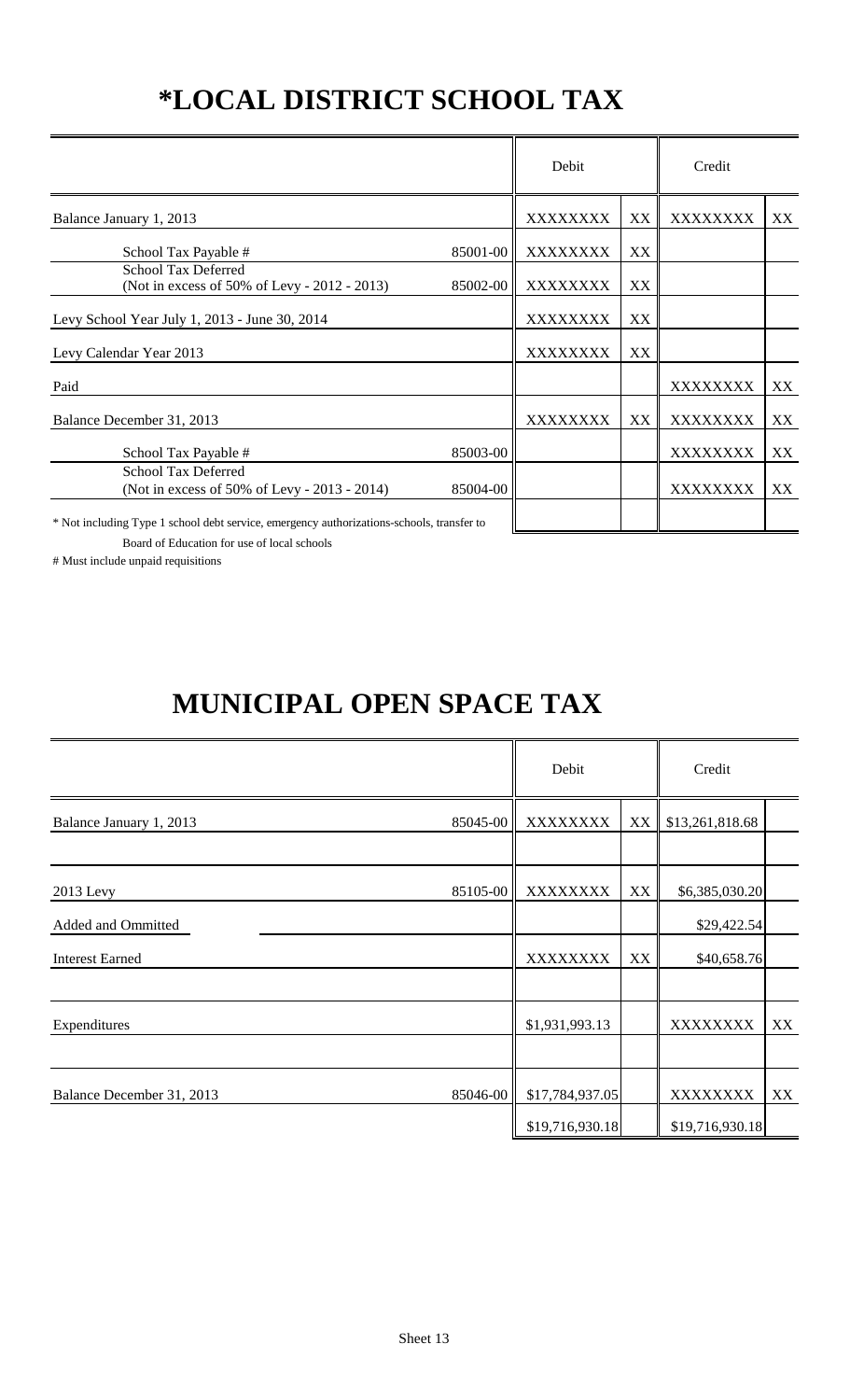# **REGIONAL SCHOOL TAX**

(Provide a separate statement for each Regional District involved)

|                                                                            |          | Debit             |    | Credit          |     |
|----------------------------------------------------------------------------|----------|-------------------|----|-----------------|-----|
| Balance January 1, 2013                                                    |          | <b>XXXXXXXX</b>   |    | XX XXXXXXXX     | XX. |
| School Tax Payable #                                                       |          | 85031-00 XXXXXXXX | XX |                 |     |
| <b>School Tax Deferred</b><br>(Not in excess of 50% of Levy - 2012 - 2013) |          | 85032-00 XXXXXXXX | XX |                 |     |
| Levy School Year July 1, 2013 - June 30, 2014                              |          | XXXXXXXX          | XX |                 |     |
| Levy Calendar Year 2013                                                    |          | <b>XXXXXXXX</b>   | XX |                 |     |
| Paid                                                                       |          |                   |    | <b>XXXXXXXX</b> | XX  |
| Balance December 31, 2013                                                  |          | <b>XXXXXXXXI</b>  |    | XX XXXXXXXX     | XX  |
| School Tax Payable #                                                       | 85033-00 |                   |    | <b>XXXXXXXX</b> | XX  |
| <b>School Tax Deferred</b><br>(Not in excess of 50% of Levy - 2013 - 2014) | 85034-00 |                   |    | <b>XXXXXXXX</b> | XX  |
| # Must include unpaid requisitions                                         |          |                   |    |                 |     |

# **REGIONAL HIGH SCHOOL TAX**

|                                                                            |          | Debit             |    | Credit          |    |
|----------------------------------------------------------------------------|----------|-------------------|----|-----------------|----|
| Balance January 1, 2013                                                    |          | <b>XXXXXXXXI</b>  |    | XX XXXXXXXX     | XX |
| School Tax Payable #                                                       |          | 85041-00 XXXXXXXX | XX |                 |    |
| <b>School Tax Deferred</b><br>(Not in excess of 50% of Levy - 2012 - 2013) |          | 85042-00 XXXXXXXX | XX |                 |    |
| Levy School Year July 1, 2013 - June 30, 2014                              |          | <b>XXXXXXXX</b>   | XX |                 |    |
| Levy Calendar Year 2013                                                    |          | <b>XXXXXXXX</b>   | XX |                 |    |
| Paid                                                                       |          |                   |    | <b>XXXXXXXX</b> | XX |
| Balance December 31, 2013                                                  |          | <b>XXXXXXXXI</b>  |    | XX XXXXXXXX     | XX |
| School Tax Payable #                                                       | 85043-00 |                   |    | <b>XXXXXXXX</b> | XX |
| <b>School Tax Deferred</b><br>(Not in excess of 50% of Levy - 2013 - 2014) | 85044-00 |                   |    | <b>XXXXXXXX</b> | XX |
| # Must include unpaid requisitions                                         |          |                   |    |                 |    |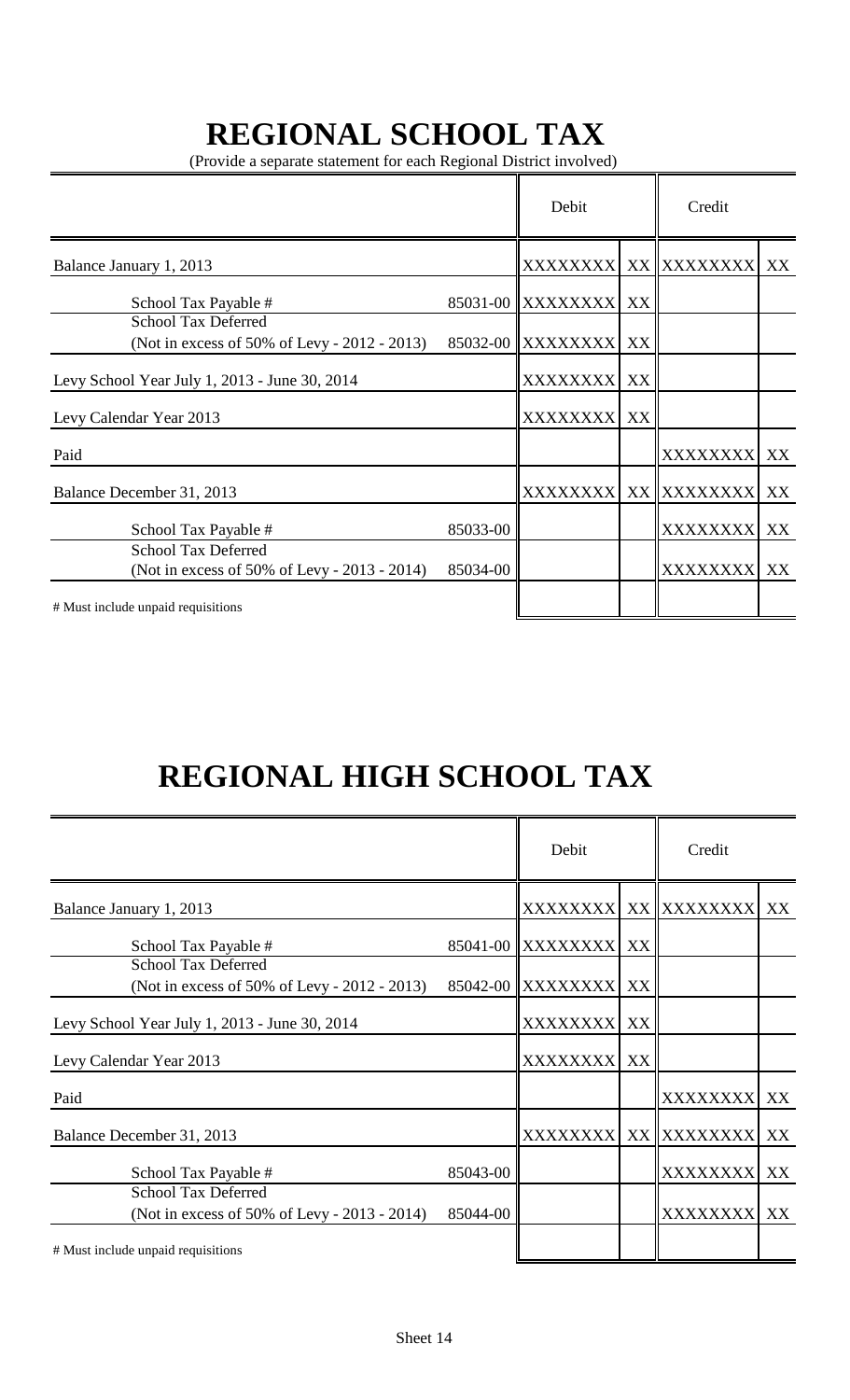# **COUNTY TAXES PAYABLE**

|                                        |          | Debit            |    | Credit          |    |  |
|----------------------------------------|----------|------------------|----|-----------------|----|--|
| Balance January 1, 2013                |          | <b>XXXXXXXXI</b> |    | XX XXXXXXXX     | XX |  |
| <b>County Taxes</b>                    | 80003-01 | XXXXXXXX XX      |    |                 |    |  |
| Due County for Added and Omitted Taxes | 80003-02 | <b>XXXXXXXXI</b> | XX |                 |    |  |
| 2013 Levy:                             |          | XXXXXXXX         | XX | <b>XXXXXXXX</b> | XX |  |
| <b>General County</b>                  | 80003-03 | XXXXXXXX XX      |    |                 |    |  |
| <b>County Library</b>                  | 80003-04 | XXXXXXXX         | XX |                 |    |  |
| <b>County Health</b>                   |          | <b>XXXXXXXX</b>  | XX |                 |    |  |
| <b>County Open Space Preservation</b>  |          | <b>XXXXXXXX</b>  | XX |                 |    |  |
| Due County for Added and Omitted Taxes | 80003-05 | <b>XXXXXXXXI</b> | XX |                 |    |  |
| Paid                                   |          |                  |    | XXXXXXXX XX     |    |  |
| Balance December 31, 2013              |          | <b>XXXXXXXXI</b> |    | XX XXXXXXXX     | XX |  |
| <b>County Taxes</b>                    |          |                  |    | XXXXXXXX XX     |    |  |
| Due County for Added and Omitted Taxes |          |                  |    | <b>XXXXXXXX</b> | XX |  |
|                                        |          |                  |    |                 |    |  |

# **SPECIAL DISTRICT TAXES**

|                                                                       |          | Debit       |                 |                       | Credit                |    |
|-----------------------------------------------------------------------|----------|-------------|-----------------|-----------------------|-----------------------|----|
| 80003-06<br>Balance January 1, 2013                                   |          | XXXXXXXX XX |                 |                       |                       |    |
| 2013 Levy: (List Each Type of District Tax Separately - see Footnote) |          |             |                 | XXXXXXXX  XX XXXXXXXX | XX                    |    |
| Fire -                                                                | 81108-00 |             |                 |                       | XXXXXXXX  XX XXXXXXXX | XX |
| Sewer-                                                                | 81111-00 |             |                 |                       | XXXXXXXX  XX XXXXXXXX | XX |
| Water -                                                               | 81112-00 |             |                 |                       | XXXXXXXX XX XXXXXXXX  | XX |
| Garbage -                                                             | 81109-00 |             |                 |                       | XXXXXXXX XX XXXXXXXX  | XX |
| Open Space -                                                          | 81105-00 |             |                 |                       | XXXXXXXX  XX XXXXXXXX | XX |
|                                                                       |          |             |                 |                       | XXXXXXXX XX XXXXXXXX  | XX |
|                                                                       |          |             |                 |                       | XXXXXXXX XX XXXXXXXX  | XX |
| Total 2013 Levy                                                       |          | 80003-07    | <b>XXXXXXXX</b> | XX                    |                       |    |
| Paid                                                                  |          | 80003-08    |                 |                       | XXXXXXXX XX           |    |
| Balance December 31, 2013                                             |          | 80003-09    |                 |                       |                       |    |
|                                                                       |          |             |                 |                       |                       |    |

Footnote: Please state the number of districts in each instance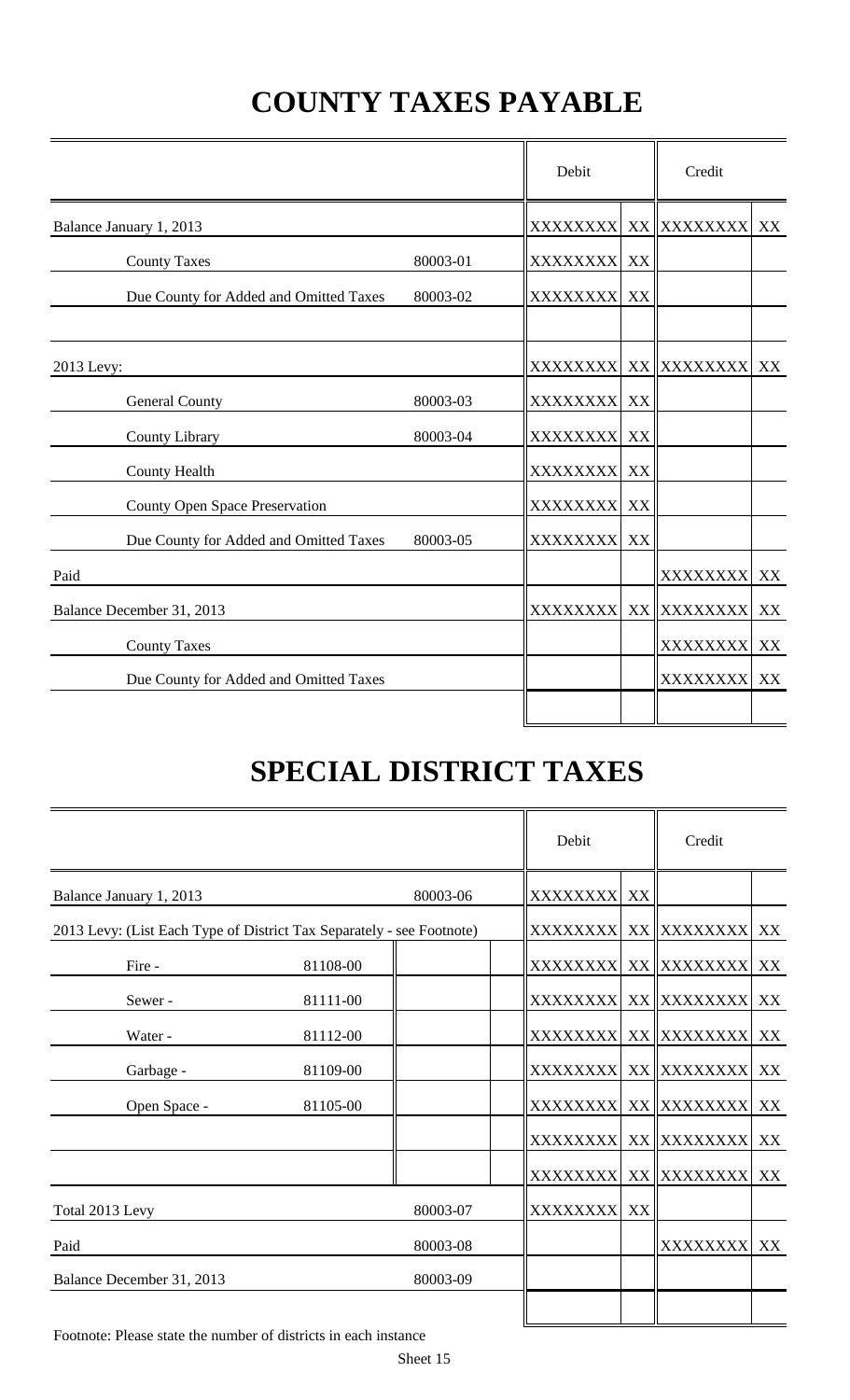### **STATE LIBRARY AID**

### **RESERVE FOR MAINTENANCE OF FREE PUBLIC LIBRARY WITH STATE AID**

|                                    |          | Debit                |  | Credit      |  |
|------------------------------------|----------|----------------------|--|-------------|--|
| Balance January 1, 2013            |          | 80004-01 XXXXXXXX XX |  |             |  |
| State Library Aid Received in 2013 |          | 80004-02 XXXXXXXX XX |  |             |  |
|                                    |          |                      |  |             |  |
| Expended                           | 80004-09 |                      |  | XXXXXXXX XX |  |
|                                    |          |                      |  |             |  |
| Balance December 31, 2013          | 80004-10 |                      |  |             |  |
|                                    |          |                      |  |             |  |

#### **RESERVE FOR EXPENSE OF PARTICIPATION IN FREE COUNTY LIBRARY WITH STATE AID**

| Balance January 1, 2013            |          | 80004-03 XXXXXXXX XX |                 |    |
|------------------------------------|----------|----------------------|-----------------|----|
| State Library Aid Received in 2013 |          | 80004-04 XXXXXXXX XX |                 |    |
|                                    |          |                      |                 |    |
| Expended                           | 80004-11 |                      | <b>XXXXXXXX</b> | XX |
|                                    |          |                      |                 |    |
| Balance December 31, 2013          | 80004-12 |                      |                 |    |
|                                    |          |                      |                 |    |

#### **RESERVE FOR AID TO LIBRARY OR READING ROOM WITH STATE AID (N.J.S.A. 40:54-35)**

| Balance January 1, 2013            |          | 80004-05 XXXXXXXX XX   |                 |    |
|------------------------------------|----------|------------------------|-----------------|----|
| State Library Aid Received in 2013 |          | $80004-06$ XXXXXXXX XX |                 |    |
|                                    |          |                        |                 |    |
| Expended                           | 80004-13 |                        | <b>XXXXXXXX</b> | XX |
|                                    |          |                        |                 |    |
| Balance December 31, 2013          | 80004-14 |                        |                 |    |
|                                    |          |                        |                 |    |

#### **RESERVE FOR LIBRARY SERVICES WITH FEDERAL AID**

| Balance January 1, 2013            |          | 80004-07 XXXXXXXX XX |             |  |
|------------------------------------|----------|----------------------|-------------|--|
| State Library Aid Received in 2013 |          | 80004-08 XXXXXXXX XX |             |  |
|                                    |          |                      |             |  |
| Expended                           | 80004-15 |                      | XXXXXXXX XX |  |
|                                    |          |                      |             |  |
| Balance December 31, 2013          | 80004-16 |                      |             |  |
|                                    |          |                      |             |  |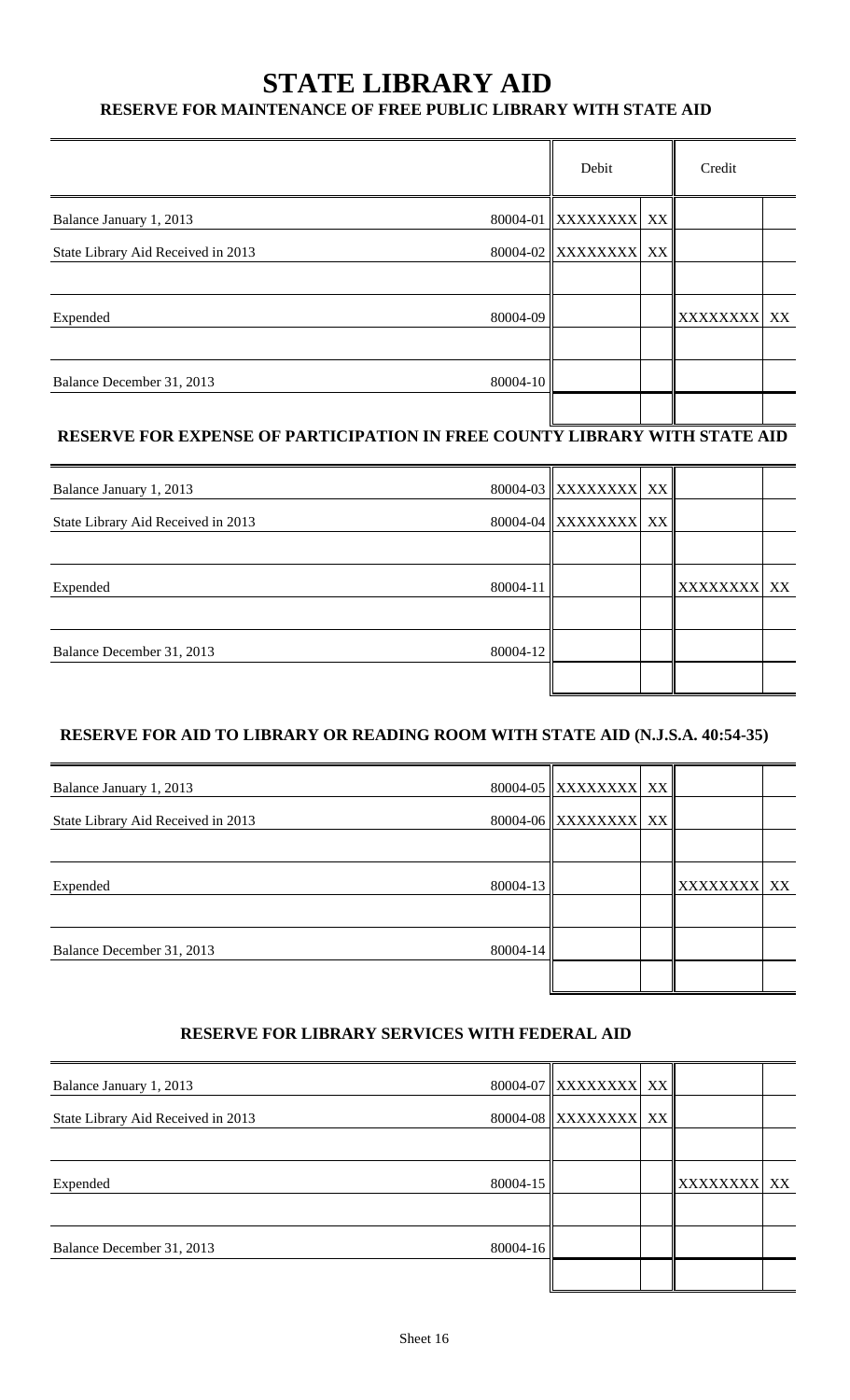### **STATEMENT OF GENERAL BUDGET REVENUES 2013**

| Source                                                                            | <b>Budget</b><br>$-01$ |                 |                 | Realized<br>$-02$ |           | Excess or Deficit*<br>$-03$ |    |
|-----------------------------------------------------------------------------------|------------------------|-----------------|-----------------|-------------------|-----------|-----------------------------|----|
| Surplus Anticipated                                                               | 80101-                 | \$12,175,000.00 |                 | \$12,175,000.00   |           |                             |    |
| Surplus Anticipated with Prior Written Consent of<br>Director of Local Government | 80102-                 |                 |                 |                   |           |                             |    |
| Miscellaneous Revenue Anticipated:                                                |                        | XXXXXXXX        | XX              | XXXXXXXX          | XX        | XXXXXXXXX                   | XX |
| <b>Adopted Budget</b>                                                             |                        | \$12,496,025.36 |                 | \$13,181,363.87   |           | \$685,338.51                |    |
| Added by N.J.S. 40A:4-87: (List on 17a)                                           |                        | XXXXXXXX        | XX              | XXXXXXXX          | XX        | XXXXXXXXX                   | XX |
| Sheet 17-1                                                                        |                        | \$80,760.57     |                 | \$80,760.57       |           |                             |    |
|                                                                                   |                        |                 |                 |                   |           |                             |    |
| <b>Total Miscellaneous Revenue Anticipated</b>                                    | 80103-                 | \$12,576,785.93 |                 | \$13,262,124.44   |           | \$685,338.51                |    |
| Receipts from Delinquent Taxes                                                    | 80104-                 |                 |                 |                   |           |                             |    |
| Amount to be Raised by Taxation:                                                  |                        | XXXXXXXX        | XX              | XXXXXXXX          | <b>XX</b> | XXXXXXXXX                   | XX |
| (a) Local Tax for Municipal Purposes                                              | 80105-                 | \$64,155,000.00 | \$64,155,000.00 | XXXXXXXX          | XX        | XXXXXXXXX                   | XX |
| (b) Addition to Local District School Tax                                         | 80106-                 |                 |                 | XXXXXXXX          | XX        | XXXXXXXXX                   | XX |
| (c) Minimum Library Tax                                                           | 80121-                 |                 |                 | XXXXXXXX          | XX        | XXXXXXXXX                   | XX |
| Total Amount to be Raised by Taxation                                             | 80107-                 | \$64,155,000.00 |                 | \$64,155,000.00   |           |                             |    |
|                                                                                   |                        | \$88,906,785.93 |                 | \$89,592,124.44   |           | \$685,338.51                |    |

### **ALLOCATION OF CURRENT TAX COLLECTIONS**

|                                                                                                      |          | Debit    |    | Credit    |    |
|------------------------------------------------------------------------------------------------------|----------|----------|----|-----------|----|
| Current Taxes Realized in Cash (Total of Item 10 or 14 on Sheet 22)                                  | 80108-00 | XXXXXXXX | XX |           |    |
| Amount to be Raised by Taxation                                                                      |          | XXXXXXXX | XX | XXXXXXXXX | XX |
| <b>Local District School Tax</b>                                                                     | 80109-00 |          |    | XXXXXXXXX | XX |
| Regional School Tax                                                                                  | 80119-00 |          |    | XXXXXXXXX | XX |
| Regional High School Tax                                                                             | 80110-00 |          |    | XXXXXXXXX | XX |
| <b>County Taxes</b>                                                                                  | 80111-00 |          |    | XXXXXXXXX | XX |
| Due County for Added and Omitted Taxes                                                               | 80112-00 |          |    | XXXXXXXXX | XX |
| <b>Special District Taxes</b>                                                                        | 80113-00 |          |    | XXXXXXXXX | XX |
| Municipal Open Space Tax                                                                             | 80120-00 |          |    | XXXXXXXXX | XX |
| Reserve for Uncollected Taxes                                                                        | 80114-00 | XXXXXXXX | XX |           |    |
| Deficit in Required Collection of Current Taxes (or)                                                 | 80115-00 | XXXXXXXX | XX |           |    |
| Balance for Support of Municipal Budget (or)                                                         | 80116-00 |          |    | XXXXXXXXX | XX |
| *Excess Non-Budget Revenue (see footnote)                                                            | 80117-00 |          |    | XXXXXXXXX | XX |
| *Deficit Non-Budget Revenue (see footnote)                                                           | 80118-00 | XXXXXXXX | XX |           |    |
| * These items are applicable only when there is no "Amount to be Raised by Taxation" in the "Budget" |          |          |    |           |    |

\* These items are applicable only when there is no "Amount to be Raised by Taxation" in the "Budget" column of the statement at the top of this sheet. In such instances, any excess or deficit in the above allocation would apply to "Non-Budget Revenue" only.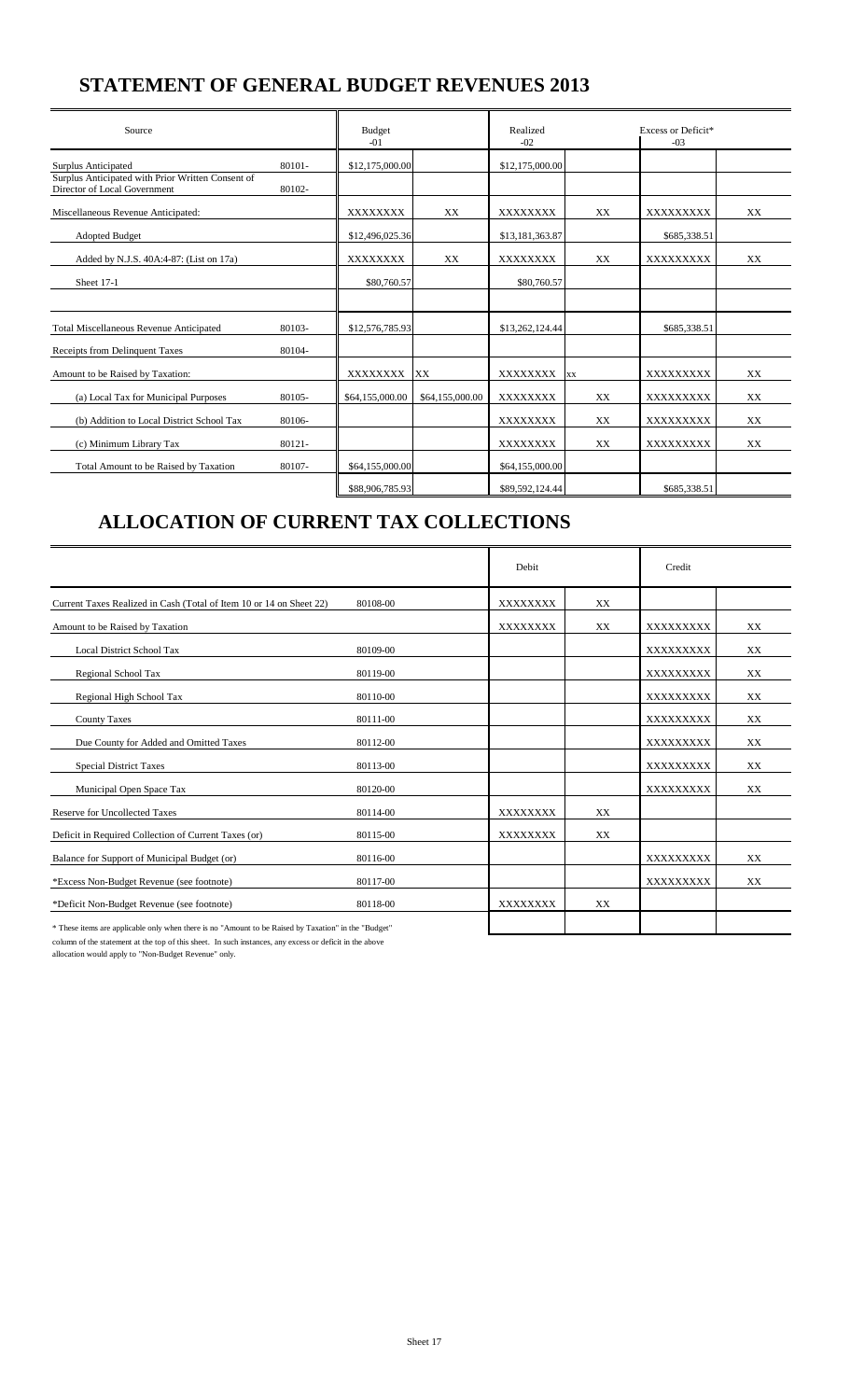### **STATEMENT OF GENERAL BUDGET REVENUES 2013 (Continued)**

#### **MISCELLANEOUS REVENUES ANTICIPATED: ADDED BY N.J.S. 40A:4-87**

| Source                                  | $\mathbf{B} \mathbf{u} \mathbf{d} \mathbf{g}$ et | Realized    | <b>Excess or Deficit</b> |
|-----------------------------------------|--------------------------------------------------|-------------|--------------------------|
| <b>Medical Reserve Corps</b>            | \$4,000.00                                       | \$4,000.00  |                          |
| Transportation and TIP                  | \$33,768.00                                      | \$33,768.00 |                          |
| <b>Unified Planning Work Program</b>    | \$12,976.00                                      | \$12,976.00 |                          |
| Local Government Capacity Grant Program | \$30,016.57                                      | \$30,016.57 |                          |
|                                         |                                                  |             |                          |
|                                         |                                                  |             |                          |
|                                         |                                                  |             |                          |
|                                         |                                                  |             |                          |
|                                         |                                                  |             |                          |
|                                         |                                                  |             |                          |
|                                         |                                                  |             |                          |
|                                         |                                                  |             |                          |
|                                         |                                                  |             |                          |
|                                         |                                                  |             |                          |
|                                         |                                                  |             |                          |
|                                         |                                                  |             |                          |
|                                         |                                                  |             |                          |
|                                         |                                                  |             |                          |
|                                         |                                                  |             |                          |
|                                         |                                                  |             |                          |
|                                         |                                                  |             |                          |
|                                         |                                                  |             |                          |
|                                         |                                                  |             |                          |
|                                         |                                                  |             |                          |
|                                         |                                                  |             |                          |
|                                         |                                                  |             |                          |
|                                         |                                                  |             |                          |
| Total (Sheet 17)                        | \$80,760.57                                      | \$80,760.57 |                          |

I hereby certify that the above list of Chapter 159 insertions of revenue have been realized in cash or I have received written notification of the award of public or private revenue. These insertions meet the statutory requirements of N.J.S.A. 40A:4-87 and matching funds have been provided if applicable.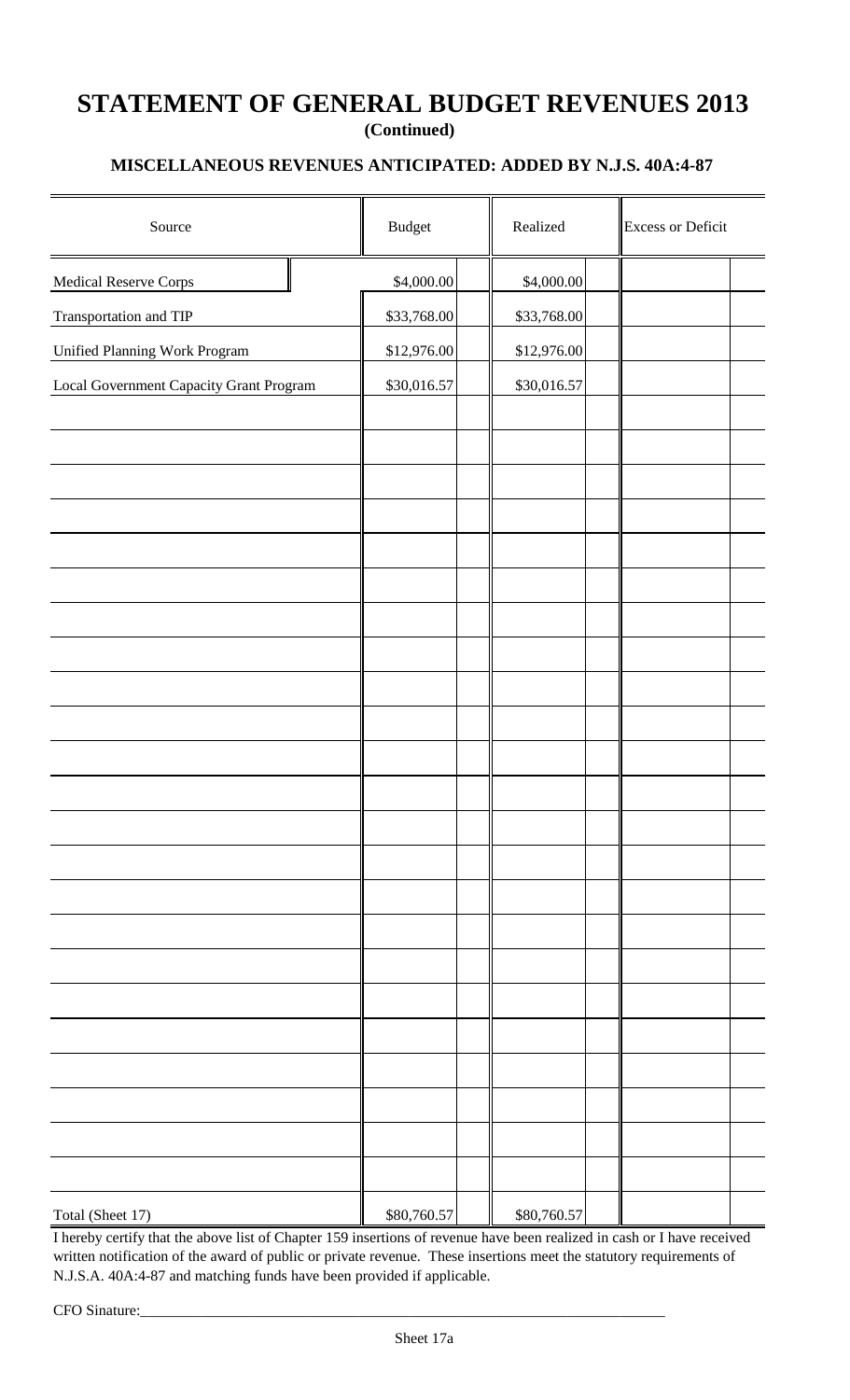### **STATEMENT OF GENERAL BUDGET APPROPRIATIONS 2013**

| 2013 Budget as Adopted                                                     |          | 80012-01        | \$88,826,025.36 |  |
|----------------------------------------------------------------------------|----------|-----------------|-----------------|--|
| 2013 Budget - Added by N.J.S. 40A:4-87                                     |          | 80012-02        | \$80,760.57     |  |
| Appropriated for 2013 (Budget Statement Item 9)                            |          | 80012-03        |                 |  |
| Appropriated for 2013 by Emergency Appropriation (Budget Statement Item 9) |          | 80012-04        | \$88,906,785.93 |  |
| Total General Appropriations (Budget Statement Item 9)                     |          | 80012-05        |                 |  |
| Add: Overexpenditures (see footnote)                                       |          | 80012-06        | \$21,286.95     |  |
| <b>Total Appropriations and Overexpenditures</b>                           |          | 80012-07        | \$88,928,072.88 |  |
| Deduct Expenditures:                                                       |          |                 |                 |  |
| Paid or Charged [Budget Statement Item (L)]                                | 80012-08 | \$85,678,846.90 |                 |  |
| Paid or Charged - Reserve for Uncollected Taxes                            | 80012-09 |                 |                 |  |
| Reserved                                                                   | 80012-10 | \$3,237,542.23  |                 |  |
| <b>Total Expenditures</b>                                                  |          | 80012-11        | \$88,916,389.13 |  |
| Unexpended Balances Canceled (see footnote)                                |          | 80012-12        | \$11,713.75     |  |

FOOTNOTES - RE: OVEREXPENDITURES

Every appropriation overexpended in the budget document must be marked with an \* and must agree in the aggregate with this item. RE: UNEXPENDED BALANCES CANCELED:

Are not to be shown as "Paid or Charged" in the budget document. In all instances "Total Appropriations" and "Overexpenditures" must equal the sum of "Total Expenditures" and "Unexpended Balances Canceled".

### **SCHEDULE OF EMERGENCY APPROPRIATIONS FOR LOCAL DISTRICT SCHOOL PURPOSES**

#### **(EXCEPT FOR TYPE I SCHOOL DEBT SERVICE)**

| 2013 Authorizations                           |  |  |
|-----------------------------------------------|--|--|
| N.J.S. 40A:4-46 (After adoption of Budget)    |  |  |
| N.J.S. 40A:4-20 (Prior to adoption of Budget) |  |  |
| <b>Total Authorizations</b>                   |  |  |
| Deduct Expenditures:                          |  |  |
| Paid or Charged                               |  |  |
| Reserved                                      |  |  |
| <b>Total Expenditures</b>                     |  |  |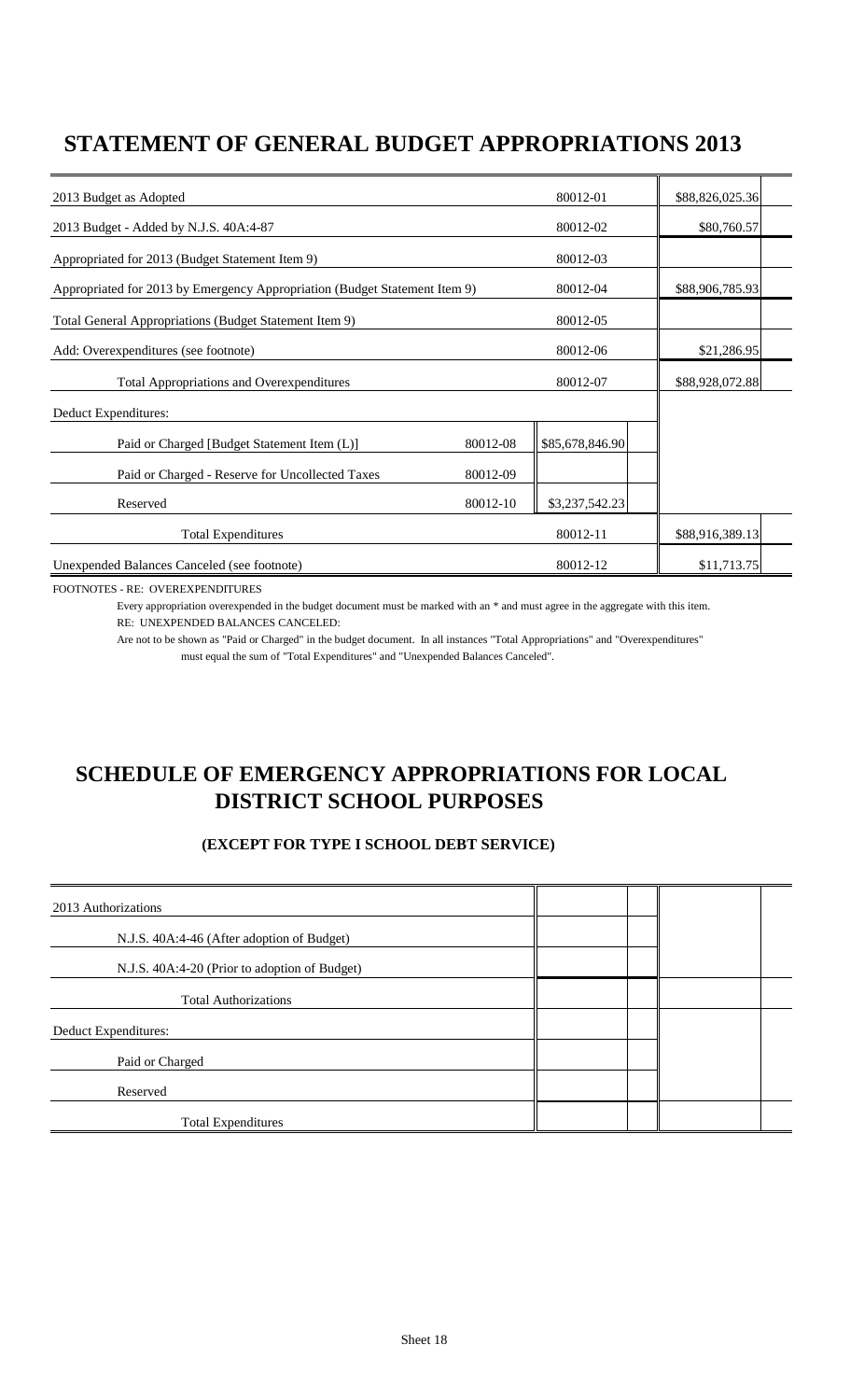# **RESULTS OF 2013 OPERATION**

### CURRENT FUND

|                                                                                              |          | Debit                                  |                 | Credit             |    |
|----------------------------------------------------------------------------------------------|----------|----------------------------------------|-----------------|--------------------|----|
| Excess of anticipated Revenues:                                                              |          | XXXXXXXX                               | XX              | XXXXXXXX           | XX |
| Miscellaneous Revenues anticipated                                                           | 80013-01 | XXXXXXXX                               | XX              |                    |    |
| <b>Delinquent Tax Collections</b>                                                            | 80013-02 | XXXXXXXX                               | XX              |                    |    |
|                                                                                              |          | XXXXXXXX                               | XX              |                    |    |
| <b>Required Collection of Current Taxes</b>                                                  | 80013-03 | XXXXXXXX                               | XX              |                    |    |
| Unexpended Balances of 2013 Budget Appropriations                                            | 80013-04 | XXXXXXXX                               | XX              | \$<br>11,713.75    |    |
| Miscellaneous Revenue Not Anticipated                                                        | 81113-   | XXXXXXXX                               | XX              | \$<br>971,201.70   |    |
| Miscellaneous Revenue Not Anticipated:<br>Proceeds of Sale of Foreclosed Property (Sheet 27) | 81114-   | XXXXXXXX                               | XX              |                    |    |
| Payments in Lieu of Taxes on Real Property                                                   | 81120-   | XXXXXXXX                               | XX              |                    |    |
| Sale of Municipal Assets                                                                     |          | XXXXXXXX                               | XX              |                    |    |
| Unexpended Balances of 2012 Appropriation Reserves                                           | 80013-05 | XXXXXXXX                               | XX              | 6,108,578.76<br>\$ |    |
| Prior Years Interfunds Returned in 2013                                                      | 80013-06 | XXXXXXXX                               | XX <sub>l</sub> | 1,296.72<br>\$     |    |
| Added and Omitted Taxes Realized                                                             |          | XXXXXXXX                               | XX <sub>l</sub> | \$<br>173,853.96   |    |
| Due from State of New Jersey Realized                                                        |          | XXXXXXXX                               | XX <sub>l</sub> | \$<br>17,425.97    |    |
|                                                                                              |          | XXXXXXXX                               | XX              |                    |    |
| Deferred School Tax Revenue: (See School Taxes, Sheets 13 & 14)                              |          | XXXXXXXX                               | XX              | XXXXXXXX           | XX |
| Balance January 1, 2013                                                                      | 80013-07 |                                        |                 | XXXXXXXX           | XX |
| Balance December 31, 2013                                                                    | 80013-08 | XXXXXXXX                               | XX              |                    |    |
| Deficit in Anticipated Revenues:                                                             |          | XXXXXXXX                               | XX              | XXXXXXXX           | XX |
| Miscellaneous Revenues Anticipated                                                           | 80013-09 | 60,832.89<br>$\boldsymbol{\mathsf{S}}$ |                 | XXXXXXXX           | XX |
| <b>Delinquent Tax Collections</b>                                                            | 80013-10 |                                        |                 | XXXXXXXX           | XX |
|                                                                                              |          |                                        |                 | XXXXXXXX           | XX |
| <b>Required Collection of Current Taxes</b>                                                  | 80013-11 |                                        |                 | XXXXXXXX           | XX |
| Interfund Advances Originating in 2013                                                       | 80013-12 | 22,086.05<br>$\boldsymbol{\mathsf{S}}$ |                 | XXXXXXXX           | XX |
|                                                                                              |          |                                        |                 | XXXXXXXX           | XX |
|                                                                                              |          |                                        |                 | XXXXXXXX           | XX |
|                                                                                              |          |                                        |                 | XXXXXXXX           | XX |
|                                                                                              |          |                                        |                 | XXXXXXXX           | XX |
| Deficit Balance - To Trial Balance (Sheet 3)                                                 | 80013-13 | XXXXXXXX                               | XX              |                    |    |
| Surplus Balance - To Surplus (Sheet 21)                                                      | 80013-14 | \$7,201,151.92                         |                 | XXXXXXXX           | XX |
|                                                                                              |          | \$7,284,070.86                         |                 | 7,284,070.86       |    |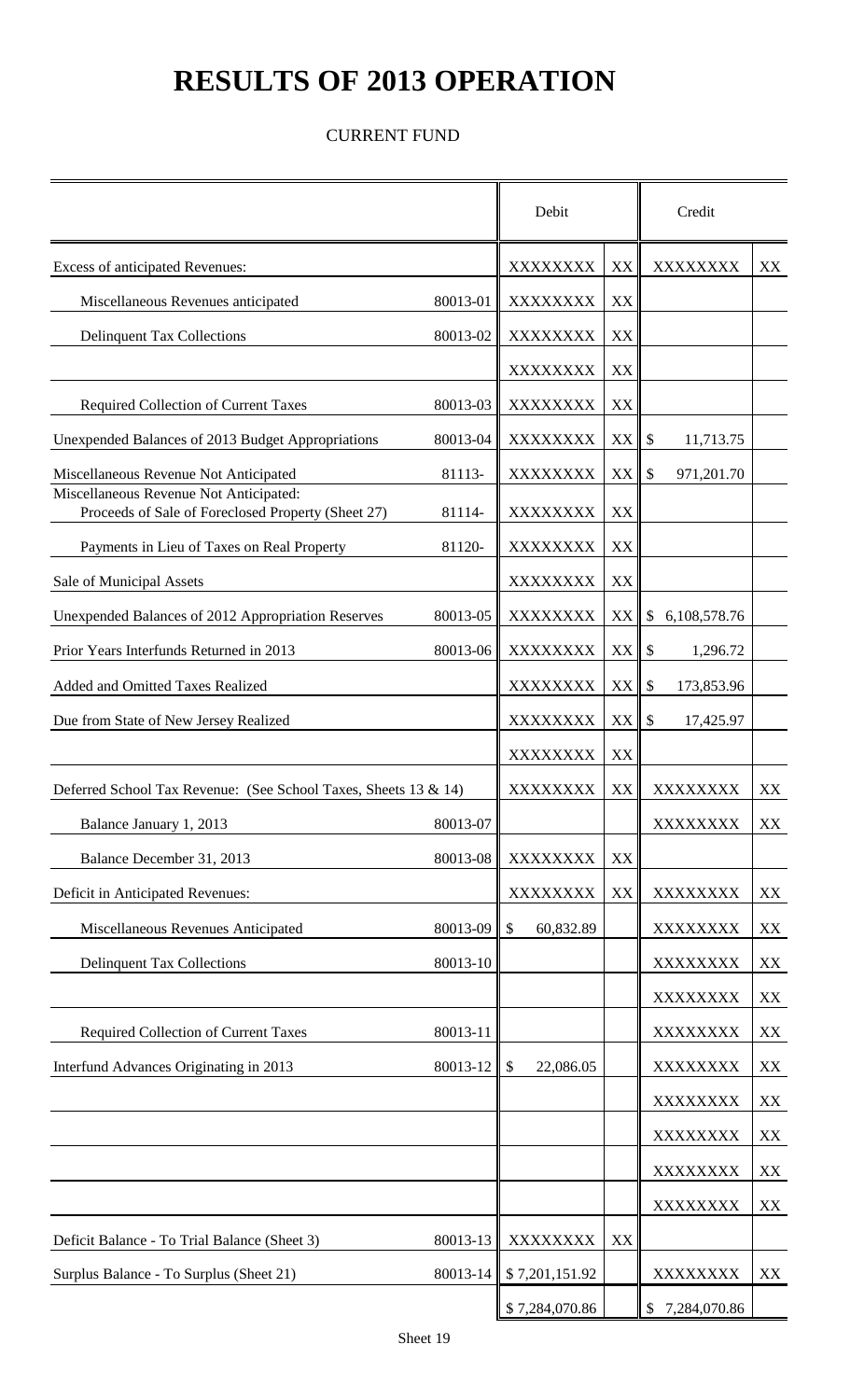# **SCHEDULE OF MISCELLANEOUS REVENUES NOT ANTICIPATED**

| <b>Source</b>                                                     | <b>Amount Realized</b> |  |
|-------------------------------------------------------------------|------------------------|--|
| Copier fees                                                       | \$417.71               |  |
| sale of maps                                                      | \$244.90               |  |
| Sale of scrap                                                     | \$23,659.34            |  |
| Telephone commissions                                             | \$43,093.48            |  |
| Sale of surplus property                                          | \$84,018.50            |  |
| labor assistance program                                          | \$2,450.00             |  |
| Bond and bail forfiture                                           | \$8,900.00             |  |
| interest on bail accounts                                         | \$625.00               |  |
| Subpeona fees                                                     | \$2.00                 |  |
| Discovery fees                                                    | \$82.90                |  |
| Engineering fees                                                  | \$4,775.00             |  |
| Damage reimbursment                                               | \$27,342.95            |  |
| Parks                                                             | \$623.00               |  |
| Misc. Reimbursments, refunds, and donations                       | \$239.10               |  |
| Public records fees                                               | \$196.90               |  |
| Print shop                                                        | \$1,708.25             |  |
| Title IV sheriff                                                  | \$36,213.56            |  |
| Training senter fees                                              | \$13,912.00            |  |
| Fines                                                             | \$1,401.50             |  |
| Restitution                                                       | \$2,286.01             |  |
| Prior year refunds                                                | \$57,298.89            |  |
| Inmate social security incentive program                          | \$3,600.00             |  |
| Construction board of appeals                                     | \$1,800.00             |  |
| Workers compensation                                              | \$23,915.35            |  |
| Facility use fees                                                 | \$2,708.00             |  |
| Facility use fees                                                 | \$1,750.00             |  |
| Non refundable fees                                               | \$9,400.00             |  |
| Other miscellaneous                                               | \$1,850.56             |  |
| Agency reimbursement                                              | \$616,686.80           |  |
| Total Amount of Miscellaneous Revenues Not Anticipated (Sheet 19) | \$<br>\$971,201.70     |  |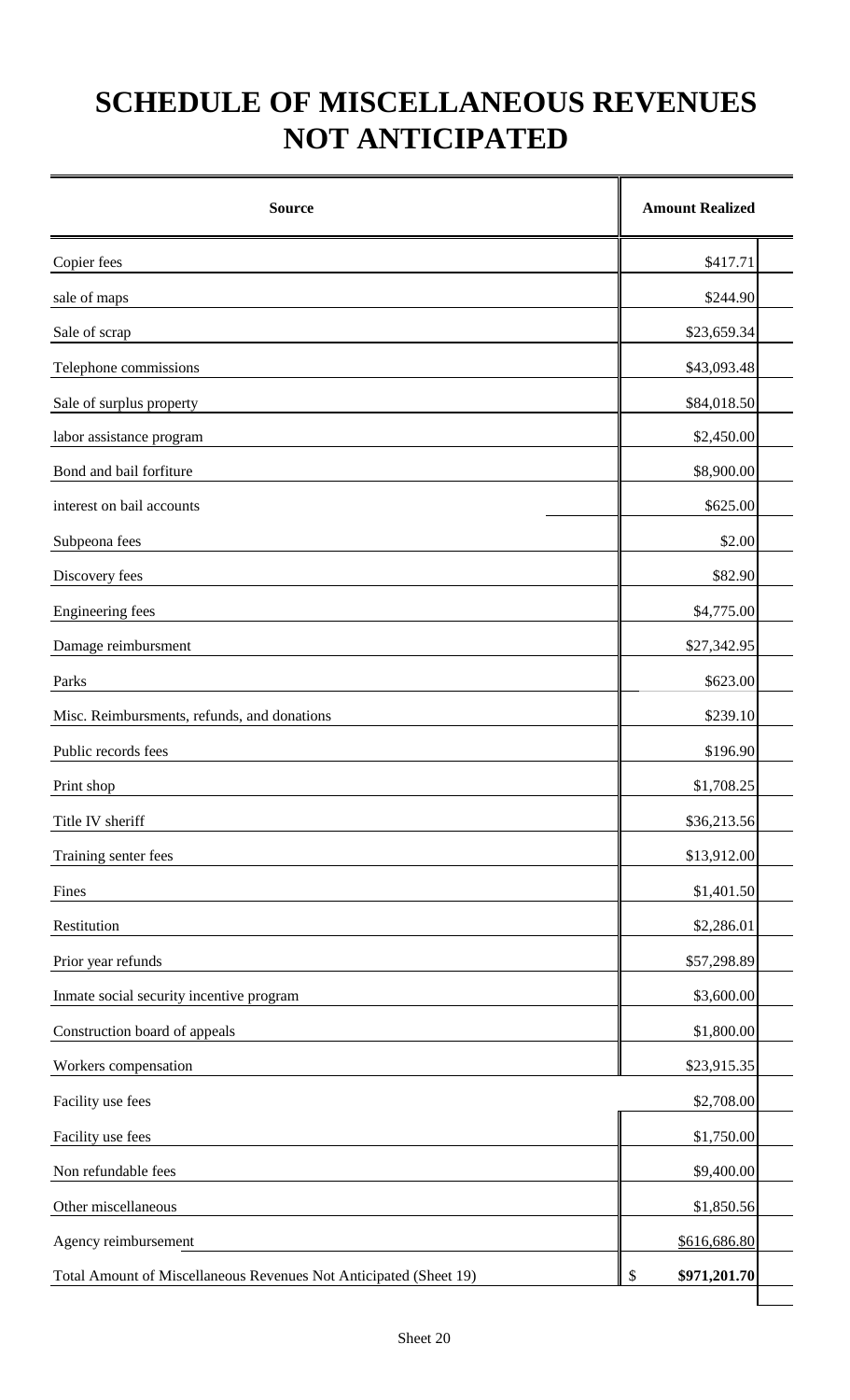## **SURPLUS - CURRENT FUND YEAR 2013**

|                                                                                                                      |          | Debit           |    | Credit              |    |
|----------------------------------------------------------------------------------------------------------------------|----------|-----------------|----|---------------------|----|
| 1. Balance January 1, 2013                                                                                           | 80014-01 | XXXXXXXX        | XX | \$21,219,054.55     |    |
| 2.                                                                                                                   |          | XXXXXXXX        | XX |                     |    |
| 3. Excess Resulting from 2013 Operations                                                                             | 80014-02 | XXXXXXXX        | XX | 7,201,151.92<br>\$. |    |
| 4. Amount Appropriated in the 2013 Budget - Cash                                                                     | 80014-03 |                 |    | XXXXXXXX            | XX |
| 5. Amount Appropriated in the 2013 Budget - with Prior Writ-<br>ten Consent of Director of Local Government Services | 80014-04 | \$12,175,000.00 |    | XXXXXXXX            | XX |
| 6.                                                                                                                   |          |                 |    | XXXXXXXX            | XX |
| 7. Balance December 31, 2013                                                                                         | 80014-05 | \$16,245,206.47 |    | XXXXXXXX            | XX |
|                                                                                                                      |          | \$28,420,206.47 |    | \$28,420,206.47     |    |

# **ANALYSIS OF BALANCE DECEMBER, 31, 2013 (FROM CURRENT FUND - TRIAL BALANCE)**

| Cash                                                                 |          |                           | 80014-06  |     | \$20,790,738.05 |  |
|----------------------------------------------------------------------|----------|---------------------------|-----------|-----|-----------------|--|
| Investments                                                          |          |                           | 80014-07  |     |                 |  |
|                                                                      |          |                           |           |     |                 |  |
| Sub Total                                                            |          |                           |           |     | \$20,790,738.05 |  |
| Deduct Cash Liabilities Marked with "C" on Trial Balance             |          |                           | 80014-08  |     | \$4,566,818.53  |  |
| Cash Surplus                                                         |          |                           | 80014-09  |     | \$16,223,919.52 |  |
| Deficit in Cash Surplus                                              |          |                           | 80014-10  |     |                 |  |
| Other Assets Pledged to Surplus: *                                   |          |                           |           |     |                 |  |
| (1) Due from State of N.J. Senior<br>Citizens and Veterans Deduction | 80014-16 |                           |           |     |                 |  |
| Deferred Charges #                                                   | 80014-12 | $\boldsymbol{\mathsf{S}}$ | 21,286.95 |     |                 |  |
| Cash Deficit #                                                       | 80014-13 |                           |           |     |                 |  |
|                                                                      |          |                           |           |     |                 |  |
|                                                                      |          |                           |           |     |                 |  |
|                                                                      |          |                           |           |     |                 |  |
|                                                                      |          |                           |           |     |                 |  |
| <b>Total Other Assets</b>                                            |          |                           | 80014-14  | \$. | 21,286.95       |  |
| * IN THE CASE OF A "DEFICIT IN CASH SURPLUS", "OTHER ASSETS          |          |                           | 80014-15  |     | \$16,245,206.47 |  |
| WOULD ALSO BE PLEDGED TO CASH LIABILITIES.                           |          |                           |           |     |                 |  |

# MAY NOT BE ANTICIPATED AS NON-CASH SURPLUS IN 2014 BUDGET.

(1) MAY BE ALLOWED UNDER CERTAIN CONDITIONS.

NOTE: Deferred charges for authorizations under N.J.S. 40A:4-55 (Tax Map, etc.), N.J.S. 40A:4-55 (Flood Damage, etc.), N.J.S. 40A:4-55.1 (Roads and Bridges, etc.) and N.J.S. 40A:4-55.13 (Public Exigencies, etc.) to the extent of emergency notes issued and outstanding for such purposes, together with such emergency notes, may be omitted from this analysis.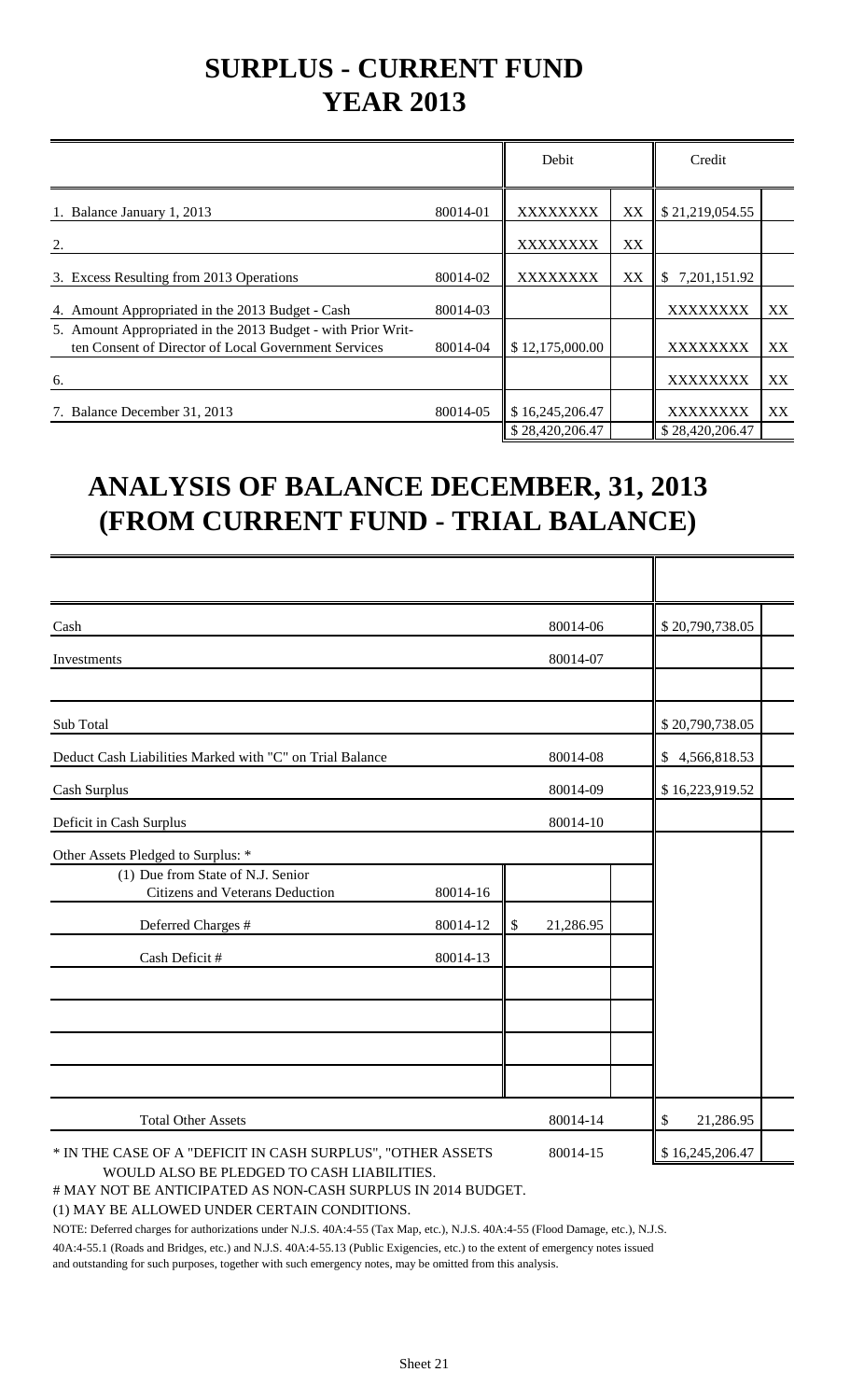## **(FOR MUNICIPALITIES ONLY) CURRENT TAXES - 2013 LEVY**

| 1. Amount of Levy as per Duplicate (Analysis) #                                                                                                                                                                                                                                                                                                  |          | 82101-00 \$ |                          |
|--------------------------------------------------------------------------------------------------------------------------------------------------------------------------------------------------------------------------------------------------------------------------------------------------------------------------------------------------|----------|-------------|--------------------------|
| <sub>or</sub><br>(Abstract of Ratables)                                                                                                                                                                                                                                                                                                          |          |             | $82113-00$ \$            |
|                                                                                                                                                                                                                                                                                                                                                  |          |             |                          |
| 2. Amount of Levy Special District Taxes                                                                                                                                                                                                                                                                                                         |          |             | 82102-00 \$              |
| 3. Amount Levied for Omitted Taxes under<br>N.J.S.A. 54:4-63.12 et. seq.                                                                                                                                                                                                                                                                         |          | 82103-00 \$ |                          |
| 4. Amount Levied for Added Taxes under<br>N.J.S.A. 54:4-63.1 et. seq.                                                                                                                                                                                                                                                                            |          |             | $82104-00$ \$            |
| 5a. Subtotal 2013 Levy                                                                                                                                                                                                                                                                                                                           | S        |             |                          |
| 5b. Reductions due to tax appeals **                                                                                                                                                                                                                                                                                                             |          |             |                          |
| 5c. Total 2013 Tax Levy                                                                                                                                                                                                                                                                                                                          |          | 82106-00    |                          |
| 6 Transferred to Tax Title Liens                                                                                                                                                                                                                                                                                                                 |          | 82107-00 \$ | $\overline{\phantom{a}}$ |
| 7. Transferred to Foreclosed Property                                                                                                                                                                                                                                                                                                            |          | 82108-00 \$ |                          |
| 8. Remitted, Abated or Canceled                                                                                                                                                                                                                                                                                                                  |          | 82109-00 \$ |                          |
| 9. Discount Allowed                                                                                                                                                                                                                                                                                                                              |          | 82110-00 \$ |                          |
| 10. Collected in Cash: In 2012                                                                                                                                                                                                                                                                                                                   | 82121-00 |             |                          |
| In 2013 $*$                                                                                                                                                                                                                                                                                                                                      | 82122-00 |             |                          |
| Homestead Benefit Credit                                                                                                                                                                                                                                                                                                                         | 82124-00 |             |                          |
| State's Share of 2013 Senior Citizens<br>and Veterans Deductions Allowed                                                                                                                                                                                                                                                                         | 82123-00 |             |                          |
| Total to Line 14                                                                                                                                                                                                                                                                                                                                 | 82111-00 |             |                          |
| 11. Total Credits                                                                                                                                                                                                                                                                                                                                |          |             | \$                       |
| 12. Amount Outstanding December 31, 2013                                                                                                                                                                                                                                                                                                         |          | 83120-00 \$ |                          |
| 13. Percentage of Cash Collections to Total 2013 Levy,<br>(Item 10 divided by Item 5c) is<br>82112-00<br>Note: If municipality conducted Accelerated Tax Sale or Tax Levy Sale check here                                                                                                                                                        |          |             | & complete sheet 22a     |
| 14. Calculation of Current Taxes Realized in Cash:                                                                                                                                                                                                                                                                                               |          |             |                          |
| Total of Line 10                                                                                                                                                                                                                                                                                                                                 |          |             | \$                       |
| Less: Reserve for Tax Appeals Pending                                                                                                                                                                                                                                                                                                            |          |             |                          |
| <b>State Division of Tax Appeals</b>                                                                                                                                                                                                                                                                                                             |          |             |                          |
| To Current Taxes Realized in Cash (Sheet 17)                                                                                                                                                                                                                                                                                                     |          |             |                          |
| Note A: In showing the above percentage the following should be noted:<br>Where Item 5 shows \$1,500,000.00, and Item 10 shows \$1,049,977.50,<br>the percentage represented by the cash collections would be<br>\$1,049,977.50 / \$1,500,000 or .699985. The correct percentage to<br>be shown as Item 13 is 69.99% and not 70.00%, nor 69.999% |          |             |                          |
| # Note: On Item 1 if Duplicate (Analysis) Figure is used; be sure to include<br>Senior Citizens and Veterans Deductions.                                                                                                                                                                                                                         |          |             |                          |
| * Include overpayments applied as part of 2013 collections.<br>** Tax appeals pursuant to R.S. 54:3-21 et seq and/or R.S. 54:48-1 et seq approved by resolution of the governing<br>body prior to introduction of municipal budget. (N.J.S.A. 40A:4-41)                                                                                          |          |             |                          |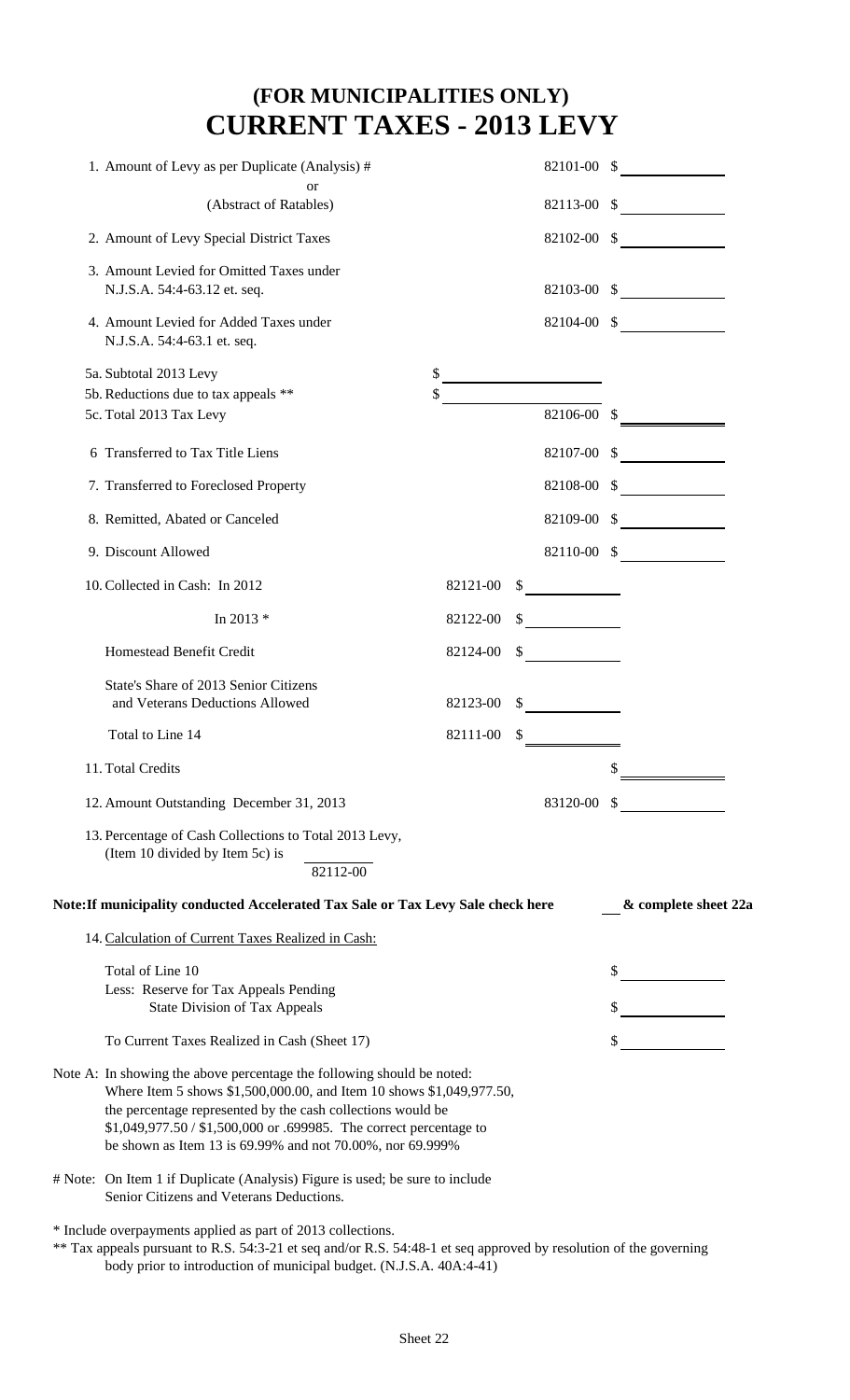### **ACCELERATED TAX SALE / TAX LEVY SALE - CHAPTER 99**

### **To Calculate Underlying Tax Collection Rate for 2013**

 Utilize this sheet only if you conducted an Accelerated Tax Sale or Tax Levy Sale pursuant to Chapter 99, P.L. 1997.

#### **(1) Utilizing Accelerated Tax Sale**

| Percentage of Collection Excluding Accelerated Tax Sale Proceeds | $\%$ |
|------------------------------------------------------------------|------|

#### **(2) Utilizing Tax Levy Sale**

| Percentage of Collection Excluding Accelerated Tax Sale Proceeds | $\%$ |
|------------------------------------------------------------------|------|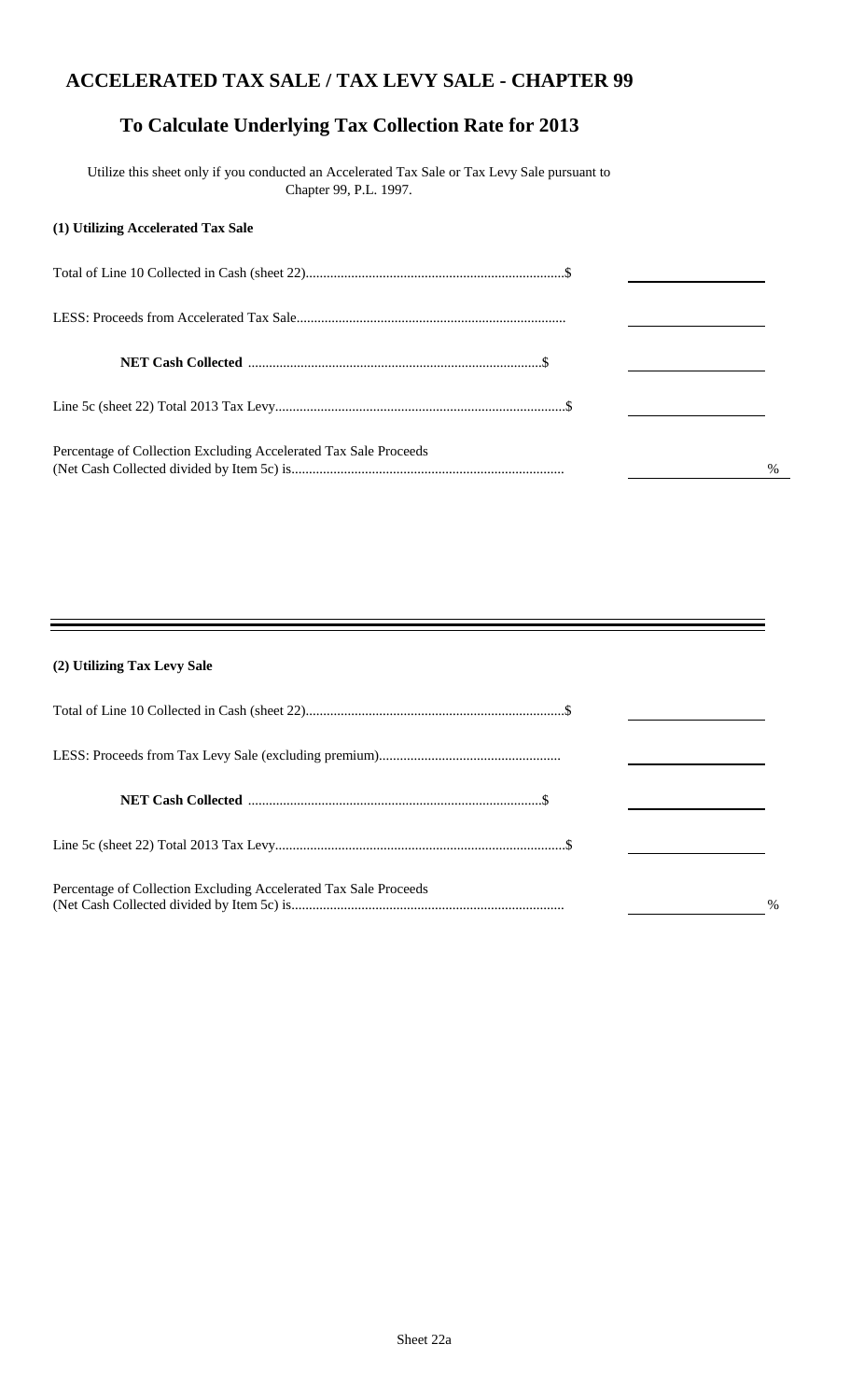## **SCHEDULE OF DUE FROM/TO STATE OF NEW JERSEY FOR SENIOR CITIZENS AND VETERANS DEDUCTIONS**

|                                                                      | Debit            |    | Credit                        |    |
|----------------------------------------------------------------------|------------------|----|-------------------------------|----|
| Balance January 1, 2013                                              |                  |    | XXXXXXXX  XX   XXXXXXXX       | XX |
| Due From State of New Jersey                                         |                  |    | <b>XXXXXXXX</b>               | XX |
| Due To State of New Jersey                                           | <b>XXXXXXXXI</b> | XX |                               |    |
| Sr. Citizens Deductions Per Tax Billings<br>2.                       |                  |    | XXXXXXXX                      | XX |
| Veterans Deductions Per Tax Billings<br>3.                           |                  |    | XXXXXXXX                      | XX |
| Sr. Citizens Deductions Allowed By Tax Collector<br>4.               |                  |    | XXXXXXXX                      | XX |
| 5.                                                                   |                  |    |                               |    |
| 6.                                                                   |                  |    |                               |    |
| Sr. Citizens Deductions Disallowed By Tax Collector<br>7.            | <b>XXXXXXXX</b>  | XX |                               |    |
| Sr. Citizens Deductions Disallowed By Tax Collector 2012 Taxes<br>8. | <b>XXXXXXXX</b>  | XX |                               |    |
| Received in Cash from State<br>9.                                    | <b>XXXXXXXX</b>  | XX |                               |    |
| 10.                                                                  |                  |    |                               |    |
| 11.                                                                  |                  |    |                               |    |
| 12. Balance December 31, 2013                                        |                  |    | XXXXXXXX  XX    XXXXXXXX   XX |    |
| Due From State of New Jersey                                         | <b>XXXXXXXXI</b> | XX |                               |    |
| Due To State of New Jersey                                           |                  |    | <b>XXXXXXXXI</b>              | XX |
|                                                                      |                  |    |                               |    |

Calculation of Amount to be included on Sheet 22, Item 10- 2013 Senior Citizens and Veterans Deductions Allowed

Line 2 Line 3 Line 4 Sub-Total

Less: Line 7

To Item 10, Sheet 22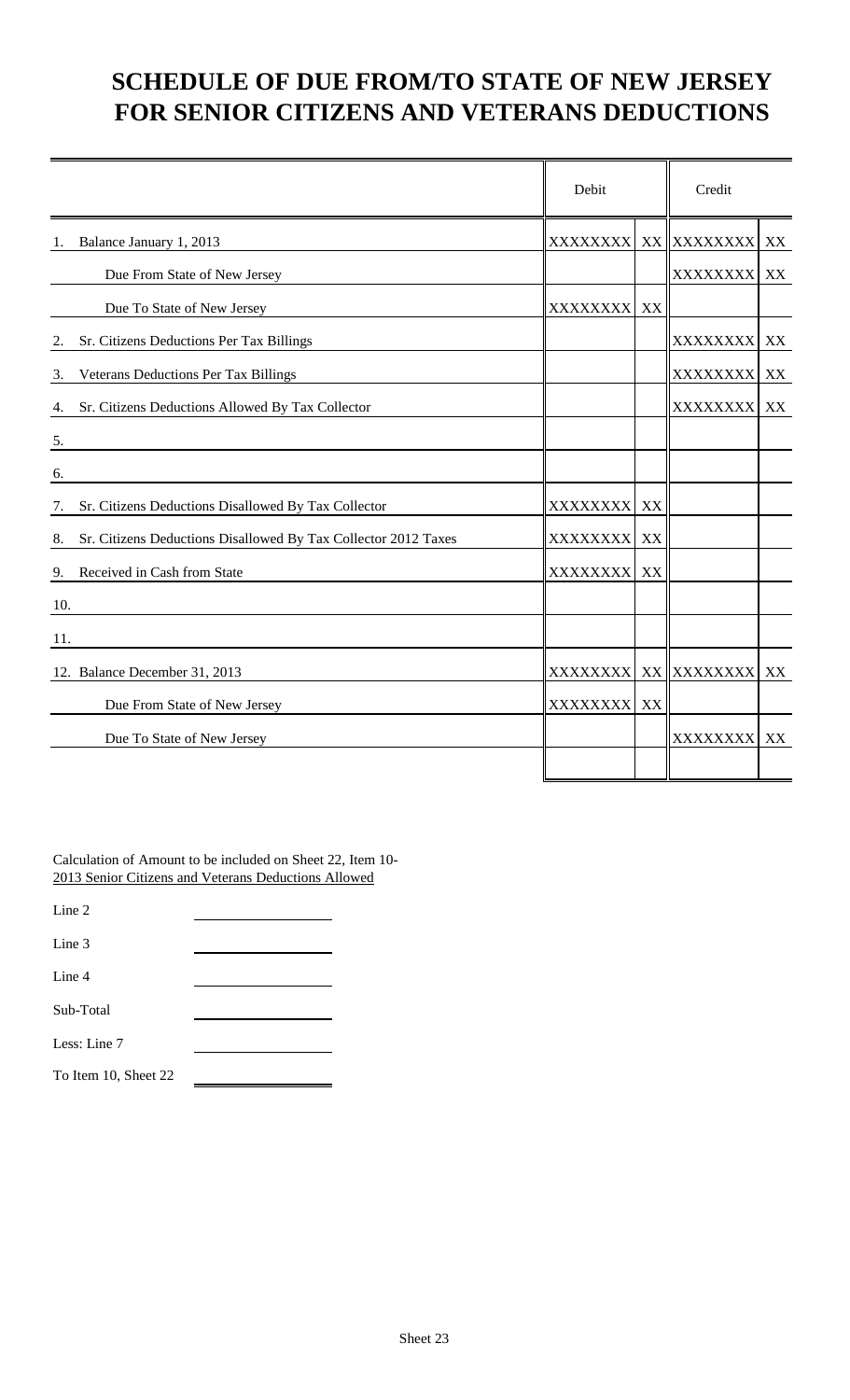## **SCHEDULE OF RESERVE FOR TAX APPEALS PENDING** (N.J.S.A. 54:3-27)

|                                                                                                                            | Debit            |                 | Credit | XX<br>XX<br>XX                |    |  |  |
|----------------------------------------------------------------------------------------------------------------------------|------------------|-----------------|--------|-------------------------------|----|--|--|
| Balance January 1, 2013                                                                                                    |                  | XXXXXXXX        | XX     |                               |    |  |  |
| <b>Taxes Pending Appeals</b>                                                                                               |                  |                 |        | XXXXXXXX∣ XX    XXXXXXXX   XX |    |  |  |
| <b>Interest Earned on Taxes Pending Appeals</b>                                                                            |                  | <b>XXXXXXXX</b> |        | XX XXXXXXXX                   |    |  |  |
| Contested Amount of 2013 Taxes Collected which<br>are Pending State Appeal (Item 14, Sheet 22)                             |                  | XXXXXXXX XX     |        |                               |    |  |  |
| <b>Interest Earned on Taxes Pending State Appeals</b>                                                                      | <b>XXXXXXXXI</b> | XX              |        |                               |    |  |  |
|                                                                                                                            |                  |                 |        |                               |    |  |  |
| Cash Paid to Appelants (Including 5% Interest from Date of Payment)                                                        |                  |                 |        | <b>XXXXXXXX</b>               |    |  |  |
| Closed to Results of Operations<br>(Portion of Appeal won by Municipality, including Interest)                             |                  |                 |        | XXXXXXXX                      |    |  |  |
| Balance December 31, 2013                                                                                                  |                  |                 |        | XXXXXXXX                      | XX |  |  |
| Taxes Pending Appeals*                                                                                                     |                  | XXXXXXXX        |        | XX XXXXXXXX                   | XX |  |  |
| <b>Interest Earned on Taxes Pending Appeals</b>                                                                            |                  | XXXXXXXX        |        | XX XXXXXXXX                   | XX |  |  |
| * Includes State Tax Court and County Board of Taxation<br>$1 \times 1 \times 1!$ $11 \times 11 \times 1$ $21 \times 2012$ |                  |                 |        |                               |    |  |  |

Appeals Not Adjusted by December 31, 2013

Signature of Tax Collector

License # Date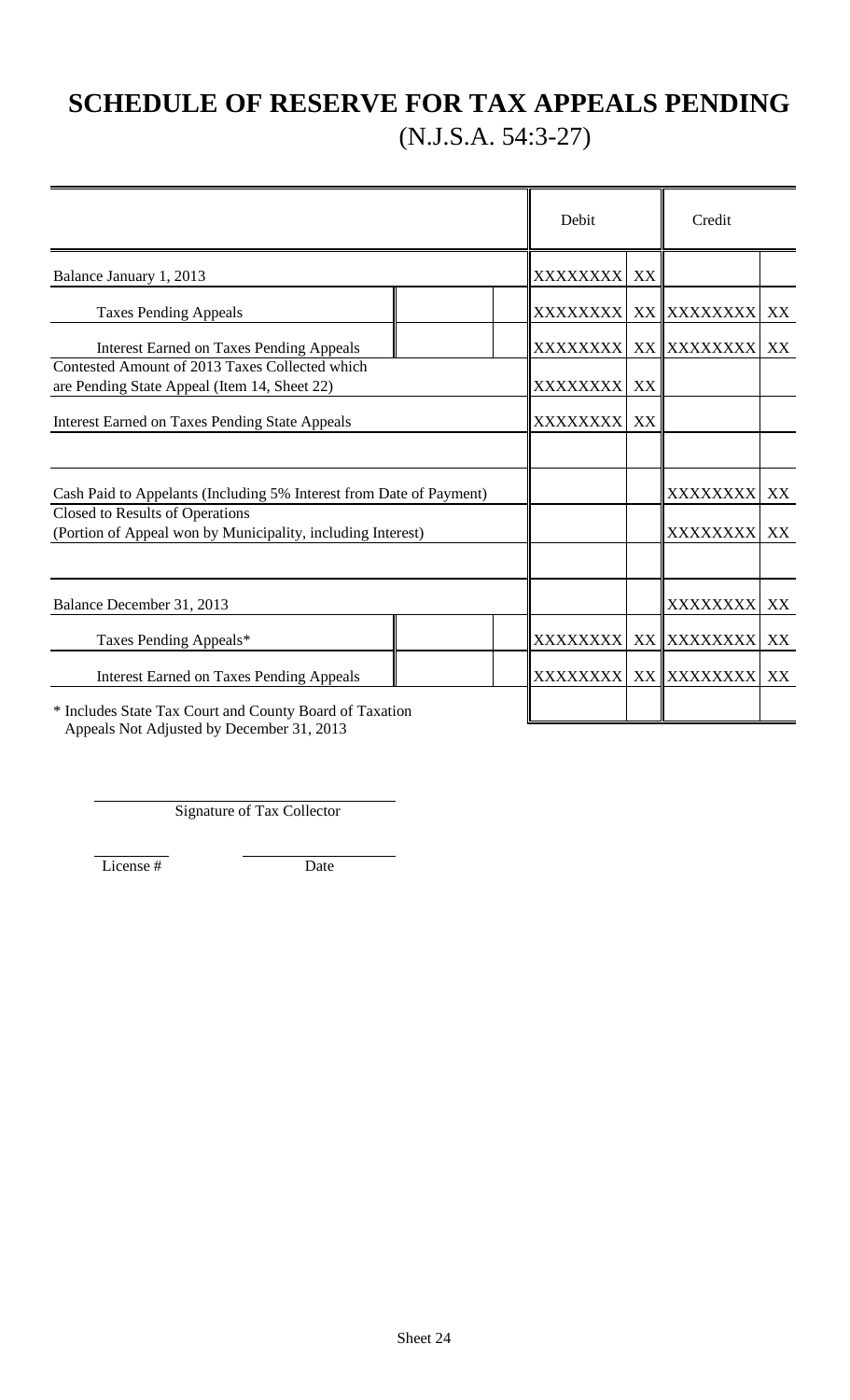## **COMPUTATION OF APPROPRIATION: RESERVE FOR UNCOLLECTED TAXES AND AMOUNT TO BE RAISED BY TAXATION IN 2014 MUNICIPAL BUDGET**

|                                                                                                                             |            |                       | <b>YEAR 2014</b>           | <b>YEAR 2013</b>                                                                  |    |
|-----------------------------------------------------------------------------------------------------------------------------|------------|-----------------------|----------------------------|-----------------------------------------------------------------------------------|----|
| 1. Total General Appropriations for 2014 Municipal Budget Statement<br>Item 8 (L) (Exclusive of Reserve for Uncollected Tax |            | 80015-                |                            | XXXXXXXX                                                                          | XX |
| 2. Local District School Tax -                                                                                              | Actual     | 80016-                |                            |                                                                                   |    |
|                                                                                                                             | Estimate** | 80017-                |                            | XXXXXXXX                                                                          | XX |
| 3. Regional School District Tax - Actual                                                                                    |            | 80025-                |                            |                                                                                   |    |
|                                                                                                                             | Estimate*  | 80026-                |                            | XXXXXXXX                                                                          | XX |
| 4. Regional High School Tax -                                                                                               | Actual     | 80018-                |                            |                                                                                   |    |
| School Budget                                                                                                               | Estimate*  | 80019-                |                            | XXXXXXXX                                                                          | XX |
| 5. County Tax                                                                                                               | Actual     | 80020-                |                            |                                                                                   |    |
|                                                                                                                             | Estimate*  | 80021-                |                            | XXXXXXXX                                                                          | XX |
| 6. Special District Taxes                                                                                                   | Actual     | 80022-                |                            |                                                                                   |    |
|                                                                                                                             | Estimate*  | 80023-                |                            | XXXXXXXX                                                                          | XX |
| 7. Municipal Open Space Tax                                                                                                 | Actual     | 80027-                |                            |                                                                                   |    |
|                                                                                                                             | Estimate*  | 80028-                |                            | <b>XXXXXXXX</b>                                                                   | XX |
| 8. Total General Appropriations & Other Taxes                                                                               |            | 80024-01              |                            |                                                                                   |    |
| 9. Less: Total Anticipated Revenues from 2014 in<br>Municipal Budget (Item 5)                                               |            | 80024-02              |                            |                                                                                   |    |
| 10. Cash Required from 2014 Taxes to Support                                                                                |            |                       |                            |                                                                                   |    |
| Local Municipal Budget and Other Taxes                                                                                      |            | 80024-03              |                            |                                                                                   |    |
| 11. Amount of item 10 Divided by                                                                                            |            | $\%$<br>$[820034-04]$ |                            |                                                                                   |    |
| Equals Amount to be Raised by Taxation (Percentage                                                                          |            |                       |                            |                                                                                   |    |
| used must not exceed the applicable percentage<br>shown by Item 13, Sheet 22)                                               |            | 80024-05              |                            |                                                                                   |    |
| Analysis of Item 11:                                                                                                        |            |                       |                            |                                                                                   |    |
| <b>Local District School Tax</b>                                                                                            |            |                       |                            | Must not be stated in an amount less than                                         |    |
| (Amount Shown on Line 2 Above)                                                                                              |            |                       | "actual" Tax of year 2013. |                                                                                   |    |
| Regional School District Tax                                                                                                |            |                       |                            |                                                                                   |    |
| (Amount Shown on Line 3 Above)                                                                                              |            |                       | **                         | May not be stated in an amount less than                                          |    |
| Regional High School Tax                                                                                                    |            |                       |                            | proposed budget submitted by the Local                                            |    |
| (Amount Shown on Line 4 Above)                                                                                              |            |                       |                            | Board of Education to the Commissioner                                            |    |
| County Tax<br>(Amount Shown on Line 5 Above)                                                                                |            |                       |                            | of Education on January 15, 2014 (Chap.<br>136, P.L. 1978). Consideration must be |    |
| <b>Special District Tax</b>                                                                                                 |            |                       |                            | given to calendar year calculation.                                               |    |
| (Amount Shown on Line 6 Above)                                                                                              |            |                       |                            |                                                                                   |    |
| Municipal Open Space Tax                                                                                                    |            |                       |                            |                                                                                   |    |
| (Amount Shown on Line 7 Above)                                                                                              |            |                       |                            |                                                                                   |    |
|                                                                                                                             |            |                       |                            |                                                                                   |    |
| Tax in Local Municipal Budget                                                                                               |            |                       |                            |                                                                                   |    |
| Total Amount (see Line 11)                                                                                                  |            |                       |                            |                                                                                   |    |
| 12. Appropriation: Reserve for Uncollected Taxes (Budget                                                                    |            |                       |                            |                                                                                   |    |
| Statement, Item 8 (M) (Item 11, Less Item 10)                                                                               |            | 80024-06              |                            |                                                                                   |    |
| Computation of "Tax in Local Municipal Budget"<br>Item 1 - Total General Appropriations                                     |            |                       |                            | Note:<br>The amount of                                                            |    |
|                                                                                                                             |            |                       |                            | anticipated rev-                                                                  |    |
| Item 12 - Appropriation: Reserve for Uncollected Taxes                                                                      |            |                       |                            | enues (Item 9)<br>may never exceed                                                |    |
| Sub-Total                                                                                                                   |            |                       |                            | the total of Items 1<br>and 12.                                                   |    |
| Less: Item 9 - Total Anticipated Revenues                                                                                   |            |                       |                            |                                                                                   |    |
| Amount to be Raised by Taxation in Municipal Budget 80024-07                                                                |            |                       |                            |                                                                                   |    |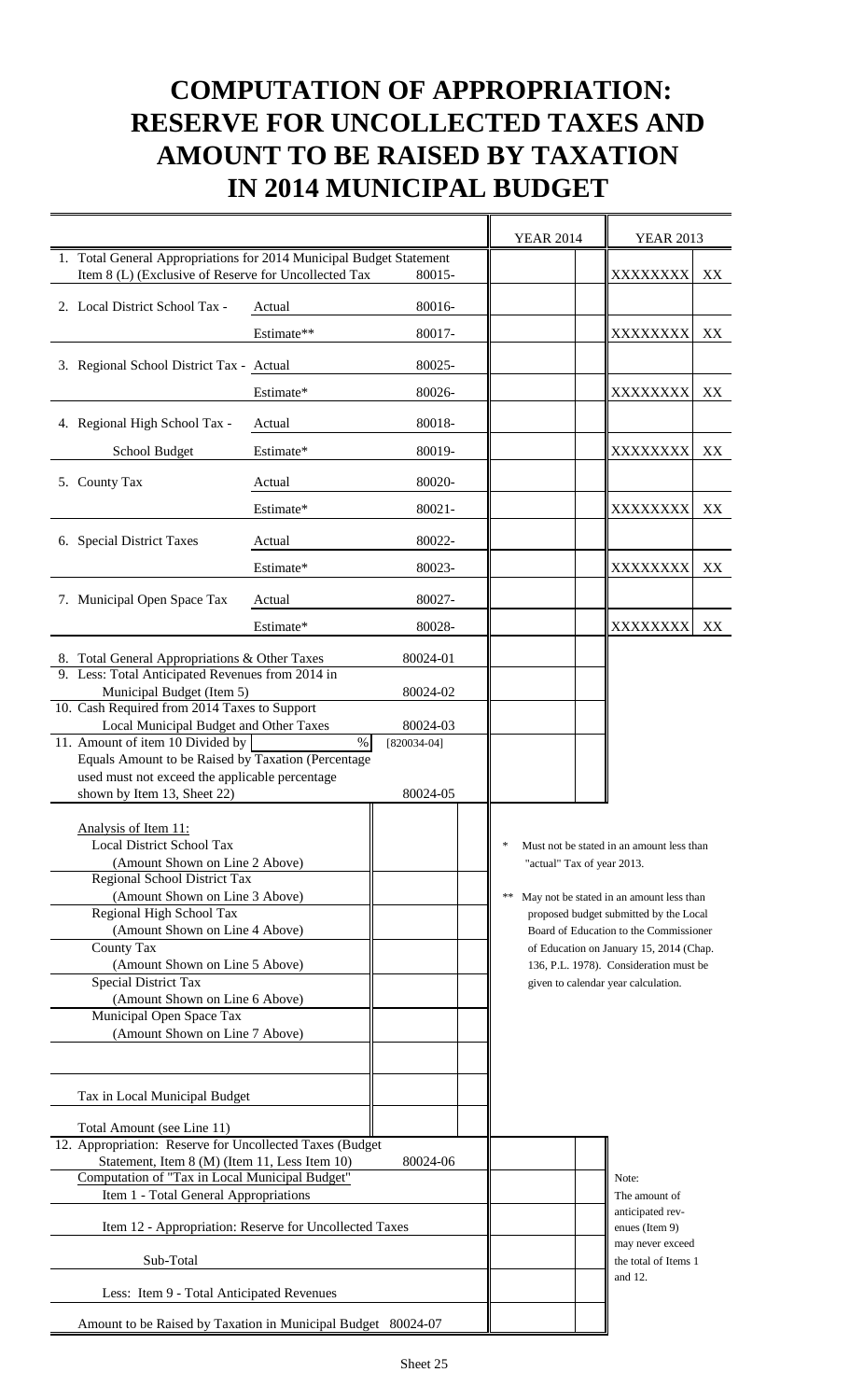# **ACCELERATED TAX SALE - CHAPTER 99**

## **Calculation To Utilize Proceeds In Current Budget As Deduction To Reserve For Uncollected Taxes Appropriation**

**Note: This sheet should be completed only if you are conducting an accelerated tax sale for the first time in the current year.**

|    | A. Reserve for Uncollected Taxes (sheet 25, Item 12)                                                                                                                                                                               | \$                                            |  |  |  |  |
|----|------------------------------------------------------------------------------------------------------------------------------------------------------------------------------------------------------------------------------------|-----------------------------------------------|--|--|--|--|
|    | B. Reserve for Uncollected Taxes Exclusion<br><b>Outstanding Balance of Delinquent Taxes</b><br>(sheet 26, Item 14A) $x$ % of<br>Collection (Item 16)                                                                              |                                               |  |  |  |  |
|    | C. TIMES: % of increase of Amount to be<br>Raised by Taxes over Prior Year<br>$\%$<br>[(2014 Estimated Total Levy - 2013 Total Levy)/2013 Total Levy]<br>D. Reserve for Uncollected Taxes Exclusion Amount<br>$[(B \times C) + B]$ | \$                                            |  |  |  |  |
| Е. | <b>Net Reserve for Uncollected Taxes</b><br><b>Appropriation in Current Budget</b><br>$(A - D)$                                                                                                                                    | \$                                            |  |  |  |  |
|    | 2014 Reserve for Uncollected Taxes Appropriation Calculation (Actual)                                                                                                                                                              |                                               |  |  |  |  |
| 1. | Subtotal General Appropriations (item8(L) budget sheet 29)                                                                                                                                                                         |                                               |  |  |  |  |
| 2. | Taxes not Included in the budget (AFS 25, items 2 thru 7)                                                                                                                                                                          | Φ                                             |  |  |  |  |
|    | <b>Total</b>                                                                                                                                                                                                                       | \$                                            |  |  |  |  |
| 3. | Less: Anticipated Revenues (item 5, budget sheet 11)                                                                                                                                                                               | $\frac{\text{S}}{\text{S}}$                   |  |  |  |  |
| 4. | <b>Cash Required</b>                                                                                                                                                                                                               | \$<br><u> 1990 - Johann Barbara, martin a</u> |  |  |  |  |
| 5. | Total Required at ______________% (items 4+6)                                                                                                                                                                                      | \$                                            |  |  |  |  |
| 6. | <b>Reserve for Uncollected Taxes (item E above)</b>                                                                                                                                                                                | \$                                            |  |  |  |  |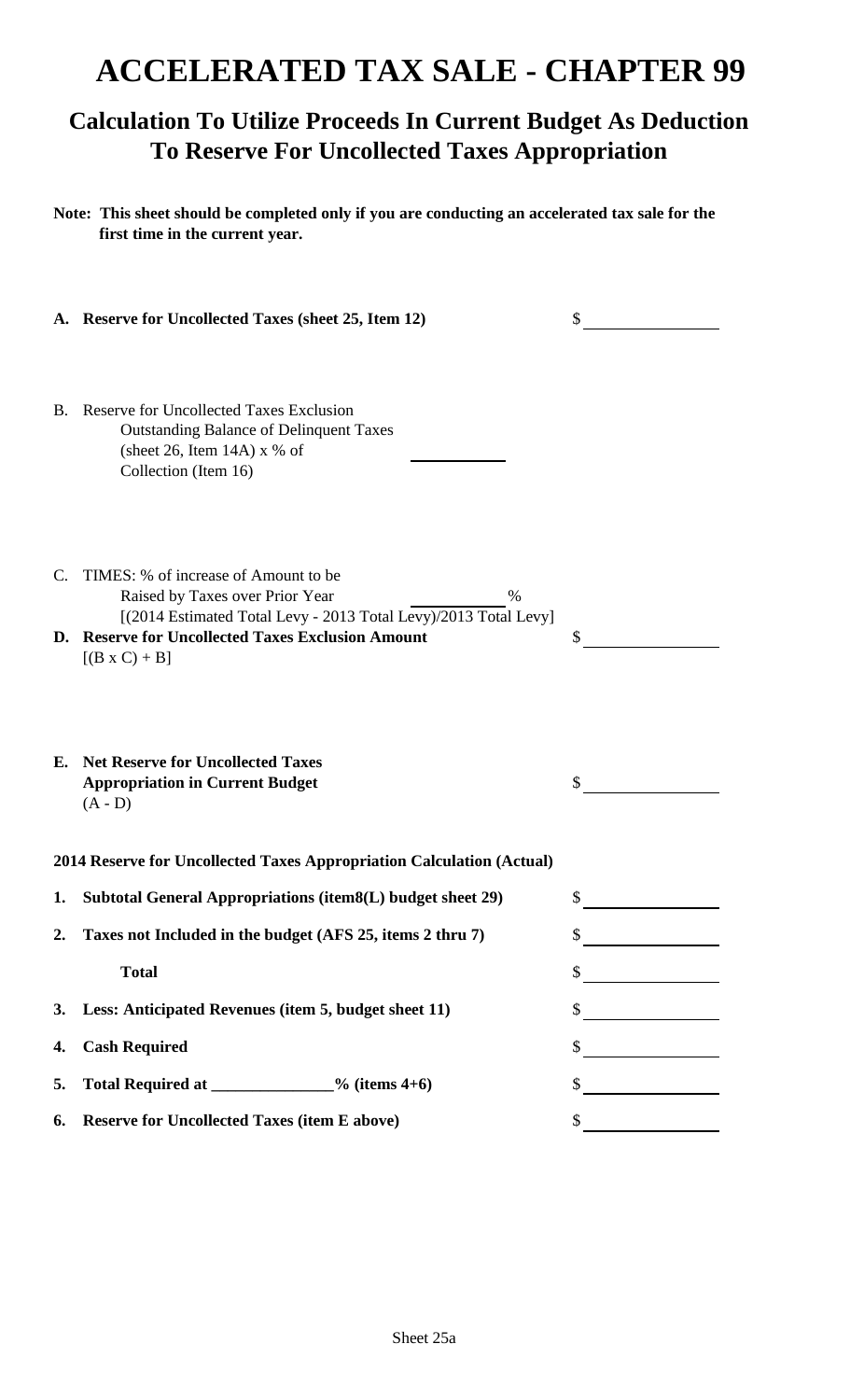## **SCHEDULE OF DELINQUENT TAXES AND TAX TITLE LIENS**

|     |                                                                                                         |          |          | Debit                       | Credit          |    |
|-----|---------------------------------------------------------------------------------------------------------|----------|----------|-----------------------------|-----------------|----|
| 1.  | Balance January 1, 2013                                                                                 |          |          |                             | XXXXXXXX        | XX |
|     | A. Taxes                                                                                                | 83102-00 |          | XXXXXXXX XX                 | XXXXXXXX        | XX |
|     | B. Tax Title Liens                                                                                      | 83103-00 |          | XXXXXXXX XX                 | XXXXXXXX        | XX |
| 2.  | Canceled:                                                                                               |          |          | XXXXXXXX XX                 | <b>XXXXXXXX</b> | XX |
|     | A. Taxes                                                                                                |          | 83105-00 | XXXXXXXX XX                 |                 |    |
|     | B. Tax Title Liens                                                                                      |          | 83106-00 | XXXXXXXX XX                 |                 |    |
| 3.  | Transferred to Foreclosed Tax Title Liens:                                                              |          |          | XXXXXXXX XX                 | XXXXXXXX        | XX |
|     | A. Taxes                                                                                                |          | 83108-00 | XXXXXXXX XX                 |                 |    |
|     | <b>B.</b> Tax Title Liens                                                                               |          | 83109-00 | XXXXXXXX XX                 |                 |    |
| 4.  | <b>Added Taxes</b>                                                                                      |          | 83110-00 |                             | <b>XXXXXXXX</b> | XX |
| 5.  | Added Tax Title Liens                                                                                   |          | 83111-00 |                             | XXXXXXXX        | XX |
| 6.  | Adjustment between Taxes (Other than current year)<br>and Tax Title Liens:                              |          |          | XXXXXXXX XX                 | XXXXXXXX        | XX |
|     | A. Taxes - Transfers to Tax Title Liens                                                                 |          | 83104-00 | XXXXXXXX XX $\parallel$ (1) |                 |    |
|     | B. Tax Title Liens - Transfers from Taxes                                                               |          | 83107-00 | (1)                         | XXXXXXXX XX     |    |
| 7.  | <b>Balance Before Cash Payments</b>                                                                     |          |          | XXXXXXXX XX                 |                 |    |
| 8.  | <b>Totals</b>                                                                                           |          |          |                             |                 |    |
| 9.  | <b>Balance Brought Down</b>                                                                             |          |          |                             | XXXXXXXX XX     |    |
| 10. | Collected:                                                                                              |          |          | XXXXXXXX XX                 |                 |    |
|     | A. Taxes                                                                                                | 83116-00 |          | XXXXXXXX XX                 | XXXXXXXX XX     |    |
|     | B. Tax Title Liens                                                                                      | 83117-00 |          | XXXXXXXX XX                 | XXXXXXXX        | XX |
| 11. | Interest and Costs - 2013 Tax Sale                                                                      |          | 83118-00 |                             | XXXXXXXX        | XX |
| 12. | 2013 Taxes Transferred to Liens                                                                         |          | 83119-00 |                             | XXXXXXXX        | XX |
| 13. | 2013 Taxes                                                                                              |          | 83123-00 |                             | XXXXXXXX XX     |    |
| 14. | Balance December 31, 2013                                                                               |          |          | XXXXXXXX XX                 |                 |    |
|     | A. Taxes                                                                                                | 83121-00 |          | XXXXXXXX XX                 | XXXXXXXX        | XX |
|     | B. Tax Title Liens                                                                                      | 83122-00 |          | XXXXXXXX XX                 | <b>XXXXXXXX</b> | XX |
| 15. | Totals                                                                                                  |          |          |                             |                 |    |
| 16. | Percentage of Cash Collections to Adjusted Amount Outstanding<br>(Item No. 10 divided by Item No. 9) is | $\%$     |          |                             |                 |    |

17. Item No. 14 multiplied by percentage shown above is  $\boxed{\$}$  and represents the maximum amount that may be anticipated in 2014. 83125-00

(See Note A on Sheet 22 - Current Taxes)

(1) These amounts will always be the same.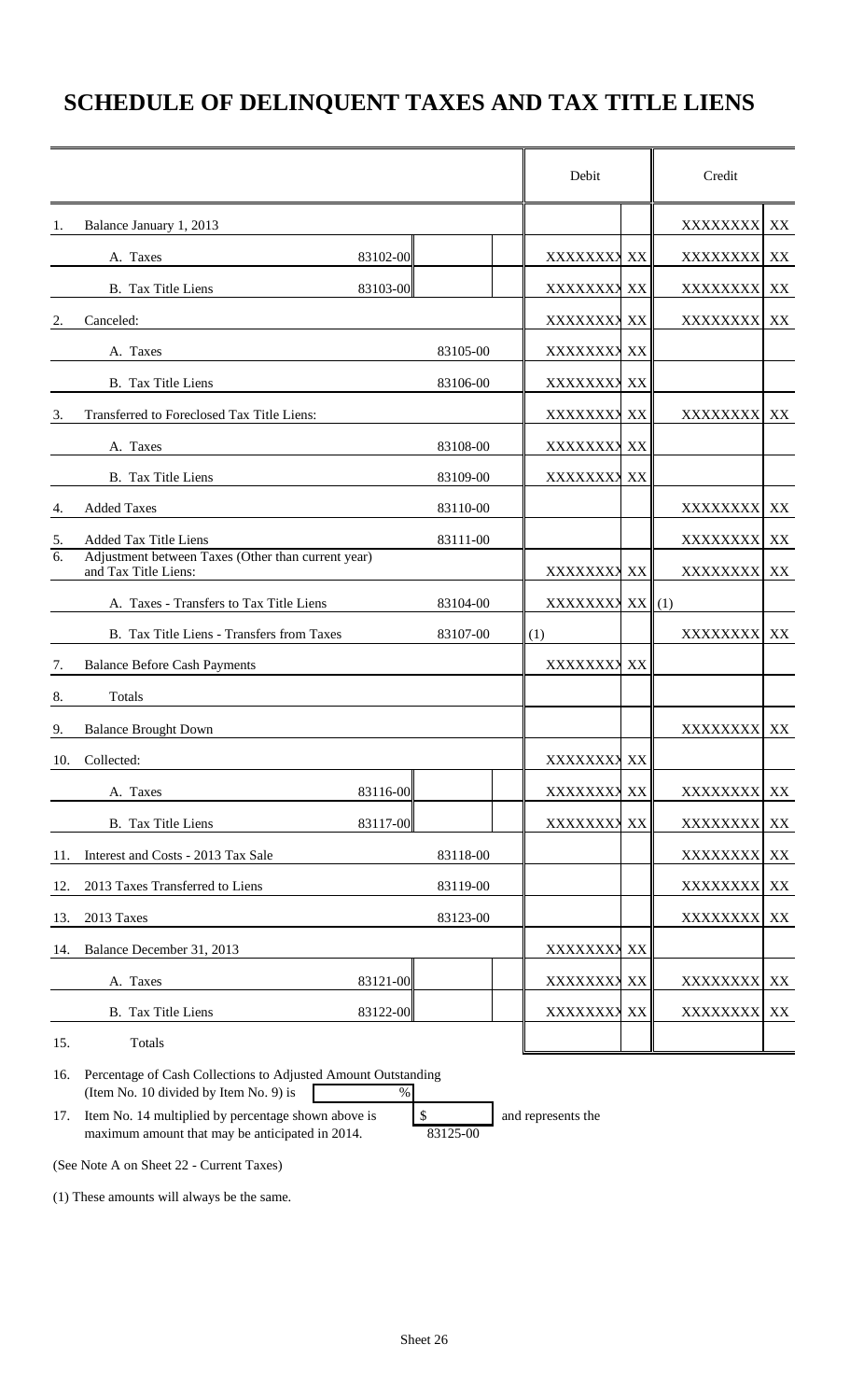# **SCHEDULE OF FORECLOSED PROPERTY**

 **(PROPERTY ACQUIRED BY TAX TITLE LIEN LIQUIDATION)**

|     |                                  |          | Debit             |    | Credit      |    |
|-----|----------------------------------|----------|-------------------|----|-------------|----|
| 1.  | Balance January 1, 2013          | 84101-00 |                   |    | XXXXXXXX    | XX |
| 2.  | Foreclosed or Deeded in 2013     |          | <b>XXXXXXXX</b>   |    | XX XXXXXXXX | XX |
| 3.  | Tax Title Liens                  | 84103-00 |                   |    | XXXXXXXX    | XX |
| 4.  | <b>Taxes Receivable</b>          | 84104-00 |                   |    | XXXXXXXX    | XX |
| 5A. |                                  |          |                   |    | XXXXXXXX    | XX |
| 5B. |                                  | 84105-00 | <b>XXXXXXXX</b>   | XX |             |    |
| 6.  | Adjustment to Assessed Valuation | 84106-00 |                   |    | XXXXXXXX    | XX |
| 7.  | Adjustment to Assessed Valuation |          | 84107-00 XXXXXXXX | XX |             |    |
| 8.  | <b>Sales</b>                     |          | <b>XXXXXXXX</b>   |    | XX XXXXXXXX | XX |
| 9.  | Cash *                           |          | 84109-00 XXXXXXXX | XX |             |    |
| 10. | Contract                         |          | 84110-00 XXXXXXXX | XX |             |    |
| 11. | Mortgage                         |          | 84111-00 XXXXXXXX | XX |             |    |
| 12. | Loss on Sales                    |          | 84112-00 XXXXXXXX | XX |             |    |
| 13. | Gain on Sales                    | 84113-00 |                   |    | XXXXXXXX    | XX |
|     | 14. Balance December 31, 2013    |          | 84114-00 XXXXXXXX | XX |             |    |
|     |                                  |          |                   |    |             |    |

### **CONTRACT SALES**

|                                         |          | Debit                | Credit |                 |    |
|-----------------------------------------|----------|----------------------|--------|-----------------|----|
| 15. Balance January 1, 2013             | 84115-00 |                      |        | XXXXXXXX XX     |    |
| 16. 2013 Sales from Foreclosed Property | 84116-00 |                      |        | <b>XXXXXXXX</b> | XX |
| 17. Collected *                         |          | 84117-00 XXXXXXXX XX |        |                 |    |
| 18.                                     |          | 84118-00 XXXXXXXX XX |        |                 |    |
| 19. Balance December 31, 2013           |          | 84119-00 XXXXXXXX XX |        |                 |    |
|                                         |          |                      |        |                 |    |

### **MORTGAGE SALES**

|                                                                                       |          | Debit                |    | Credit<br><b>XXXXXXXXI</b><br><b>XXXXXXXX</b> |    |  |  |  |
|---------------------------------------------------------------------------------------|----------|----------------------|----|-----------------------------------------------|----|--|--|--|
| 20. Balance January 1, 2013                                                           | 84120-00 |                      |    |                                               | XX |  |  |  |
| 21. 2013 Sales from Foreclosed Property                                               | 84121-00 |                      |    |                                               | XX |  |  |  |
| 22. Collected *                                                                       |          | 84122-00 XXXXXXXX XX |    |                                               |    |  |  |  |
| 23.                                                                                   |          | 84123-00 XXXXXXXX XX |    |                                               |    |  |  |  |
| 24. Balance December 31, 2013                                                         |          | 84124-00 XXXXXXXX    | XX |                                               |    |  |  |  |
| Analysis of Sale of Property:<br>\$<br>* Total Cash Collected in 2013<br>$(84125-00)$ |          |                      |    |                                               |    |  |  |  |
| Realized in 2013 Budget                                                               |          |                      |    |                                               |    |  |  |  |

To Results of Operation (Sheet 19)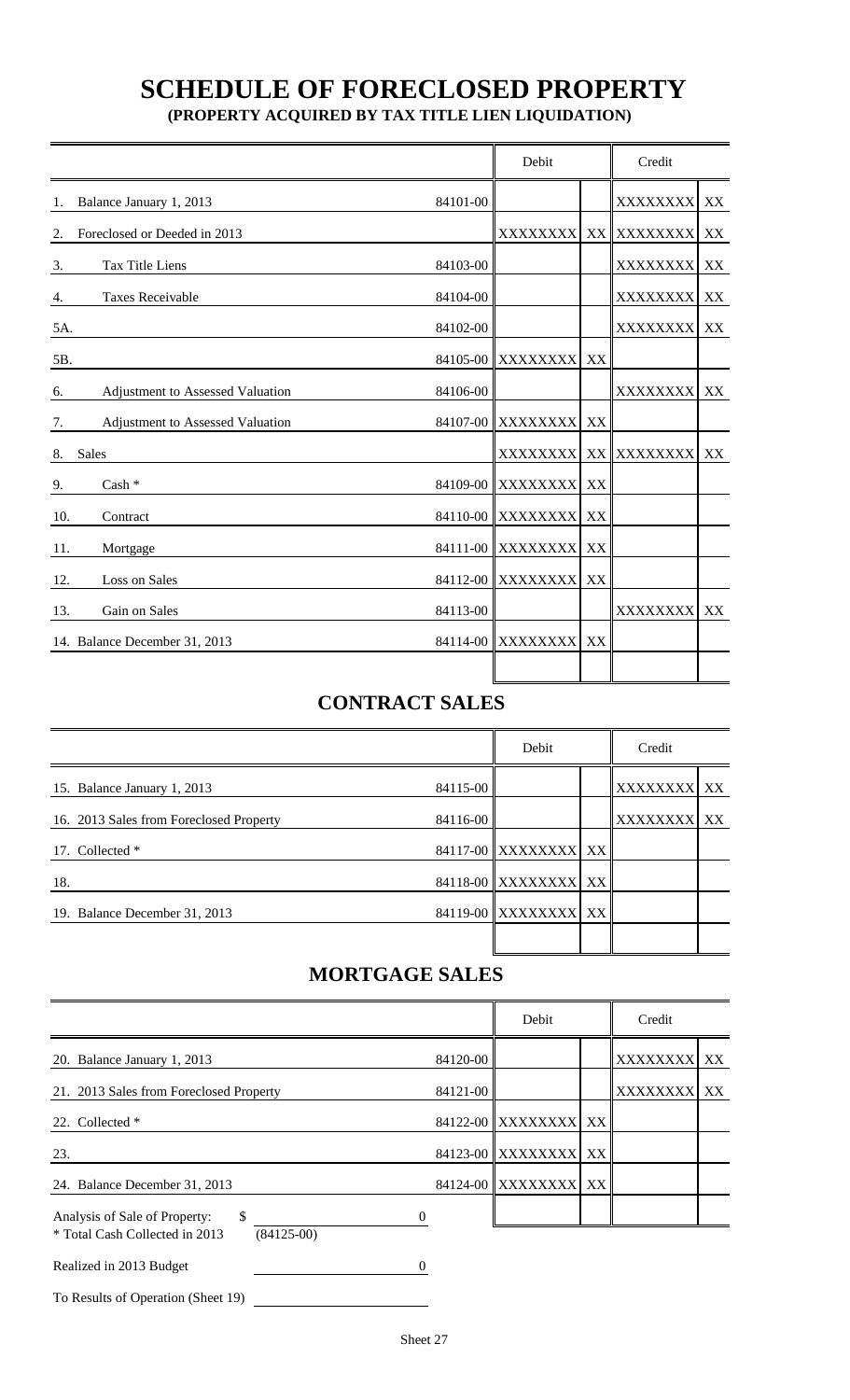## **DEFERRED CHARGES - MANDATORY CHARGES ONLY - CURRENT, TRUST, AND GENERAL CAPITAL FUNDS**

 **(Do not include the emergency authorizations pursuant to N.J.S. 40A:4-55, N.J.S. 40A:4-55.1 or N.J.S. 40A:4-55.13 listed on Sheets 29 and 30.)**

Amount

|     | Caused By                               | $\overline{\mathbf{r}}$ introduce<br>Dec. 31, 2012<br>Amount in<br>Amount<br>2013<br>Resulting<br>per Audit<br>from 2013<br>Report<br><b>Budget</b> |              | Balance<br>as at<br>Dec. 31, 2013 |              |
|-----|-----------------------------------------|-----------------------------------------------------------------------------------------------------------------------------------------------------|--------------|-----------------------------------|--------------|
| 1.  | Emergency Authorization -<br>Municipal* | \$                                                                                                                                                  | $\mathsf{S}$ | $\mathbb{S}$                      | $\mathbb{S}$ |
| 2.  | Emergency Authorizations -<br>Schools   | \$                                                                                                                                                  | \$           | \$                                | \$           |
| 3.  | Overexpended 2013 Approp.               | \$                                                                                                                                                  | \$           | \$S<br>21,286.95 \$ \$            | 21,286.95    |
| 4.  |                                         | \$                                                                                                                                                  | \$           | \$                                | \$           |
| 5.  |                                         | \$                                                                                                                                                  | \$           | \$                                | \$           |
| 6.  |                                         | \$                                                                                                                                                  | \$           | \$                                | \$           |
| 7.  |                                         | \$                                                                                                                                                  | \$           | \$                                | \$           |
| 8.  |                                         | \$                                                                                                                                                  | \$           | \$                                | \$           |
| 9.  |                                         | \$                                                                                                                                                  | \$           | \$                                | \$           |
| 10. |                                         | \$                                                                                                                                                  | \$           | \$                                | \$           |

\*Do not include items funded or refunded as listed below.

### **EMERGENCY AUTHORIZATIONS UNDER N.J.S. 40A:4-47 WHICH HAVE BEEN FUNDED OR REFUNDED UNDER N.J.S. 40A:2-3 OR N.J.S. 40A:2-51**

| Date | Purpose | Amount |
|------|---------|--------|
| 1.   | \$.     |        |
| 2.   | ₼       |        |
| 3.   |         |        |
| 4.   | Φ       |        |
| 5.   |         |        |

#### **JUDGEMENTS ENTERED AGAINST MUNICIPALITY AND NOT SATISFIED**

|    | In Favor of | On Account of | Date Entered | Amount | Appropriated for<br>in Budget of<br>Year 2014 |
|----|-------------|---------------|--------------|--------|-----------------------------------------------|
| 1. |             |               |              | \$     |                                               |
| 2. |             |               |              | \$.    |                                               |
| 3. |             |               |              | S      |                                               |
| 4. |             |               |              | \$     |                                               |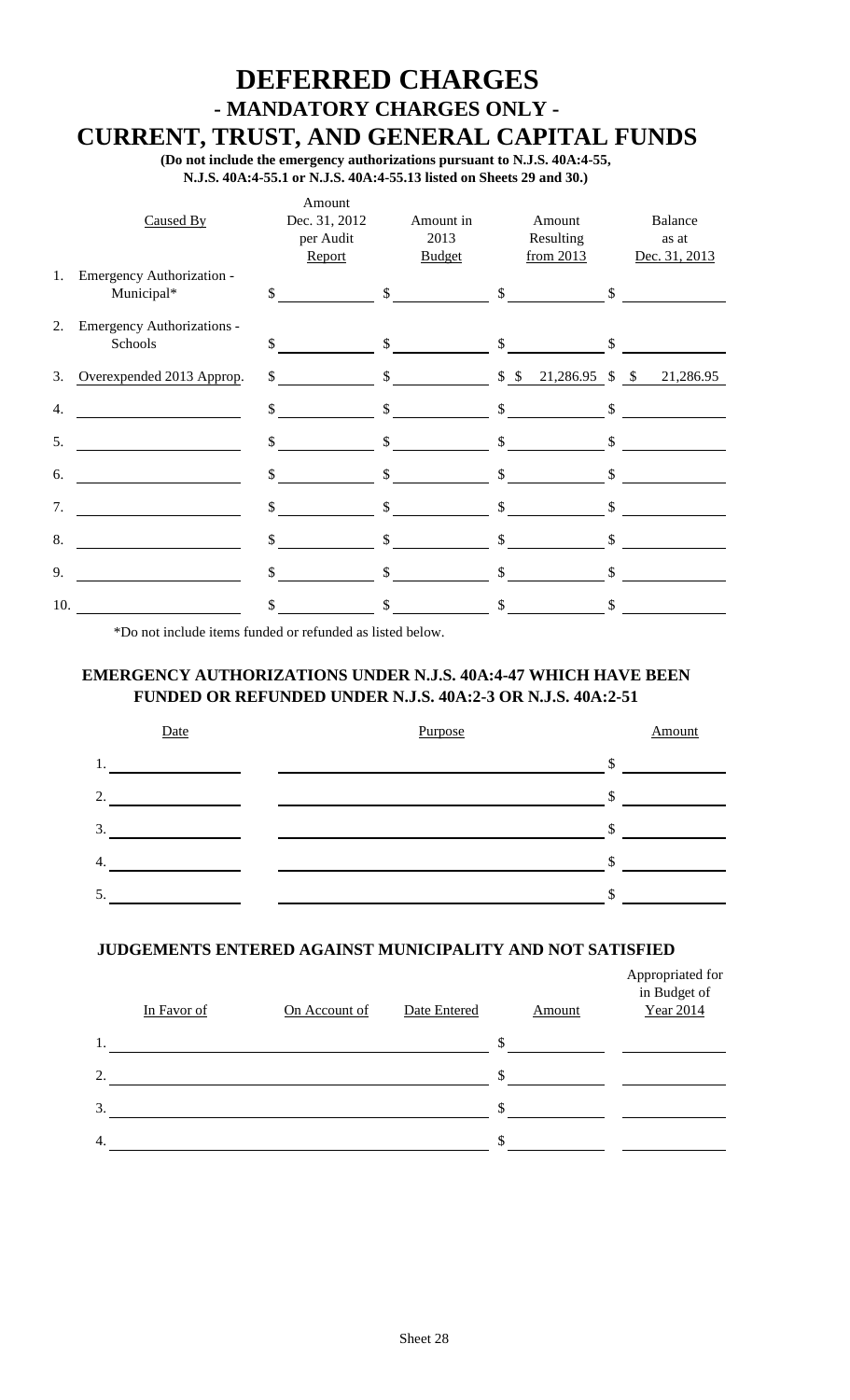#### **N.J.S. 40A:4-53 SPECIAL EMERGENCY -** TAX MAP; REVALUATION; MASTER PLAN; REVISION AND CODIFICATION OF ORDINANCES; DRAINAGE MAPS FOR FLOOD CONTROL; PRELIMINARY ENGINEERING STUDIES, ETC. FOR SANITARY SEWER SYSTEM; MUNICI-PAL CONSOLIDATION ACT; FLOOD OR HURRICANE DAMAGE.

|          | Date | Purpose |        | Amount | Authorized |  | Not Less Than<br>1/5 of Amount<br>Authorized* |  | Balance<br>Dec. 31, 2012 |          | By 2013<br><b>Budget</b> | REDUCED IN 2013<br>Canceled<br>by Resolution |  | Balance<br>Dec. 31, 2013 |  |
|----------|------|---------|--------|--------|------------|--|-----------------------------------------------|--|--------------------------|----------|--------------------------|----------------------------------------------|--|--------------------------|--|
|          |      |         |        |        |            |  |                                               |  |                          |          |                          |                                              |  |                          |  |
|          |      |         |        |        |            |  |                                               |  |                          |          |                          |                                              |  |                          |  |
|          |      |         |        |        |            |  |                                               |  |                          |          |                          |                                              |  |                          |  |
|          |      |         |        |        |            |  |                                               |  |                          |          |                          |                                              |  |                          |  |
|          |      |         |        |        |            |  |                                               |  |                          |          |                          |                                              |  |                          |  |
|          |      |         |        |        |            |  |                                               |  |                          |          |                          |                                              |  |                          |  |
| Sheet 29 |      |         |        |        |            |  |                                               |  |                          |          |                          |                                              |  |                          |  |
|          |      |         |        |        |            |  |                                               |  |                          |          |                          |                                              |  |                          |  |
|          |      |         |        |        |            |  |                                               |  |                          |          |                          |                                              |  |                          |  |
|          |      |         |        |        |            |  |                                               |  |                          |          |                          |                                              |  |                          |  |
|          |      |         |        |        |            |  |                                               |  |                          |          |                          |                                              |  |                          |  |
|          |      |         | Totals |        |            |  |                                               |  |                          | 80025-00 | 80026-00                 |                                              |  |                          |  |

It is hereby certified that all outstanding "Special Emergency" appropriations have been adopted by the governing body in full compliance with N.J.S. 40A:4-53 et seq. and are recorded on this page

Chief Financial Officer

\* Not less than one-fifth (1/5) of amount authorized but not more than the amount shown in the column "Balance Dec. 31, 2013" must be entered here and then raised in the 2014 budget.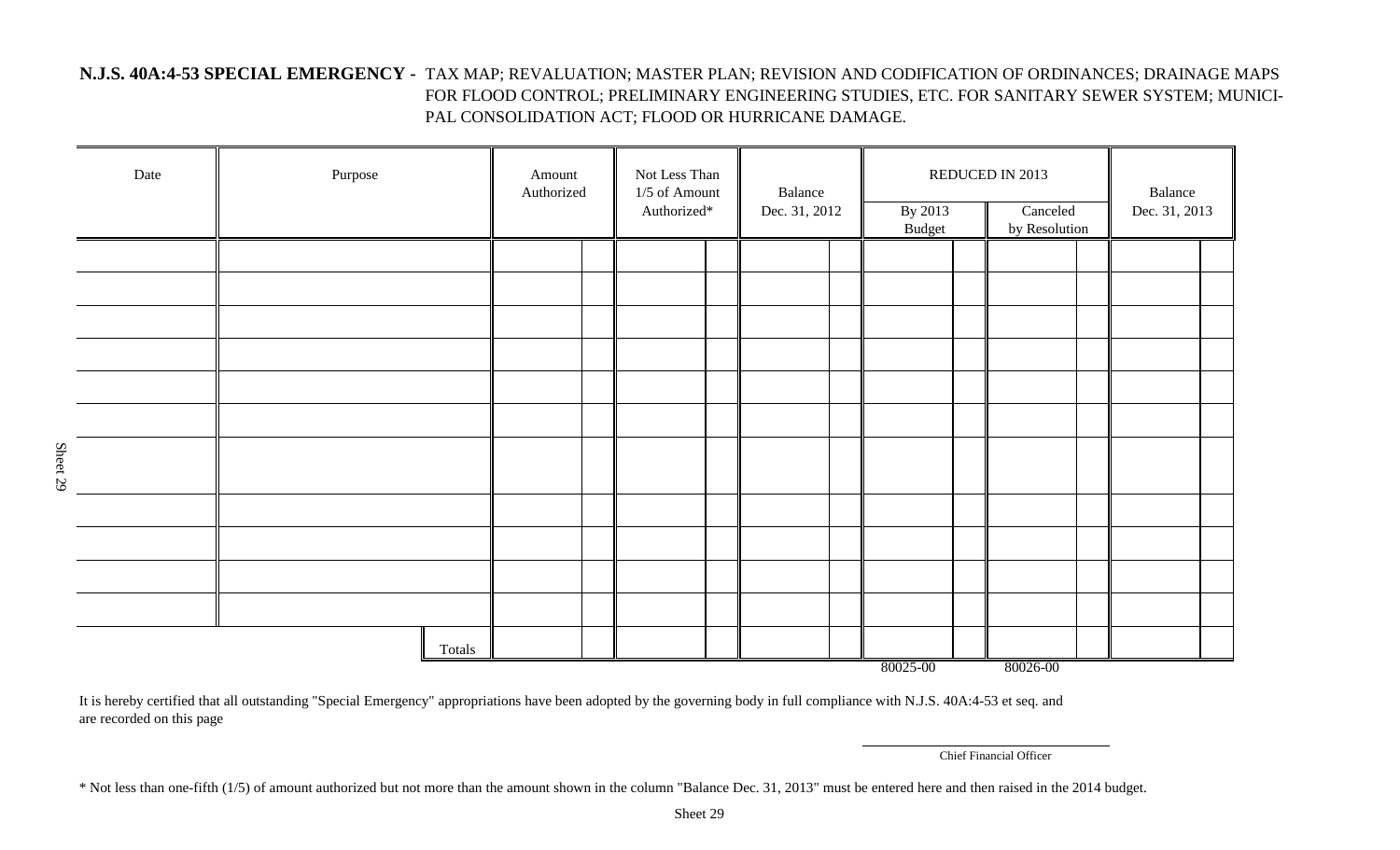#### **N.J.S. 40A:4-55.1, ET SEQ., SPECIAL EMERGENCY - DAMAGE CAUSED TO ROADS OR BRIDGES BY SNOW, ICE, FROST OR FLOOD N.J.S. 40A:4-55.13, ET SEQ., SPECIAL EMERGENCY - PUBLIC EXIGENCIES CAUSED BY CIVIL DISTURBANCES**

| Date     | Purpose | Amount<br>Authorized | Not Less Than<br>1/3 of Amount<br>Authorized* |  | Dec. 31, 2012 | By 2013<br><b>Budget</b> |  | REDUCED IN 2013<br>Canceled<br>by Resolution | Balance<br>Dec. 31, 2013 |  |  |
|----------|---------|----------------------|-----------------------------------------------|--|---------------|--------------------------|--|----------------------------------------------|--------------------------|--|--|
|          |         |                      |                                               |  |               |                          |  |                                              |                          |  |  |
|          |         |                      |                                               |  |               |                          |  |                                              |                          |  |  |
|          |         |                      |                                               |  |               |                          |  |                                              |                          |  |  |
|          |         |                      |                                               |  |               |                          |  |                                              |                          |  |  |
|          |         |                      |                                               |  |               |                          |  |                                              |                          |  |  |
|          |         |                      |                                               |  |               |                          |  |                                              |                          |  |  |
|          |         |                      |                                               |  |               |                          |  |                                              |                          |  |  |
| Sheet 30 |         |                      |                                               |  |               |                          |  |                                              |                          |  |  |
|          |         |                      |                                               |  |               |                          |  |                                              |                          |  |  |
|          |         |                      |                                               |  |               |                          |  |                                              |                          |  |  |
|          |         |                      |                                               |  |               |                          |  |                                              |                          |  |  |
|          |         |                      |                                               |  |               |                          |  |                                              |                          |  |  |
|          | Totals  |                      |                                               |  |               | 80027-00                 |  | 80028-00                                     |                          |  |  |

It is hereby certified that all outstanding "Special Emergency" appropriations have been adopted by the governing body in full compliance with N.J.S. 40A:4-55.1 et seq. and N.J.S.A. 40A:4-55.13 et seq. are recorded on this page

Chief Financial Officer

\* Not less than one-third (1/3) of amount authorized but not more than the amount shown in the column "Balance Dec. 31, 2013" must be entered here and then raised in the 2014 budget.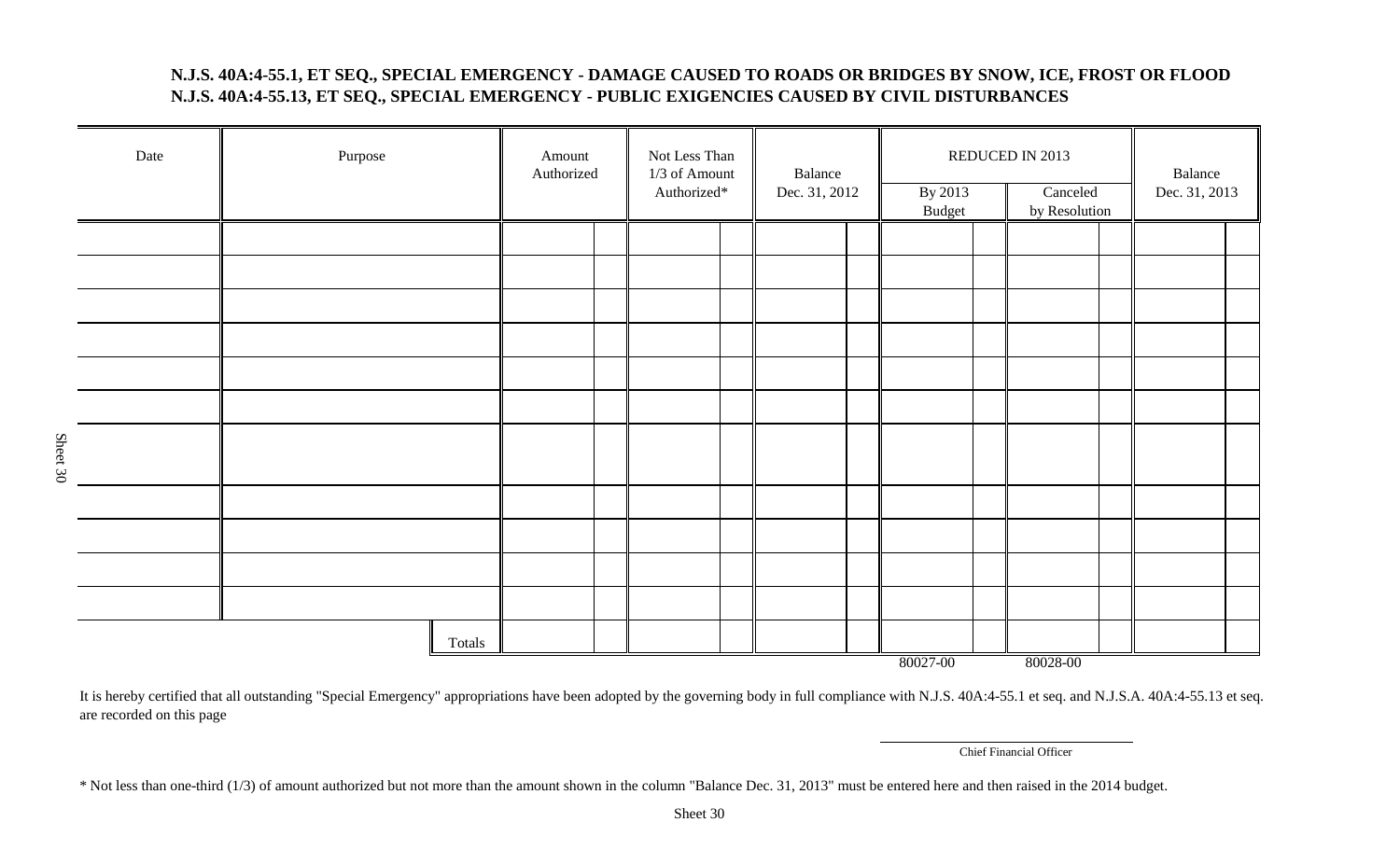# **SCHEDULE OF BONDS ISSUED AND OUTSTANDING AND 2014 DEBT SERVICE FOR BONDS**

**(COUNTY) (MUNICIPAL) GENERAL CAPITAL BONDS**

|                                                   |          | Debit                          |                           | Credit         |                           | 2014 Debt<br>Service |
|---------------------------------------------------|----------|--------------------------------|---------------------------|----------------|---------------------------|----------------------|
| Outstanding January 1, 2013                       | 80033-01 | XXXXXXXX                       | XX                        | \$7,855,000.00 |                           |                      |
| Issued                                            | 80033-02 | XXXXXXXX XX                    |                           |                |                           |                      |
| Paid                                              | 80033-03 | \$4,630,000.00                 |                           | XXXXXXXX       | XX                        |                      |
|                                                   |          |                                |                           |                |                           |                      |
| Outstanding December 31, 2013                     | 80033-04 | \$3,225,000.00                 |                           | XXXXXXXX       | XX                        |                      |
|                                                   |          | \$7,855,000.00                 |                           | \$7,855,000.00 |                           |                      |
| 2014 Bond Maturities - General Capital Bonds      |          |                                |                           | 80033-05       | \$                        | \$3,225,000.00       |
| 2014 Interest on Bonds *                          |          | 80033-06                       | $\overline{\mathcal{S}}$  | \$127,375.00   |                           |                      |
|                                                   |          | <b>ASSESSMENT SERIAL BONDS</b> |                           |                |                           |                      |
| Outstanding January 1, 2013                       | 80033-07 | XXXXXXXX XX                    |                           |                |                           |                      |
| Issued                                            | 80033-08 | XXXXXXXX                       | XX                        |                |                           |                      |
| Paid                                              | 80033-09 |                                |                           | XXXXXXXX       | XX                        |                      |
|                                                   |          |                                |                           |                |                           |                      |
| Outstanding December 31, 2013                     | 80033-10 |                                |                           | XXXXXXXX       | XX                        |                      |
|                                                   |          |                                |                           |                |                           |                      |
| 2014 Bond Maturities - Assessment Bonds           |          |                                |                           | 80033-11       | \$                        |                      |
| 2014 Interest on Bonds *                          |          | 80033-12                       | $\boldsymbol{\mathsf{S}}$ |                |                           |                      |
| Total "Interest on Bonds - Debt Service" (*Items) |          |                                |                           | 80033-13       | $\boldsymbol{\mathsf{S}}$ | 139,463              |

#### **LIST OF BONDS ISSUED DURING 2013**

| Purpose | 2014 Maturity |  | Amount Issued |  | Date of<br>Issue | Interest<br>Rate |
|---------|---------------|--|---------------|--|------------------|------------------|
|         |               |  |               |  |                  |                  |
|         |               |  |               |  |                  |                  |
|         |               |  |               |  |                  |                  |
|         |               |  |               |  |                  |                  |
|         |               |  |               |  |                  |                  |
|         |               |  |               |  |                  |                  |
|         |               |  |               |  |                  |                  |
|         |               |  |               |  |                  |                  |
| Total   |               |  |               |  |                  |                  |
|         | 80033-14      |  | 80033-15      |  |                  |                  |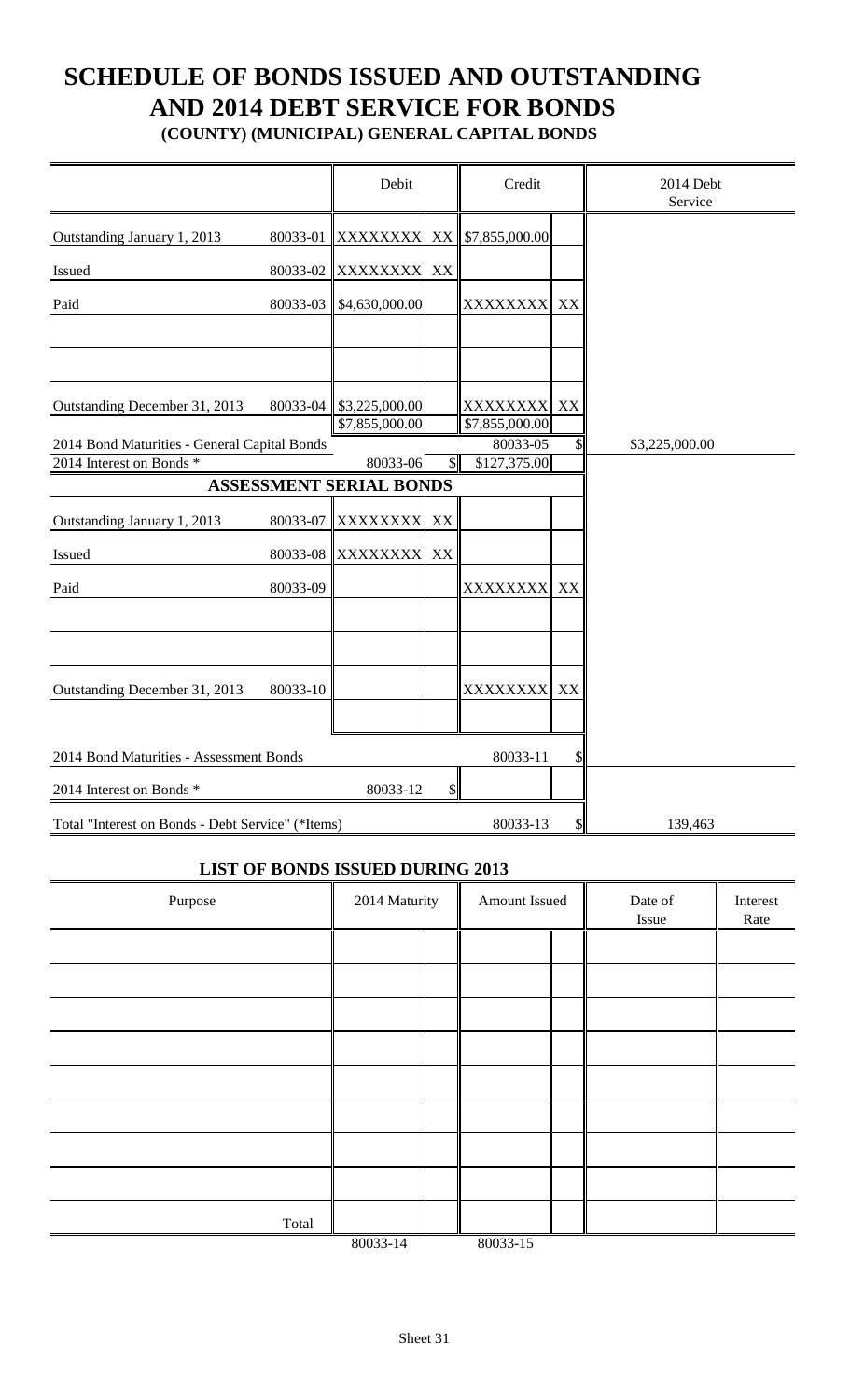## **SCHEDULE OF LOANS ISSUED AND OUTSTANDING AND 2014 DEBT SERVICE FOR LOANS**

**(COUNTY) (MUNICIPAL) LOAN**

|                               |          | Debit           |    | Credit          |                           | 2014 Debt<br>Service |
|-------------------------------|----------|-----------------|----|-----------------|---------------------------|----------------------|
| Outstanding January 1, 2013   | 80033-01 | <b>XXXXXXXX</b> | XX |                 |                           |                      |
| Issued                        | 80033-02 | <b>XXXXXXXX</b> | XX |                 |                           |                      |
| Paid                          | 80033-03 |                 |    | XXXXXXXX        | XX                        |                      |
|                               |          |                 |    |                 |                           |                      |
| Outstanding December 31, 2013 | 80033-04 |                 |    | XXXXXXXX        | XX                        |                      |
| 2014 Loan Maturities          |          |                 |    | 80033-05        | \$                        |                      |
| 2014 Interest on Loans        |          |                 |    | 80033-06        | \$                        |                      |
| Total 2014 Debt Service for   |          | Loan            |    | 80033-13        | \$                        |                      |
|                               |          | <b>LOAN</b>     |    |                 |                           |                      |
| Outstanding January 1, 2013   | 80033-07 | <b>XXXXXXXX</b> | XX |                 |                           |                      |
| Issued                        | 80033-08 | <b>XXXXXXXX</b> | XX |                 |                           |                      |
| Paid                          | 80033-09 |                 |    | <b>XXXXXXXX</b> | XX                        |                      |
|                               |          |                 |    |                 |                           |                      |
| Outstanding December 31, 2013 | 80033-10 |                 |    | XXXXXXXX        | XX                        |                      |
| 2014 Loan Maturities          |          |                 |    | 80033-11        | \$                        |                      |
| 2014 Interest on Loans        |          |                 |    | 80033-12        | \$                        |                      |
| Total 2014 Debt Service for   |          | Loan            |    | 80033-13        | $\boldsymbol{\mathsf{S}}$ |                      |

### **LIST OF LOANS ISSUED DURING 2013**

| Purpose | 2014 Maturity | Amount Issued | Date of<br>Issue | Interest<br>Rate |
|---------|---------------|---------------|------------------|------------------|
|         |               |               |                  |                  |
|         |               |               |                  |                  |
|         |               |               |                  |                  |
|         |               |               |                  |                  |
|         |               |               |                  |                  |
|         |               |               |                  |                  |
|         |               |               |                  |                  |
|         |               |               |                  |                  |
| Total   |               |               |                  |                  |
|         | 80033-14      | 80033-15      |                  |                  |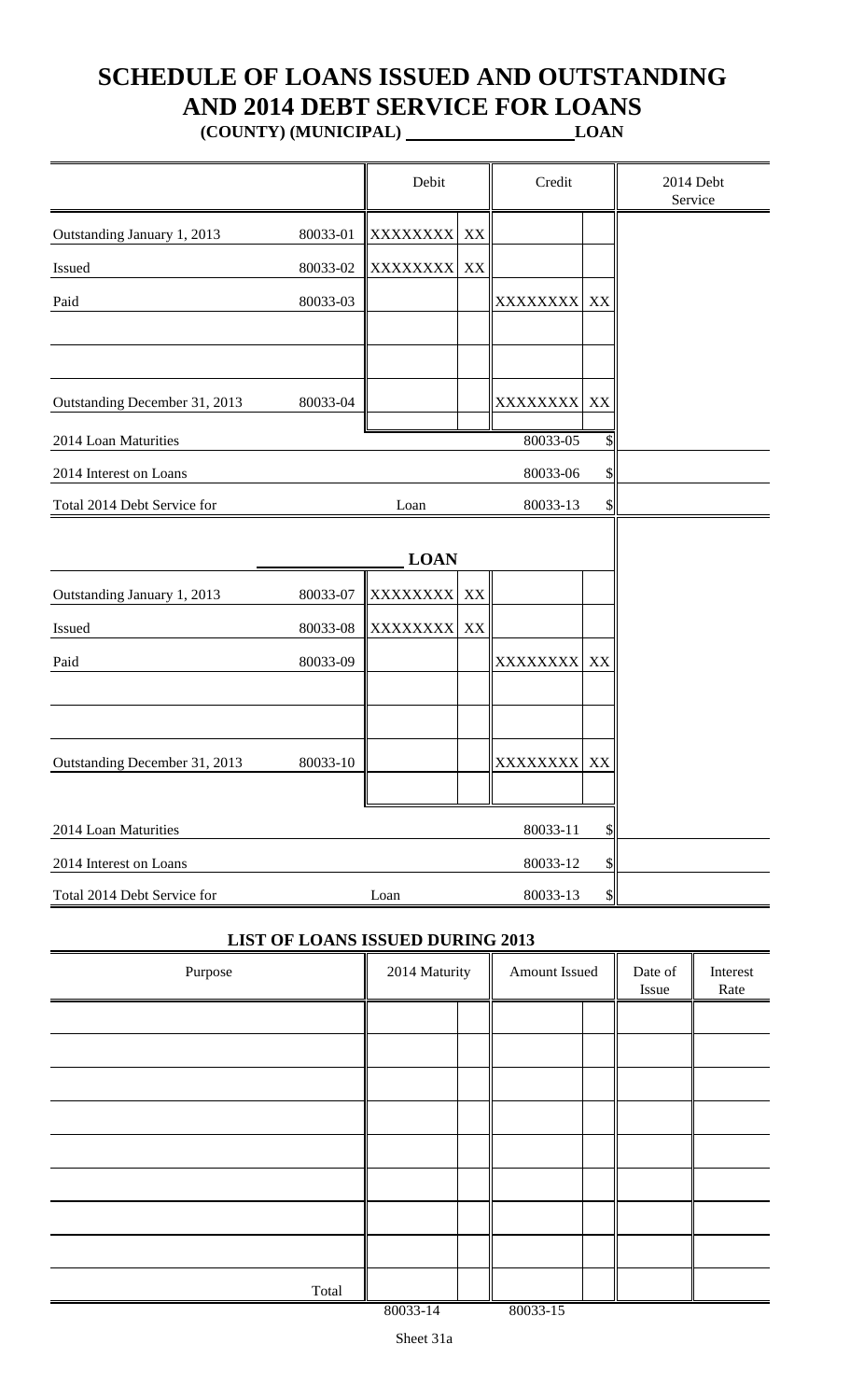## **SCHEDULE OF BONDS ISSUED AND OUTSTANDING AND 2014 DEBT SERVICE FOR BONDS**

#### **TYPE I SCHOOL TERM BONDS**

|                                                                 |          | Debit                            |    | Credit                                                  |              | 2014 Debt<br>Service         |                  |  |
|-----------------------------------------------------------------|----------|----------------------------------|----|---------------------------------------------------------|--------------|------------------------------|------------------|--|
| Outstanding January 1, 2013                                     | 80034-01 | XXXXXXXX                         | XX |                                                         |              |                              |                  |  |
| Paid                                                            | 80034-02 |                                  |    | XXXXXXXX                                                | XX           |                              |                  |  |
|                                                                 |          |                                  |    |                                                         |              |                              |                  |  |
| Outstanding December 31, 2013                                   | 80034-03 |                                  |    | XXXXXXXXI                                               | XX           |                              |                  |  |
|                                                                 |          |                                  |    |                                                         |              |                              |                  |  |
| 2014 Bond Maturities - Term Bonds                               |          | 80034-04                         | P  |                                                         |              |                              |                  |  |
| 2014 Interest on Bonds *                                        |          | 80034-05                         | \$ |                                                         |              |                              |                  |  |
|                                                                 |          | <b>TYPE I SCHOOL SERIAL BOND</b> |    |                                                         |              |                              |                  |  |
| Outstanding January 1, 2013                                     | 80034-06 | <b>XXXXXXXX</b>                  | XX |                                                         |              |                              |                  |  |
| Issued                                                          | 80034-07 | XXXXXXXX                         | XX |                                                         |              |                              |                  |  |
| Paid                                                            | 80034-08 |                                  |    | XXXXXXXX                                                | XX           |                              |                  |  |
|                                                                 |          |                                  |    |                                                         |              |                              |                  |  |
|                                                                 |          |                                  |    |                                                         |              |                              |                  |  |
| Outstanding December 31, 2013                                   | 80034-09 |                                  |    | XXXXXXXX                                                | XX           |                              |                  |  |
|                                                                 |          |                                  |    |                                                         |              |                              |                  |  |
| 2014 Interest on Bonds *                                        |          | 80034-10                         | \$ |                                                         |              |                              |                  |  |
| 2014 Bond Maturities - Serial Bonds                             |          |                                  |    | 80034-11                                                | \$           |                              |                  |  |
| Total "Interest on Bonds - Type I School Debt Service" (*Items) |          |                                  |    | 80034-12                                                | $\mathbb{S}$ |                              |                  |  |
| <b>LIST OF BONDS ISSUED DURING 2013</b>                         |          |                                  |    |                                                         |              |                              |                  |  |
| Purpose                                                         |          | 2014 Maturity<br>$-01$           |    | <b>Amount Issued</b><br>$-02$                           |              | Date of<br>Issue             | Interest<br>Rate |  |
|                                                                 |          |                                  |    |                                                         |              |                              |                  |  |
|                                                                 |          |                                  |    |                                                         |              |                              |                  |  |
|                                                                 |          |                                  |    |                                                         |              |                              |                  |  |
| Total                                                           | 80035-   |                                  |    |                                                         |              |                              |                  |  |
| 2014 INTEREST REQUIREMENT - CURRENT FUND DEBT ONLY              |          |                                  |    |                                                         |              |                              |                  |  |
|                                                                 |          |                                  |    | Outstanding<br>Dec. 31, 2013                            |              | 2014 Interest<br>Requirement |                  |  |
| 1. Emergency Notes                                              |          | 80036-                           |    | $\frac{\sqrt{25}}{25}$ $\frac{\sqrt{25}}{25}$           |              |                              |                  |  |
| 2. Special Emergency Notes                                      |          | 80037-                           |    | $\frac{\text{S}}{\text{S}}$ $\frac{\text{S}}{\text{S}}$ |              |                              |                  |  |
| 3. Tax Anticipation Notes                                       |          | 80038-                           |    | $\frac{\text{S}}{\text{S}}$                             |              | $\frac{\text{S}}{\text{S}}$  |                  |  |
| 4. Interest on Unpaid State and County Taxes 80039-             |          |                                  |    | $\frac{1}{2}$                                           |              | $\frac{\sqrt{2}}{2}$         |                  |  |
| 5.                                                              |          |                                  |    | $\frac{\text{S}}{\text{S}}$                             |              | $\frac{\sqrt{2}}{2}$         |                  |  |
| 6.                                                              |          |                                  |    | $\sim$                                                  |              | $\mathcal{S}$                |                  |  |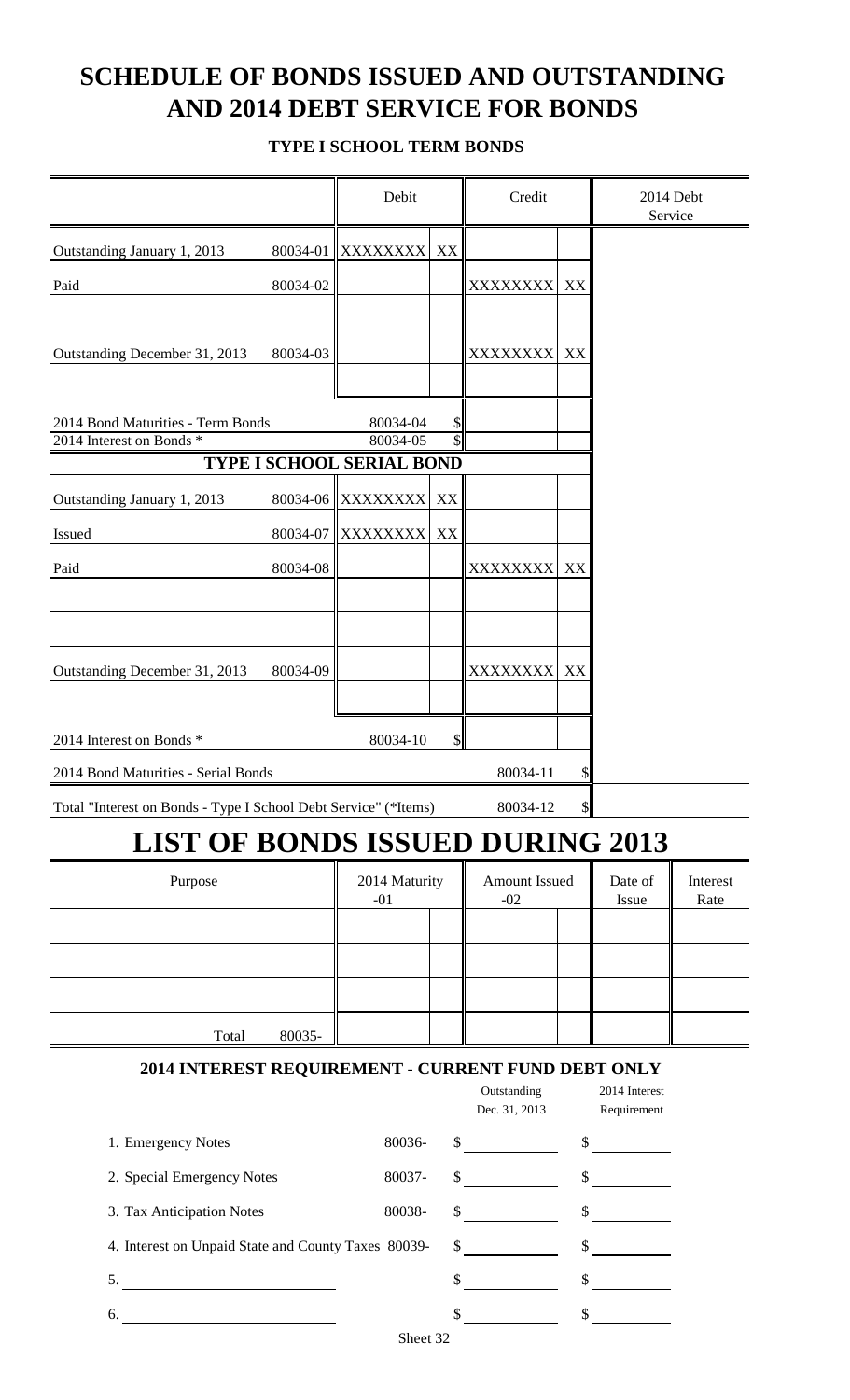## **DEBT SERVICE FOR NOTES (OTHER THAN ASSESSMENT NOTES)**

|          | Title or Purpose of Issue                                                                                                  | Original<br>Amount<br>Issued | Original<br>Date of<br>Issue* | Amount<br>of Note<br>Outstanding | Date<br>of<br>Maturity | Rate<br>$% \left( \left( \mathcal{A},\mathcal{A}\right) \right) =\left( \mathcal{A},\mathcal{A}\right)$ of<br>Interest | 2014 Budget Requirement<br>For Principal<br>For Interest |               |  |  |  |
|----------|----------------------------------------------------------------------------------------------------------------------------|------------------------------|-------------------------------|----------------------------------|------------------------|------------------------------------------------------------------------------------------------------------------------|----------------------------------------------------------|---------------|--|--|--|
|          |                                                                                                                            |                              |                               | Dec. 31, 2013                    |                        |                                                                                                                        | $**$                                                     | (Insert Date) |  |  |  |
|          |                                                                                                                            |                              |                               |                                  |                        |                                                                                                                        |                                                          |               |  |  |  |
|          | 2.                                                                                                                         |                              |                               |                                  |                        |                                                                                                                        |                                                          |               |  |  |  |
|          | 3.                                                                                                                         |                              |                               |                                  |                        |                                                                                                                        |                                                          |               |  |  |  |
|          | 4.                                                                                                                         |                              |                               |                                  |                        |                                                                                                                        |                                                          |               |  |  |  |
|          | 5.                                                                                                                         |                              |                               |                                  |                        |                                                                                                                        |                                                          |               |  |  |  |
|          | 6.<br><u> 1980 - Jan Stein Stein Stein Stein Stein Stein Stein Stein Stein Stein Stein Stein Stein Stein Stein Stein S</u> |                              |                               |                                  |                        |                                                                                                                        |                                                          |               |  |  |  |
|          | 7.<br><u> 1990 - Jan Barbara Barat, manala</u>                                                                             |                              |                               |                                  |                        |                                                                                                                        |                                                          |               |  |  |  |
| Sheet 33 |                                                                                                                            |                              |                               |                                  |                        |                                                                                                                        |                                                          |               |  |  |  |
|          | 8.                                                                                                                         |                              |                               |                                  |                        |                                                                                                                        |                                                          |               |  |  |  |
|          | 9.                                                                                                                         |                              |                               |                                  |                        |                                                                                                                        |                                                          |               |  |  |  |
|          | $\underline{10}$ .                                                                                                         |                              |                               |                                  |                        |                                                                                                                        |                                                          |               |  |  |  |
|          | 11.                                                                                                                        |                              |                               |                                  |                        |                                                                                                                        |                                                          |               |  |  |  |
|          | $\overline{12.}$                                                                                                           |                              |                               |                                  |                        |                                                                                                                        |                                                          |               |  |  |  |
|          | 13.<br><u> 1980 - Jan Samuel Barbara, politik a politik (</u>                                                              |                              |                               |                                  |                        |                                                                                                                        |                                                          |               |  |  |  |
|          | 14.                                                                                                                        |                              |                               |                                  |                        |                                                                                                                        |                                                          |               |  |  |  |
|          | Total                                                                                                                      |                              |                               |                                  |                        |                                                                                                                        | 80051-02                                                 |               |  |  |  |

Memo: Type I School Notes should be separately listed and totaled.

Memo: Refunding Bond Anticipation Notes Notes should be separately listed and totaled.

\* " Original Date of Issue" refers to the date when the first money was borrowed for a particular improvement, not the renewal date of subsequent notes which were issued.

All notes with an original date of issue of 2011 or prior require one legally payable installment to be budgeted if it is contemplated that such notes will be renewed in 2014 or

written intent of permanent financing submitted with statement.

\*\* If interest on notes is financed by ordinance, designate same, otherwise an amount must be included in this column. (Do not crowd - add additional sheets)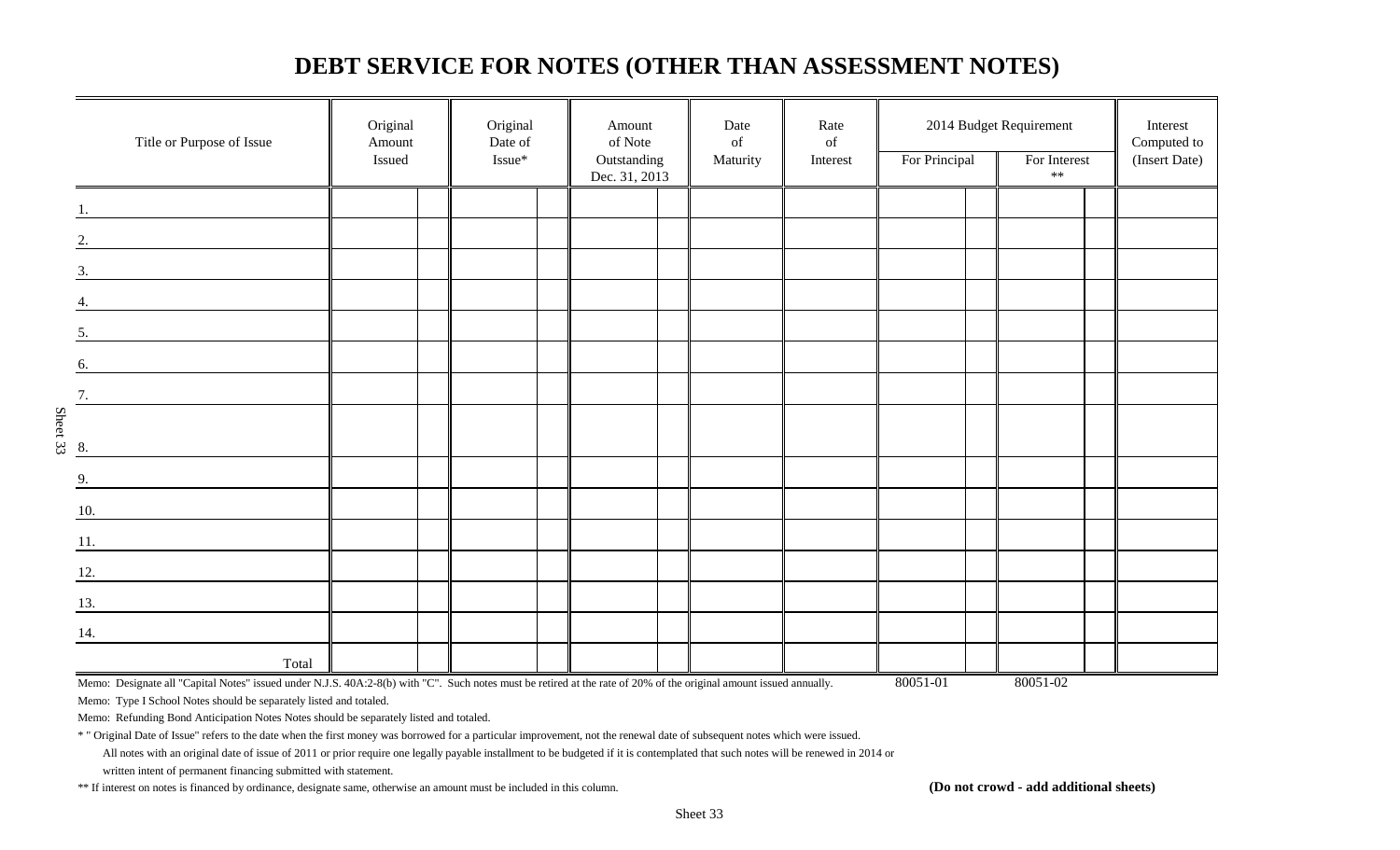## **DEBT SERVICE SCHEDULE FOR ASSESSMENT NOTES**

|          | Title or Purpose of Issue                                         | Original<br>Amount<br>Issued | Original<br>Date of<br>Issue* | Amount<br>of Note<br>Outstanding | Date<br>$% \left( \left( \mathcal{A},\mathcal{A}\right) \right) =\left( \mathcal{A},\mathcal{A}\right)$ of<br>Maturity | Rate<br>$% \left( \left( \mathcal{A},\mathcal{A}\right) \right) =\left( \mathcal{A},\mathcal{A}\right)$ of<br>Interest | For Principal | 2014 Budget Requirement<br>For Interest | Interest<br>Computed to<br>(Insert Date) |
|----------|-------------------------------------------------------------------|------------------------------|-------------------------------|----------------------------------|------------------------------------------------------------------------------------------------------------------------|------------------------------------------------------------------------------------------------------------------------|---------------|-----------------------------------------|------------------------------------------|
|          |                                                                   |                              |                               | Dec. 31, 2013                    |                                                                                                                        |                                                                                                                        |               | $\ast\ast$                              |                                          |
|          |                                                                   |                              |                               |                                  |                                                                                                                        |                                                                                                                        |               |                                         |                                          |
|          | 2.                                                                |                              |                               |                                  |                                                                                                                        |                                                                                                                        |               |                                         |                                          |
|          | 3.                                                                |                              |                               |                                  |                                                                                                                        |                                                                                                                        |               |                                         |                                          |
|          | 4.                                                                |                              |                               |                                  |                                                                                                                        |                                                                                                                        |               |                                         |                                          |
|          | 5.                                                                |                              |                               |                                  |                                                                                                                        |                                                                                                                        |               |                                         |                                          |
|          | 6.                                                                |                              |                               |                                  |                                                                                                                        |                                                                                                                        |               |                                         |                                          |
|          |                                                                   |                              |                               |                                  |                                                                                                                        |                                                                                                                        |               |                                         |                                          |
| Sheet 34 | 7.                                                                |                              |                               |                                  |                                                                                                                        |                                                                                                                        |               |                                         |                                          |
|          | 8.                                                                |                              |                               |                                  |                                                                                                                        |                                                                                                                        |               |                                         |                                          |
|          | 9.                                                                |                              |                               |                                  |                                                                                                                        |                                                                                                                        |               |                                         |                                          |
|          | 10.                                                               |                              |                               |                                  |                                                                                                                        |                                                                                                                        |               |                                         |                                          |
|          | 11.<br><u> 1990 - Johann Barbara, martxa a</u>                    |                              |                               |                                  |                                                                                                                        |                                                                                                                        |               |                                         |                                          |
|          | 12.                                                               |                              |                               |                                  |                                                                                                                        |                                                                                                                        |               |                                         |                                          |
|          | 13.                                                               |                              |                               |                                  |                                                                                                                        |                                                                                                                        |               |                                         |                                          |
|          | 14.                                                               |                              |                               |                                  |                                                                                                                        |                                                                                                                        |               |                                         |                                          |
|          | Total                                                             |                              |                               |                                  |                                                                                                                        |                                                                                                                        |               |                                         |                                          |
|          | MEMO: *See Sheet 33 for clarification of "Original Date of Issue" | 80051-01                     | 80051-02                      |                                  |                                                                                                                        |                                                                                                                        |               |                                         |                                          |

Assessment Notes with an original date of issue of December 31, 2011 or prior must be appropriated in full in the 2014 Dedicated Assessment Budget or written intent of permanent financing

submitted with statement.

\*\*Interest on Assessment Notes must be included in the Current Fund Budget appropriation "Interest on Notes".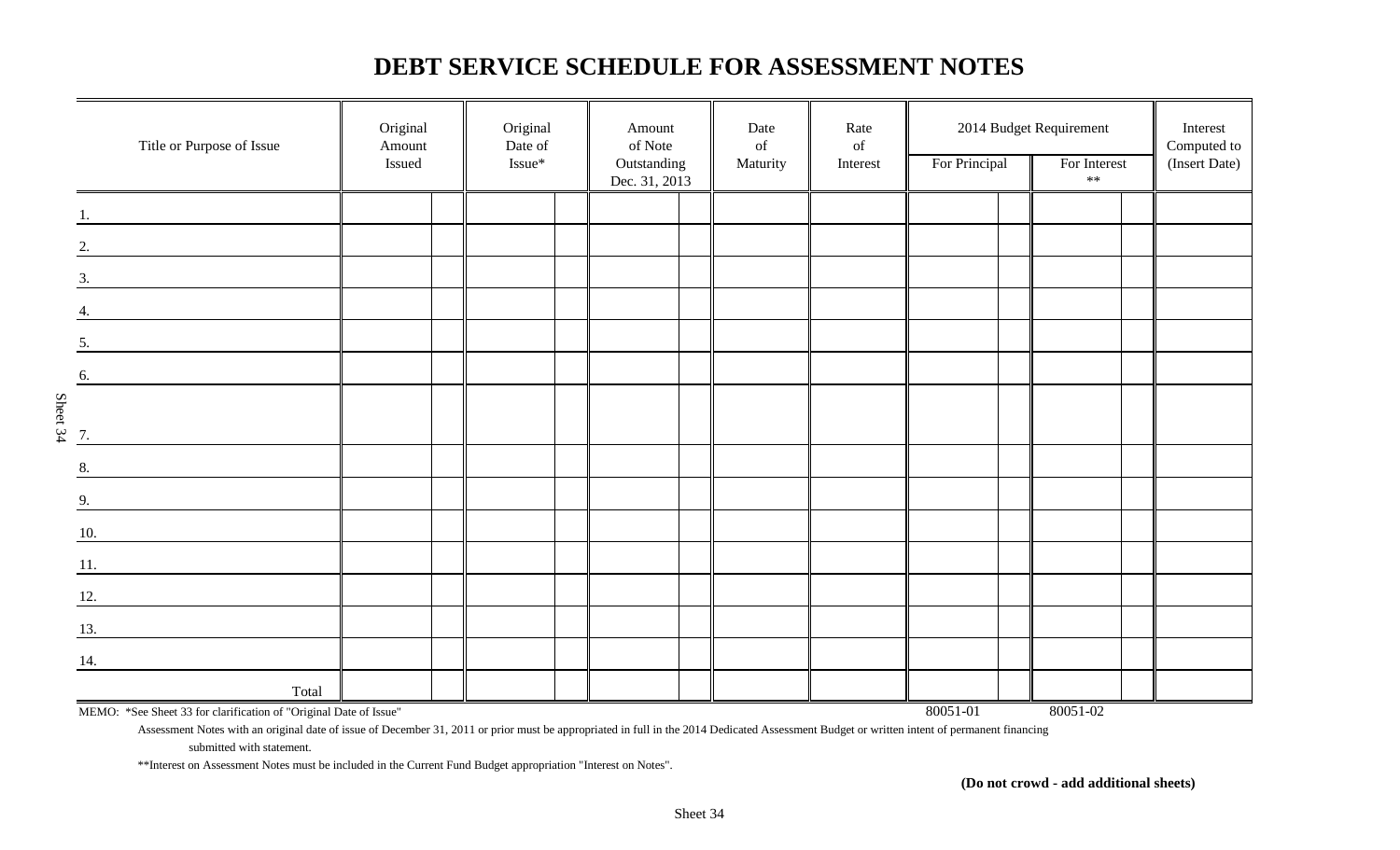|           | Purpose                                                                                                                       | Amount<br>of Obligation<br>Outstanding<br>Dec. 31, 2013 | For Principal | 2014 Budget Requirement<br>For Interest/Fees |  |  |
|-----------|-------------------------------------------------------------------------------------------------------------------------------|---------------------------------------------------------|---------------|----------------------------------------------|--|--|
|           |                                                                                                                               |                                                         |               |                                              |  |  |
|           |                                                                                                                               |                                                         |               |                                              |  |  |
|           | 2.<br><u> 1980 - Jan Stein Berlin, amerikan berlindar (</u>                                                                   |                                                         |               |                                              |  |  |
|           | 3.                                                                                                                            |                                                         |               |                                              |  |  |
|           | 4.                                                                                                                            |                                                         |               |                                              |  |  |
|           | $\overline{5}$ .                                                                                                              |                                                         |               |                                              |  |  |
|           |                                                                                                                               |                                                         |               |                                              |  |  |
| Sheet 34a | 6.                                                                                                                            |                                                         |               |                                              |  |  |
|           | 7.                                                                                                                            |                                                         |               |                                              |  |  |
|           | 8.                                                                                                                            |                                                         |               |                                              |  |  |
|           | 9.                                                                                                                            |                                                         |               |                                              |  |  |
|           | 10.<br><u> 1980 - Jan Samuel Barbara, margaret eta biztanleria (h. 1980).</u>                                                 |                                                         |               |                                              |  |  |
|           | 11.                                                                                                                           |                                                         |               |                                              |  |  |
|           | 12.<br><u> 1989 - Johann Stoff, deutscher Stoffen und der Stoffen und der Stoffen und der Stoffen und der Stoffen und der</u> |                                                         |               |                                              |  |  |
|           | 13.<br><u> 1989 - Johann John Stein, mars an deutscher Stein († 1958)</u>                                                     |                                                         |               |                                              |  |  |
|           | Total                                                                                                                         |                                                         | 80051-01      | 80051-02                                     |  |  |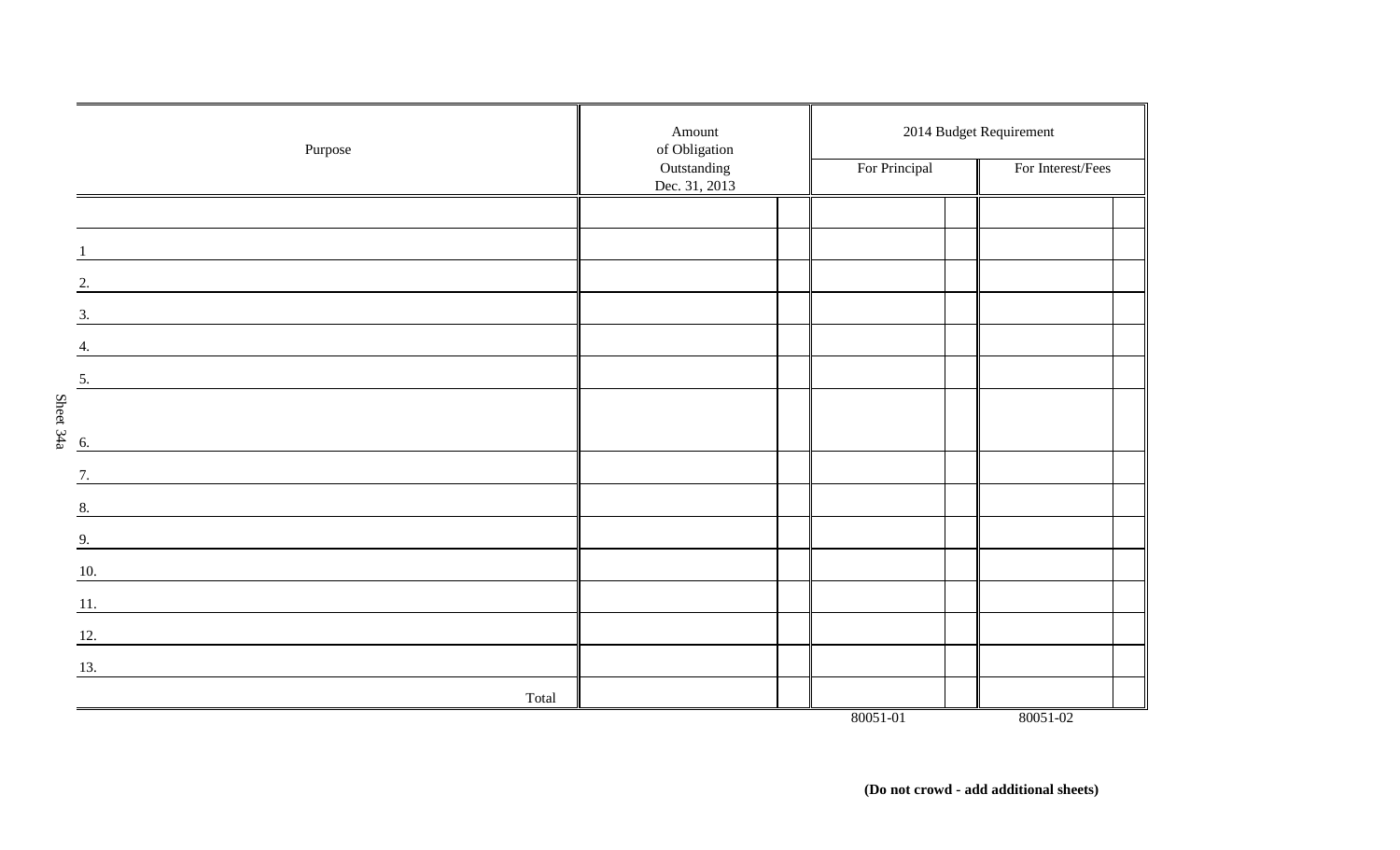## **SCHEDULE OF IMPROVEMENT AUTHORIZATIONS (GENERAL CAPITAL FUND)**

| <b>IMPROVEMENTS</b><br>Specify each authorization by purpose. Do<br>not merely designate by a code number. | Funded | Balance - January 1, 2013 | Unfunded |  | 2013<br>Authorizations |  |  |  | Expended |  | Authorizations<br>Canceled |  | Balance - December 31, 2013<br>Funded |  | Unfunded |  |
|------------------------------------------------------------------------------------------------------------|--------|---------------------------|----------|--|------------------------|--|--|--|----------|--|----------------------------|--|---------------------------------------|--|----------|--|
|                                                                                                            |        |                           |          |  |                        |  |  |  |          |  |                            |  |                                       |  |          |  |
|                                                                                                            |        |                           |          |  |                        |  |  |  |          |  |                            |  |                                       |  |          |  |
|                                                                                                            |        |                           |          |  |                        |  |  |  |          |  |                            |  |                                       |  |          |  |
|                                                                                                            |        |                           |          |  |                        |  |  |  |          |  |                            |  |                                       |  |          |  |
|                                                                                                            |        |                           |          |  |                        |  |  |  |          |  |                            |  |                                       |  |          |  |
|                                                                                                            |        |                           |          |  |                        |  |  |  |          |  |                            |  |                                       |  |          |  |
|                                                                                                            |        |                           |          |  |                        |  |  |  |          |  |                            |  |                                       |  |          |  |
|                                                                                                            |        |                           |          |  |                        |  |  |  |          |  |                            |  |                                       |  |          |  |
|                                                                                                            |        |                           |          |  |                        |  |  |  |          |  |                            |  |                                       |  |          |  |
|                                                                                                            |        |                           |          |  |                        |  |  |  |          |  |                            |  |                                       |  |          |  |
|                                                                                                            |        |                           |          |  |                        |  |  |  |          |  |                            |  |                                       |  |          |  |
|                                                                                                            |        |                           |          |  |                        |  |  |  |          |  |                            |  |                                       |  |          |  |
|                                                                                                            |        |                           |          |  |                        |  |  |  |          |  |                            |  |                                       |  |          |  |
|                                                                                                            |        |                           |          |  |                        |  |  |  |          |  |                            |  |                                       |  |          |  |
|                                                                                                            |        |                           |          |  |                        |  |  |  |          |  |                            |  |                                       |  |          |  |
|                                                                                                            |        |                           |          |  |                        |  |  |  |          |  |                            |  |                                       |  |          |  |
|                                                                                                            |        |                           |          |  |                        |  |  |  |          |  |                            |  |                                       |  |          |  |
|                                                                                                            |        |                           |          |  |                        |  |  |  |          |  |                            |  |                                       |  |          |  |

Place an \* before each item of "Improvement" which represents a funding or refunding of an emergency authorization

Sheet 35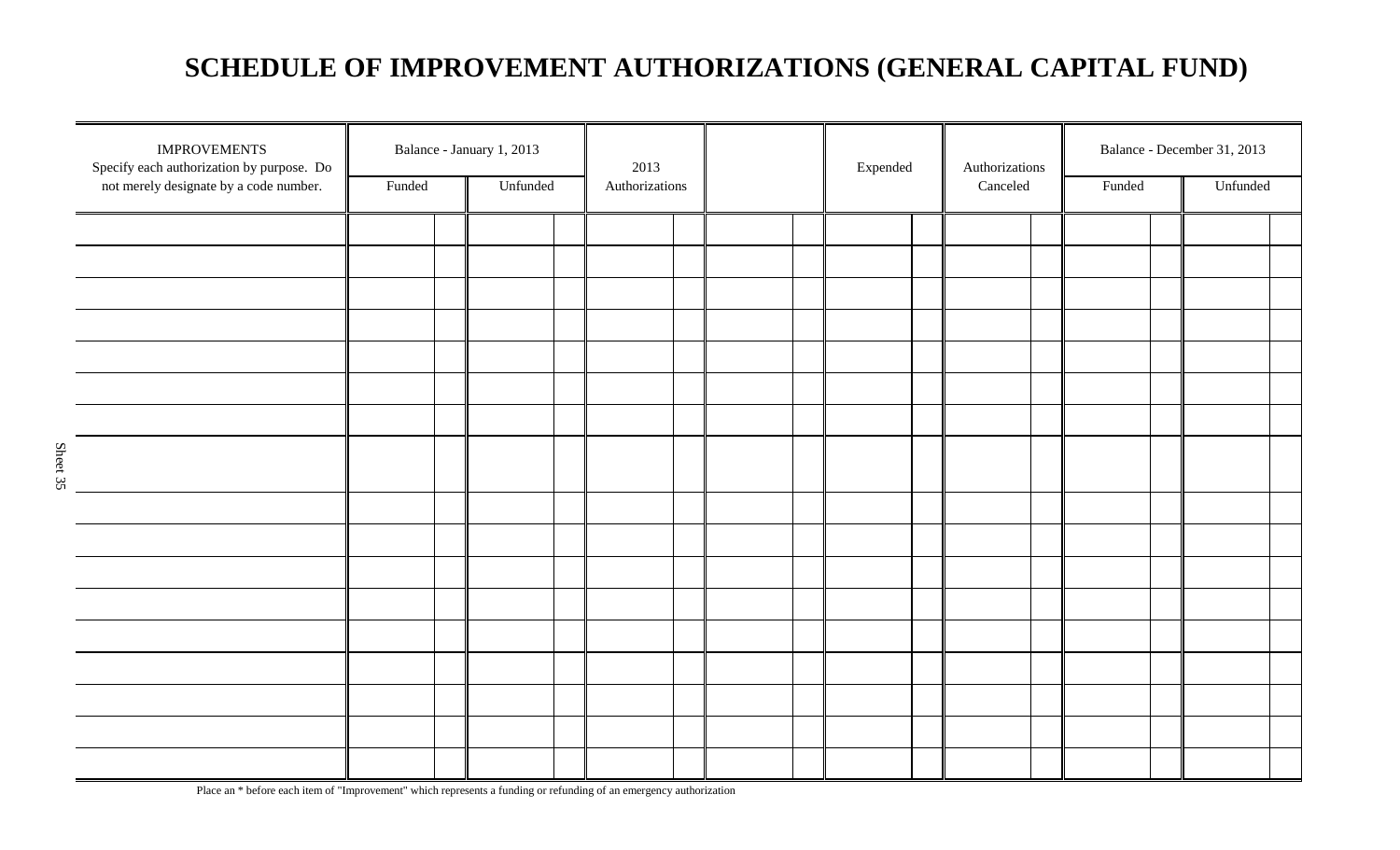## **SCHEDULE OF IMPROVEMENT AUTHORIZATIONS (GENERAL CAPITAL FUND) (cont.)**

| <b>IMPROVEMENTS</b><br>Specify each authorization by purpose. Do<br>not merely designate by a code number. | Funded | Balance - January 1, 2013<br>Unfunded |  | 2013<br>Authorizations |  |  |  |  |  |  |  | Expended |  |  |  |  |  |  |  |  |  |  |  |  |  |  |  |  |  |  |  |  |  | Authorizations<br>Canceled | Funded | Balance - December 31, 2013<br>Unfunded |  |
|------------------------------------------------------------------------------------------------------------|--------|---------------------------------------|--|------------------------|--|--|--|--|--|--|--|----------|--|--|--|--|--|--|--|--|--|--|--|--|--|--|--|--|--|--|--|--|--|----------------------------|--------|-----------------------------------------|--|
|                                                                                                            |        |                                       |  |                        |  |  |  |  |  |  |  |          |  |  |  |  |  |  |  |  |  |  |  |  |  |  |  |  |  |  |  |  |  |                            |        |                                         |  |
|                                                                                                            |        |                                       |  |                        |  |  |  |  |  |  |  |          |  |  |  |  |  |  |  |  |  |  |  |  |  |  |  |  |  |  |  |  |  |                            |        |                                         |  |
|                                                                                                            |        |                                       |  |                        |  |  |  |  |  |  |  |          |  |  |  |  |  |  |  |  |  |  |  |  |  |  |  |  |  |  |  |  |  |                            |        |                                         |  |
|                                                                                                            |        |                                       |  |                        |  |  |  |  |  |  |  |          |  |  |  |  |  |  |  |  |  |  |  |  |  |  |  |  |  |  |  |  |  |                            |        |                                         |  |
|                                                                                                            |        |                                       |  |                        |  |  |  |  |  |  |  |          |  |  |  |  |  |  |  |  |  |  |  |  |  |  |  |  |  |  |  |  |  |                            |        |                                         |  |
|                                                                                                            |        |                                       |  |                        |  |  |  |  |  |  |  |          |  |  |  |  |  |  |  |  |  |  |  |  |  |  |  |  |  |  |  |  |  |                            |        |                                         |  |
|                                                                                                            |        |                                       |  |                        |  |  |  |  |  |  |  |          |  |  |  |  |  |  |  |  |  |  |  |  |  |  |  |  |  |  |  |  |  |                            |        |                                         |  |
|                                                                                                            |        |                                       |  |                        |  |  |  |  |  |  |  |          |  |  |  |  |  |  |  |  |  |  |  |  |  |  |  |  |  |  |  |  |  |                            |        |                                         |  |
|                                                                                                            |        |                                       |  |                        |  |  |  |  |  |  |  |          |  |  |  |  |  |  |  |  |  |  |  |  |  |  |  |  |  |  |  |  |  |                            |        |                                         |  |
|                                                                                                            |        |                                       |  |                        |  |  |  |  |  |  |  |          |  |  |  |  |  |  |  |  |  |  |  |  |  |  |  |  |  |  |  |  |  |                            |        |                                         |  |
|                                                                                                            |        |                                       |  |                        |  |  |  |  |  |  |  |          |  |  |  |  |  |  |  |  |  |  |  |  |  |  |  |  |  |  |  |  |  |                            |        |                                         |  |
|                                                                                                            |        |                                       |  |                        |  |  |  |  |  |  |  |          |  |  |  |  |  |  |  |  |  |  |  |  |  |  |  |  |  |  |  |  |  |                            |        |                                         |  |
|                                                                                                            |        |                                       |  |                        |  |  |  |  |  |  |  |          |  |  |  |  |  |  |  |  |  |  |  |  |  |  |  |  |  |  |  |  |  |                            |        |                                         |  |
|                                                                                                            |        |                                       |  |                        |  |  |  |  |  |  |  |          |  |  |  |  |  |  |  |  |  |  |  |  |  |  |  |  |  |  |  |  |  |                            |        |                                         |  |
|                                                                                                            |        |                                       |  |                        |  |  |  |  |  |  |  |          |  |  |  |  |  |  |  |  |  |  |  |  |  |  |  |  |  |  |  |  |  |                            |        |                                         |  |
|                                                                                                            |        |                                       |  |                        |  |  |  |  |  |  |  |          |  |  |  |  |  |  |  |  |  |  |  |  |  |  |  |  |  |  |  |  |  |                            |        |                                         |  |
| 70000-<br>Total                                                                                            |        |                                       |  |                        |  |  |  |  |  |  |  |          |  |  |  |  |  |  |  |  |  |  |  |  |  |  |  |  |  |  |  |  |  |                            |        |                                         |  |

Place an \* before each item of "Improvement" which represents a funding or refunding of an emergency authorization<br>Sheet 35a

Sheet 35a

Sheet 35a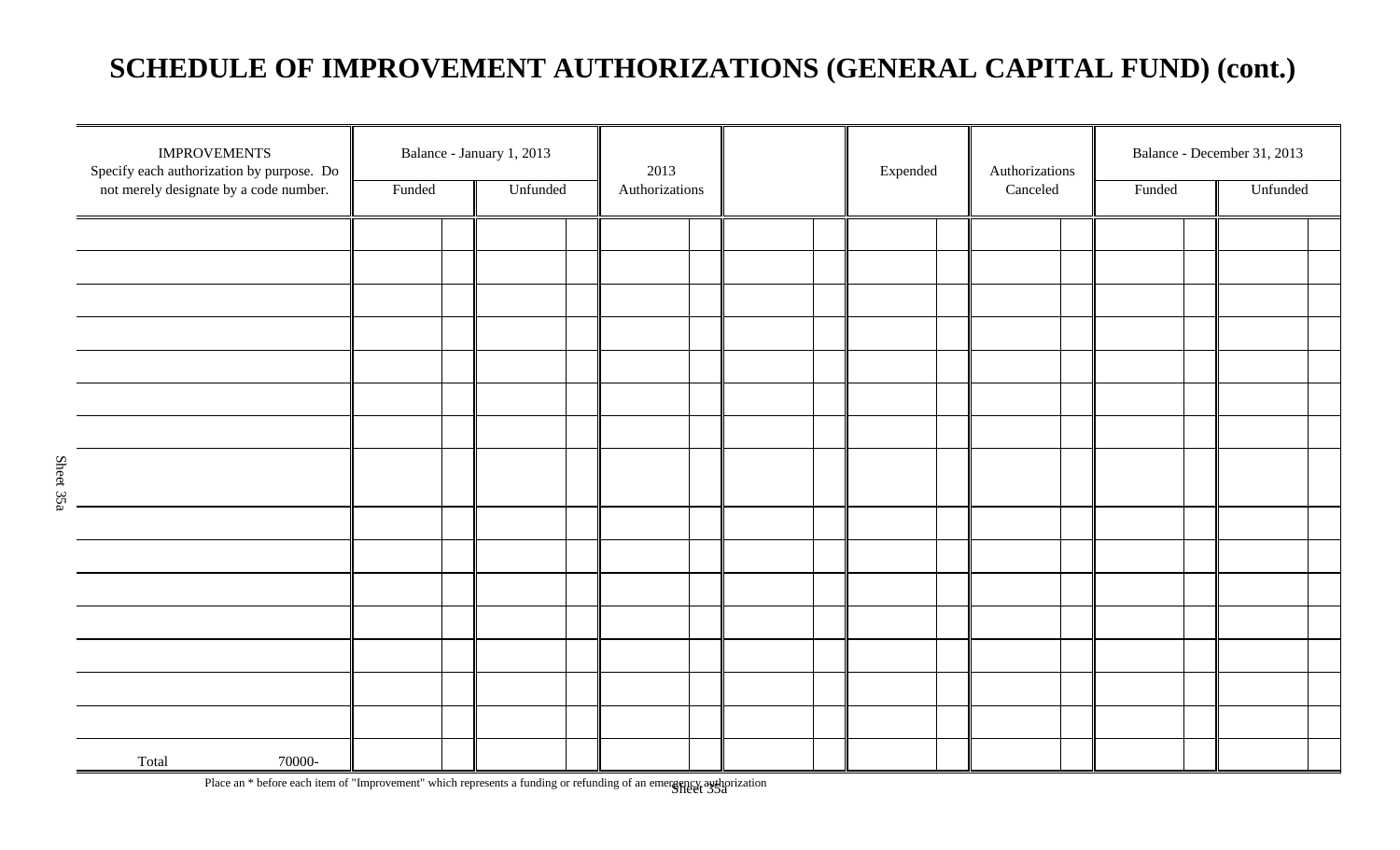### **SCHEDULE OF CAPITAL IMPROVEMENT FUND**

ш

 $\begin{array}{c} \hline \end{array}$ 

|                                                                                                            |          | Debit                |    | Credit          |           |
|------------------------------------------------------------------------------------------------------------|----------|----------------------|----|-----------------|-----------|
| Balance January 1, 2013                                                                                    | 80031-01 | XXXXXXXX XX          |    | \$3,504,421.82  |           |
| Received from 2013 Budget Appropriation *                                                                  |          | 80031-02 XXXXXXXX XX |    | \$1,500,000.00  |           |
|                                                                                                            |          | <b>XXXXXXXX</b>      | XX |                 |           |
| <b>Improvement Authorizations Canceled</b><br>(financed in whole by the Capital Improvement Fund) 80031-03 |          | XXXXXXXX XX          |    |                 |           |
|                                                                                                            |          |                      |    |                 |           |
| List by Improvements - Direct Charges Made for Preliminary Costs:                                          |          | <b>XXXXXXXXI</b>     | XX | <b>XXXXXXXX</b> | XX        |
|                                                                                                            |          |                      |    | XXXXXXXX XX     |           |
|                                                                                                            |          |                      |    | XXXXXXXX XX     |           |
|                                                                                                            |          |                      |    | XXXXXXXX XX     |           |
|                                                                                                            |          |                      |    | XXXXXXXX XX     |           |
|                                                                                                            |          |                      |    | XXXXXXXX XX     |           |
|                                                                                                            |          |                      |    | XXXXXXXX  XX    |           |
|                                                                                                            |          |                      |    | XXXXXXXX XX     |           |
|                                                                                                            |          |                      |    | XXXXXXXX  XX    |           |
|                                                                                                            |          |                      |    | XXXXXXXX        | XX        |
|                                                                                                            |          |                      |    | <b>XXXXXXXX</b> | $\mid$ XX |
|                                                                                                            |          |                      |    | XXXXXXXX XX     |           |
|                                                                                                            |          |                      |    | <b>XXXXXXXX</b> | XX        |
|                                                                                                            |          |                      |    | XXXXXXXX XX     |           |
| Appropriated to Finance Improvement Authorizations                                                         | 80031-04 | \$2,375,600.00       |    | XXXXXXXX XX     |           |
|                                                                                                            |          |                      |    | XXXXXXXX XX     |           |
| Balance December 31, 2013                                                                                  | 80031-05 | \$2,628,821.82       |    | XXXXXXXX XX     |           |
|                                                                                                            |          | \$5,004,421.82       |    | \$5,004,421.82  |           |

\* The full amount of the 2013 budget appropriation should be transferred to this account unless the balance of the appropriation is to be permitted to lapse.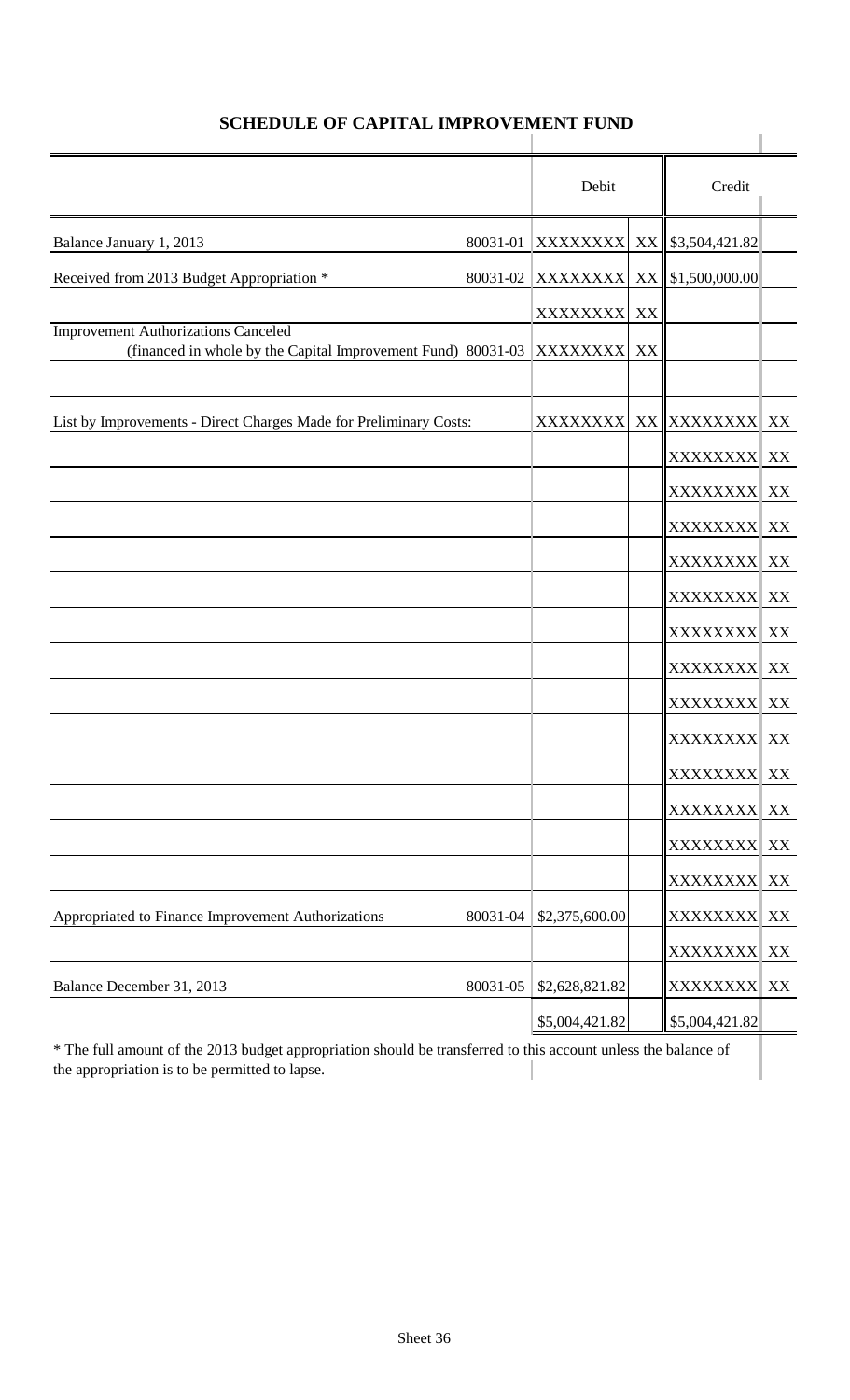#### **SCHEDULE OF DOWN PAYMENTS ON IMPROVEMENTS**

|                                                    |          | Debit    |    | Credit          |    |
|----------------------------------------------------|----------|----------|----|-----------------|----|
| Balance January 1, 2013                            | 80030-01 | XXXXXXXX | XX |                 |    |
| Received from 2013 Budget Appropriation *          | 80030-02 | XXXXXXXX | XX |                 |    |
| Received from 2013 Emergency Appropriation *       | 80030-03 | XXXXXXXX | XX |                 |    |
|                                                    |          |          |    |                 |    |
| Appropriated to Finance Improvement Authorizations | 80030-04 |          |    | <b>XXXXXXXX</b> | XX |
|                                                    |          |          |    | XXXXXXXX        | XX |
| Balance December 31, 2013                          | 80030-05 |          |    | XXXXXXXX        | XX |
|                                                    |          |          |    |                 |    |

\*The full amount of the 2013 appropriation should be transferred to this account unless the balance of the appropriation is permitted to lapse.

### **CAPITAL IMPROVEMENTS AUTHORIZED IN 2013 AND DOWN PAYMENTS (N.J.S. 40A:2-11)**

### **GENERAL CAPITAL FUND ONLY**

| Purpose        | Amount<br>Appropriated | Total<br>Obligations<br>Authorized | Down Payment<br>Provided by<br>Ordinance | Amount of Down<br>Payment in Budget<br>of 2013 or Prior<br>Years |
|----------------|------------------------|------------------------------------|------------------------------------------|------------------------------------------------------------------|
| See Sheet 37a  |                        |                                    |                                          |                                                                  |
|                |                        |                                    |                                          |                                                                  |
|                |                        |                                    |                                          |                                                                  |
|                |                        |                                    |                                          |                                                                  |
|                |                        |                                    |                                          |                                                                  |
|                |                        |                                    |                                          |                                                                  |
|                |                        |                                    |                                          |                                                                  |
| Total 80032-00 |                        |                                    |                                          |                                                                  |

NOTE - Where amount in column "Down Payment Provided by Ordinance" is LESS than 5% of amount in column "Total Obligations Authorized", explanation must be made part of or attached to this sheet.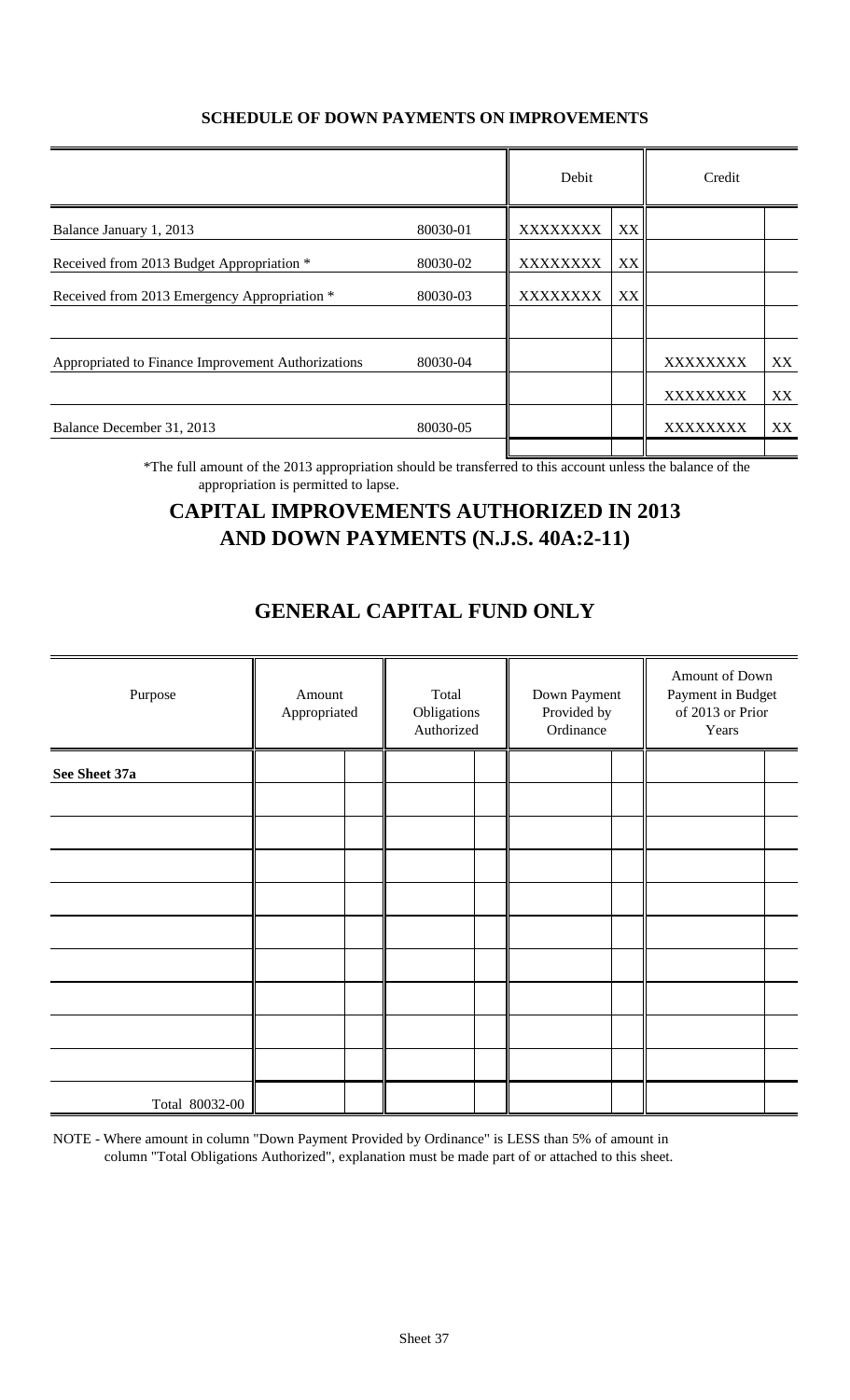### **STATEMENT OF CAPITAL SURPLUS YEAR - 2013**

|                                                    |          | Debit           |    | Credit                                             |  |
|----------------------------------------------------|----------|-----------------|----|----------------------------------------------------|--|
| Balance January 1, 2013                            | 80029-01 |                 |    | $\vert$ XXXXXXXX $\vert$ XX $\vert$ \$4,907,064.18 |  |
| Premium on Sale of Bonds                           |          | <b>XXXXXXXX</b> | XX |                                                    |  |
| Funded Improvement Authorizations Canceled         |          | <b>XXXXXXXX</b> | XX | \$10,000.00                                        |  |
|                                                    |          |                 |    |                                                    |  |
|                                                    |          |                 |    |                                                    |  |
|                                                    |          |                 |    |                                                    |  |
| Appropriated to Finance Improvement Authorizations | 80029-02 | \$2,030,000.00  |    | XXXXXXXX XX                                        |  |
| Appropriated to 2013 Budget Revenue                | 80029-03 |                 |    | XXXXXXXX XX                                        |  |
| Balance December 31, 2013                          | 80029-04 | \$2,887,064.18  |    | XXXXXXXX XX                                        |  |
|                                                    |          | \$4,917,064.18  |    | \$4,917,064.18                                     |  |

#### **BONDS ISSUED WITH A COVENANT OR COVENANTS**

| 1. Amount of Serial Bonds Issued Under Provisions of Chapter 233,<br>P.L. 1944, Chapter 268, P.L. 1944, Chapter 428, P.L. 1943 or |  |    |  |  |  |  |  |
|-----------------------------------------------------------------------------------------------------------------------------------|--|----|--|--|--|--|--|
| Chapter 77, Article VI-A, P.L. 1945, with Covenant or Covenants;                                                                  |  |    |  |  |  |  |  |
| Outstanding December 31, 2013                                                                                                     |  | \$ |  |  |  |  |  |
| 2. Amount of Cash in Special Trust Fund as of December 31, 2013 (Note A)                                                          |  |    |  |  |  |  |  |
| 3. Amount of Bonds Issued Under Item 1<br>Maturing in 2014                                                                        |  |    |  |  |  |  |  |
| 4. Amount of Interest on Bonds with a<br>Covenant - 2014 Requirement                                                              |  |    |  |  |  |  |  |
| 5.<br>Total of 3 and 4 - Gross Appropriation                                                                                      |  |    |  |  |  |  |  |
| 6. Less Amount of Special Trust Fund to be Used                                                                                   |  |    |  |  |  |  |  |
| 7. Net Appropriation Required                                                                                                     |  | S  |  |  |  |  |  |

NOTE A - This amount to be supported by confirmation from bank or banks

Footnote: Any formula other than the one shown above and required to be used by covenant or covenants is to be attached hereto

Item 5 must be shown as an item of appropriation, short extended, with Item 6 shown directly following as a deduction and with the amount of Item 7 extended into the 2014 appropriation column.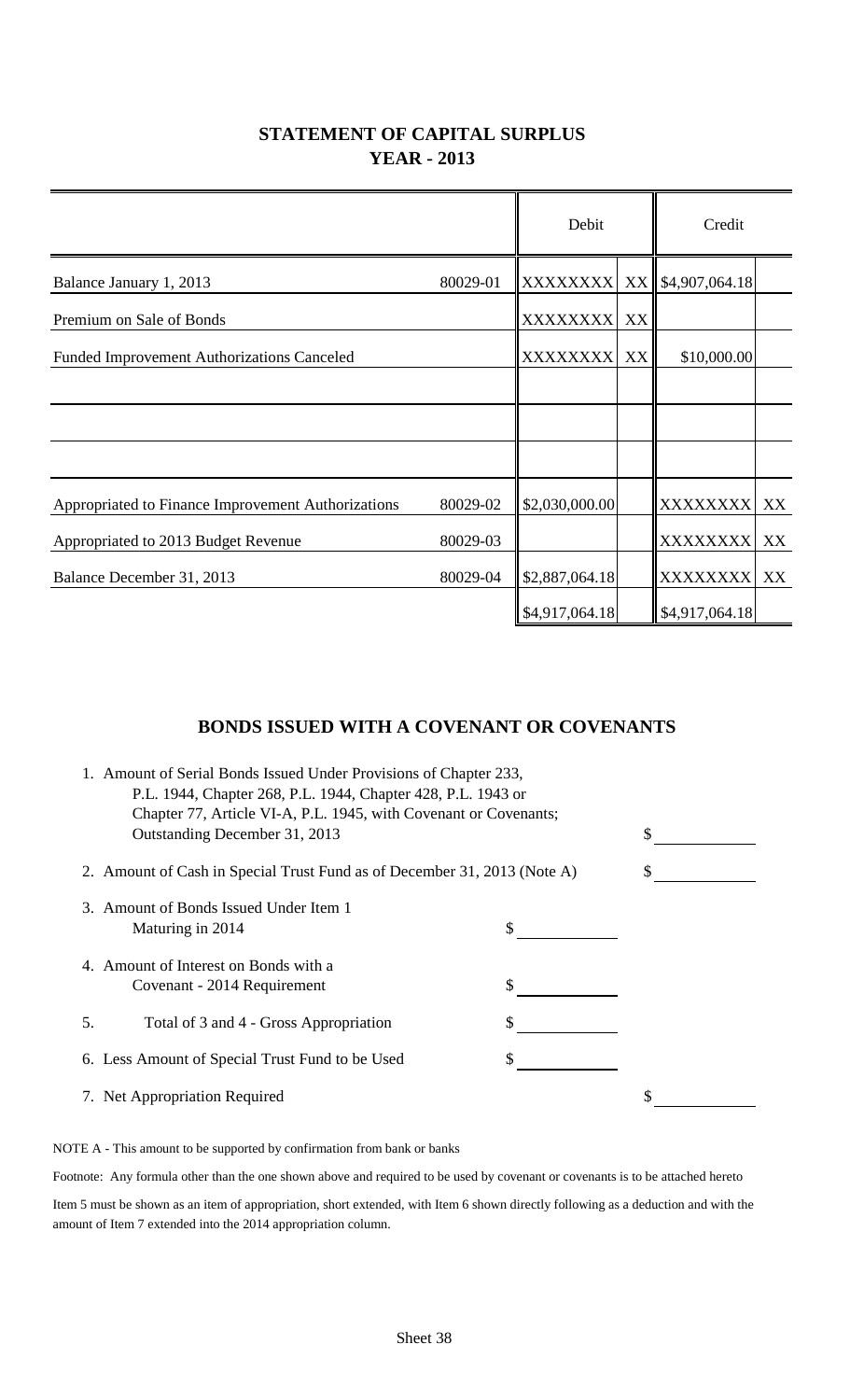# **IMPORTANT**

This Sheet Must Be Completely Filled in or the Statement Will Be Considered Incomplete

### **(N.J.S.A.52:27BB-55 as Amended by Chap. 211, P.L 1981)**

| A.              | 1. |                                  | Total Tax Levy for the Year 2013 was                                                                                                                                                                                                                     |      | \$                             |  |
|-----------------|----|----------------------------------|----------------------------------------------------------------------------------------------------------------------------------------------------------------------------------------------------------------------------------------------------------|------|--------------------------------|--|
|                 |    |                                  |                                                                                                                                                                                                                                                          |      |                                |  |
|                 | 2. |                                  | Amount of Item 1 Collected in 2013 (*)                                                                                                                                                                                                                   | \$   |                                |  |
|                 | 3. | Seventy (70) percent of Item 1   |                                                                                                                                                                                                                                                          |      | \$                             |  |
|                 |    |                                  | (*) Including prepayments and overpayments applied.                                                                                                                                                                                                      |      |                                |  |
| <b>B.</b>       |    |                                  |                                                                                                                                                                                                                                                          |      |                                |  |
|                 | 1. |                                  | Did any maturities of bonded obligations or notes fall due during the year 2013?<br>Answer YES or NO                                                                                                                                                     |      |                                |  |
|                 | 2. |                                  | Have payments been made for all bonded obligations or notes due on or before<br>December 31, 2013?                                                                                                                                                       |      |                                |  |
|                 |    |                                  | Answer YES or NO:                                                                                                                                                                                                                                        |      | If answer is "NO" give details |  |
|                 |    |                                  |                                                                                                                                                                                                                                                          |      |                                |  |
|                 |    |                                  | NOTE: If answer to Item B1 is YES, then Item B2 must be answered                                                                                                                                                                                         |      |                                |  |
| $\mathcal{C}$ . |    |                                  | Does the appropriation required to be included in the 2014 budget for the liquidation of all<br>bonded obligations or notes exceed 25% of the total of appropriations for operating purposes in the<br>budget for the year just ended? Answer YES or NO: |      |                                |  |
| D.              |    |                                  |                                                                                                                                                                                                                                                          |      |                                |  |
|                 | 1. | Cash Deficit 2012                |                                                                                                                                                                                                                                                          |      | \$                             |  |
|                 | 2. |                                  | 4% of 2012 Tax Levy for all purposes:<br>Levy - - $\$$                                                                                                                                                                                                   |      |                                |  |
|                 | 3. | Cash Deficit 2013                |                                                                                                                                                                                                                                                          |      | \$                             |  |
|                 | 4. |                                  | 4% of 2013 Tax Levy for all purposes:<br>Levy - $\sim$ \$                                                                                                                                                                                                | $=$  | \$                             |  |
| E.              |    | Unpaid                           | 2012                                                                                                                                                                                                                                                     | 2013 | Total                          |  |
|                 |    | 1. State Taxes                   | \$                                                                                                                                                                                                                                                       | \$   | \$                             |  |
|                 |    | 2. County Taxes                  | \$                                                                                                                                                                                                                                                       | \$   | \$                             |  |
|                 |    | 3. Amounts due Special Districts |                                                                                                                                                                                                                                                          |      |                                |  |
|                 |    |                                  | \$                                                                                                                                                                                                                                                       | \$   | \$                             |  |
|                 |    |                                  | 4. Amounts due School Districts for Local School Tax                                                                                                                                                                                                     |      |                                |  |
|                 |    |                                  | \$                                                                                                                                                                                                                                                       | \$   | \$                             |  |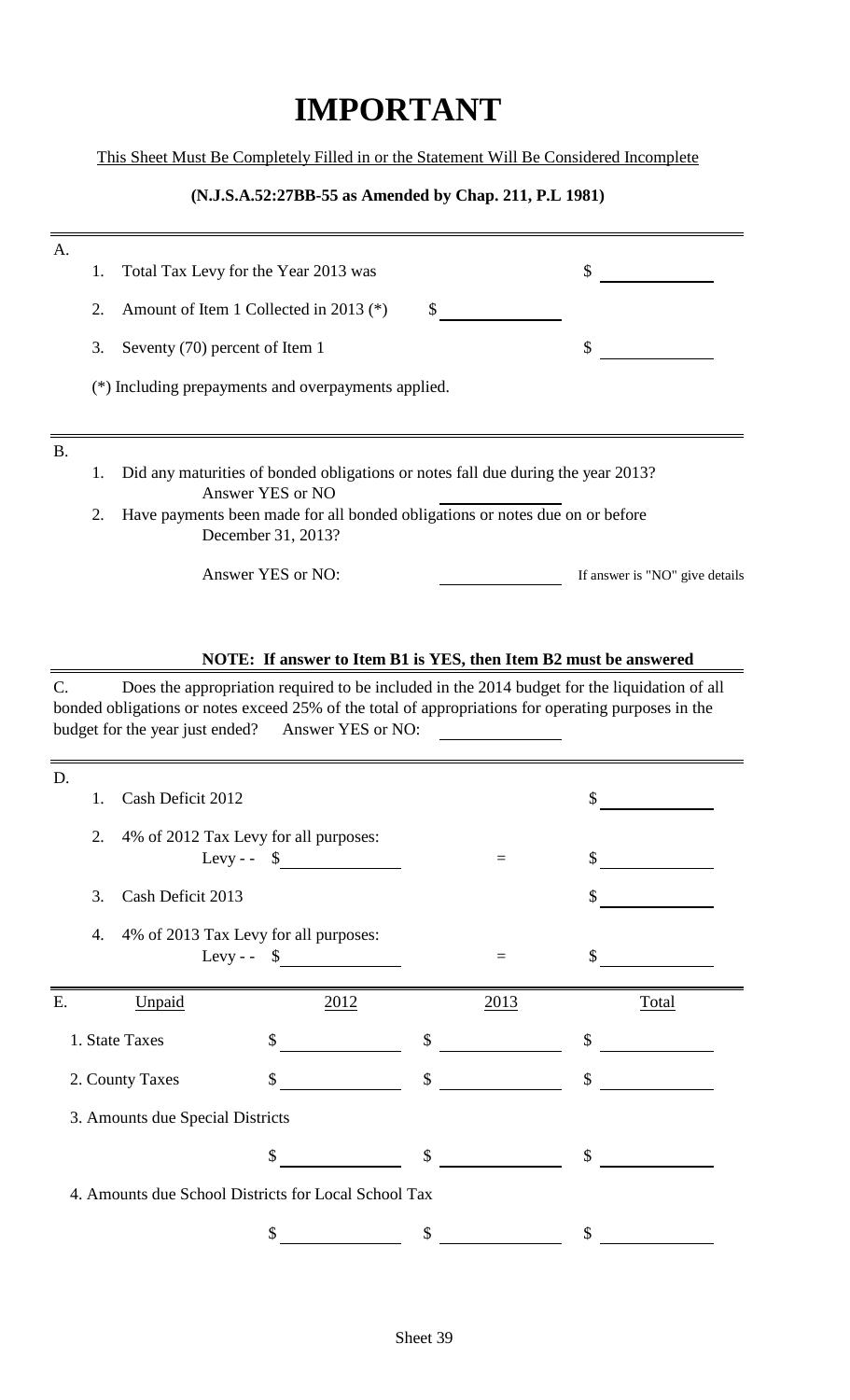### **SHEETS 40 to 68, INCLUSIVE, PERTAIN TO**

# **UTILITIES ONLY**

**Note:**

If no "utility fund" existed on the books of account and if no utility was owned and operated by the municipality during the year 2013, please observe instructions of Sheet 2.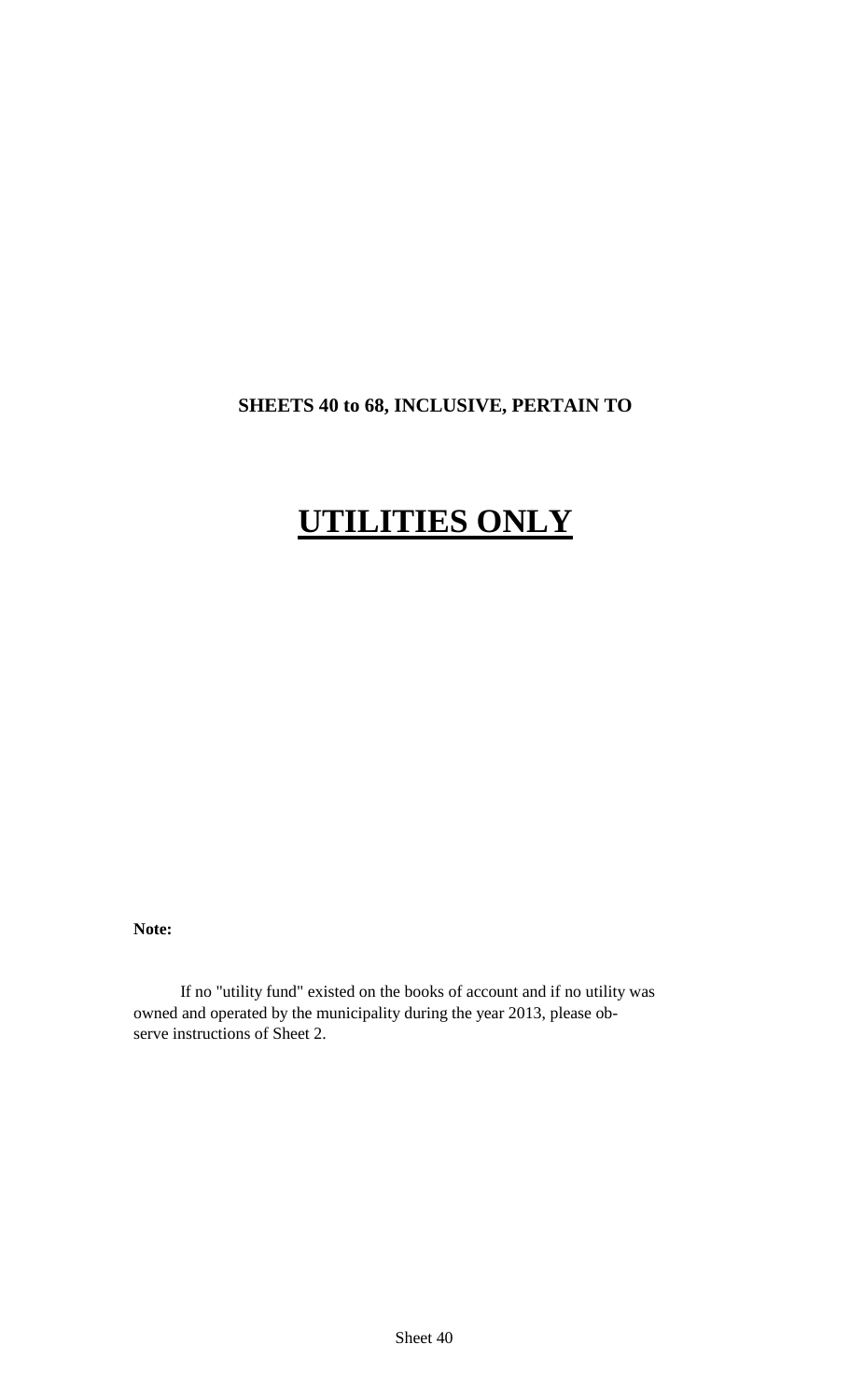## **POST CLOSING**

## **TRIAL BALANCE - Solid Waste & Recycling Utility**

AS AT DECEMBER 31, 2013

### **Operating and Capital Sections**

S<br>(Separately Stated)

**Cash Liabilities Must Be Subtotaled and Subtotal Must Be Marked With "C"**

| Title of Account    | Debit          | $\bf Credit$      |  |
|---------------------|----------------|-------------------|--|
|                     |                |                   |  |
| Cash                | \$1,080,735.94 |                   |  |
|                     |                |                   |  |
| <b>Fund Balance</b> |                | 1,080,735.94      |  |
|                     |                |                   |  |
|                     |                |                   |  |
|                     |                |                   |  |
|                     |                |                   |  |
|                     |                |                   |  |
|                     |                |                   |  |
|                     |                |                   |  |
|                     |                |                   |  |
|                     |                |                   |  |
|                     |                |                   |  |
|                     |                |                   |  |
|                     |                |                   |  |
|                     |                |                   |  |
|                     |                |                   |  |
|                     |                |                   |  |
|                     |                |                   |  |
|                     |                |                   |  |
|                     |                |                   |  |
|                     |                |                   |  |
|                     |                |                   |  |
|                     |                |                   |  |
|                     |                |                   |  |
|                     |                |                   |  |
|                     |                |                   |  |
|                     |                |                   |  |
|                     | 1,080,735.94   | 1,080,735.94<br>Ш |  |

 **(Do not crowd - add additional sheets)**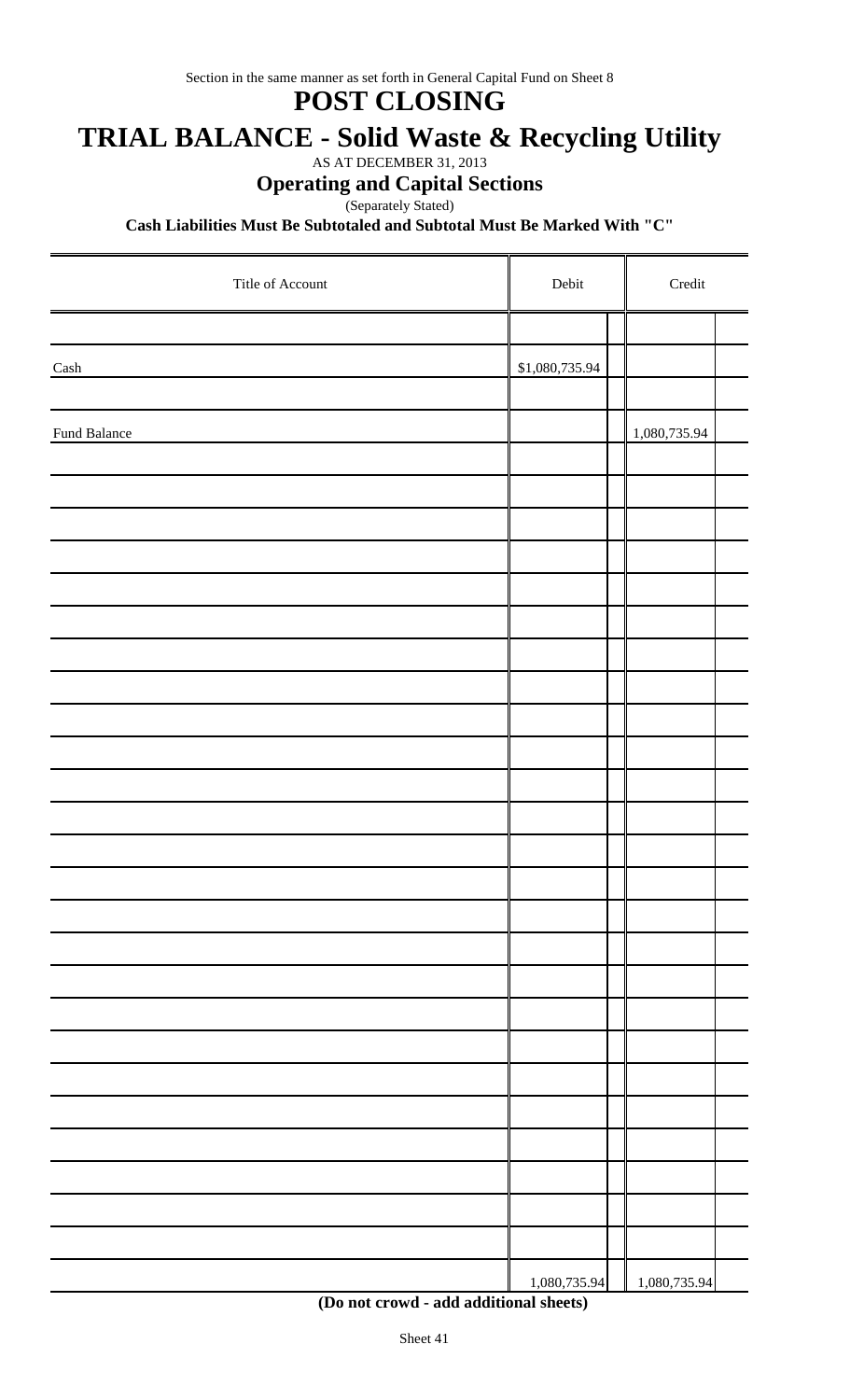## **UTILITY ASSESSMENT TRUST FUNDS**

### **IF MORE THAN ONE UTILITY EACH ASSESSMENT SECTION MUST BE SEPARATELY STATED**

AS AT DECEMBER 31, 2013

| Title of Account | Debit | Credit |  |
|------------------|-------|--------|--|
|                  |       |        |  |
|                  |       |        |  |
|                  |       |        |  |
|                  |       |        |  |
|                  |       |        |  |
|                  |       |        |  |
|                  |       |        |  |
|                  |       |        |  |
|                  |       |        |  |
|                  |       |        |  |
|                  |       |        |  |
|                  |       |        |  |
|                  |       |        |  |
|                  |       |        |  |
|                  |       |        |  |
|                  |       |        |  |
|                  |       |        |  |
|                  |       |        |  |
|                  |       |        |  |
|                  |       |        |  |
|                  |       |        |  |
|                  |       |        |  |
|                  |       |        |  |
|                  |       |        |  |
|                  |       |        |  |
|                  |       |        |  |
|                  |       |        |  |
|                  |       |        |  |
|                  |       |        |  |
|                  |       |        |  |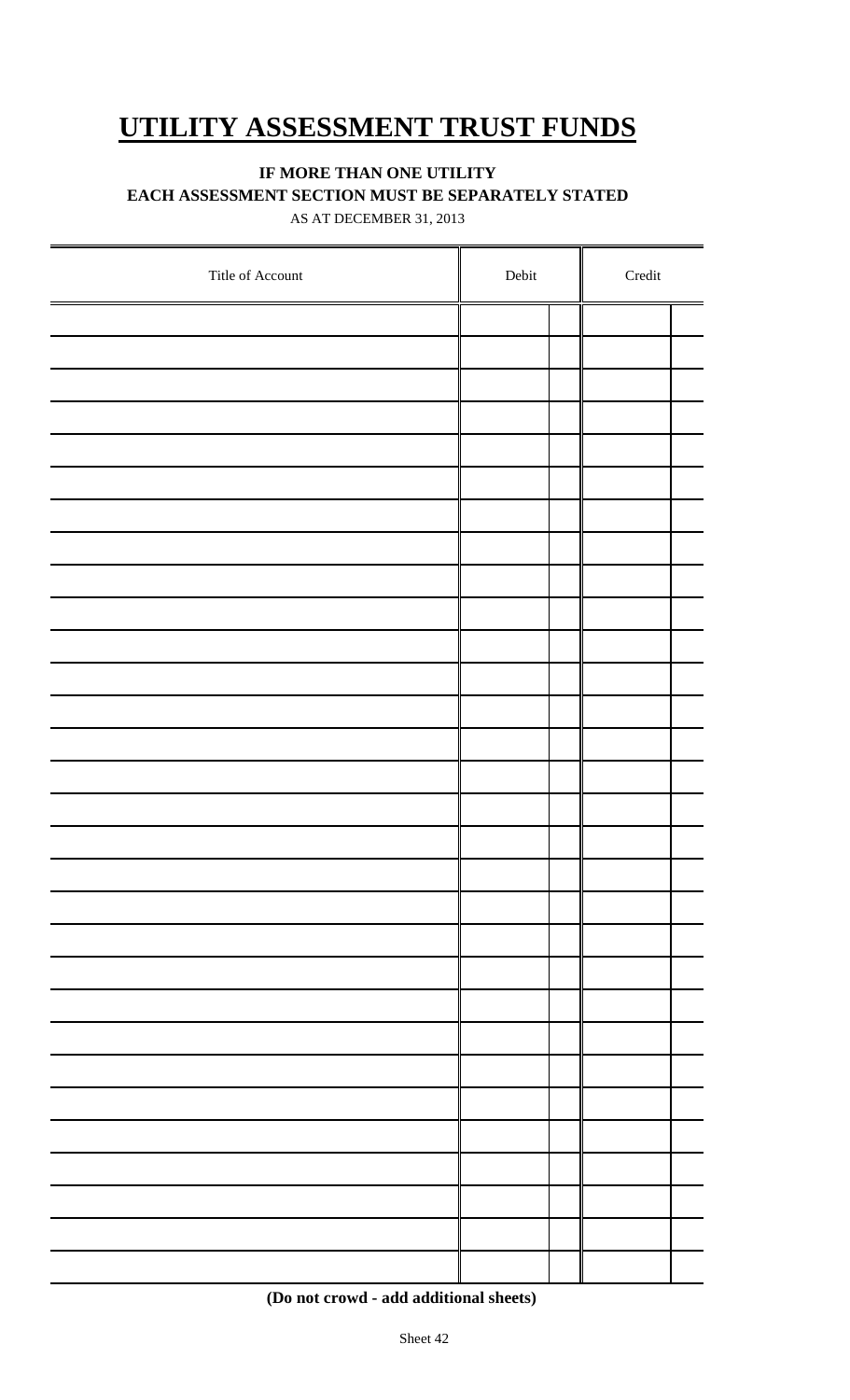## **ANALYSIS OF WATER UTILITY ASSESSMENT TRUST CASH AND INVESTMENTS PLEDGED TO LIABILITIES AND SURPLUS**

| Title of Liability to which Cash          | Audit<br>Balance |    |                          |                        |                            |    | <b>RECEIPTS</b> |    |               |    |               |                         | Disbursements |    | <b>Balance</b> |    |
|-------------------------------------------|------------------|----|--------------------------|------------------------|----------------------------|----|-----------------|----|---------------|----|---------------|-------------------------|---------------|----|----------------|----|
| and Investments are Pledged               | Dec. 31, 2012    |    | Assessments<br>and Liens |                        | Operating<br><b>Budget</b> |    |                 |    |               |    |               |                         |               |    | Dec. 31, 2013  |    |
| Assessment Serial Bond Issues:            | <b>XXXXXX</b>    | XX | <b>XXXXXX</b>            | $\mathbf{XX}$          | XXXXXX                     | XX | <b>XXXXXX</b>   | XX | XXXXXX        | XX | XXXXXX        | XX                      | XXXXXX        | XX | XXXXXX         | XX |
|                                           |                  |    |                          |                        |                            |    |                 |    |               |    |               |                         |               |    |                |    |
|                                           |                  |    |                          |                        |                            |    |                 |    |               |    |               |                         |               |    |                |    |
|                                           |                  |    |                          |                        |                            |    |                 |    |               |    |               |                         |               |    |                |    |
|                                           |                  |    |                          |                        |                            |    |                 |    |               |    |               |                         |               |    |                |    |
| Assessment Bond Anticipation Note Issues: | <b>XXXXXX</b>    | XX | <b>XXXXXX</b>            | $\mathbf{X}\mathbf{X}$ | <b>XXXXXX</b>              | XX | <b>XXXXXX</b>   | XX | <b>XXXXXX</b> | XX | XXXXXX        | $\mathbf{X} \mathbf{X}$ | XXXXXX        | XX | XXXXXX         | XX |
|                                           |                  |    |                          |                        |                            |    |                 |    |               |    |               |                         |               |    |                |    |
|                                           |                  |    |                          |                        |                            |    |                 |    |               |    |               |                         |               |    |                |    |
|                                           |                  |    |                          |                        |                            |    |                 |    |               |    |               |                         |               |    |                |    |
| Other Liabilities                         |                  |    |                          |                        |                            |    |                 |    |               |    |               |                         |               |    |                |    |
| <b>Trust Surplus</b>                      |                  |    |                          |                        |                            |    |                 |    |               |    |               |                         |               |    |                |    |
| Less Assets "Unfinanced"                  | <b>XXXXXX</b>    | XX | <b>XXXXXX</b>            | $\mathbf{X}\mathbf{X}$ | XXXXXX                     | XX | XXXXXX          | XX | <b>XXXXXX</b> | XX | <b>XXXXXX</b> | $\mathbf{X}\mathbf{X}$  | XXXXXX        | XX | <b>XXXXXX</b>  | XX |
|                                           |                  |    |                          |                        |                            |    |                 |    |               |    |               |                         |               |    |                |    |
|                                           |                  |    |                          |                        |                            |    |                 |    |               |    |               |                         |               |    |                |    |
|                                           |                  |    |                          |                        |                            |    |                 |    |               |    |               |                         |               |    |                |    |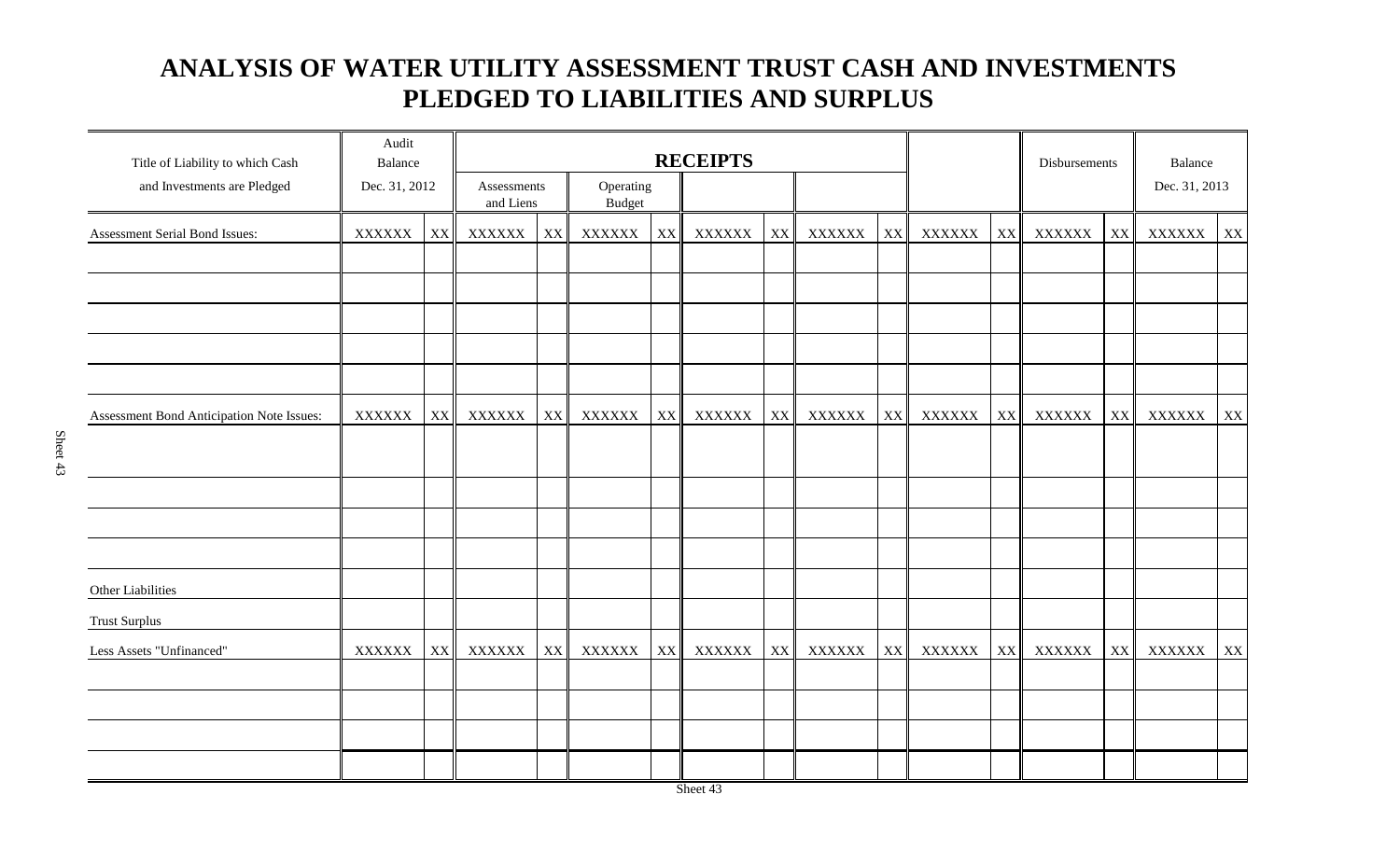#### **BUDGET REVENUES**

| Source                                                                                   |        | <b>Budget</b> |    | Received<br>in Cash |    | Excess or<br>Deficit* |               |
|------------------------------------------------------------------------------------------|--------|---------------|----|---------------------|----|-----------------------|---------------|
| <b>Operating Surplus Anticipated</b>                                                     | 91301- |               |    |                     |    |                       |               |
| <b>Operating Surplus Anticipated with Consent</b><br>of Director of Local Govt. Services | 91302- |               |    |                     |    |                       |               |
| Rents                                                                                    | 91303- |               |    |                     |    |                       |               |
| Fire Hydrant Service                                                                     | 91304- |               |    |                     |    |                       |               |
| Miscellaneous                                                                            | 91305- |               |    |                     |    |                       |               |
| <b>Transfer Station User Fees</b>                                                        |        | 47,000.00     |    | 47,000.00           |    |                       |               |
| Recycling Revenue                                                                        |        | 22,000.00     |    | 22,000.00           |    |                       |               |
| Added by N.J.S. 40A:4-87: (List)                                                         |        | <b>XXXXXX</b> | XX | <b>XXXXXX</b>       | XX | <b>XXXXXX</b>         | $\mathbf{XX}$ |
|                                                                                          |        |               |    |                     |    |                       |               |
| Subtotal                                                                                 |        |               |    |                     |    |                       |               |
| Deficit (General Budget) **                                                              | 91306- |               |    |                     |    |                       |               |
|                                                                                          | 91307- | 69,000.00     |    | 69,000.00           |    |                       |               |

\*\*Amount in "Received in Cash" column for "Deficit (General Budget)" and amount expended for "Surplus (General Budget)" must agree with amounts shown for such items on Sheet 45.

### **STATEMENT OF BUDGET APPROPRIATIONS**

| Appropriations                                    |           | <b>XXXXXX</b> | $\mathbf{XX}$ |
|---------------------------------------------------|-----------|---------------|---------------|
| <b>Adopted Budget</b>                             |           | 69,000.00     |               |
| Added by N.J.S. 40A:4-87                          |           |               |               |
| Emergency                                         |           |               |               |
| <b>Total Appropriations</b>                       |           | 69,000.00     |               |
| Add: Overexpenditures (See Footnote)              |           |               |               |
| <b>Total Appropriations and Overexpenditures</b>  |           |               |               |
| Deduct Expenditures:                              |           |               |               |
| Paid or Charged                                   | 69,000.00 |               |               |
| Reserved                                          |           |               |               |
| Surplus (General Budget) **                       |           |               |               |
| <b>Total Expenditures</b>                         |           | 69,000.00     |               |
| <b>Unexpended Balance Canceled (See Footnote)</b> |           |               |               |

FOOTNOTES: - RE: OVEREXPENDITURES:

Every appropriation overexpended in the budget document must be marked with an \* and must agree in the aggregate with this item.

RE: UNEXPENDED BALANCES CANCELED:

Are not to be shown as "Paid or Charged" in the budget document. In all instances "Total Appropriations" and "Overexpenditures" must equal the sum of "Total Expenditures" and "Unexpended Balances Canceled"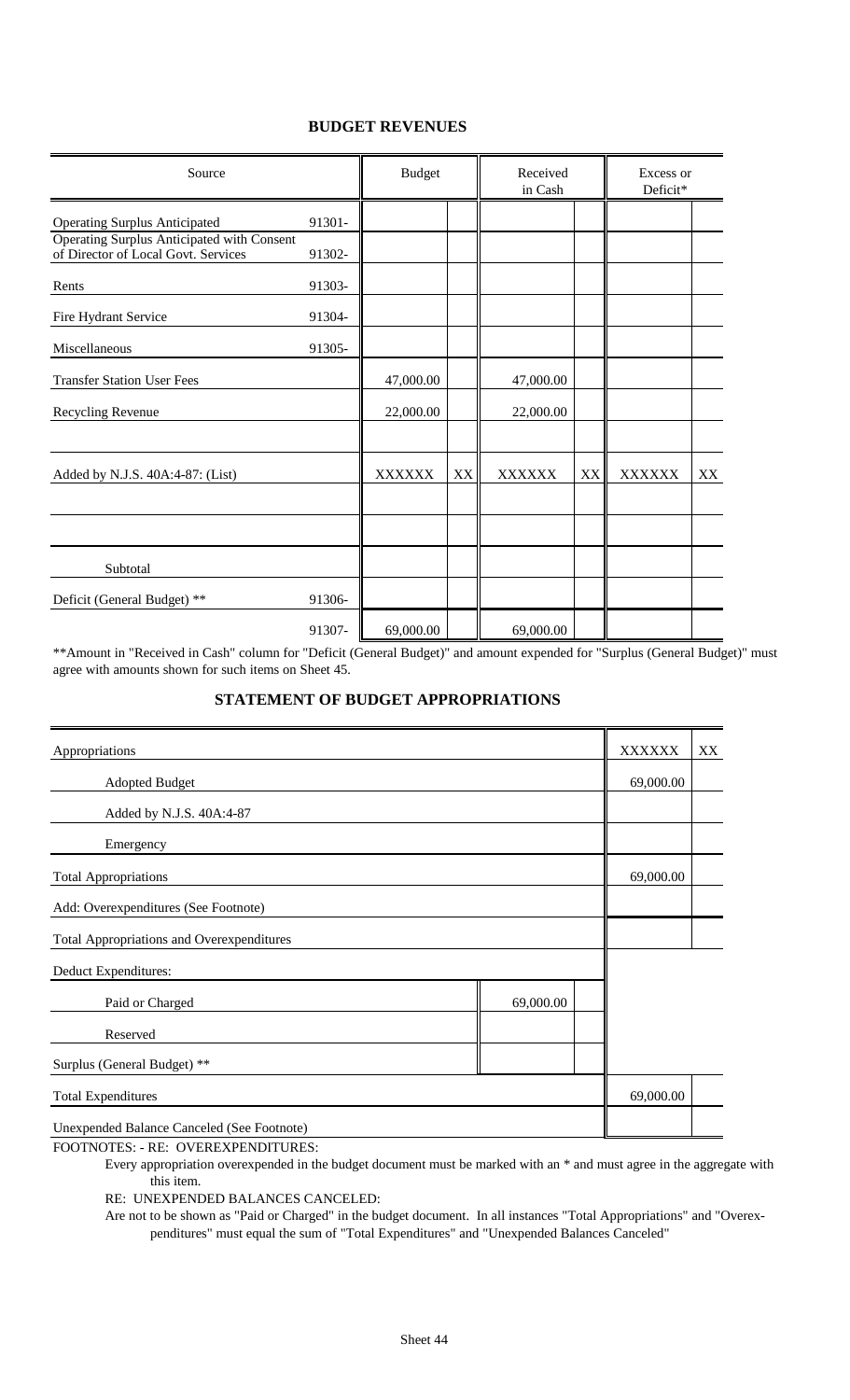#### **WATER UTILITY**

NOTE: Section 1 of this sheet is required to be filled out ONLY IF the 2013 Water Utility Budget contained either an item of revenue "Deficit (General Budget)" or an item of appropriation "Surplus (General Budget)"

Section 2 should be filled out in every case.

#### **SECTION 1:**

| Revenue Realized:                                                                                                                                             | <b>XXXXXX</b> | XX |  |
|---------------------------------------------------------------------------------------------------------------------------------------------------------------|---------------|----|--|
| Budget Revenue (Not Including "Deficit (General Budget)")                                                                                                     |               |    |  |
| Miscellaneous Revenue Not Anticipated                                                                                                                         |               |    |  |
| 2012 Appropriation Reserves Canceled *                                                                                                                        |               |    |  |
|                                                                                                                                                               |               |    |  |
|                                                                                                                                                               |               |    |  |
| <b>Total Revenue Realized</b>                                                                                                                                 |               |    |  |
| Expenditures:                                                                                                                                                 | <b>XXXXXX</b> | XX |  |
| Appropriations (Not Including "Surplus (General Budget)")                                                                                                     | XXXXXX        | XX |  |
| Paid or Charged                                                                                                                                               |               |    |  |
| Reserved                                                                                                                                                      |               |    |  |
| <b>Expended Without Appropriation</b>                                                                                                                         |               |    |  |
| Cash Refund of Prior Year's Revenue                                                                                                                           |               |    |  |
| Overexpenditure of Appropriation Reserves                                                                                                                     |               |    |  |
| <b>Total Expenditures</b>                                                                                                                                     |               |    |  |
| Less: Deferred Charges Included In<br>Above "Total Expenditures"                                                                                              |               |    |  |
| Total Expenditures - As Adjusted                                                                                                                              |               |    |  |
| Excess                                                                                                                                                        |               |    |  |
| Budget Appropriation - Surplus (General Budget) **                                                                                                            |               |    |  |
| Balance of "Results of 2013 Operation"<br>Remainder= ("Excess in Operations" - Sheet 46)                                                                      |               |    |  |
|                                                                                                                                                               |               |    |  |
| Deficit                                                                                                                                                       |               |    |  |
| Anticipated Revenue - Deficit (General Budget) **<br>Balance of "Results of 2013 Operation"<br>Remainder= ("Operating Deficit - to Trial Balance" - Sheet 46) |               |    |  |

#### **SECTION 2:**

The following Item of "2012 Appropriation Reserves Canceled in 2013" Is Due to the Current Fund TO THE EXTENT OF the amount Received and Due from the General Budget of 2012 for an Anticipated Deficit in the Water Utility for 2012:

| 2012 Appropriation Reserves Canceled in 2013                                                                    |  |  |
|-----------------------------------------------------------------------------------------------------------------|--|--|
| Less: Anticipated Deficit in 2012 Budget - Amount Received<br>and Due from Current Fund - If none, enter "None" |  |  |
| *Excess (Revenue Realized)                                                                                      |  |  |

<sup>\*\*</sup>Items must be shown in same amounts on Sheet 44.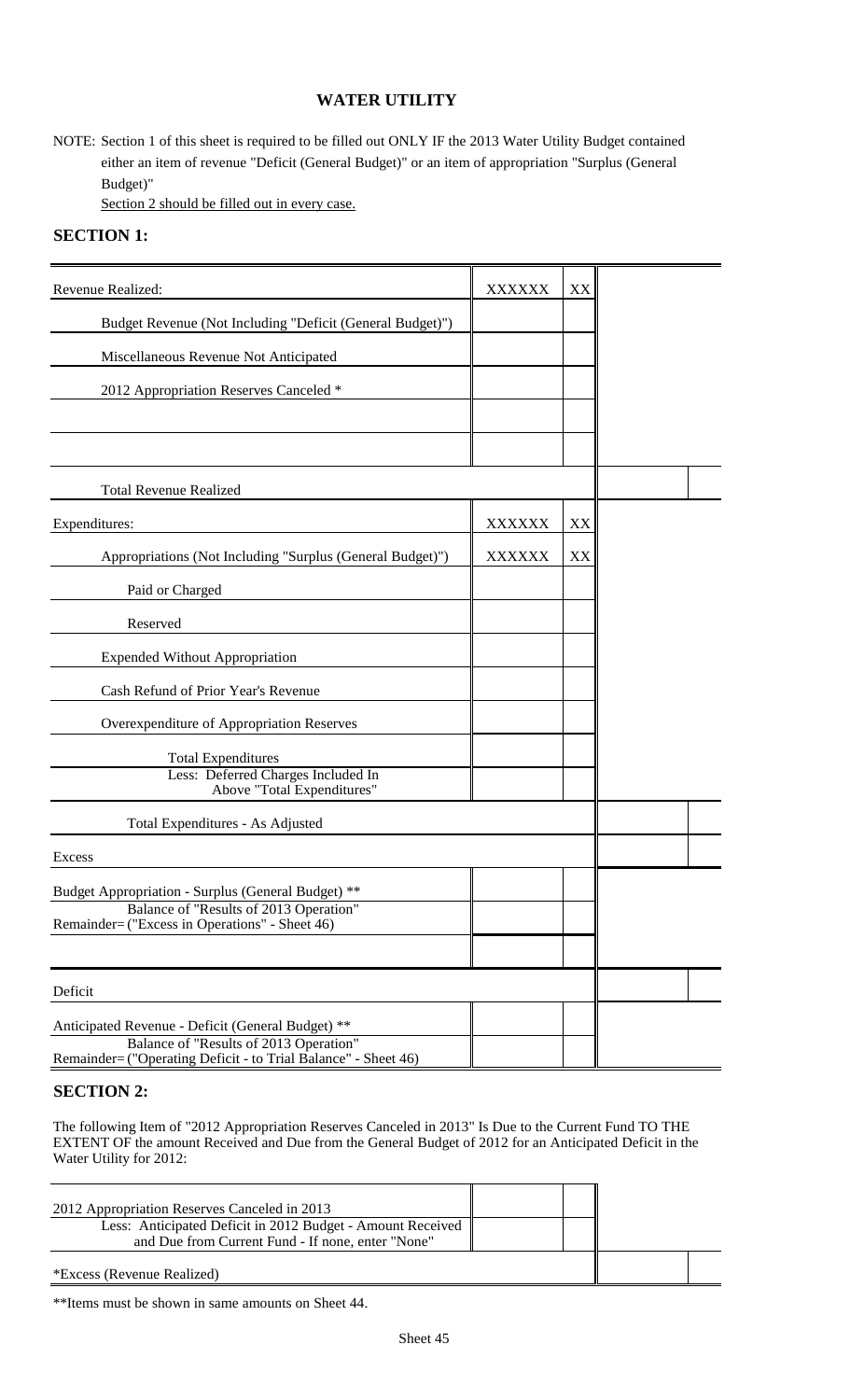## **RESULTS OF 2013 OPERATIONS UTILITY**

|                                                      | Debit         |    | Credit        |     |
|------------------------------------------------------|---------------|----|---------------|-----|
| Excess in Anticipated Revenues                       | <b>XXXXXX</b> | XX |               |     |
| Unexpended Balances of Appropriations                | <b>XXXXXX</b> | XX |               |     |
| Miscellaneous Revenue Not Anticipated                | <b>XXXXXX</b> | XX |               |     |
| Unexpended Balances of 2012 Appropriation Reserves * | <b>XXXXXX</b> | XX |               |     |
|                                                      |               |    |               |     |
| Deficit in Anticipated Revenue                       |               |    | <b>XXXXXX</b> | XX. |
|                                                      |               |    | <b>XXXXXX</b> | XX  |
| <b>Operating Deficit - to Trial Balance</b>          | <b>XXXXXX</b> | XX |               |     |
| Excess in Operations - to Operating Surplus          |               |    | <b>XXXXXX</b> | XX  |
| *See restriction in amount on Sheet 45, SECTION 2    |               |    |               |     |
| ADED LEBLA AUDILIA                                   | TYMIT YANV    |    |               |     |

### **OPERATING SURPLUS - UTILITY**

|                                                                                                                  | Debit        |    | Credit       |    |
|------------------------------------------------------------------------------------------------------------------|--------------|----|--------------|----|
| Balance January 1, 2013                                                                                          | XXXXXX       | XX | 0.00         |    |
| Authority Dissolution 2012 Cash turned over to County                                                            |              |    | 1,080,735.94 |    |
| Excess in Results of 2013 Operations                                                                             | XXXXXX       | XX |              |    |
| Amount Appropriated in 2013 Budget - Cash                                                                        |              |    | XXXXXX       | XX |
| Amount Appropriated in 2013 Budget with Prior Written<br><b>Consent of Director of Local Government Services</b> |              |    | XXXXXX       | XX |
|                                                                                                                  |              |    |              |    |
| Balance December 31, 2013                                                                                        | 1,080,735.94 |    | XXXXXX       | XX |
|                                                                                                                  | 1.080.735.94 |    | 1,080,735.94 |    |

### **ANALYSIS OF BALANCE DECEMBER 31, 2013 (FROM UTILITY - TRIAL BALANCE)**

| Cash                                                          | 1,080,735.94 |  |
|---------------------------------------------------------------|--------------|--|
| Investments                                                   |              |  |
| Interfund Accounts Receivable                                 |              |  |
| Subtotal                                                      | 1,080,735.94 |  |
| Deduct Cash Liabilities Marked with "C" on Trial Balance      | 0.00         |  |
| Operating Surplus Cash or (Deficit in Operating Surplus Cash) |              |  |
| Other Assets Pledged to Operating Surplus*                    |              |  |
| Deferred Charges #                                            |              |  |
| Operating Deficit #                                           |              |  |
| <b>Total Other Assets</b>                                     |              |  |
| # MAY NOT BE ANTICIPATED AS NON-CASH SURPLUS IN 2014 BUDGET.  |              |  |

\* In the case of a "Deficit in Operating Surplus Cash",

"other Assets" would be also pledged to cash liabilities.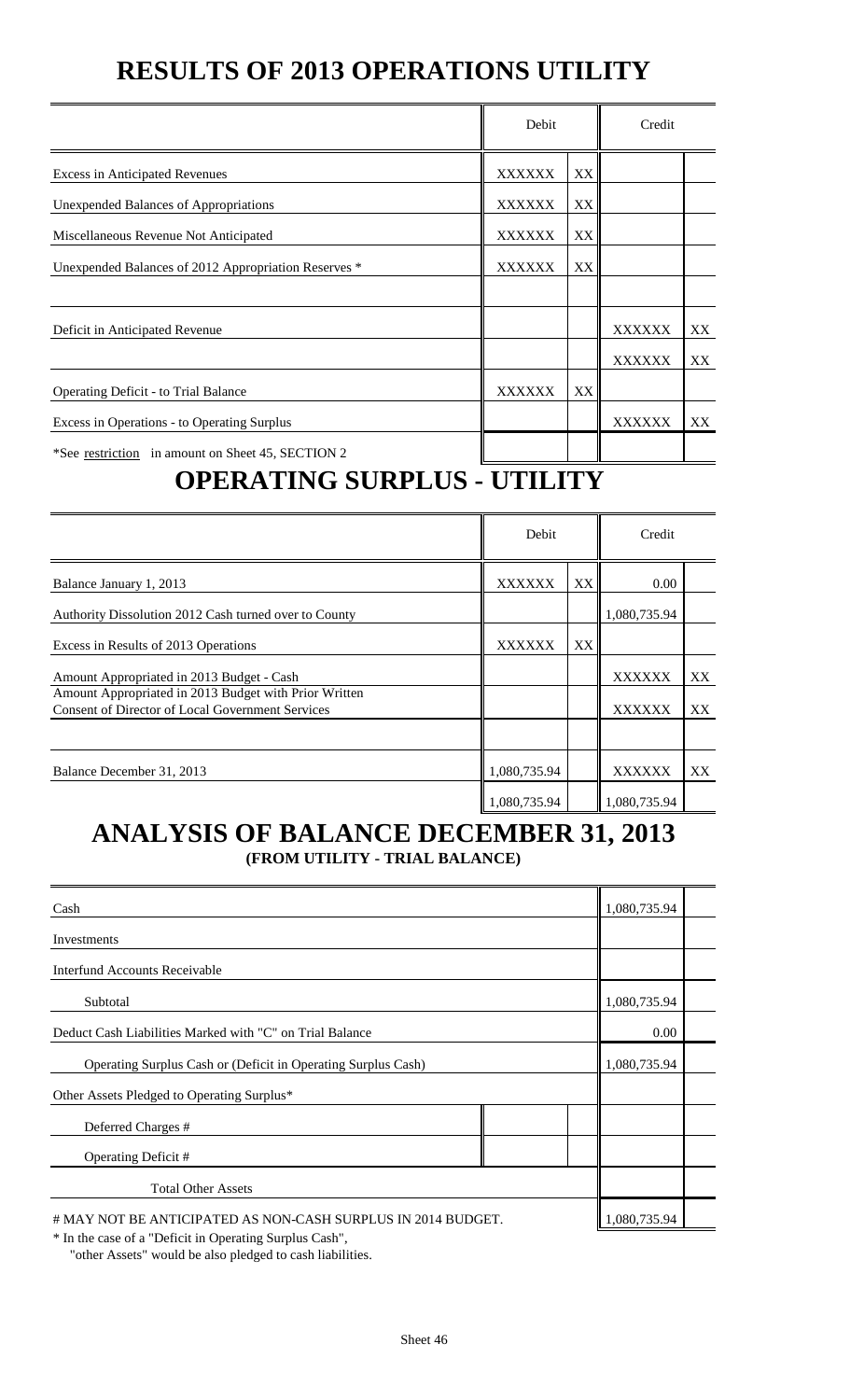### **SCHEDULE OF WATER UTILITY ACCOUNTS RECEIVABLE**

| Balance December 31, 2012 | \$                             |               |    |
|---------------------------|--------------------------------|---------------|----|
| Increased by:             |                                |               |    |
|                           | <b>Water Rents Levied</b>      |               | \$ |
| Decreased by:             |                                |               |    |
|                           | Collections                    | $\mathcal{S}$ |    |
|                           | Overpayments applied           | $\mathcal{S}$ |    |
|                           | <b>Transfer to Water Liens</b> | \$            |    |
|                           | Other                          | $\mathcal{S}$ |    |
|                           |                                |               | \$ |
|                           | Balance December 31, 2013      |               | \$ |

### **SCHEDULE OF WATER UTILITY LIENS**

| Balance December 31, 2012 |                                           | \$ |    |  |  |  |  |  |
|---------------------------|-------------------------------------------|----|----|--|--|--|--|--|
|                           | Increased by:                             |    |    |  |  |  |  |  |
|                           | <b>Transfers from Accounts Receivable</b> | \$ |    |  |  |  |  |  |
|                           | Penalties and Costs                       | \$ |    |  |  |  |  |  |
|                           | Other                                     | \$ |    |  |  |  |  |  |
|                           |                                           |    | \$ |  |  |  |  |  |
| Decreased by:             |                                           |    |    |  |  |  |  |  |
|                           | Collections                               | \$ |    |  |  |  |  |  |
|                           | Other                                     | \$ |    |  |  |  |  |  |
|                           |                                           |    | \$ |  |  |  |  |  |
|                           | Balance December 31, 2013                 |    | \$ |  |  |  |  |  |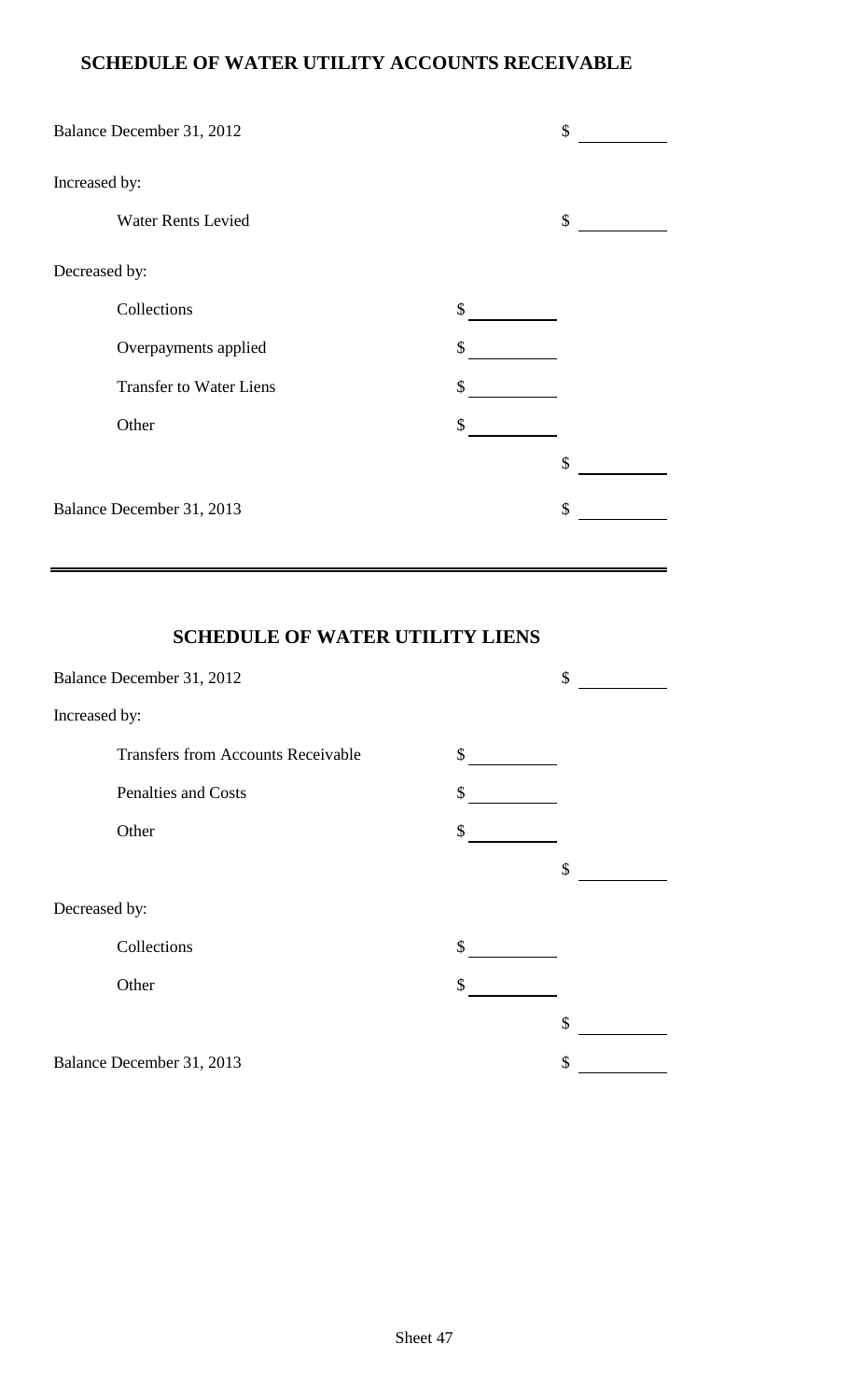## **DEFERRED CHARGES - MANDATORY CHARGES ONLY - WATER UTILITY FUND**

#### **(Do not include the emergency authorizations pursuant to N.J.S. 40A:4-55, listed on Sheet 29)**

|     | Caused by                   | Amount<br>Dec. 31, 2012<br>per Audit<br>Report |               | Amount in<br>2013<br><b>Budget</b> | Amount<br>Resulting<br>from 2013 | Balance<br>as at<br>Dec. 31, 2013 |
|-----|-----------------------------|------------------------------------------------|---------------|------------------------------------|----------------------------------|-----------------------------------|
| 1.  | Emergency Authorization - * | $\frac{1}{\sqrt{2}}$                           | $\frac{1}{2}$ |                                    | $\frac{\text{S}}{\text{S}}$      | $\frac{1}{\sqrt{2}}$              |
| 2.  |                             | $\sim$                                         | $\sim$        |                                    | $\sim$<br>$\sim$                 |                                   |
| 3.  |                             | $\sim$                                         | $\sim$        | $\sim$                             | $\mathsf{\$}$                    |                                   |
| 4.  |                             | $\sim$                                         | $\sim$        | $\mathcal{S}$                      | $\mathsf{\$}$                    |                                   |
| 5.  |                             | $\mathbb{S}$                                   | $\mathsf{\$}$ | $\mathcal{S}$                      | $\frac{1}{2}$                    |                                   |
| 6.  |                             | \$                                             | \$            | $\mathsf{\$}$                      | \$                               |                                   |
| 7.  |                             | \$                                             | \$            | \$                                 | \$                               |                                   |
| 8.  |                             | \$                                             | \$            | \$                                 | \$                               |                                   |
| 9.  |                             | \$                                             | \$            | \$                                 | \$                               |                                   |
| 10. |                             | \$                                             | \$            | \$                                 | \$.                              |                                   |

\*Do not include items funded or refunded as listed below.

### **EMERGENCY AUTHORIZATIONS UNDER N.J.S. 40A:4-47 WHICH HAVE BEEN FUNDED OR REFUNDED UNDER N.J.S. 40A:2-3 OR N.J.S. 40A:2-51**

| Date | Purpose | Amount  |
|------|---------|---------|
| 1.   |         | \$      |
| 2.   |         | \$.     |
| 3.   |         | ¢<br>D  |
| 4.   |         | Φ       |
| 5.   |         | ¢<br>J. |

#### **JUDGEMENTS ENTERED AGAINST MUNICIPALITY AND NOT SATISFIED**

|    | In favor of | On Account of | Date Entered |     | Amount | Appropriated for<br>in Budget of<br>Year 2014 |
|----|-------------|---------------|--------------|-----|--------|-----------------------------------------------|
| 1. |             |               |              | S   |        |                                               |
| 2. |             |               |              | £.  |        |                                               |
| 3. |             |               |              | \$. |        |                                               |
| 4. |             |               |              | \$. |        |                                               |
|    |             |               |              |     |        |                                               |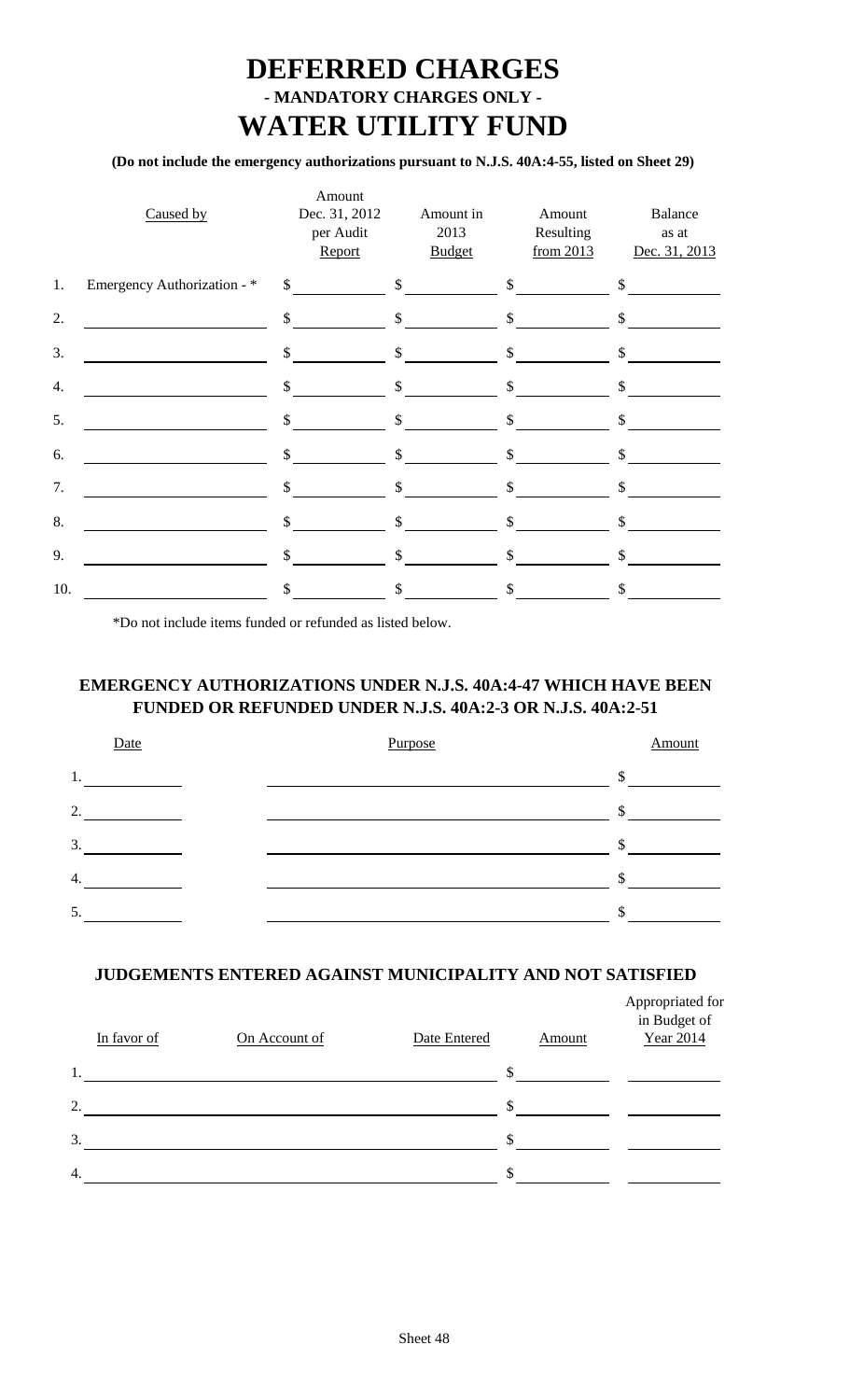# **SCHEDULE OF BONDS ISSUED AND OUTSTANDING AND 2014 DEBT SERVICE FOR BONDS**

**WATER UTILITY ASSESSMENT BONDS**

|                                         | Debit         | Credit                    |               | 2014 Debt<br>Service |  |
|-----------------------------------------|---------------|---------------------------|---------------|----------------------|--|
| Outstanding January 1, 2013             | <b>XXXXXX</b> | XX                        |               |                      |  |
| Issued                                  | <b>XXXXXX</b> | XX                        |               |                      |  |
|                                         |               |                           |               |                      |  |
| Paid                                    |               |                           | <b>XXXXXX</b> | XX                   |  |
| Outstanding December 31, 2013           |               |                           | <b>XXXXXX</b> | XX                   |  |
| 2014 Bond Maturities - Assessment Bonds |               |                           |               | \$                   |  |
| 2014 Interest on Bonds *                |               | S                         |               |                      |  |
| <b>WATER UTILITY CAPITAL BONDS</b>      |               |                           |               |                      |  |
| Outstanding January 1, 2013             | <b>XXXXXX</b> | XX                        |               |                      |  |
| Issued                                  | <b>XXXXXX</b> | XX                        |               |                      |  |
| Paid                                    |               |                           | <b>XXXXXX</b> | XX                   |  |
|                                         |               |                           |               |                      |  |
| Outstanding December 31, 2013           |               |                           | <b>XXXXXX</b> | XX                   |  |
| 2014 Bond Maturities - Capital Bonds    |               |                           |               | \$                   |  |
| 2014 Interest on Bonds *                |               | $\boldsymbol{\mathsf{S}}$ |               |                      |  |

#### **INTEREST ON BONDS - WATER UTILITY BUDGET**

| 2013 Interest on Bonds (*Items)                      |  |  |
|------------------------------------------------------|--|--|
| Less: Interest Accrued to 12/31/2013 (Trial Balance) |  |  |
| Subtotal                                             |  |  |
| Add: Interest to be Accrued as of $12/31/2014$       |  |  |
| <b>Required Appropriation 2014</b>                   |  |  |

#### **LIST OF BONDS ISSUED DURING 2013**

| Purpose | 2014 Maturity | Amount Issued | Date of $\ $<br>Issue | Interest<br>Rate |
|---------|---------------|---------------|-----------------------|------------------|
|         |               |               |                       |                  |
|         |               |               |                       |                  |
|         |               |               |                       |                  |
|         |               |               |                       |                  |
|         |               |               |                       |                  |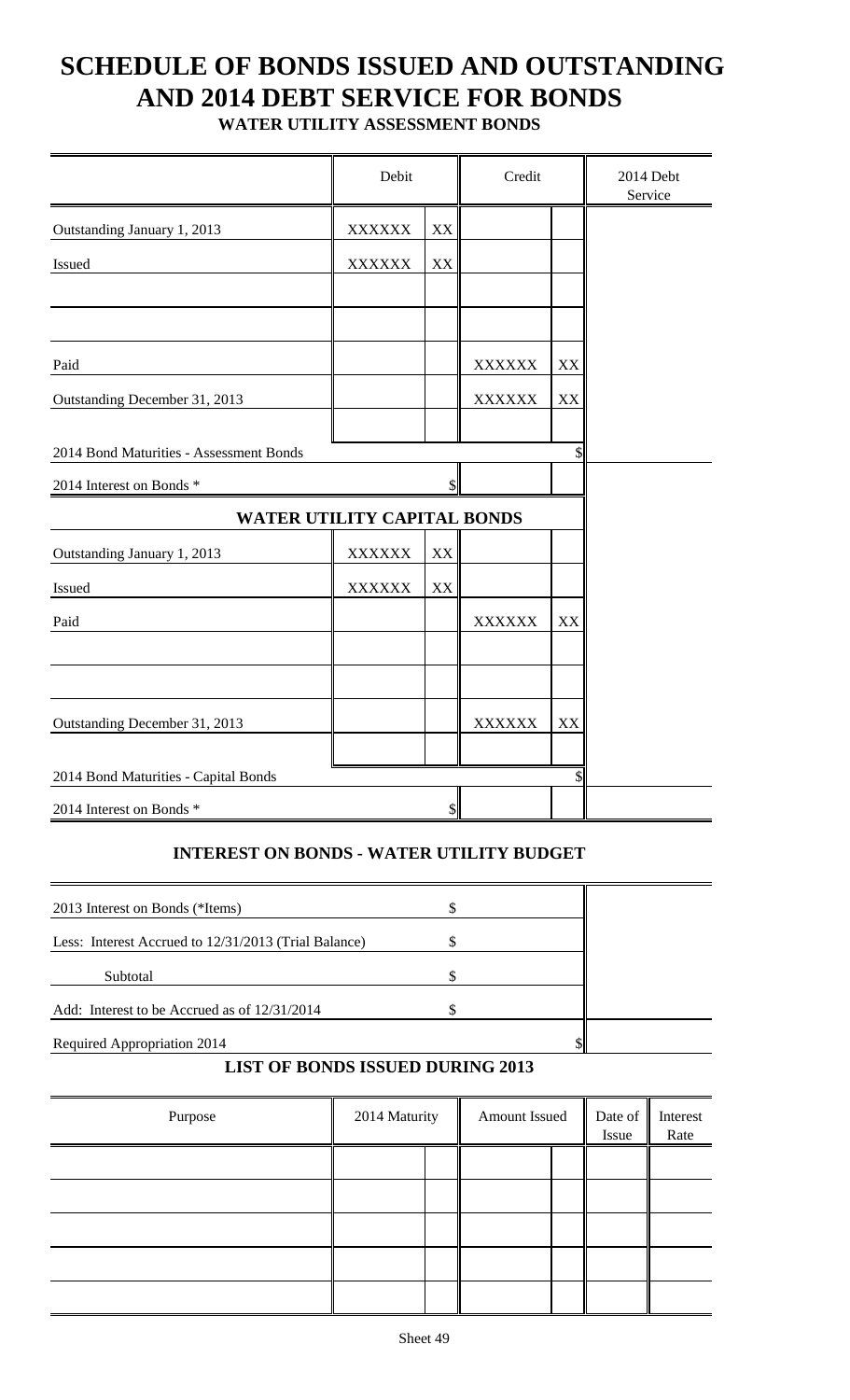# **SCHEDULE OF LOANS ISSUED AND OUTSTANDING AND 2014 DEBT SERVICE FOR LOANS**

**WATER UTILITY LOAN**

|                               | Debit         |    | Credit        |    | 2014 Debt<br>Service |
|-------------------------------|---------------|----|---------------|----|----------------------|
| Outstanding January 1, 2013   | <b>XXXXXX</b> |    |               |    |                      |
| Issued                        | <b>XXXXXX</b> | XX |               |    |                      |
| Paid                          |               |    | <b>XXXXXX</b> | XX |                      |
| Outstanding December 31, 2013 |               |    | <b>XXXXXX</b> | XX |                      |
| 2014 Loan Maturities          |               |    |               | \$ |                      |
| 2014 Interest on Loans *      |               | \$ |               |    |                      |
| <b>WATER UTILITY</b>          |               |    | <b>LOAN</b>   |    |                      |
| Outstanding January 1, 2013   | <b>XXXXXX</b> | XX |               |    |                      |
| Issued                        | <b>XXXXXX</b> | XX |               |    |                      |
| Paid                          |               |    | <b>XXXXXX</b> | XX |                      |
|                               |               |    |               |    |                      |
| Outstanding December 31, 2013 |               |    | <b>XXXXXX</b> | XX |                      |
| 2014 Loan Maturities          |               |    |               | \$ |                      |
| 2014 Interest on Loans *      |               | \$ |               |    |                      |

### **INTEREST ON LOANS - WATER UTILITY BUDGET**

| 2014 Interest on Loans (*Items)                      |  |  |
|------------------------------------------------------|--|--|
| Less: Interest Accrued to 12/31/2013 (Trial Balance) |  |  |
| Subtotal                                             |  |  |
| Add: Interest to be Accrued as of 12/31/2014         |  |  |
| Required Appropriation 2014                          |  |  |

## **LIST OF LOANS ISSUED DURING 2013**

| Purpose | 2014 Maturity |  | Amount Issued | Date of<br>Issue | Interest<br>Rate |
|---------|---------------|--|---------------|------------------|------------------|
|         |               |  |               |                  |                  |
|         |               |  |               |                  |                  |
|         |               |  |               |                  |                  |
|         |               |  |               |                  |                  |
|         |               |  |               |                  |                  |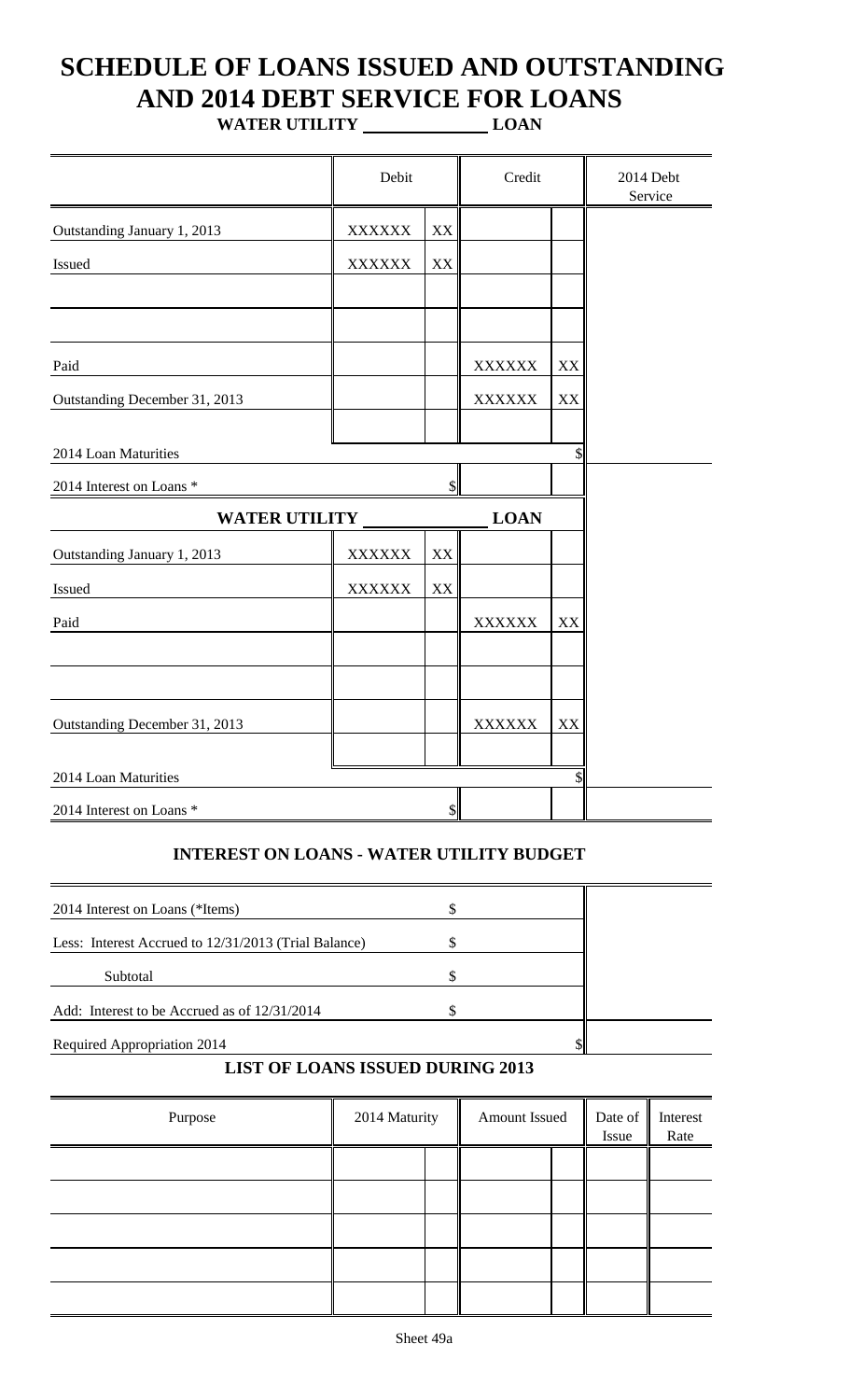## **DEBT SERVICE SCHEDULE FOR UTILITY NOTES (OTHER THAN UTILITY ASSESSMENT NOTES)**

|                | Title or Purpose of Issue | Original<br>Amount<br>Issued | Original<br>Date of<br>Issue* | Amount<br>of Note<br>Outstanding<br>Dec. 31, 2013 | Date<br>of<br>Maturity | Rate<br>of<br>Interest | For Principal | 2014 Budget Requirement<br>For Interest<br>$**$ |  |
|----------------|---------------------------|------------------------------|-------------------------------|---------------------------------------------------|------------------------|------------------------|---------------|-------------------------------------------------|--|
|                |                           |                              |                               |                                                   |                        |                        |               |                                                 |  |
| 2.             |                           |                              |                               |                                                   |                        |                        |               |                                                 |  |
| 3.             |                           |                              |                               |                                                   |                        |                        |               |                                                 |  |
|                |                           |                              |                               |                                                   |                        |                        |               |                                                 |  |
| 5.             |                           |                              |                               |                                                   |                        |                        |               |                                                 |  |
| 6.             |                           |                              |                               |                                                   |                        |                        |               |                                                 |  |
| $\tau$         |                           |                              |                               |                                                   |                        |                        |               |                                                 |  |
| Sheet 50<br>8. |                           |                              |                               |                                                   |                        |                        |               |                                                 |  |
| 9.             |                           |                              |                               |                                                   |                        |                        |               |                                                 |  |
| 10.            |                           |                              |                               |                                                   |                        |                        |               |                                                 |  |

Important: If there is more than one utility in the municipality, identify each note.

Memo: Designate all "Capital Notes" issued under N.J.S. 40A:2-8(b) with "C". Such notes must be retired at the rate

of 20% of the original amount issued annually.

\* See Sheet 33 for clarification of "Original Date of Issue".

All notes with an original date of issue of 2011 or prior require one legal payable installment to be budgeted if it

is contemplated that such notes will be renewed in 2014 or written intent of permanent financing submitted.

\*\* If interest on note is financed by ordinance, designate same, otherwise an amount must be included in this

| INTEREST ON NOTES - WATER UTILITY BUDGET             |  |
|------------------------------------------------------|--|
| <b>2014</b> Interest on Notes                        |  |
| Less: Interest Accrued to 12/31/2013 (Trial Balance) |  |
| Subtotal                                             |  |
| Add: Interest to be Accrued as of 12/31/2014         |  |
| Required Appropriation - 2014                        |  |

column. **(Do not crowd - add additional sheets)**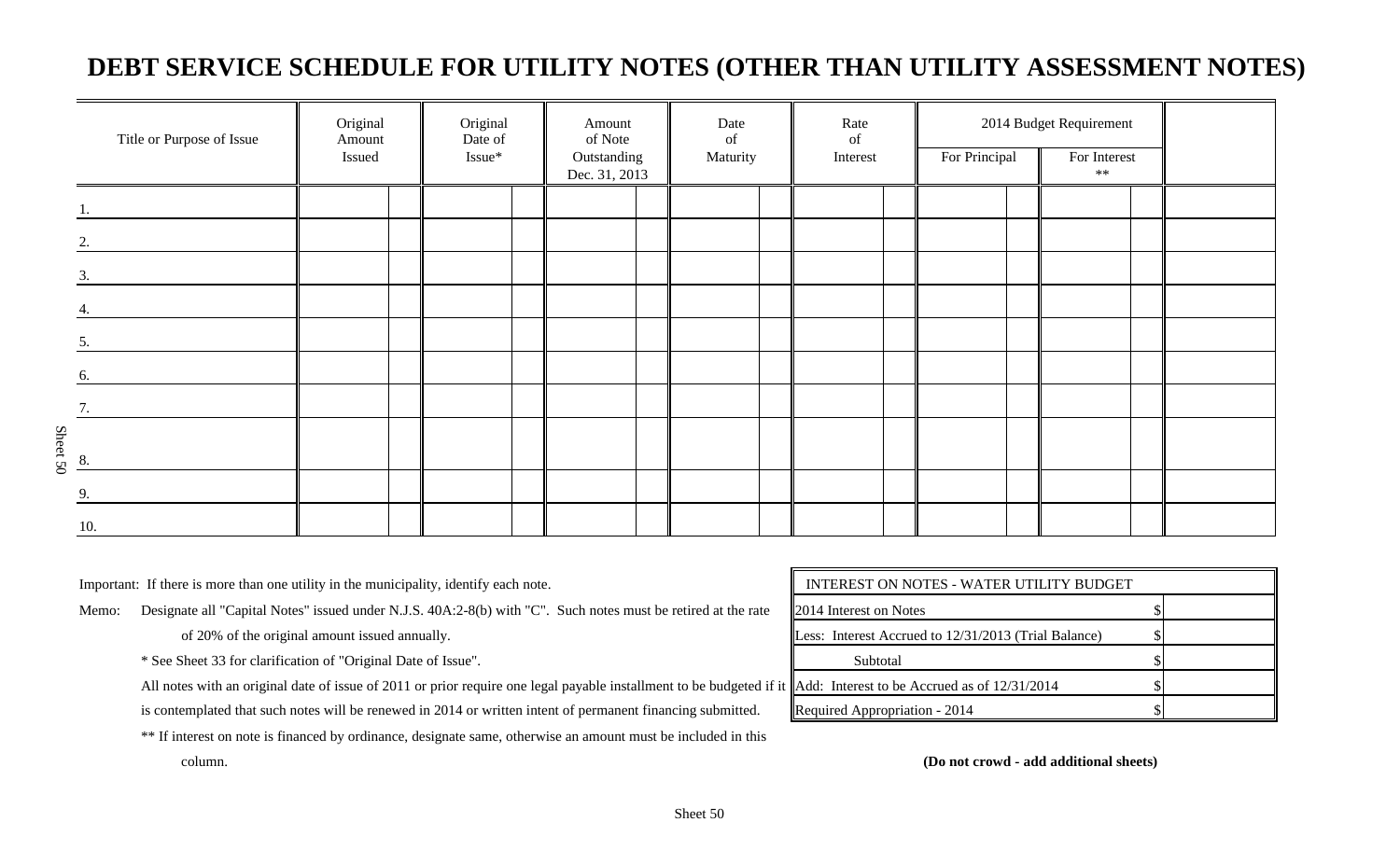# **DEBT SERVICE SCHEDULE FOR UTILITY ASSESSMENT NOTES**

|                      | Title or Purpose of Issue | Original<br>Amount<br>Issued | Original<br>Date of<br>Issue* | Amount<br>of Note<br>Outstanding<br>Dec. 31, 2013 | Date<br>of<br>Maturity | Rate<br>of<br>Interest | For Principal | 2014 Budget Requirement<br>For Interest<br>$***$ | Interest<br>Computed to<br>(Insert Date) |
|----------------------|---------------------------|------------------------------|-------------------------------|---------------------------------------------------|------------------------|------------------------|---------------|--------------------------------------------------|------------------------------------------|
|                      |                           |                              |                               |                                                   |                        |                        |               |                                                  |                                          |
|                      | 2.                        |                              |                               |                                                   |                        |                        |               |                                                  |                                          |
|                      | $\frac{3}{2}$             |                              |                               |                                                   |                        |                        |               |                                                  |                                          |
| 4.                   |                           |                              |                               |                                                   |                        |                        |               |                                                  |                                          |
| 5.                   |                           |                              |                               |                                                   |                        |                        |               |                                                  |                                          |
| 6.                   |                           |                              |                               |                                                   |                        |                        |               |                                                  |                                          |
| Sheet 51<br>Sheet 51 |                           |                              |                               |                                                   |                        |                        |               |                                                  |                                          |
|                      |                           |                              |                               |                                                   |                        |                        |               |                                                  |                                          |
| 8.                   |                           |                              |                               |                                                   |                        |                        |               |                                                  |                                          |
| 9.                   |                           |                              |                               |                                                   |                        |                        |               |                                                  |                                          |
| 10.                  |                           |                              |                               |                                                   |                        |                        |               |                                                  |                                          |
|                      |                           |                              |                               |                                                   |                        |                        |               |                                                  |                                          |
| 12.                  |                           |                              |                               |                                                   |                        |                        |               |                                                  |                                          |
| 13.                  |                           |                              |                               |                                                   |                        |                        |               |                                                  |                                          |
| 14.                  |                           |                              |                               |                                                   |                        |                        |               |                                                  |                                          |
| 15.                  |                           |                              |                               |                                                   |                        |                        |               |                                                  |                                          |

Important: If there is more than one utility in the municipality, identify each note.

Memo \*See Sheet 33 for clarification of "Original Date of Issue".

Utility Assessment Notes with an original date of issue of December 31, 2011 or prior must be appropriated in full in the 2014 Dedicated Utility Assessment Budget or written intent of permanent financing submitted.

\*\* Interest on Utility Assessment Notes must be included in the Utility Budget appropriation "Interest on Notes".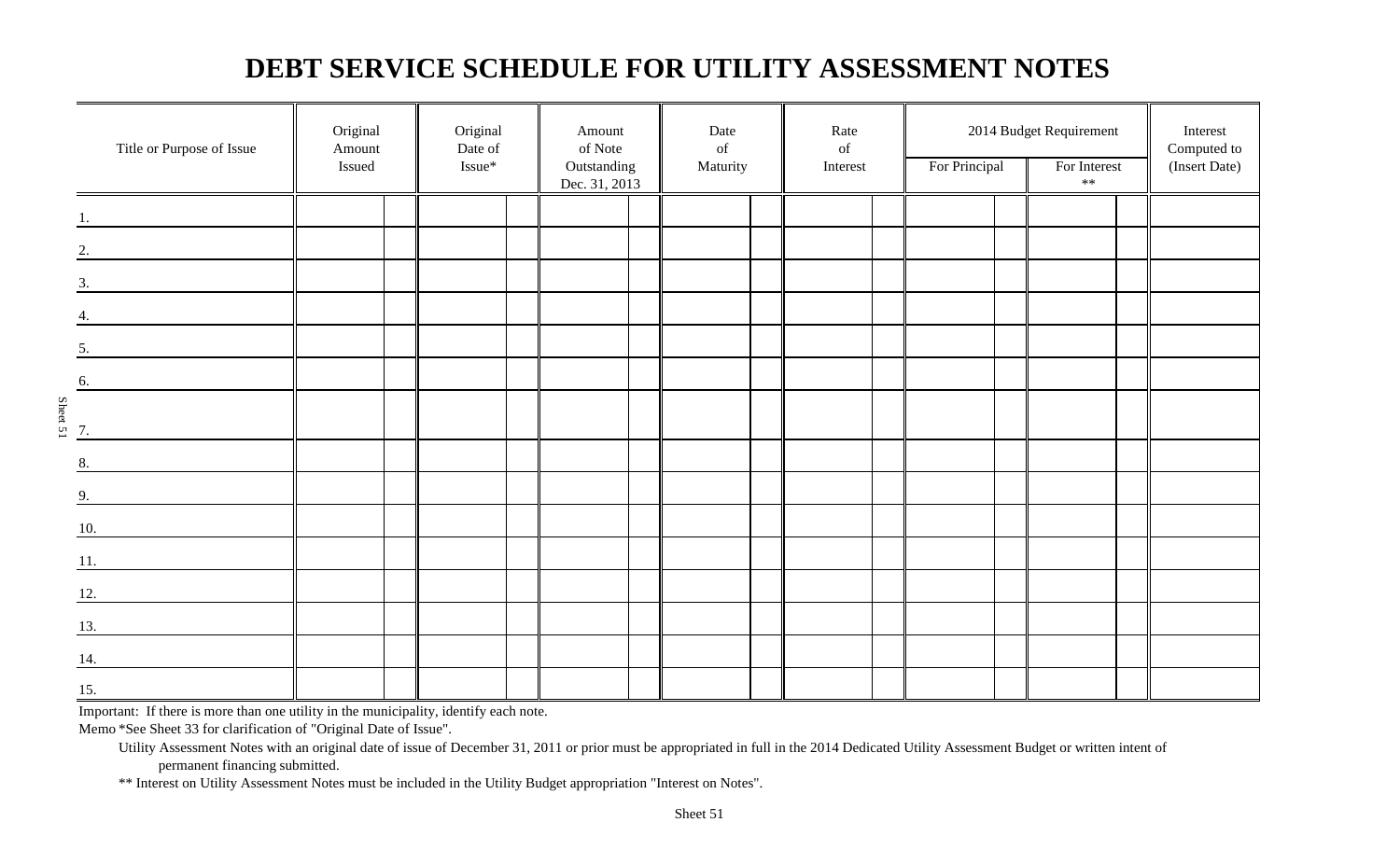|           | Purpose                                                                                                                      | Amount<br>of Obligation      | 2014 Budget Requirement |                   |  |  |  |  |  |
|-----------|------------------------------------------------------------------------------------------------------------------------------|------------------------------|-------------------------|-------------------|--|--|--|--|--|
|           |                                                                                                                              | Outstanding<br>Dec. 31, 2013 | For Principal           | For Interest/Fees |  |  |  |  |  |
|           |                                                                                                                              |                              |                         |                   |  |  |  |  |  |
|           | 2.                                                                                                                           |                              |                         |                   |  |  |  |  |  |
|           | 3.                                                                                                                           |                              |                         |                   |  |  |  |  |  |
|           |                                                                                                                              |                              |                         |                   |  |  |  |  |  |
|           | 5.                                                                                                                           |                              |                         |                   |  |  |  |  |  |
|           | 6.                                                                                                                           |                              |                         |                   |  |  |  |  |  |
|           |                                                                                                                              |                              |                         |                   |  |  |  |  |  |
| Sheet 51a | 7.                                                                                                                           |                              |                         |                   |  |  |  |  |  |
|           | 8.<br><u> 1980 - Jan Samuel Barbara, margaret e populari e populari e populari e populari e populari e populari e popu</u>   |                              |                         |                   |  |  |  |  |  |
|           | 9.<br><u> 1989 - Johann Stoff, deutscher Stoffen und der Stoffen und der Stoffen und der Stoffen und der Stoffen und der</u> |                              |                         |                   |  |  |  |  |  |
|           | 10.<br><u> 1980 - Andrea Andrew Maria (h. 1980).</u>                                                                         |                              |                         |                   |  |  |  |  |  |
|           | 11.                                                                                                                          |                              |                         |                   |  |  |  |  |  |
|           | 12.                                                                                                                          |                              |                         |                   |  |  |  |  |  |
|           | 13.                                                                                                                          |                              |                         |                   |  |  |  |  |  |
|           | 14.<br><u> 1989 - Jan James James Barnett, martin a</u>                                                                      |                              |                         |                   |  |  |  |  |  |
|           | Total                                                                                                                        |                              |                         |                   |  |  |  |  |  |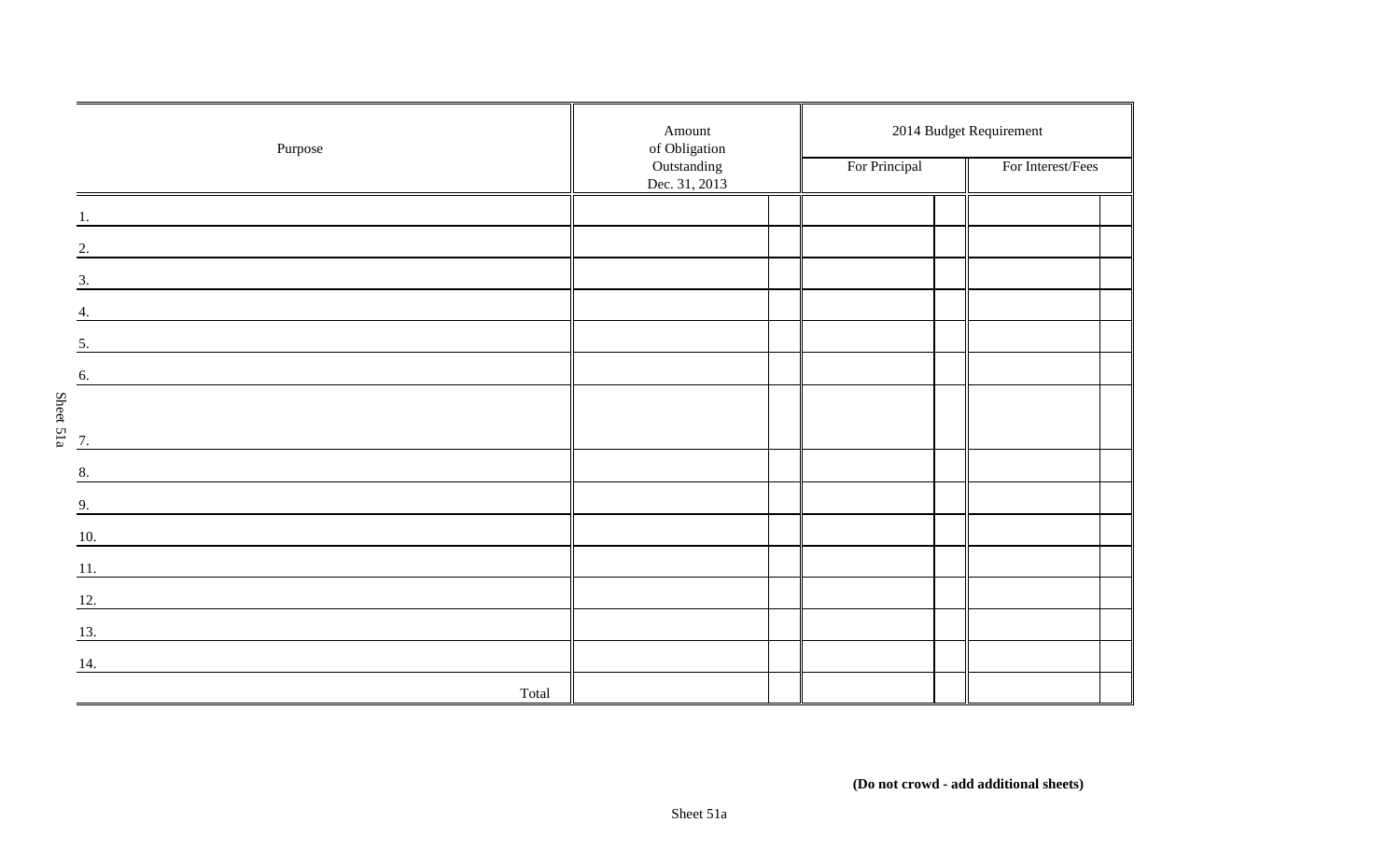# **SCHEDULE OF IMPROVEMENT AUTHORIZATIONS (UTILITY CAPITAL FUND)**

| <b>IMPROVEMENTS</b><br>Specify each authorization by purpose. Do<br>not merely designate by a code number. | Funded | Balance - January 1, 2013<br>Unfunded | 2013<br>Authorizations |  | Expended | Authorizations<br>Canceled | Balance - December 31, 2013<br>Funded |  | Unfunded |
|------------------------------------------------------------------------------------------------------------|--------|---------------------------------------|------------------------|--|----------|----------------------------|---------------------------------------|--|----------|
|                                                                                                            |        |                                       |                        |  |          |                            |                                       |  |          |
|                                                                                                            |        |                                       |                        |  |          |                            |                                       |  |          |
|                                                                                                            |        |                                       |                        |  |          |                            |                                       |  |          |
|                                                                                                            |        |                                       |                        |  |          |                            |                                       |  |          |
|                                                                                                            |        |                                       |                        |  |          |                            |                                       |  |          |
|                                                                                                            |        |                                       |                        |  |          |                            |                                       |  |          |
|                                                                                                            |        |                                       |                        |  |          |                            |                                       |  |          |
|                                                                                                            |        |                                       |                        |  |          |                            |                                       |  |          |
|                                                                                                            |        |                                       |                        |  |          |                            |                                       |  |          |
|                                                                                                            |        |                                       |                        |  |          |                            |                                       |  |          |
|                                                                                                            |        |                                       |                        |  |          |                            |                                       |  |          |
|                                                                                                            |        |                                       |                        |  |          |                            |                                       |  |          |
|                                                                                                            |        |                                       |                        |  |          |                            |                                       |  |          |
|                                                                                                            |        |                                       |                        |  |          |                            |                                       |  |          |
|                                                                                                            |        |                                       |                        |  |          |                            |                                       |  |          |
|                                                                                                            |        |                                       |                        |  |          |                            |                                       |  |          |
|                                                                                                            |        |                                       |                        |  |          |                            |                                       |  |          |
|                                                                                                            |        |                                       |                        |  |          |                            |                                       |  |          |
|                                                                                                            |        |                                       |                        |  |          |                            |                                       |  |          |
|                                                                                                            |        |                                       |                        |  |          |                            |                                       |  |          |
| 70000-<br>Total                                                                                            |        |                                       |                        |  |          |                            |                                       |  |          |

Place an \* before each item of "Improvement" which represents a funding or refunding of an emergency authorization.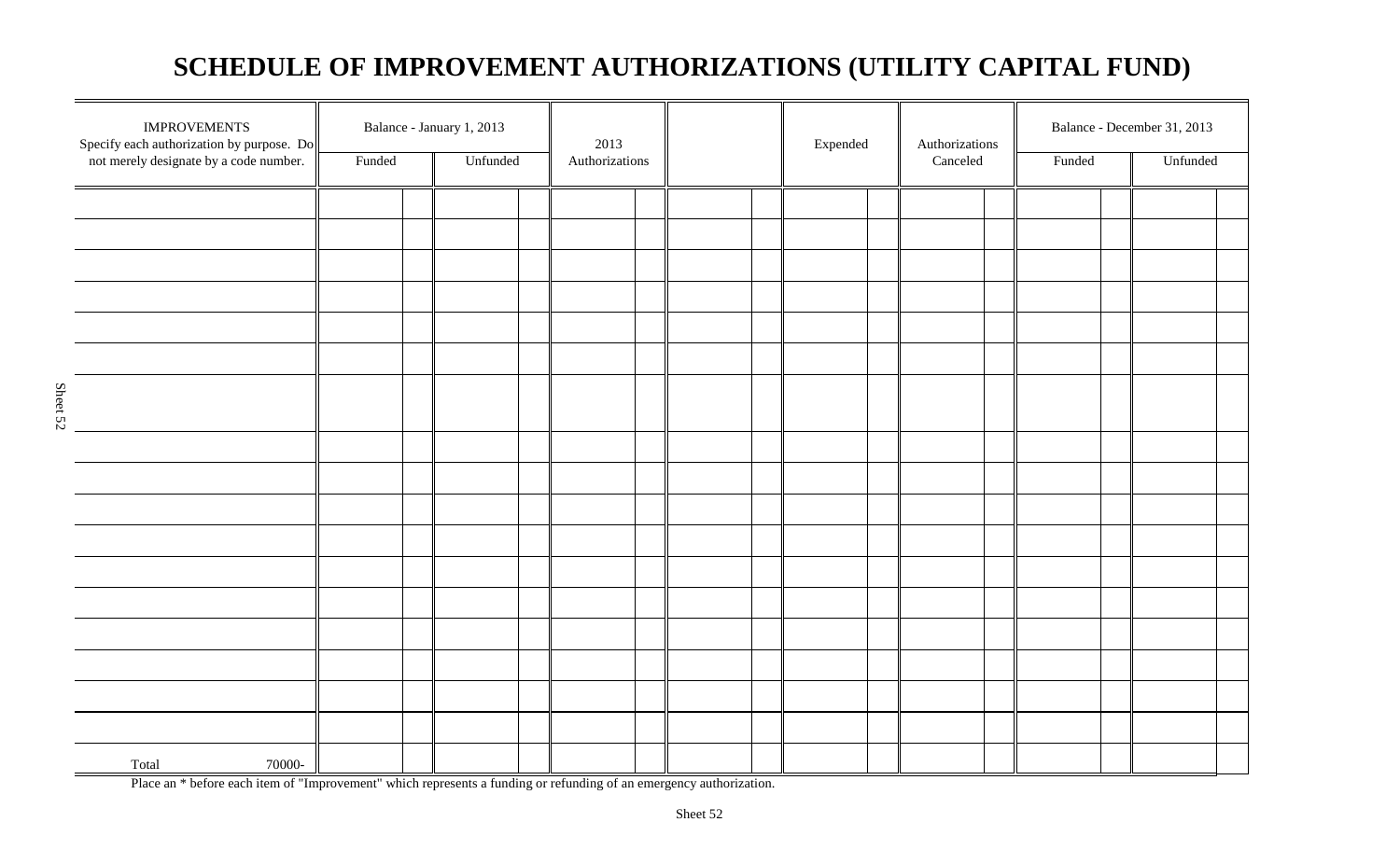## **WATER UTILITY CAPITAL FUND SCHEDULE OF CAPITAL IMPROVEMENT FUND**

|                                                                                                   | Debit         |    | Credit        |    |
|---------------------------------------------------------------------------------------------------|---------------|----|---------------|----|
| Balance January 1, 2013                                                                           | <b>XXXXXX</b> | XX |               |    |
| Received from 2013 Budget Appropriation *                                                         | <b>XXXXXX</b> | XX |               |    |
|                                                                                                   | <b>XXXXXX</b> | XX |               |    |
| <b>Improvement Authorizations Canceled</b><br>(financed in whole by the Capital Improvement Fund) | <b>XXXXXX</b> | XX |               |    |
| List by Improvements - Direct Charges Made for Preliminary Costs:                                 | <b>XXXXXX</b> | XX | <b>XXXXXX</b> | XX |
|                                                                                                   |               |    | <b>XXXXXX</b> | XX |
|                                                                                                   |               |    | <b>XXXXXX</b> | XX |
|                                                                                                   |               |    | <b>XXXXXX</b> | XX |
|                                                                                                   |               |    | <b>XXXXXX</b> | XX |
|                                                                                                   |               |    | <b>XXXXXX</b> | XX |
|                                                                                                   |               |    | <b>XXXXXX</b> | XX |
|                                                                                                   |               |    | <b>XXXXXX</b> | XX |
| Appropriated to Finance Improvement Authorizations                                                |               |    | <b>XXXXXX</b> | XX |
|                                                                                                   |               |    | <b>XXXXXX</b> | XX |
| Balance December 31, 2013                                                                         |               |    | <b>XXXXXX</b> | XX |
|                                                                                                   |               |    |               |    |

# **WATER UTILITY CAPITAL FUND SCHEDULE OF DOWN PAYMENTS ON IMPROVEMENTS**

|                                                    | Debit         |    | Credit        |    |
|----------------------------------------------------|---------------|----|---------------|----|
| Balance January 1, 2013                            | <b>XXXXXX</b> | XX |               |    |
| Received from 2013 Budget Appropriation *          | <b>XXXXXX</b> | XX |               |    |
| Received from 2013 Emergency Appropriation *       | <b>XXXXXX</b> | XX |               |    |
|                                                    |               |    |               |    |
| Appropriated to Finance Improvement Authorizations |               |    | <b>XXXXXX</b> | XX |
|                                                    |               |    | <b>XXXXXX</b> | XX |
| Balance December 31, 2013                          |               |    | <b>XXXXXX</b> | XX |
|                                                    |               |    |               |    |

\*The full amount of the 2013 appropriation should be transferred to this account unless the balance of the appropriation is permitted to lapse.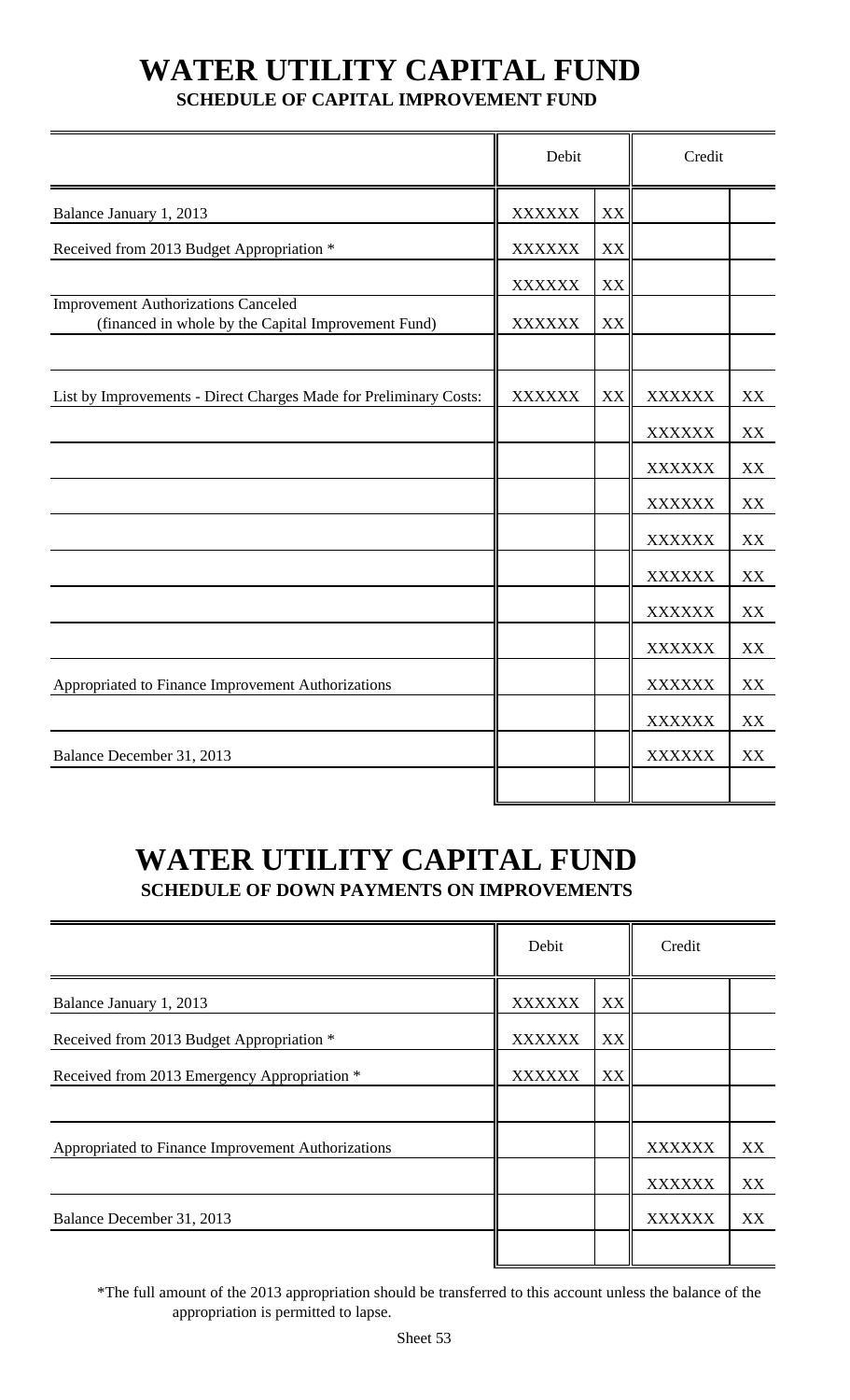## **UTILITY FUND CAPITAL IMPROVEMENTS AUTHORIZED IN 2013 AND**

## **DOWN PAYMENTS (N.J.S. 40A:2-11)**

### **UTILITIES ONLY**

| Purpose | Amount<br>Appropriated | Total<br>Obligations<br>Authorized | Down Payment<br>Provided by<br>Ordinance | Amount of Down<br>Payment in Budget<br>of 2013 or Prior<br>Years |
|---------|------------------------|------------------------------------|------------------------------------------|------------------------------------------------------------------|
|         |                        |                                    |                                          |                                                                  |
|         |                        |                                    |                                          |                                                                  |
|         |                        |                                    |                                          |                                                                  |
|         |                        |                                    |                                          |                                                                  |
|         |                        |                                    |                                          |                                                                  |
|         |                        |                                    |                                          |                                                                  |
|         |                        |                                    |                                          |                                                                  |
|         |                        |                                    |                                          |                                                                  |
|         |                        |                                    |                                          |                                                                  |
|         |                        |                                    |                                          |                                                                  |
| Total   |                        |                                    |                                          |                                                                  |

# **WATER UTILITY CAPITAL FUND STATEMENT OF CAPITAL SURPLUS**

#### **YEAR 2013**

|                                                    | Debit         |    | Credit        |    |
|----------------------------------------------------|---------------|----|---------------|----|
| Balance January 1, 2013                            | <b>XXXXXX</b> | XX |               |    |
| Premium on Sale of Bonds                           | <b>XXXXXX</b> | XX |               |    |
| Funded Improvement Authorizations Canceled         | <b>XXXXXX</b> | XX |               |    |
|                                                    |               |    |               |    |
|                                                    |               |    |               |    |
|                                                    |               |    |               |    |
| Appropriated to Finance Improvement Authorizations |               |    | <b>XXXXXX</b> | XX |
| Appropriated to 2013 Budget Revenue                |               |    | <b>XXXXXX</b> | XX |
| Balance December 31, 2013                          |               |    | <b>XXXXXX</b> | XX |
|                                                    |               |    |               |    |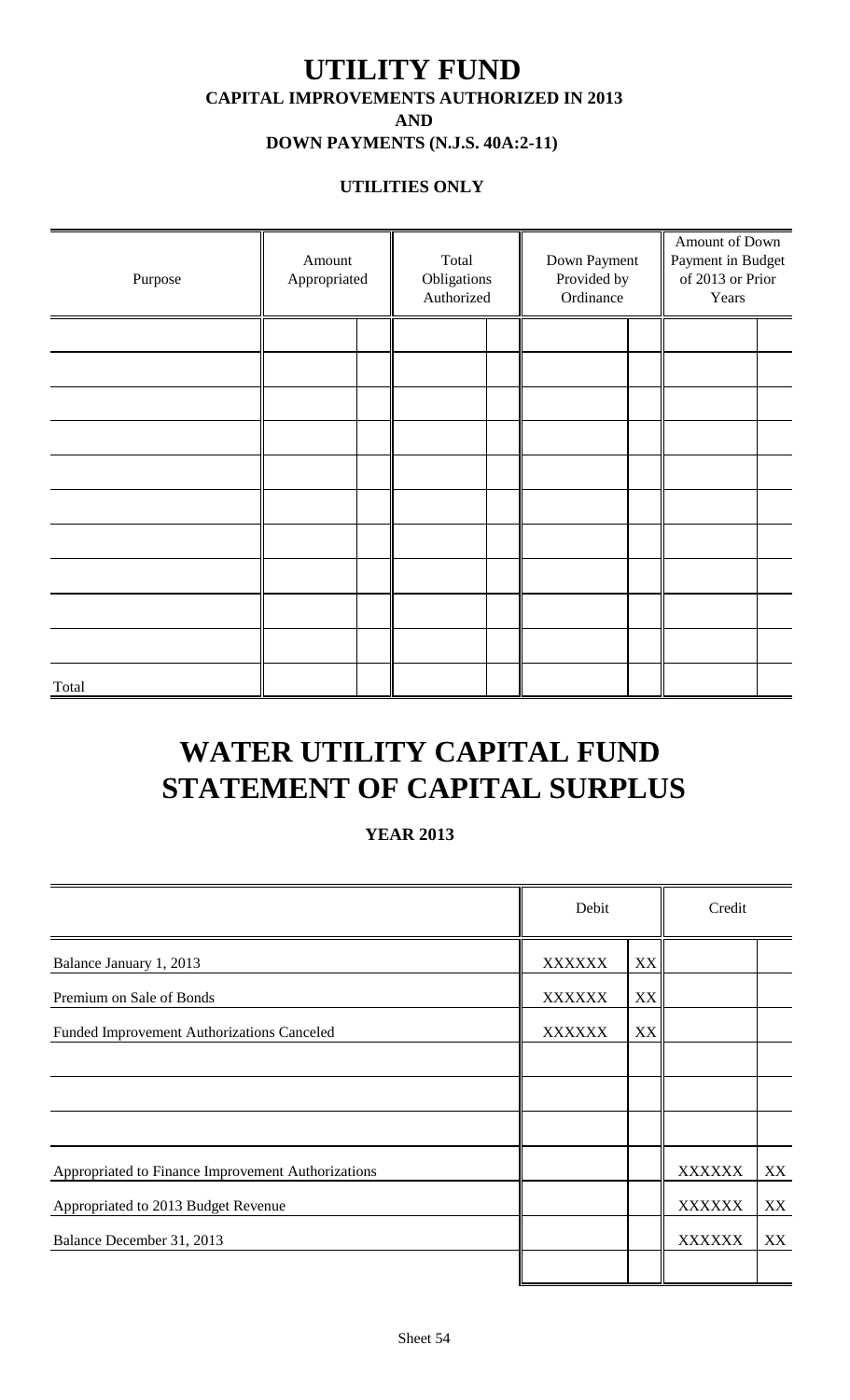Bonds and Notes Authorized but Not Issued must be disclosed in this Utility Capital Section in the same manner as set forth in General Capital Fund on Sheet 8

# **POST CLOSING**

 **TRIAL BALANCE - . . . . . . . . . . .UTILITY FUND**

AS AT DECEMBER 31, 2013

#### **OPERATING AND CAPITAL SECTIONS**

(Separately Stated)

**Cash Liabilities Must Be Subtotaled and Subtotal Must Be Marked With "C"**

| Title of Account | Debit | $\bf Credit$ |  |  |
|------------------|-------|--------------|--|--|
|                  |       |              |  |  |
|                  |       |              |  |  |
|                  |       |              |  |  |
|                  |       |              |  |  |
|                  |       |              |  |  |
|                  |       |              |  |  |
|                  |       |              |  |  |
|                  |       |              |  |  |
|                  |       |              |  |  |
|                  |       |              |  |  |
|                  |       |              |  |  |
|                  |       |              |  |  |
|                  |       |              |  |  |
|                  |       |              |  |  |
|                  |       |              |  |  |
|                  |       |              |  |  |
|                  |       |              |  |  |
|                  |       |              |  |  |
|                  |       |              |  |  |
|                  |       |              |  |  |
|                  |       |              |  |  |
|                  |       |              |  |  |
|                  |       |              |  |  |
|                  |       |              |  |  |
|                  |       |              |  |  |
|                  |       |              |  |  |
|                  |       |              |  |  |
|                  |       |              |  |  |
|                  |       |              |  |  |
|                  |       |              |  |  |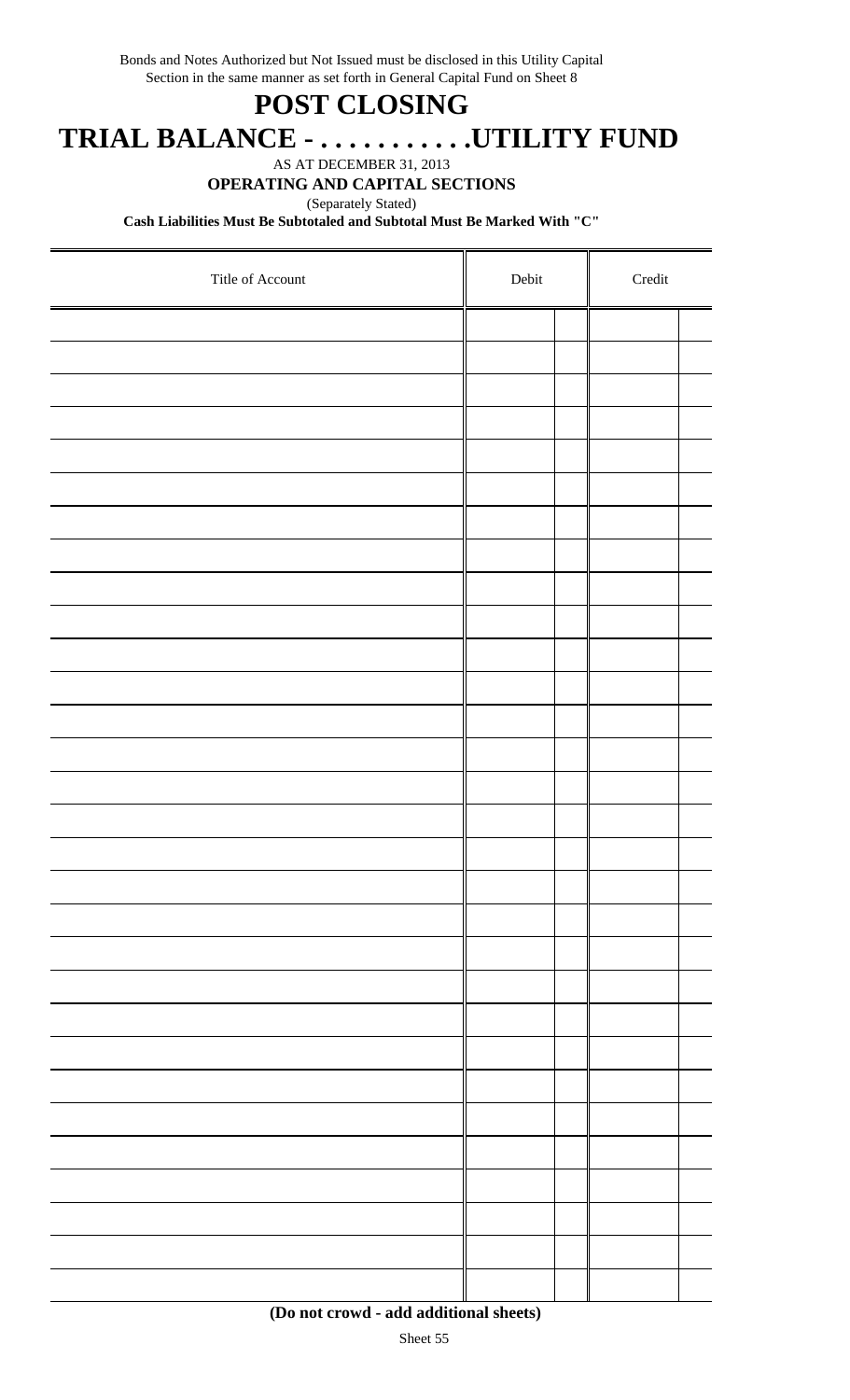# **POST CLOSING TRIAL BALANCE UTILITY ASSESSMENT TRUST FUNDS**

### **IF MORE THAN ONE UTILITY**

**EACH ASSESSMENT SECTION MUST BE SEPARATELY STATED**

AS AT DECEMBER 31, 2013

| Title of Account | ${\rm Debit}$ | $\bf Credit$ |  |  |
|------------------|---------------|--------------|--|--|
|                  |               |              |  |  |
|                  |               |              |  |  |
|                  |               |              |  |  |
|                  |               |              |  |  |
|                  |               |              |  |  |
|                  |               |              |  |  |
|                  |               |              |  |  |
|                  |               |              |  |  |
|                  |               |              |  |  |
|                  |               |              |  |  |
|                  |               |              |  |  |
|                  |               |              |  |  |
|                  |               |              |  |  |
|                  |               |              |  |  |
|                  |               |              |  |  |
|                  |               |              |  |  |
|                  |               |              |  |  |
|                  |               |              |  |  |
|                  |               |              |  |  |
|                  |               |              |  |  |
|                  |               |              |  |  |
|                  |               |              |  |  |
|                  |               |              |  |  |
|                  |               |              |  |  |
|                  |               |              |  |  |
|                  |               |              |  |  |
|                  |               |              |  |  |
|                  |               |              |  |  |
|                  |               |              |  |  |
|                  |               |              |  |  |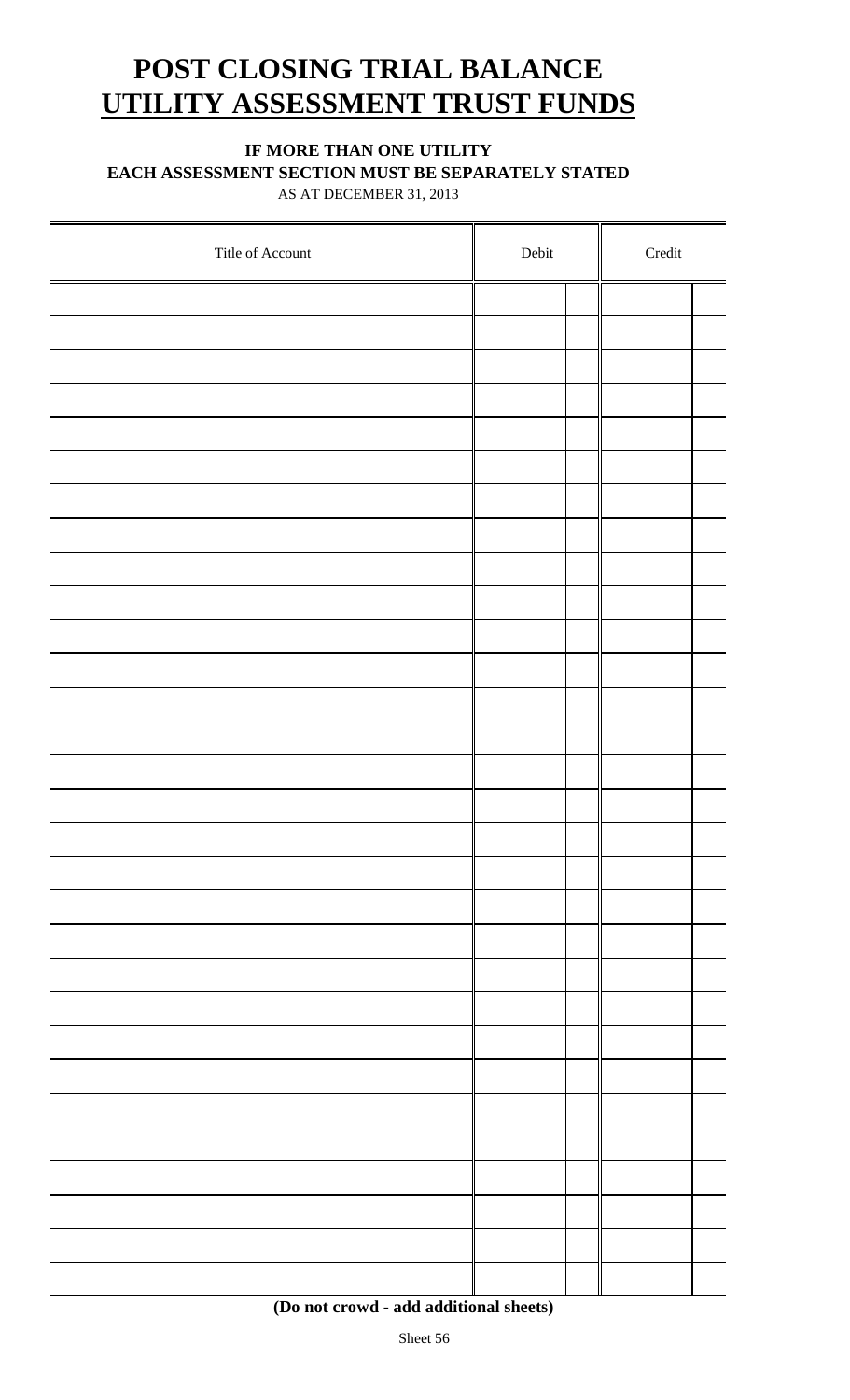Sheet 57

# **ANALYSIS OF UTILITY ASSESSMENT TRUST CASH AND INVESTMENTS PLEDGED TO LIABILITIES AND SURPLUS**

| Title of Liability to which Cash          | Audit<br>Balance |                        |                          |    |                            |    | <b>RECEIPTS</b> |                        |              |                         |              | Disbursements          |              |    | Balance<br>Dec. 31, 2013 |    |
|-------------------------------------------|------------------|------------------------|--------------------------|----|----------------------------|----|-----------------|------------------------|--------------|-------------------------|--------------|------------------------|--------------|----|--------------------------|----|
| and Investments are Pledged               | Dec. 31, 2012    |                        | Assessments<br>and Liens |    | Operating<br><b>Budget</b> |    |                 |                        |              |                         |              |                        |              |    |                          |    |
| Assessment Serial Bond Issues:            | <b>XXXXX</b>     | $\mathbf{X}\mathbf{X}$ | <b>XXXXX</b>             | XX | <b>XXXXX</b>               | XX | <b>XXXXX</b>    | $\mathbf{X}\mathbf{X}$ | <b>XXXXX</b> | XX                      | <b>XXXXX</b> | XX                     | <b>XXXXX</b> | XX | <b>XXXXX</b>             | XX |
|                                           |                  |                        |                          |    |                            |    |                 |                        |              |                         |              |                        |              |    |                          |    |
|                                           |                  |                        |                          |    |                            |    |                 |                        |              |                         |              |                        |              |    |                          |    |
|                                           |                  |                        |                          |    |                            |    |                 |                        |              |                         |              |                        |              |    |                          |    |
|                                           |                  |                        |                          |    |                            |    |                 |                        |              |                         |              |                        |              |    |                          |    |
|                                           |                  |                        |                          |    |                            |    |                 |                        |              |                         |              |                        |              |    |                          |    |
| Assessment Bond Anticipation Note Issues: | <b>XXXXX</b>     | $\mathbf{X}\mathbf{X}$ | <b>XXXXX</b>             | XX | <b>XXXXX</b>               | XX | $\bold{XXXXX}$  | XX                     | <b>XXXXX</b> | $\mathbf{X} \mathbf{X}$ | <b>XXXXX</b> | $\mathbf{X}\mathbf{X}$ | <b>XXXXX</b> | XX | <b>XXXXX</b>             | XX |
|                                           |                  |                        |                          |    |                            |    |                 |                        |              |                         |              |                        |              |    |                          |    |
|                                           |                  |                        |                          |    |                            |    |                 |                        |              |                         |              |                        |              |    |                          |    |
|                                           |                  |                        |                          |    |                            |    |                 |                        |              |                         |              |                        |              |    |                          |    |
| Other Liabilities                         |                  |                        |                          |    |                            |    |                 |                        |              |                         |              |                        |              |    |                          |    |
| <b>Trust Surplus</b>                      |                  |                        |                          |    |                            |    |                 |                        |              |                         |              |                        |              |    |                          |    |
| Less Assets "Unfinanced"                  | <b>XXXXX</b>     | XX                     | <b>XXXXX</b>             | XX | <b>XXXXX</b>               | XX | <b>XXXXX</b>    | $\mathbf{X}\mathbf{X}$ | <b>XXXXX</b> | XX                      | <b>XXXXX</b> | XX                     | <b>XXXXX</b> | XX | <b>XXXXX</b>             | XX |
|                                           |                  |                        |                          |    |                            |    |                 |                        |              |                         |              |                        |              |    |                          |    |
|                                           |                  |                        |                          |    |                            |    |                 |                        |              |                         |              |                        |              |    |                          |    |
|                                           |                  |                        |                          |    |                            |    |                 |                        |              |                         |              |                        |              |    |                          |    |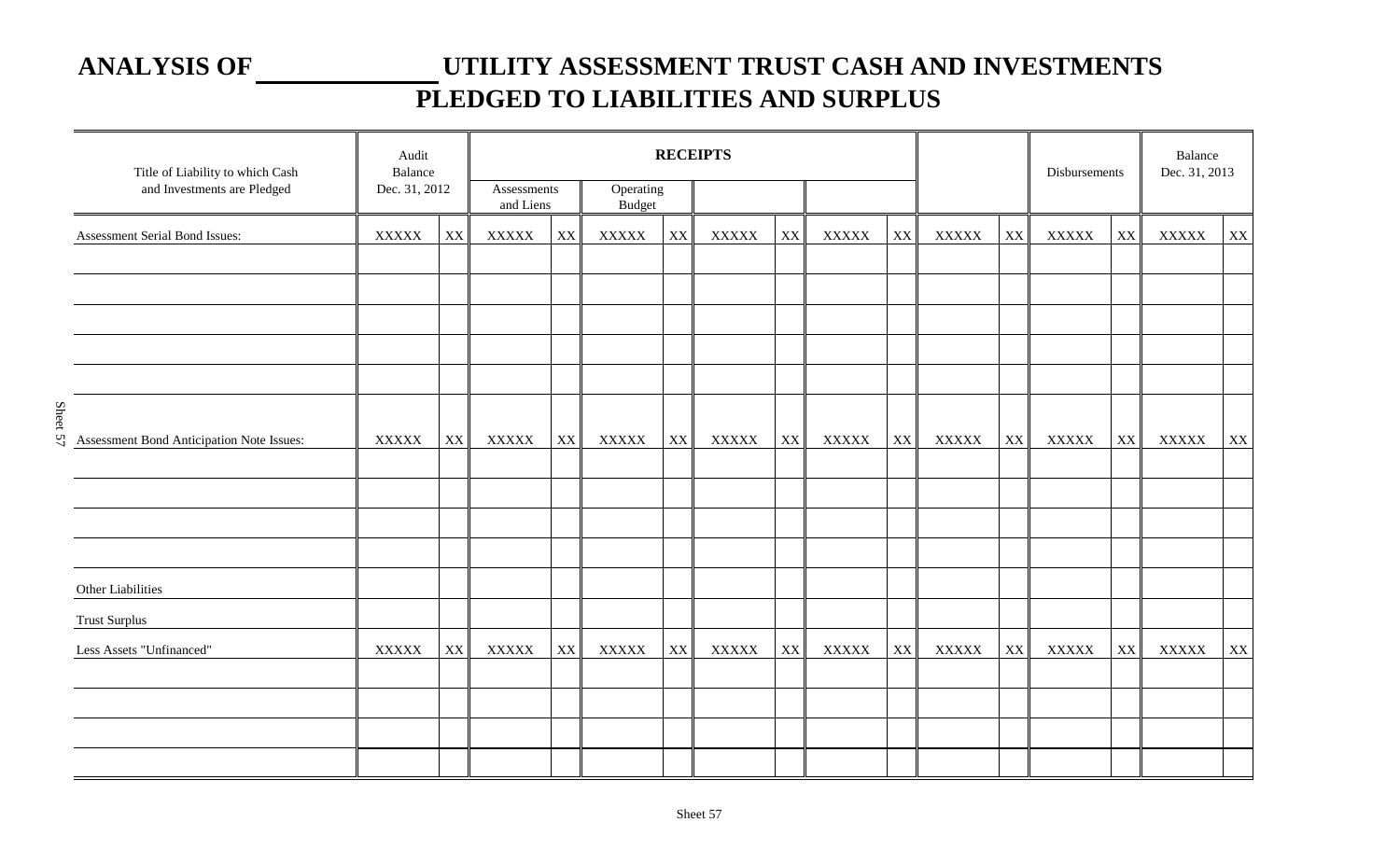# **UTILITY BUDGET - 2013**

#### **BUDGET REVENUES**

| Source                                                                            |    | <b>Budget</b> |    | Received<br>in Cash |    | Excess or<br>Deficit* |    |  |
|-----------------------------------------------------------------------------------|----|---------------|----|---------------------|----|-----------------------|----|--|
| <b>Operating Surplus Anticipated</b>                                              | 01 |               |    |                     |    |                       |    |  |
| Operating Surplus Anticipated with Consent<br>of Director of Local Govt. Services | 02 |               |    |                     |    |                       |    |  |
|                                                                                   |    |               |    |                     |    |                       |    |  |
|                                                                                   |    |               |    |                     |    |                       |    |  |
|                                                                                   |    |               |    |                     |    |                       |    |  |
|                                                                                   |    |               |    |                     |    |                       |    |  |
| Added by N.J.S. 40A:4-87 (List)                                                   |    | <b>XXXXXX</b> | XX | <b>XXXXXX</b>       | XX | <b>XXXXXX</b>         | XX |  |
|                                                                                   |    |               |    |                     |    |                       |    |  |
|                                                                                   |    |               |    |                     |    |                       |    |  |
| Subtotal                                                                          |    |               |    |                     |    |                       |    |  |
| Deficit (General Budget) **                                                       | 07 |               |    |                     |    |                       |    |  |
|                                                                                   | 08 |               |    |                     |    |                       |    |  |

\*\*Amount in "Received in Cash" column for "Deficit (General Budget)" and amount expended for "Surplus (General Budget)" must agree with amounts shown for such items on Sheet 59.

#### **STATEMENT OF BUDGET APPROPRIATIONS**

| Appropriations:                                   |  | <b>XXXXXX</b> | XX |
|---------------------------------------------------|--|---------------|----|
| <b>Adopted Budget</b>                             |  |               |    |
| Added by N.J.S. 40A:4-87                          |  |               |    |
| Emergency                                         |  |               |    |
| <b>Total Appropriations</b>                       |  |               |    |
| Add: Overexpenditures (See Footnote)              |  |               |    |
| <b>Total Appropriations and Overexpenditures</b>  |  |               |    |
| Deduct Expenditures:                              |  |               |    |
| Paid or Charged                                   |  |               |    |
| Reserved                                          |  |               |    |
| Surplus (General Budget) **                       |  |               |    |
| <b>Total Expenditures</b>                         |  |               |    |
| <b>Unexpended Balance Canceled (See Footnote)</b> |  |               |    |

FOOTNOTES - RE: OVEREXPENDITURES:

Every appropriation overexpended in the budget document must be marked with an \* and must agree in the aggregate with this item. RE: UNEXPENDED BALANCE CANCELED:

Are not to be shown as "Paid or Charged" in the budget document. In all instances "Total Appropriations" and "Over expenditures" must equal the sum of "Total Expenditures" and "Unexpended Balances Canceled"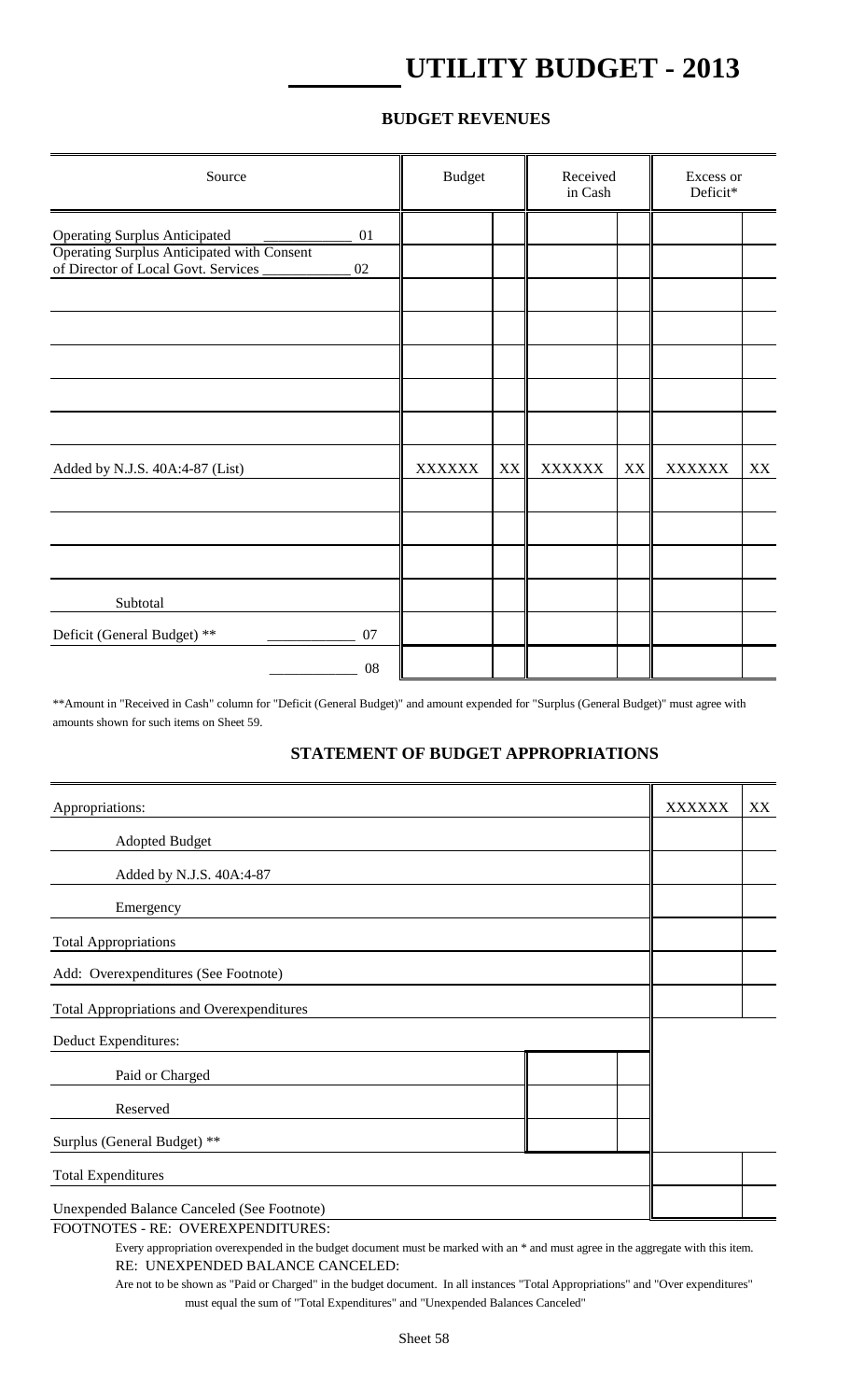## **STATEMENT OF 2013 OPERATION UTILITY**

NOTE: Section 1 of this sheet is required to be filled out ONLY IF the 2013 Utility Budget contained either an item of revenue "Deficit (General Budget)" or an item of appropriation "Surplus (General Budget)" Section 2 should be filled out in every case.

#### **SECTION 1:**

| Revenue Realized:                                         | <b>XXXXXX</b> | XX |  |
|-----------------------------------------------------------|---------------|----|--|
| Budget Revenue (Not Including "Deficit (General Budget)") |               |    |  |
| Miscellaneous Revenue Not Anticipated                     |               |    |  |
| 2012 Appropriation Reserves Canceled *                    |               |    |  |
| (Excess Revenue Realized)                                 |               |    |  |
|                                                           |               |    |  |
|                                                           |               |    |  |
|                                                           |               |    |  |
|                                                           |               |    |  |
| <b>Total Revenue Realized</b>                             |               |    |  |
| Expenditures:                                             | <b>XXXXXX</b> | XX |  |
| Appropriations (Not Including "Surplus (General Budget)") | <b>XXXXXX</b> | XX |  |
|                                                           |               |    |  |
| Paid or Charged                                           |               |    |  |
| Reserved                                                  |               |    |  |
| <b>Expended Without Appropriation</b>                     |               |    |  |
| Cash Refund of Prior Year's Revenue                       |               |    |  |
|                                                           |               |    |  |
| Overexpenditure of Appropriation Reserves                 |               |    |  |
| <b>Total Expenditures</b>                                 |               |    |  |
| Deferred Charges Included In<br>Less:                     |               |    |  |
| Above "Total Expenditures"                                |               |    |  |
|                                                           |               |    |  |
| Total Expenditures - As Adjusted                          |               |    |  |
| Excess                                                    |               |    |  |
|                                                           |               |    |  |
| Budget Appropriation - Surplus (General Budget) **        |               |    |  |
| Remainder = Balance of "Results of 2013 Operation"        |               |    |  |
| ("Excess in Operations" - Sheet 60)                       |               |    |  |
|                                                           |               |    |  |
| Deficit                                                   |               |    |  |
|                                                           |               |    |  |
| Anticipated Revenue - Deficit (General Budget) **         |               |    |  |
| Remainder = Balance of "Results of 2013 Operation"        |               |    |  |
| ("Operating Deficit - to Trial Balance" - Sheet 60)       |               |    |  |

#### **SECTION 2:**

The following Item of "2012 Appropriation Reserves Canceled in 2013" Is Due to the Current Fund TO THE EXTENT OF the amount Received and Due from the General Budget of 2012 for an Anticipated Deficit in the Utility for 2012:

| 2012 Appropriation Reserves Canceled in 2013               |  |  |
|------------------------------------------------------------|--|--|
| Less: Anticipated Deficit in 2012 Budget - Amount Received |  |  |
| and Due from Current Fund - If none, enter "None"          |  |  |
| * Excess (Revenue Realized)                                |  |  |

\*\*Items must be shown in same amounts on Sheet 58.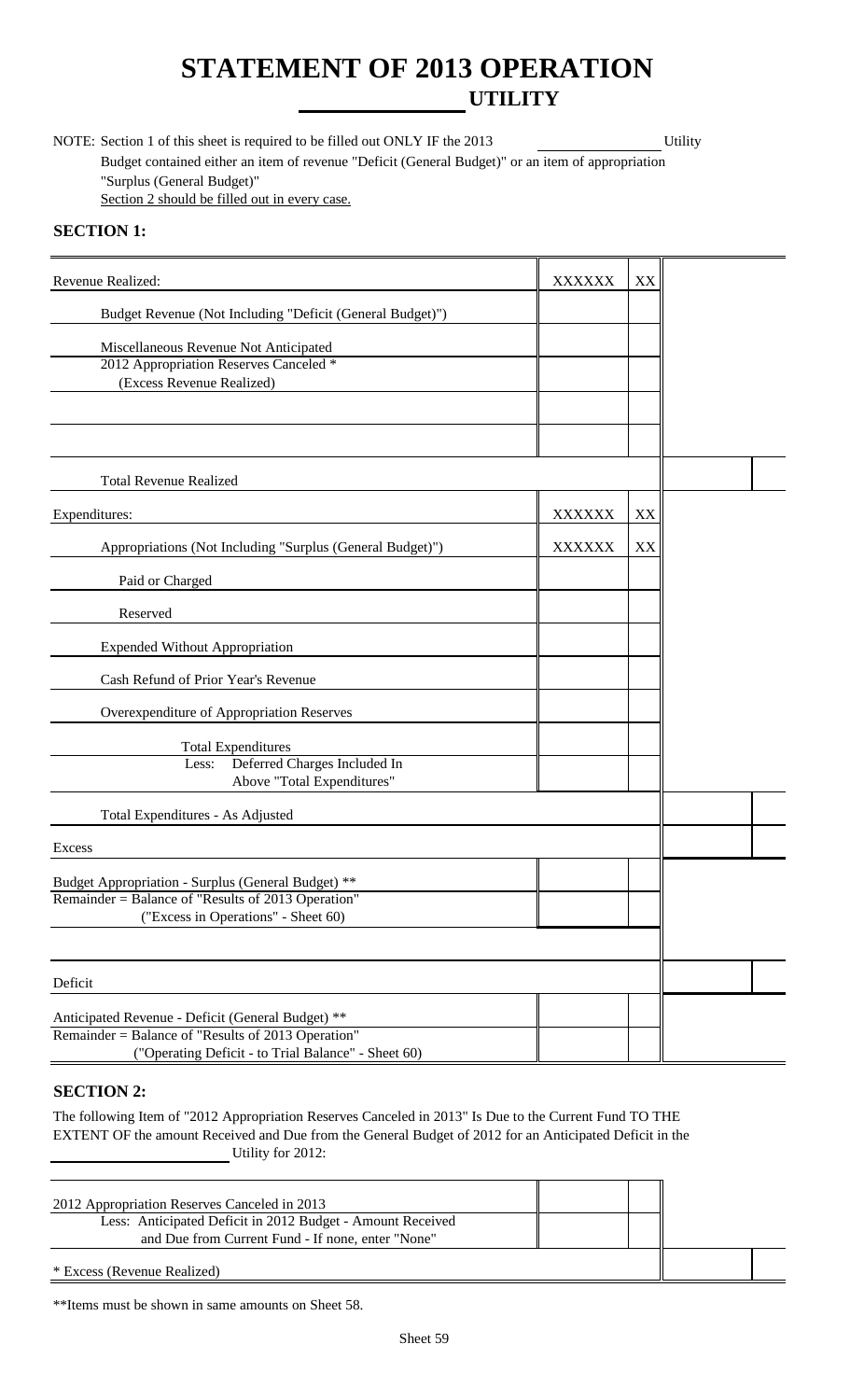**UTILITY**

|                                                     | Debit         |    |               |    |
|-----------------------------------------------------|---------------|----|---------------|----|
| <b>Excess in Anticipated Revenues</b>               | <b>XXXXXX</b> | XX |               |    |
| <b>Unexpended Balances of Appropriations</b>        | XXXXXX        | XX |               |    |
| Miscellaneous Revenue Not Anticipated               | XXXXXX        | XX |               |    |
| Unexpended Balances of 2012 Appropriation Reserves* | XXXXXX        | XX |               |    |
|                                                     |               |    |               |    |
| Deficit in Anticipated Revenue                      |               |    | <b>XXXXXX</b> | XX |
|                                                     |               |    | <b>XXXXXX</b> | XX |
| <b>Operating Deficit - to Trial Balance</b>         | XXXXXX        | XX |               |    |
| Excess in Operations - to Operating Surplus         |               |    | <b>XXXXXX</b> | XX |
| * See restriction in amount on Sheet 59, SECTION 2  |               |    |               |    |
| <b>OPERATING SURPLUS -</b>                          |               |    |               |    |

|                                                                                                           | Debit         |    | Credit        |     |
|-----------------------------------------------------------------------------------------------------------|---------------|----|---------------|-----|
| Balance January 1, 2013                                                                                   | XXXXXX        | XX |               |     |
|                                                                                                           |               |    |               |     |
| Excess in Results of 2013 Operations                                                                      | <b>XXXXXX</b> | XX |               |     |
| Amount Appropriated in 2013 Budget - Cash                                                                 |               |    | XXXXXX        | XX. |
| Amount Appropriated in 2013 Budget with Prior Written Consent<br>of Director of Local Government Services |               |    | <b>XXXXXX</b> | XX. |
|                                                                                                           |               |    |               |     |
| Balance December 31, 2013                                                                                 |               |    | <b>XXXXXX</b> | XX. |
|                                                                                                           |               |    |               |     |

## **ANALYSIS OF BALANCE DECEMBER 31, 2013 (FROM UTILITY - TRIAL BALANCE)**

| Cash                                                                                                |  |  |  |
|-----------------------------------------------------------------------------------------------------|--|--|--|
| Investments                                                                                         |  |  |  |
| Interfund Accounts Receivable                                                                       |  |  |  |
| Subtotal                                                                                            |  |  |  |
| Deduct Cash Liabilities Marked with "C" on Trial Balance                                            |  |  |  |
| Operating Surplus Cash or (Deficit in Operating Surplus Cash)                                       |  |  |  |
| *Other Assets Pledged to Operating Surplus                                                          |  |  |  |
| Deferred Charges #                                                                                  |  |  |  |
| Operating Deficit #                                                                                 |  |  |  |
| <b>Total Other Assets</b>                                                                           |  |  |  |
| # MAY NOT BE ANTICIPATED AS NON-CASH SURPLUS IN 2014 BUDGET                                         |  |  |  |
| * In the case of a "Deficit in Operating Surplus Cash" "Other Assets" would also be pledged to cash |  |  |  |

In the case of a "Deficit in Operating Surplus Cash", "Other Assets" would also be pledged to cash liabilities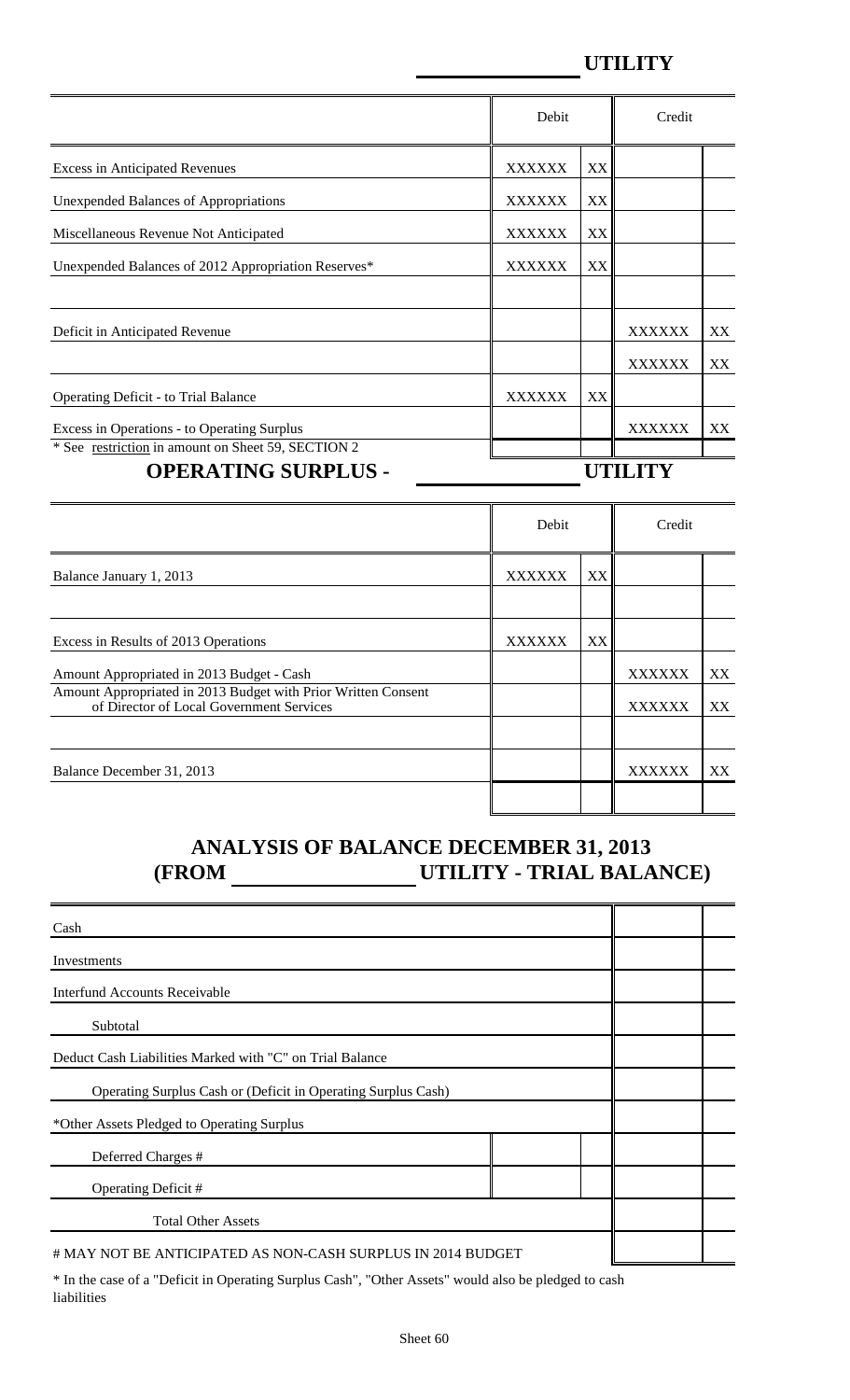| Balance December 31, 2012          |              | $\mathcal{S}$             |
|------------------------------------|--------------|---------------------------|
|                                    |              |                           |
| Increased by:                      |              |                           |
| <b>Rents Levied</b>                |              | $\mathcal{S}$             |
|                                    |              |                           |
| Decreased by:                      |              |                           |
| Collections                        | \$           |                           |
|                                    |              |                           |
| Overpayments applied               | \$           |                           |
| Transfer to<br>Liens               | \$           |                           |
| Other                              | $\mathbb{S}$ |                           |
|                                    |              | \$                        |
|                                    |              |                           |
| Balance December 31, 2013          |              | \$                        |
|                                    |              |                           |
|                                    |              |                           |
| <b>SCHEDULE OF</b>                 | <b>LIENS</b> |                           |
| Balance December 31, 2012          |              | \$                        |
| Increased by:                      |              |                           |
| Transfers from Accounts Receivable | \$           |                           |
| Penalties and Costs                | \$           |                           |
|                                    |              |                           |
| Other                              | \$           |                           |
|                                    |              | $\boldsymbol{\mathsf{S}}$ |
| Decreased by:                      |              |                           |
| Collections                        | $\sim$       |                           |
| Other                              | $\sim$       | $\mathsf{\$}$             |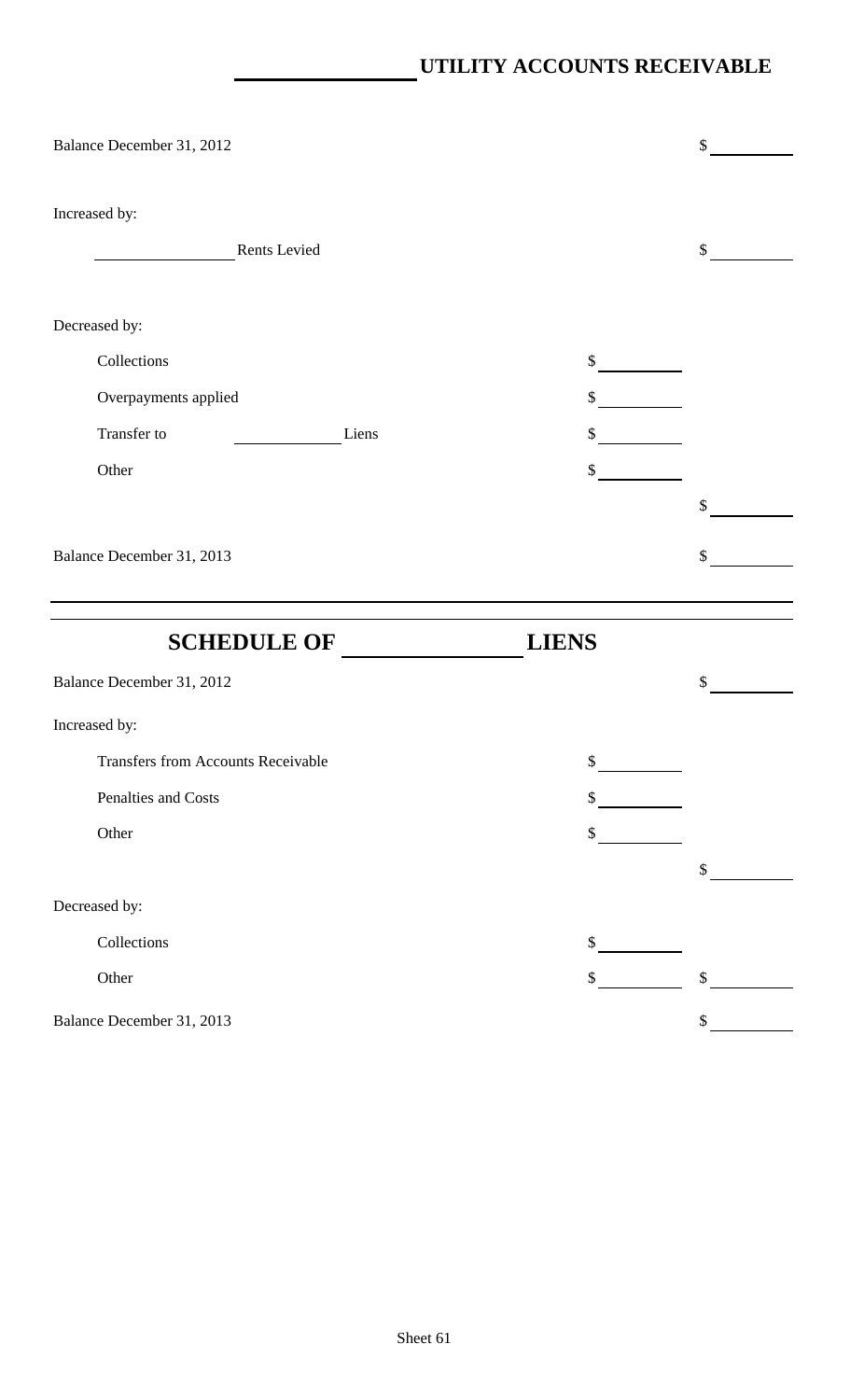# **DEFERRED CHARGES - MANDATORY CHARGES ONLY - \_\_\_\_\_\_\_\_\_\_\_ UTILITY FUND**

#### **(Do not include the emergency authorizations pursuant to N.J.S. 40A:4-55, listed on Sheet 29)**

|     | Caused by                   | Amount<br>Dec. 31, 2012<br>per Audit<br>Report | Amount in<br>2013<br><b>Budget</b> | Amount<br>Resulting<br>from 2013 | <b>Balance</b><br>as at<br>Dec. 31, 2013 |
|-----|-----------------------------|------------------------------------------------|------------------------------------|----------------------------------|------------------------------------------|
| 1.  | Emergency Authorization - * | $\sim$                                         | $\sim$                             | $\sim$                           | $\frac{1}{2}$                            |
| 2.  |                             | $\mathcal{S}$                                  | $\mathsf{\$}$                      | $\mathsf{\$}$                    | $\mathcal{S}$                            |
| 3.  |                             | $\mathbb{S}$                                   | $\frac{1}{2}$                      | $\mathsf{\$}$                    | \$                                       |
| 4.  |                             | $\mathcal{S}$                                  | \$                                 | \$                               | \$                                       |
| 5.  |                             | $\mathcal{S}$                                  | \$                                 | \$                               | $\mathcal{S}$                            |
| 6.  |                             | \$                                             | \$                                 | \$                               | \$                                       |
| 7.  |                             | \$                                             | \$                                 | \$                               | \$                                       |
| 8.  |                             | $\mathcal{S}$                                  | \$                                 | \$                               | \$                                       |
| 9.  |                             | \$                                             | \$                                 | \$                               | \$                                       |
| 10. |                             | \$                                             | \$                                 | \$                               | \$                                       |

\*Do not include items funded or refunded as listed below.

### **EMERGENCY AUTHORIZATIONS UNDER N.J.S. 40A:4-47 WHICH HAVE BEEN FUNDED OR REFUNDED UNDER N.J.S. 40A:2-3 OR N.J.S. 40A:2-51**



#### **JUDGEMENTS ENTERED AGAINST MUNICIPALITY AND NOT SATISFIED**

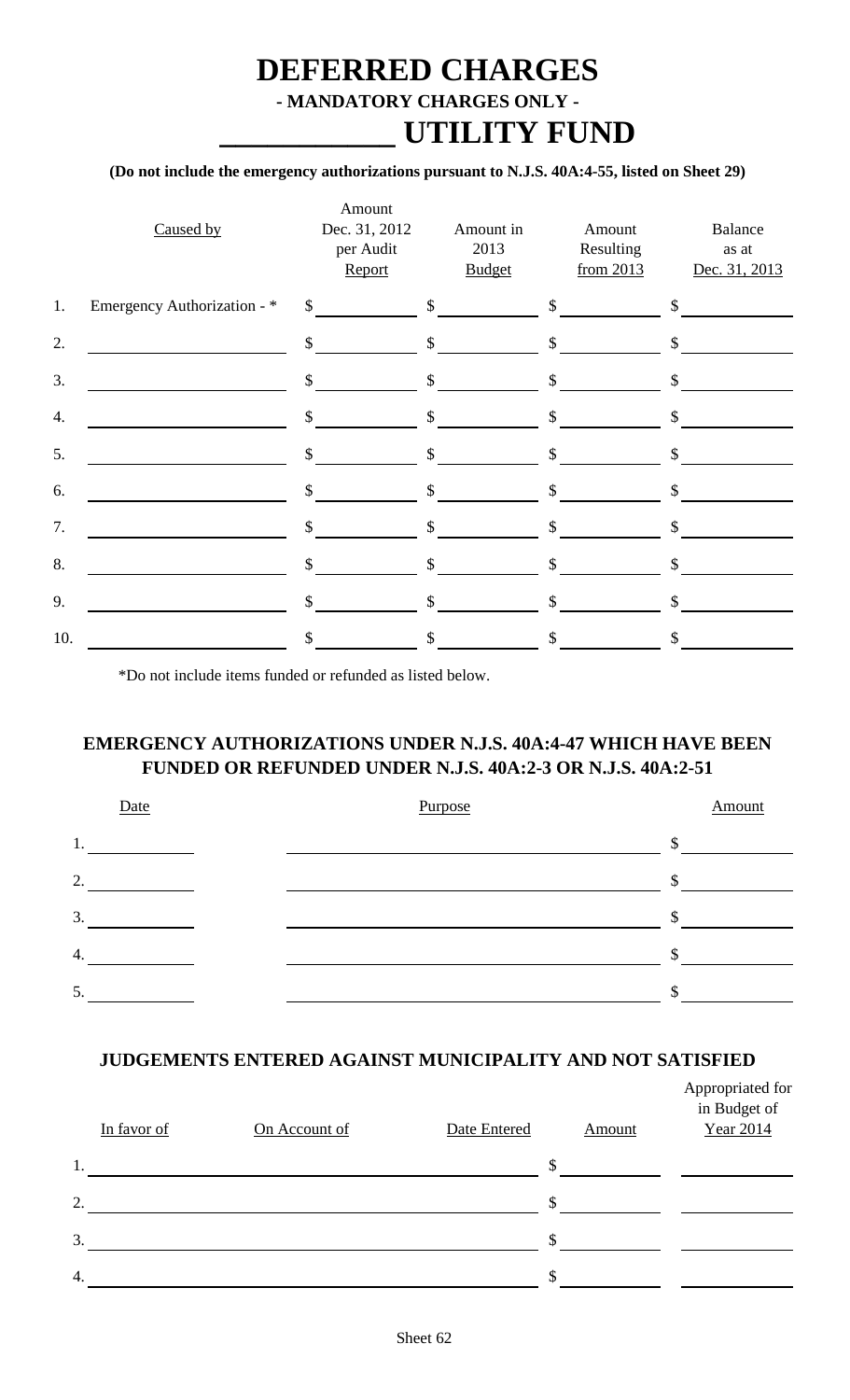# **SCHEDULE OF BONDS ISSUED AND OUTSTANDING AND 2014 DEBT SERVICE FOR BONDS**

**UTILITY ASSESSMENT BONDS**

|                                                                     | Debit                 |            | Credit                |    | 2014 Debt<br>Service |          |
|---------------------------------------------------------------------|-----------------------|------------|-----------------------|----|----------------------|----------|
| Outstanding January 1, 2013                                         | <b>XXXXXX</b>         | XX         |                       |    |                      |          |
| Issued                                                              | <b>XXXXXX</b>         | XX         |                       |    |                      |          |
|                                                                     |                       |            |                       |    |                      |          |
|                                                                     |                       |            |                       |    |                      |          |
| Paid                                                                |                       |            | <b>XXXXXX</b>         | XX |                      |          |
| Outstanding December 31, 2013                                       |                       |            | <b>XXXXXX</b>         | XX |                      |          |
|                                                                     |                       |            |                       |    |                      |          |
| 2014 Bond Maturities - Assessment Bonds<br>2014 Interest on Bonds * |                       | $\sqrt{S}$ |                       |    |                      |          |
|                                                                     | UTILITY CAPITAL BONDS |            |                       |    |                      |          |
| Outstanding January 1, 2013                                         | <b>XXXXXX</b>         | XX         |                       |    |                      |          |
| Issued                                                              | <b>XXXXXX</b>         | XX         |                       |    |                      |          |
| Paid                                                                |                       |            | <b>XXXXXX</b>         | XX |                      |          |
|                                                                     |                       |            |                       |    |                      |          |
|                                                                     |                       |            |                       |    |                      |          |
| Outstanding December 31, 2013                                       |                       |            | <b>XXXXXX</b>         | XX |                      |          |
|                                                                     |                       |            |                       |    |                      |          |
| 2014 Bond Maturities - Capital Bonds                                |                       |            |                       |    |                      |          |
| 2014 Interest on Bonds *<br><b>INTEREST ON BONDS -</b>              |                       |            | <b>UTILITY BUDGET</b> |    |                      |          |
| 2014 Interest on Bonds (*Items)                                     |                       | \$         |                       |    |                      |          |
| Less: Interest Accrued to 12/31/2013 (Trial Balance)                |                       | \$         |                       |    |                      |          |
| Subtotal                                                            |                       | \$         |                       |    |                      |          |
| Add: Interest to be Accrued as of 12/31/2014                        |                       | \$         |                       |    |                      |          |
| Required Appropriation 2014                                         |                       |            |                       |    |                      |          |
| <b>LIST OF BONDS ISSUED DURING 2013</b>                             |                       |            |                       |    |                      |          |
|                                                                     |                       |            |                       |    |                      |          |
| Purpose                                                             | 2014 Maturity         |            | Amount Issued         |    | Date of              | Interest |

| Purpose | 2014 Maturity |  | Amount Issued |  | Date of $\ $<br>Issue | Interest<br>Rate |
|---------|---------------|--|---------------|--|-----------------------|------------------|
|         |               |  |               |  |                       |                  |
|         |               |  |               |  |                       |                  |
|         |               |  |               |  |                       |                  |
|         |               |  |               |  |                       |                  |
|         |               |  |               |  |                       |                  |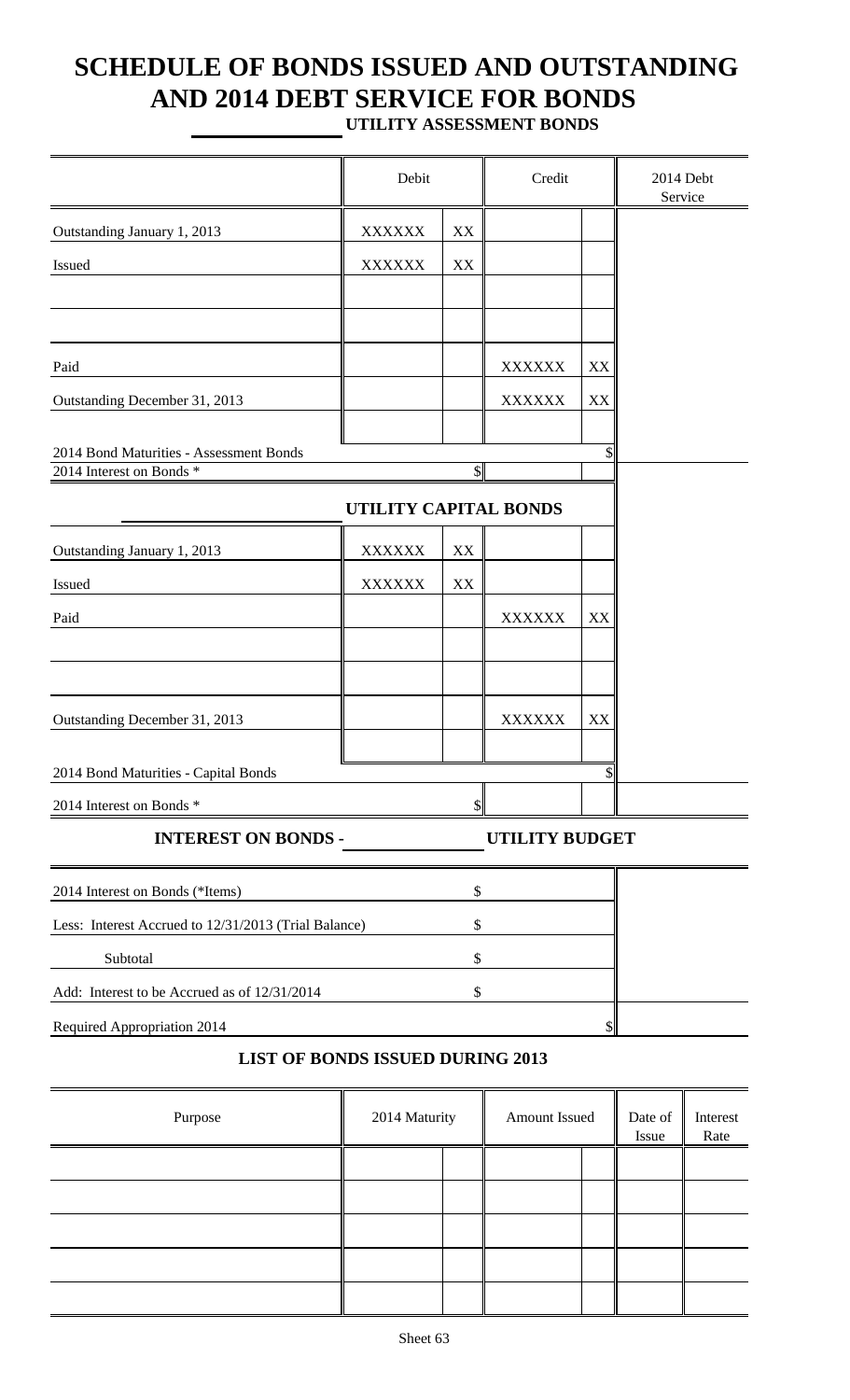## **SCHEDULE OF LOANS ISSUED AND OUTSTANDING AND 2014 DEBT SERVICE FOR LOANS UTILITY LOAN**

|                                                      | Debit               |                         | Credit                |              | 2014 Debt<br>Service |
|------------------------------------------------------|---------------------|-------------------------|-----------------------|--------------|----------------------|
| Outstanding January 1, 2013                          | <b>XXXXXX</b>       | $\mathbf{X} \mathbf{X}$ |                       |              |                      |
| Issued                                               | <b>XXXXXX</b>       | XX                      |                       |              |                      |
|                                                      |                     |                         |                       |              |                      |
|                                                      |                     |                         |                       |              |                      |
| Paid                                                 |                     |                         | <b>XXXXXX</b>         | XX           |                      |
| Outstanding December 31, 2013                        |                     |                         | <b>XXXXXX</b>         | XX           |                      |
|                                                      |                     |                         |                       |              |                      |
| 2014 Loan Maturities<br>2014 Interest on Loans *     |                     | $\mathbb{S}$            |                       | \$           |                      |
|                                                      |                     |                         |                       |              |                      |
|                                                      | <b>UTILITY LOAN</b> |                         |                       |              |                      |
| Outstanding January 1, 2013                          | <b>XXXXXX</b>       | $\mathbf{XX}$           |                       |              |                      |
| Issued                                               | <b>XXXXXX</b>       | $\mathbf{X}\mathbf{X}$  |                       |              |                      |
| Paid                                                 |                     |                         | <b>XXXXXX</b>         | XX           |                      |
|                                                      |                     |                         |                       |              |                      |
|                                                      |                     |                         |                       |              |                      |
| Outstanding December 31, 2013                        |                     |                         | <b>XXXXXX</b>         | XX           |                      |
|                                                      |                     |                         |                       |              |                      |
| 2014 Loan Maturities                                 |                     |                         |                       | $\mathbf{S}$ |                      |
| 2014 Interest on Loans *                             |                     |                         |                       |              |                      |
| <b>INTEREST ON LOANS -</b>                           |                     |                         | <b>UTILITY BUDGET</b> |              |                      |
| 2014 Interest on Loans (*Items)                      |                     | \$                      |                       |              |                      |
| Less: Interest Accrued to 12/31/2013 (Trial Balance) |                     | \$                      |                       |              |                      |
| Subtotal                                             |                     | \$                      |                       |              |                      |
| Add: Interest to be Accrued as of 12/31/2014         |                     | \$                      |                       |              |                      |
| Required Appropriation 2014                          |                     |                         |                       |              |                      |

#### **LIST OF LOANS ISSUED DURING 2013**

| Purpose | 2014 Maturity |  |  |  | <b>Amount Issued</b> | Date of<br>Issue | Interest<br>Rate |
|---------|---------------|--|--|--|----------------------|------------------|------------------|
|         |               |  |  |  |                      |                  |                  |
|         |               |  |  |  |                      |                  |                  |
|         |               |  |  |  |                      |                  |                  |
|         |               |  |  |  |                      |                  |                  |
|         |               |  |  |  |                      |                  |                  |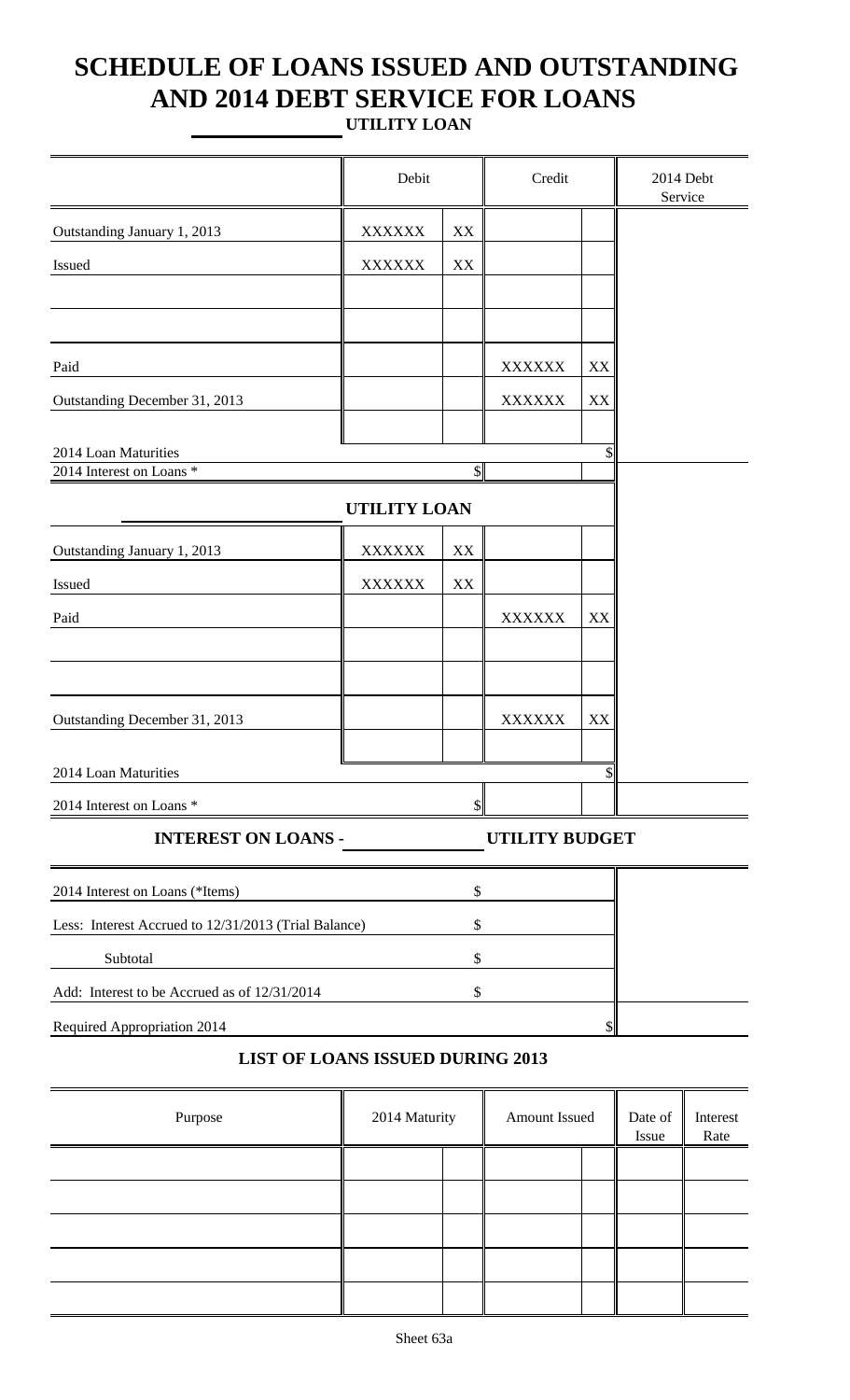# **DEBT SERVICE SCHEDULE FOR UTILITY NOTES (OTHER THAN UTILITY ASSESSMENT NOTES)**

|             | Title or Purpose of Issue | Original<br>Amount<br>Issued | Original<br>Date of<br>Issue* | Amount<br>of Note<br>Outstanding<br>Dec. 31, 2013 | Date<br>of<br>Maturity | Rate<br>of<br>Interest | For Principal | 2014 Budget Requirement<br>For Interest<br>$\ast\ast$ |  |
|-------------|---------------------------|------------------------------|-------------------------------|---------------------------------------------------|------------------------|------------------------|---------------|-------------------------------------------------------|--|
|             |                           |                              |                               |                                                   |                        |                        |               |                                                       |  |
| 2.          |                           |                              |                               |                                                   |                        |                        |               |                                                       |  |
| 3.          |                           |                              |                               |                                                   |                        |                        |               |                                                       |  |
|             |                           |                              |                               |                                                   |                        |                        |               |                                                       |  |
| 5.          |                           |                              |                               |                                                   |                        |                        |               |                                                       |  |
| 6.          |                           |                              |                               |                                                   |                        |                        |               |                                                       |  |
| $S$ heet 64 |                           |                              |                               |                                                   |                        |                        |               |                                                       |  |
|             |                           |                              |                               |                                                   |                        |                        |               |                                                       |  |
| 8.          |                           |                              |                               |                                                   |                        |                        |               |                                                       |  |
| 9.          |                           |                              |                               |                                                   |                        |                        |               |                                                       |  |
| 10.         |                           |                              |                               |                                                   |                        |                        |               |                                                       |  |

Important: If there is more than one utility in the municipality, identify each note.

Memo: Designate all "Capital Notes" issued under N.J.S. 40A:2-8(b) with "C". Such notes must be retired at the rate

of 20% of the original amount issued annually.

\* See Sheet 33 for clarification of "Original Date of Issue".

All notes with an original date of issue of 2011 or prior require one legal payable installment to be budgeted if it is contemplated that such notes will be renewed in 2014 or written intent of permanent financing submitted.

\*\* If interest on note is financed by ordinance, designate same, otherwise an amount must be included in this

| <b>INTEREST ON NOTES -</b>                               | UTILITY BUDGET |  |
|----------------------------------------------------------|----------------|--|
| <b>2014</b> Interest on Notes                            |                |  |
| Less: Interest Accrued to 12/31/2013 Trial Balance)      |                |  |
| Subtotal                                                 |                |  |
| $\mathbf{A}$ dd: Interest to be Accrued as of 12/31/2014 |                |  |
| Required Appropriation - 2014                            |                |  |

column. **(Do not crowd - add additional sheets)**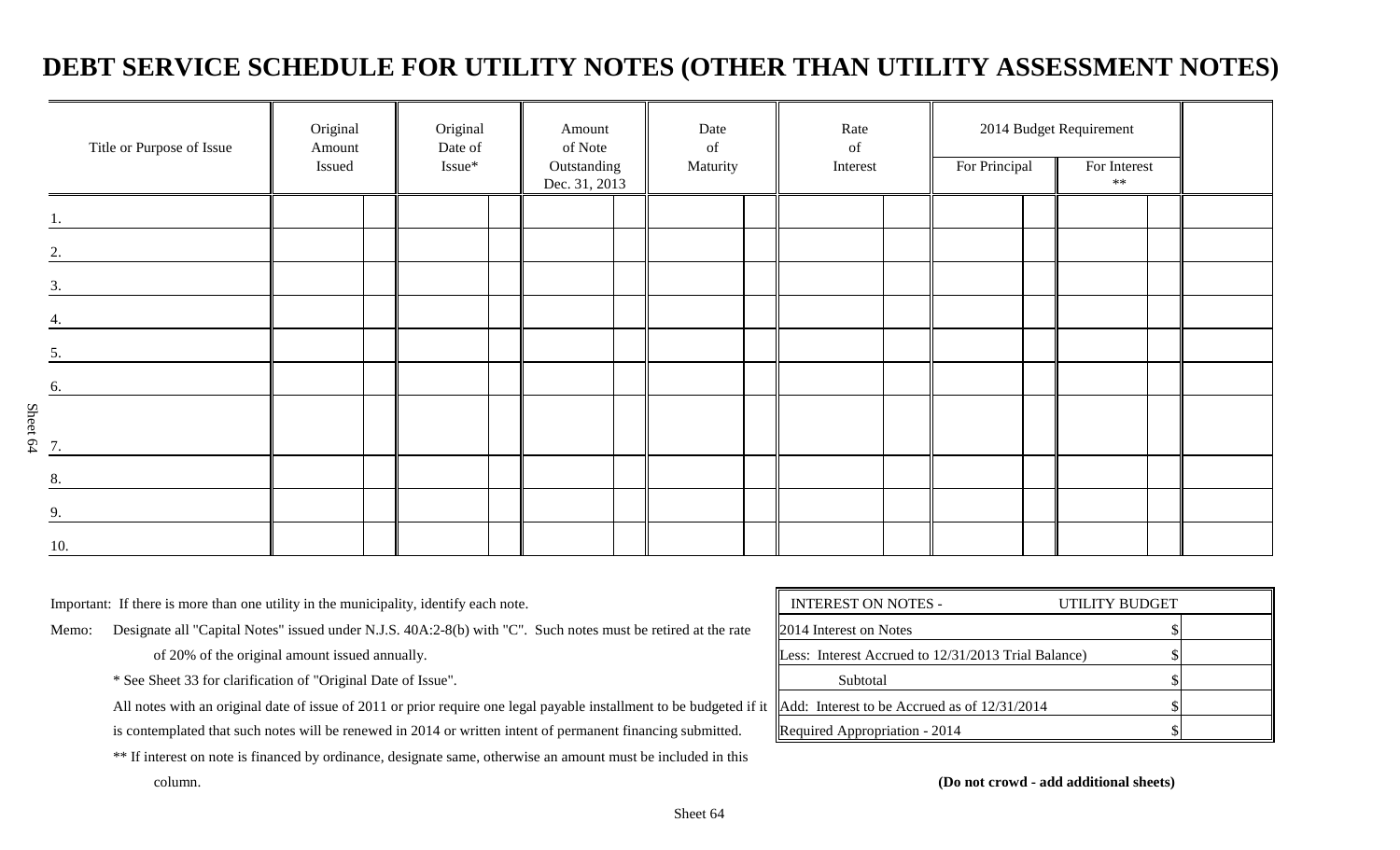# **DEBT SERVICE SCHEDULE FOR UTILITY ASSESSMENT NOTES**

|                                | Title or Purpose of Issue                                                                                                                                                                                                            | Original<br>Amount<br>Issued | Original<br>Date of<br>Issue* | Amount<br>of Note<br>Outstanding<br>Dec. 31, 2013 | Date<br>$% \left( \left( \mathcal{A},\mathcal{A}\right) \right)$ of<br>Maturity | Rate<br>$% \left( \left( \mathcal{A},\mathcal{A}\right) \right) =\left( \mathcal{A},\mathcal{A}\right)$ of<br>Interest | For Principal | 2014 Budget Requirement<br>For Interest<br>$\ast\ast$ | Interest<br>Computed to<br>(Insert Date) |
|--------------------------------|--------------------------------------------------------------------------------------------------------------------------------------------------------------------------------------------------------------------------------------|------------------------------|-------------------------------|---------------------------------------------------|---------------------------------------------------------------------------------|------------------------------------------------------------------------------------------------------------------------|---------------|-------------------------------------------------------|------------------------------------------|
|                                |                                                                                                                                                                                                                                      |                              |                               |                                                   |                                                                                 |                                                                                                                        |               |                                                       |                                          |
|                                | 2.                                                                                                                                                                                                                                   |                              |                               |                                                   |                                                                                 |                                                                                                                        |               |                                                       |                                          |
|                                | $\overline{\mathbf{3.}}$                                                                                                                                                                                                             |                              |                               |                                                   |                                                                                 |                                                                                                                        |               |                                                       |                                          |
| 4.                             |                                                                                                                                                                                                                                      |                              |                               |                                                   |                                                                                 |                                                                                                                        |               |                                                       |                                          |
|                                | $\overline{\phantom{a}}$                                                                                                                                                                                                             |                              |                               |                                                   |                                                                                 |                                                                                                                        |               |                                                       |                                          |
| 6.                             | <u> 1980 - Jan Barat, politik politik (</u>                                                                                                                                                                                          |                              |                               |                                                   |                                                                                 |                                                                                                                        |               |                                                       |                                          |
| Sheet 65                       |                                                                                                                                                                                                                                      |                              |                               |                                                   |                                                                                 |                                                                                                                        |               |                                                       |                                          |
| 7.                             |                                                                                                                                                                                                                                      |                              |                               |                                                   |                                                                                 |                                                                                                                        |               |                                                       |                                          |
| 8.                             | <u> 1989 - Johann Stein, fransk politik (</u>                                                                                                                                                                                        |                              |                               |                                                   |                                                                                 |                                                                                                                        |               |                                                       |                                          |
| 9.                             |                                                                                                                                                                                                                                      |                              |                               |                                                   |                                                                                 |                                                                                                                        |               |                                                       |                                          |
| 10.                            |                                                                                                                                                                                                                                      |                              |                               |                                                   |                                                                                 |                                                                                                                        |               |                                                       |                                          |
| 11.                            |                                                                                                                                                                                                                                      |                              |                               |                                                   |                                                                                 |                                                                                                                        |               |                                                       |                                          |
| 12.                            |                                                                                                                                                                                                                                      |                              |                               |                                                   |                                                                                 |                                                                                                                        |               |                                                       |                                          |
| 13.                            | <u>and the community of the community of the community of the community of the community of the community of the community of the community of the community of the community of the community of the community of the community</u> |                              |                               |                                                   |                                                                                 |                                                                                                                        |               |                                                       |                                          |
| 14.                            |                                                                                                                                                                                                                                      |                              |                               |                                                   |                                                                                 |                                                                                                                        |               |                                                       |                                          |
| $\underline{\underline{15}}$ . |                                                                                                                                                                                                                                      |                              |                               |                                                   |                                                                                 |                                                                                                                        |               |                                                       |                                          |

Important: If there is more than one utility in the municipality, identify each note.

Memo: \*See Sheet 33 for clarification of "Original Date of Issue".

\*\* Interest on Utility Assessment Notes must be included in the Utility Budget appropriation "Interest on Notes".

Utility Assessment Notes with an original date of issue of December 31, 2011 or prior must be appropriated in full in the 2014Dedicated Utility Assessment Budget or written intent of permanent financing submitted.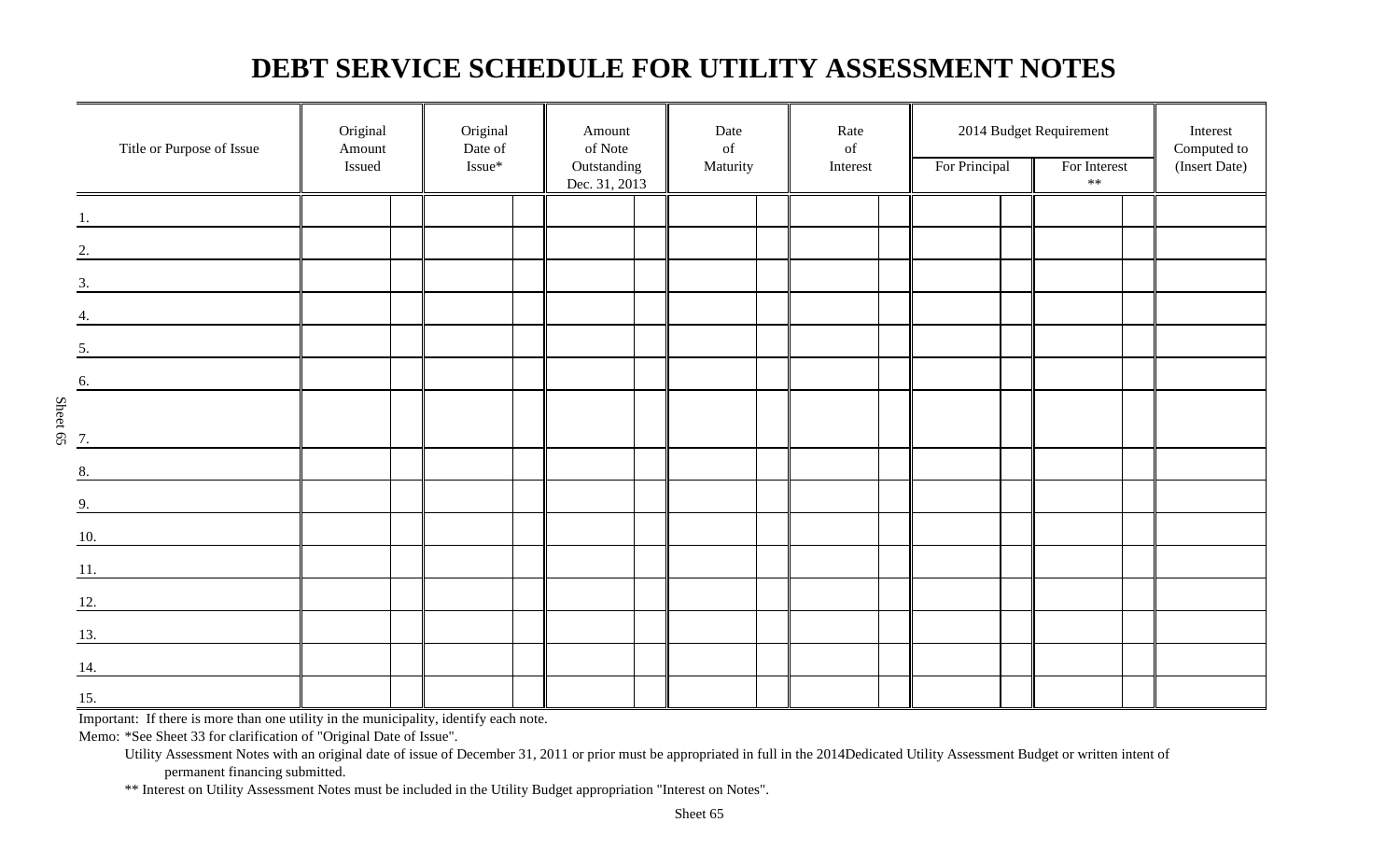|           | Purpose                                                                                                                      | Amount<br>of Obligation<br>Outstanding<br>Dec. 31, 2013 | For Principal | 2014 Budget Requirement<br>For Interest/Fees |
|-----------|------------------------------------------------------------------------------------------------------------------------------|---------------------------------------------------------|---------------|----------------------------------------------|
|           |                                                                                                                              |                                                         |               |                                              |
|           | 2.                                                                                                                           |                                                         |               |                                              |
|           | 3.                                                                                                                           |                                                         |               |                                              |
|           | 4.                                                                                                                           |                                                         |               |                                              |
|           | 5.                                                                                                                           |                                                         |               |                                              |
|           | 6.                                                                                                                           |                                                         |               |                                              |
|           |                                                                                                                              |                                                         |               |                                              |
| Sheet 65a | 7.                                                                                                                           |                                                         |               |                                              |
|           | 8.                                                                                                                           |                                                         |               |                                              |
|           | 9.                                                                                                                           |                                                         |               |                                              |
|           | 10.<br><u> 1980 - Jan Sterner, amerikansk politik (</u>                                                                      |                                                         |               |                                              |
|           | 11.<br><u> 1989 - Johann Barnett, fransk politiker (d. 1989)</u>                                                             |                                                         |               |                                              |
|           | 12.                                                                                                                          |                                                         |               |                                              |
|           | 13.<br><u> 1989 - Johann Stein, mars and de British Born Stein Born Stein Born Stein Born Stein Born Stein Born Stein Bo</u> |                                                         |               |                                              |
|           | 14.                                                                                                                          |                                                         |               |                                              |
|           | Total                                                                                                                        |                                                         | 80051-01      | 80051-02                                     |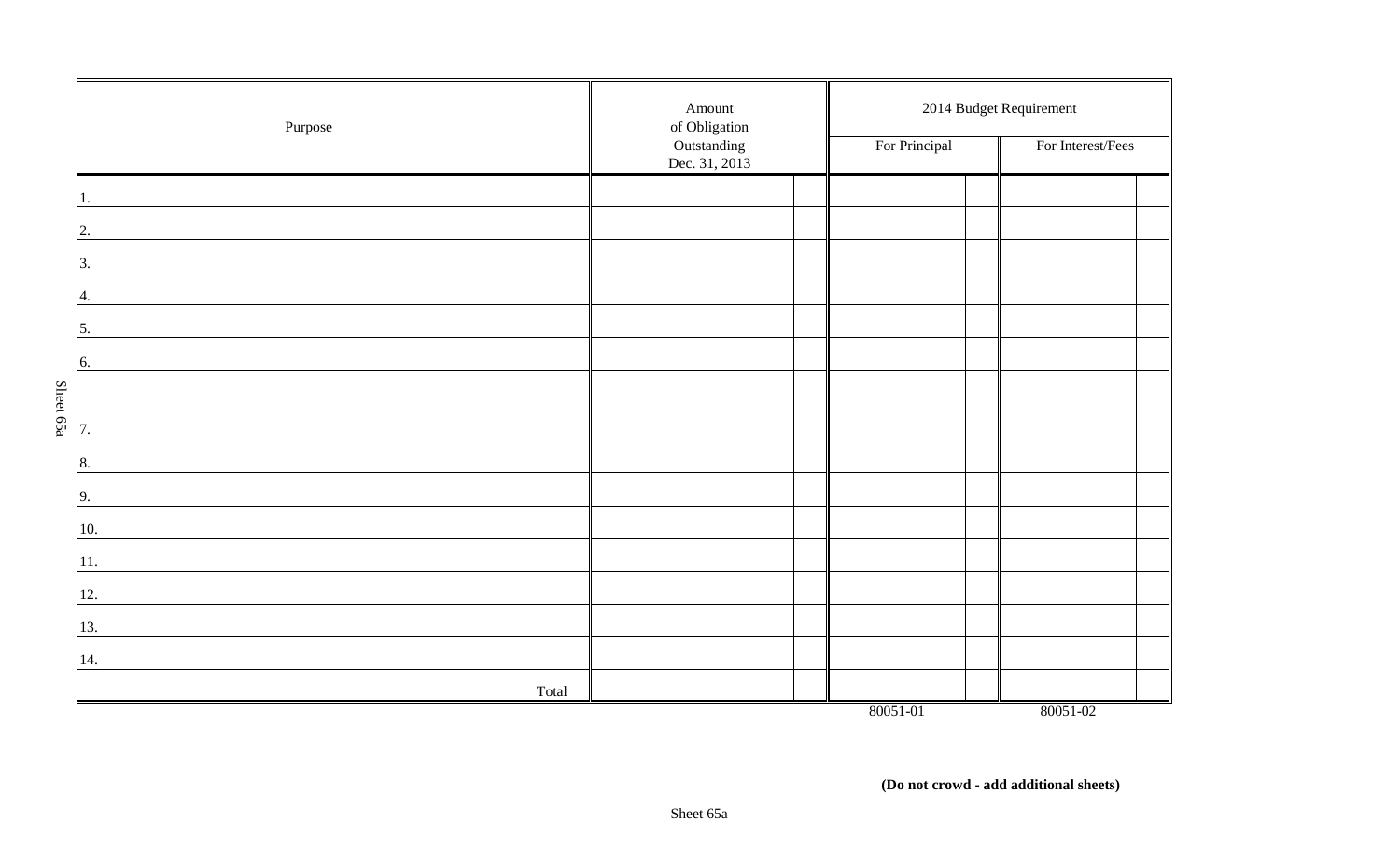# **SCHEDULE OF IMPROVEMENT AUTHORIZATIONS (UTILITY CAPITAL FUND)**

| <b>IMPROVEMENTS</b><br>Specify each authorization by purpose. Do | Balance - January 1, 2013 |  |          | 2013 |                | Expended | Authorizations |  | Balance - December 31, 2013 |  |        |          |  |
|------------------------------------------------------------------|---------------------------|--|----------|------|----------------|----------|----------------|--|-----------------------------|--|--------|----------|--|
| not merely designate by a code number.                           | Funded                    |  | Unfunded |      | Authorizations |          |                |  | Canceled                    |  | Funded | Unfunded |  |
|                                                                  |                           |  |          |      |                |          |                |  |                             |  |        |          |  |
|                                                                  |                           |  |          |      |                |          |                |  |                             |  |        |          |  |
|                                                                  |                           |  |          |      |                |          |                |  |                             |  |        |          |  |
|                                                                  |                           |  |          |      |                |          |                |  |                             |  |        |          |  |
|                                                                  |                           |  |          |      |                |          |                |  |                             |  |        |          |  |
|                                                                  |                           |  |          |      |                |          |                |  |                             |  |        |          |  |
|                                                                  |                           |  |          |      |                |          |                |  |                             |  |        |          |  |
|                                                                  |                           |  |          |      |                |          |                |  |                             |  |        |          |  |
|                                                                  |                           |  |          |      |                |          |                |  |                             |  |        |          |  |
|                                                                  |                           |  |          |      |                |          |                |  |                             |  |        |          |  |
|                                                                  |                           |  |          |      |                |          |                |  |                             |  |        |          |  |
|                                                                  |                           |  |          |      |                |          |                |  |                             |  |        |          |  |
|                                                                  |                           |  |          |      |                |          |                |  |                             |  |        |          |  |
|                                                                  |                           |  |          |      |                |          |                |  |                             |  |        |          |  |
|                                                                  |                           |  |          |      |                |          |                |  |                             |  |        |          |  |
|                                                                  |                           |  |          |      |                |          |                |  |                             |  |        |          |  |
|                                                                  |                           |  |          |      |                |          |                |  |                             |  |        |          |  |
|                                                                  |                           |  |          |      |                |          |                |  |                             |  |        |          |  |
| Total<br>70000-                                                  |                           |  |          |      |                |          |                |  |                             |  |        |          |  |

Sheet 66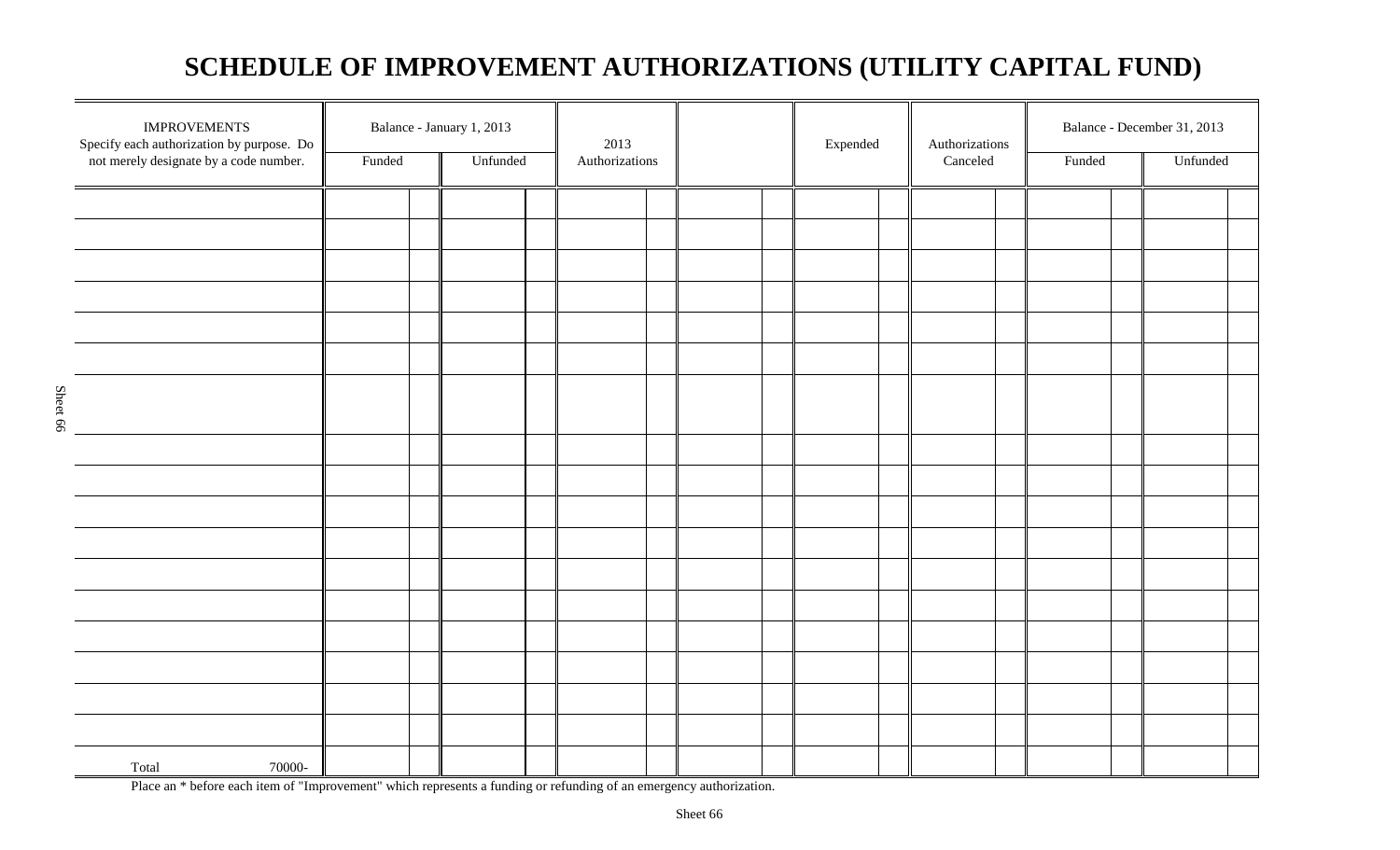# **UTILITY CAPITAL FUND**

|                                                                                                   | Debit         |    | Credit        |               |
|---------------------------------------------------------------------------------------------------|---------------|----|---------------|---------------|
| Balance January 1, 2013                                                                           | <b>XXXXXX</b> | XX |               |               |
| Received from 2013 Budget Appropriation *                                                         | <b>XXXXXX</b> | XX |               |               |
|                                                                                                   | <b>XXXXXX</b> | XX |               |               |
| <b>Improvement Authorizations Canceled</b><br>(financed in whole by the Capital Improvement Fund) | <b>XXXXXX</b> | XX |               |               |
| List by Improvements - Direct Charges Made for Preliminary Costs:                                 | <b>XXXXXX</b> | XX | <b>XXXXXX</b> | XX            |
|                                                                                                   |               |    | <b>XXXXXX</b> | XX            |
|                                                                                                   |               |    | <b>XXXXXX</b> | $\mathbf{XX}$ |
|                                                                                                   |               |    | <b>XXXXXX</b> | XX            |
|                                                                                                   |               |    | <b>XXXXXX</b> | XX            |
|                                                                                                   |               |    | <b>XXXXXX</b> | XX            |
|                                                                                                   |               |    | <b>XXXXXX</b> | XX            |
|                                                                                                   |               |    | <b>XXXXXX</b> | XX            |
| Appropriated to Finance Improvement Authorizations                                                |               |    | <b>XXXXXX</b> | XX            |
|                                                                                                   |               |    | <b>XXXXXX</b> | XX            |
| Balance December 31, 2013                                                                         |               |    | <b>XXXXXX</b> | XX            |
|                                                                                                   |               |    |               |               |

### **SCHEDULE OF CAPITAL IMPROVEMENT FUND**

# **UTILITY CAPITAL FUND**

## **SCHEDULE OF DOWN PAYMENTS ON IMPROVEMENTS**

|                                                    | Debit         |    | Credit        |    |
|----------------------------------------------------|---------------|----|---------------|----|
| Balance January 1, 2013                            | <b>XXXXXX</b> | XX |               |    |
| Received from 2013 Budget Appropriation *          | <b>XXXXXX</b> | XX |               |    |
| Received from 2013 Emergency Appropriation *       | <b>XXXXXX</b> | XX |               |    |
|                                                    |               |    |               |    |
| Appropriated to Finance Improvement Authorizations |               |    | <b>XXXXXX</b> | XX |
|                                                    |               |    | <b>XXXXXX</b> | XX |
| Balance December 31, 2013                          |               |    | <b>XXXXXX</b> | XX |
|                                                    |               |    |               |    |

\*The full amount of the 2013 appropriation should be transferred to this account unless the balance of the appropriation is permitted to lapse.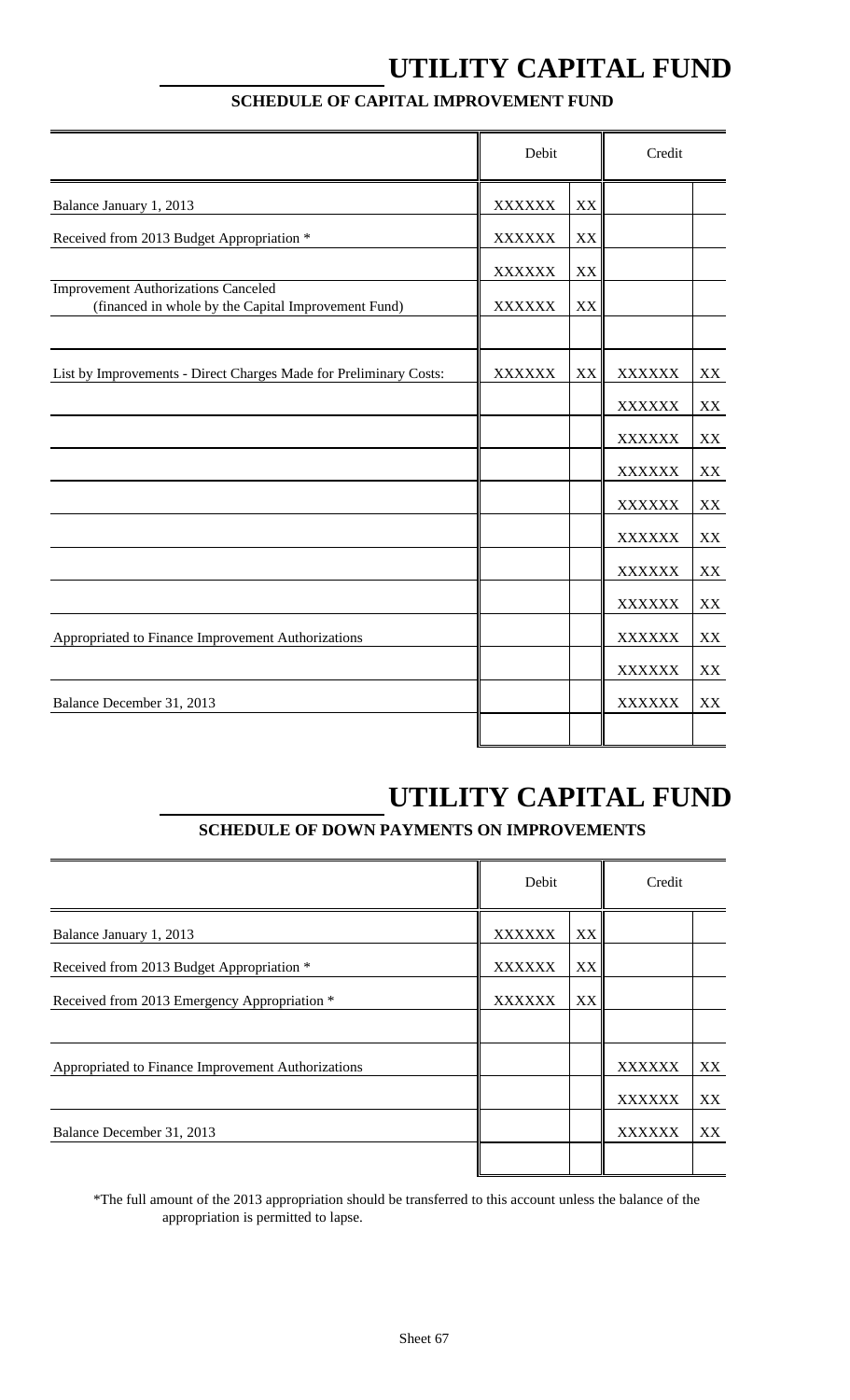## **UTILITY FUND CAPITAL IMPROVEMENTS AUTHORIZED IN 2013 AND**

## **DOWN PAYMENTS (N.J.S. 40A:2-11)**

### **UTILITIES ONLY**

| Purpose | Amount<br>Appropriated | Total<br>Obligations<br>Authorized | Down Payment<br>Provided by<br>Ordinance | Amount of Down<br>Payment in Budget<br>of 2013 or Prior<br>Years |
|---------|------------------------|------------------------------------|------------------------------------------|------------------------------------------------------------------|
|         |                        |                                    |                                          |                                                                  |
|         |                        |                                    |                                          |                                                                  |
|         |                        |                                    |                                          |                                                                  |
|         |                        |                                    |                                          |                                                                  |
|         |                        |                                    |                                          |                                                                  |
|         |                        |                                    |                                          |                                                                  |
|         |                        |                                    |                                          |                                                                  |
|         |                        |                                    |                                          |                                                                  |
|         |                        |                                    |                                          |                                                                  |
|         |                        |                                    |                                          |                                                                  |
|         |                        |                                    |                                          |                                                                  |

# **UTILITY CAPITAL FUND STATEMENT OF CAPITAL SURPLUS**

#### **YEAR 2013**

|                                                    | Debit         |    | Credit        |    |
|----------------------------------------------------|---------------|----|---------------|----|
| Balance January 1, 2013                            | <b>XXXXXX</b> | XX |               |    |
| Premium on Sale of Bonds                           | <b>XXXXXX</b> | XX |               |    |
| Funded Improvement Authorizations Canceled         | <b>XXXXXX</b> | XX |               |    |
|                                                    |               |    |               |    |
|                                                    |               |    |               |    |
|                                                    |               |    |               |    |
| Appropriated to Finance Improvement Authorizations |               |    | <b>XXXXXX</b> | XX |
| Appropriated to 2013 Budget Revenue                |               |    | <b>XXXXXX</b> | XX |
| Balance December 31, 2013                          |               |    | <b>XXXXXX</b> | XX |
|                                                    |               |    |               |    |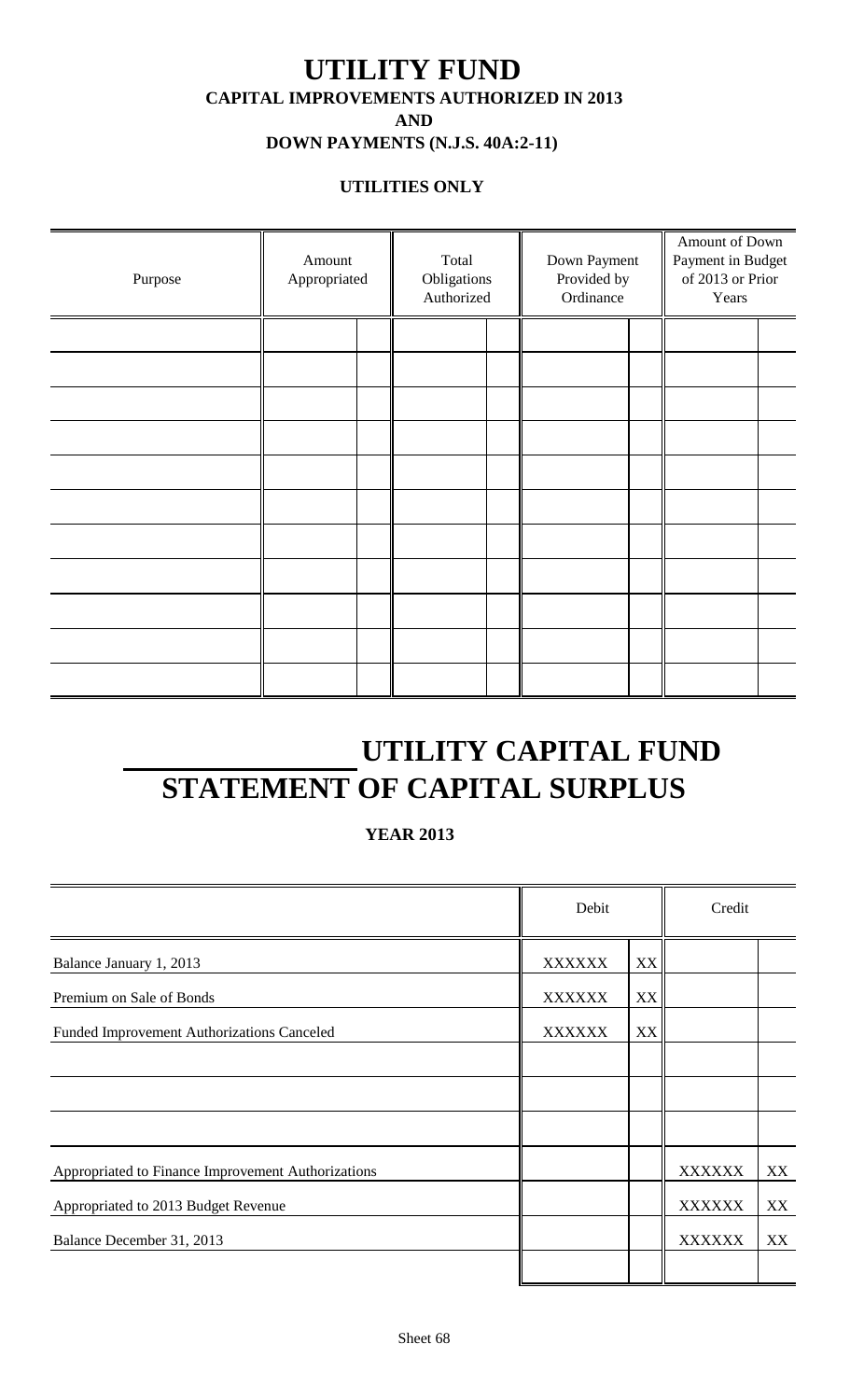# **POST CLOSING TRIAL BALANCE - TRUST FUN**

(Assessment Section Must be Separately Stated)

## AS AT DECEMBER 31, 2013

| Title of Account | Debit |  |
|------------------|-------|--|
|                  |       |  |
|                  |       |  |
|                  |       |  |
|                  |       |  |
|                  |       |  |
|                  |       |  |
|                  |       |  |
|                  |       |  |
|                  |       |  |
|                  |       |  |
|                  |       |  |
|                  |       |  |
|                  |       |  |
|                  |       |  |
|                  |       |  |
|                  |       |  |
|                  |       |  |
|                  |       |  |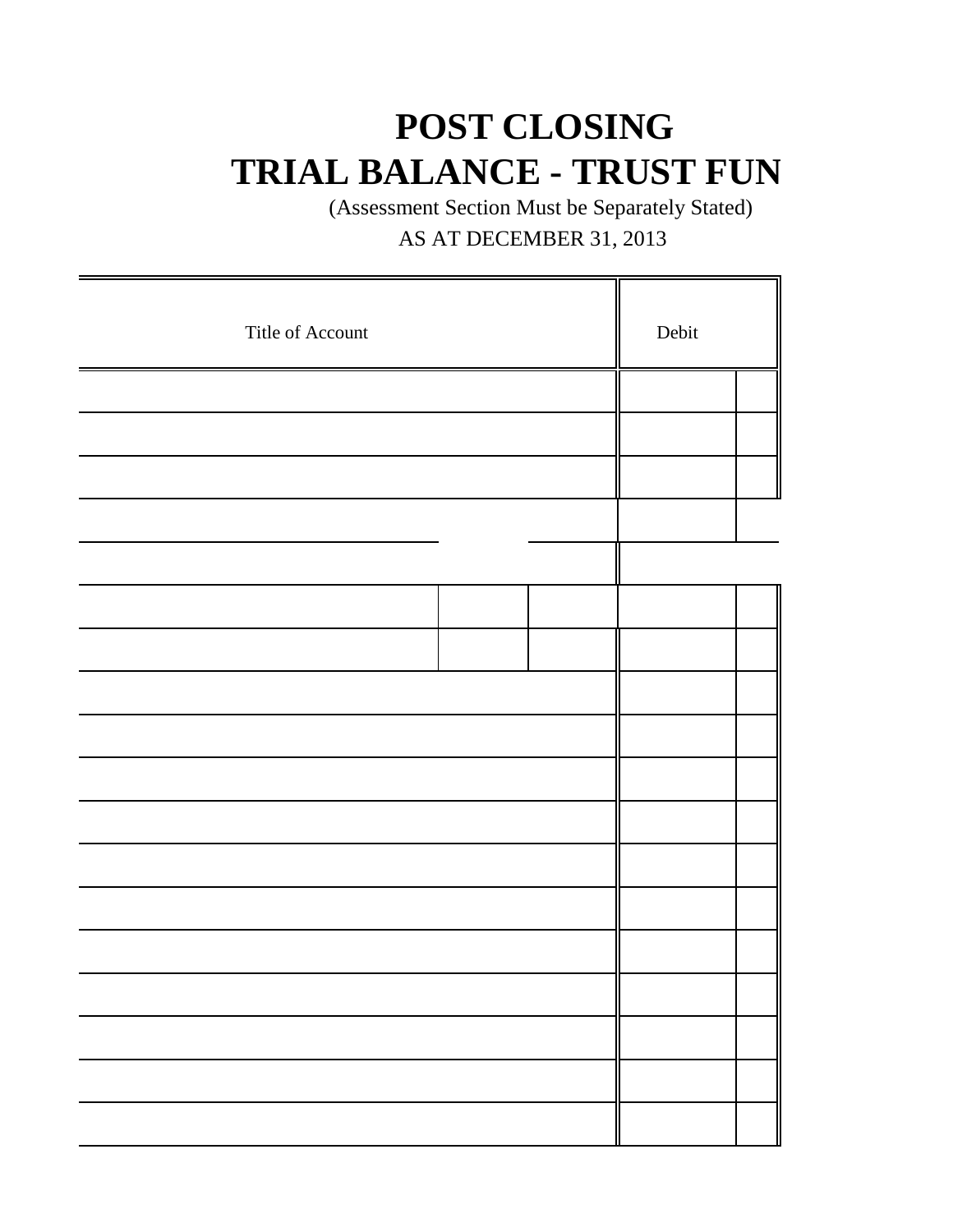(Do not crowd - add additional sheets)

Sheet 6-4